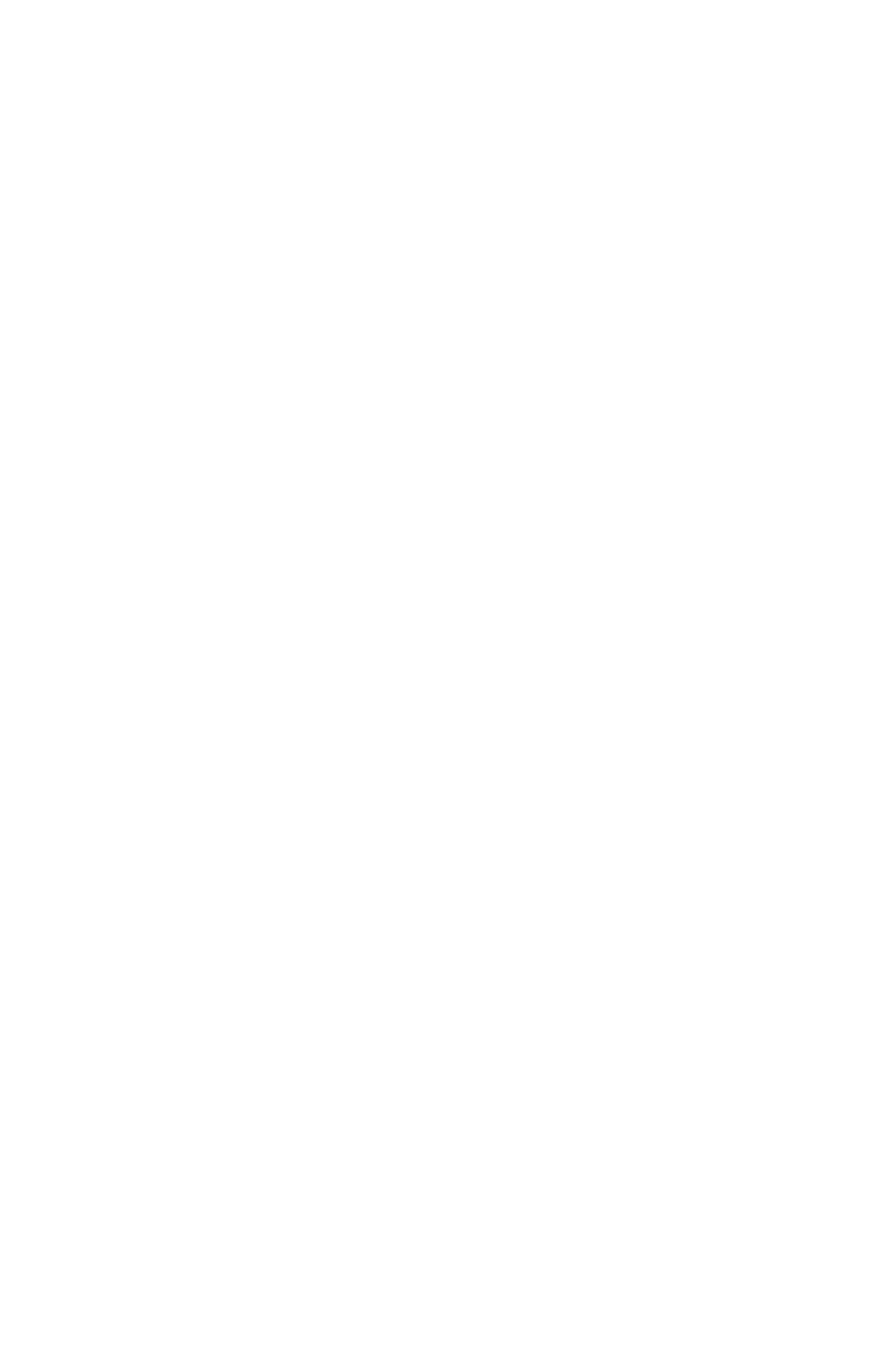# **RAYS OF HOPE: A Book of Encouragement.**

**By D. O. Teasley** 

*Author of "The Holy Spirit and Other Spirits", "Private Lectures to Mothers and Daughters", "Private Lectures to Men and Boys", etc.* 

*"Wait on the Lord: be of good courage, and he shall strengthen thine heart: wait, I say, on the Lord."* 

> *Digitally Published by*  **GOSPEL TRUTH PUBLISHING <www.churchofgodeveninglight.com>**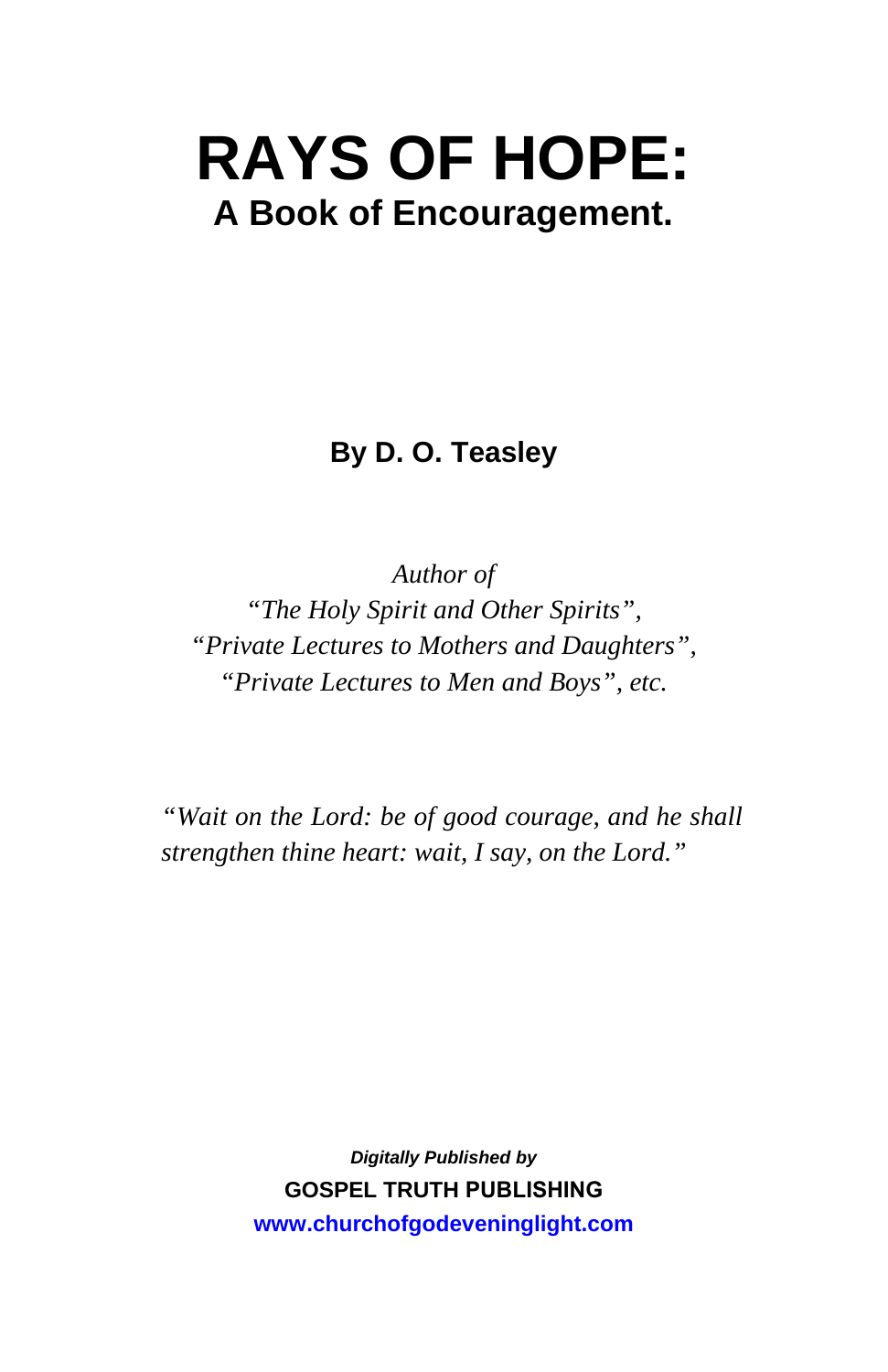Originally Published by Gospel Trumpet Company 1909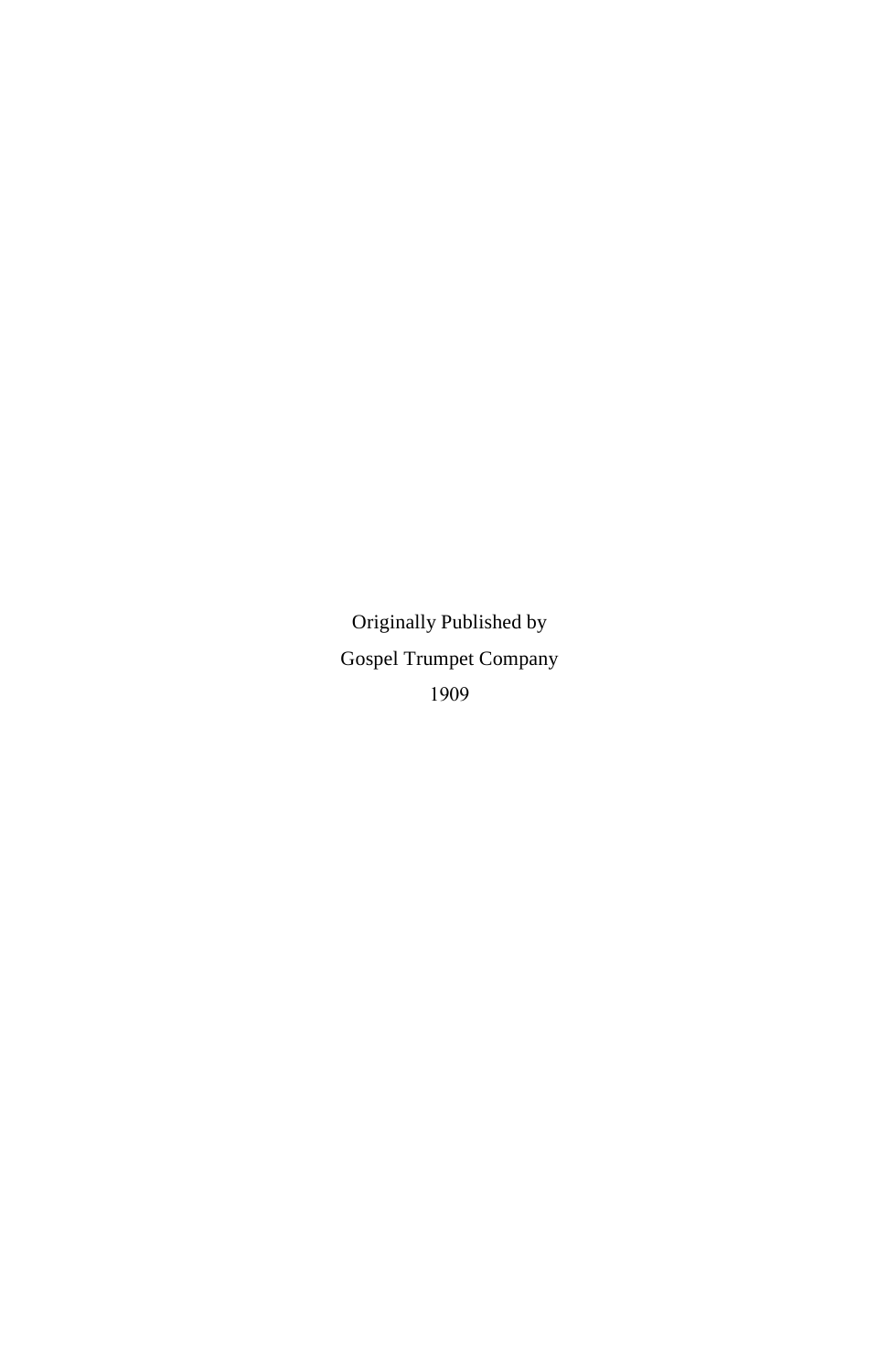# **Introduction**

A drowning man, it is said, will grasp at a straw. This is because he has become awakened to the fact that he is in a critical condition and must have assistance at once or perish. He grasps the straw as his only visible help, and the last ray of hope seems to have fled as he goes down; but even in this desperate condition he feels the encircling arm of a friend and, just in time to save his life, he is rescued.

There are people today sinking in the quagmires of sin, as it were; there are those who have met with misfortune and discouragement and are drifting into a state of desperation; there are some who have been saved, but have given way to doubts and fears, and thus losing hope, are sinking into despair.

In this volume the author has caused rays of hope to shine upon the pathway of erring and unstable souls and such as have become despondent and filled with despair. The way to victory is pointed out, the plans of the enemy are exposed, and many helpful suggestions are given that will aid one in conquering the foe and becoming master of the situation in spiritual matters through the power of the Lord Jesus Christ.

The experience of the author, broadened by years of effectual service in behalf of sin-burdened and thirsty souls, has enabled him to present in these pages thoughts and suggestions, instruction and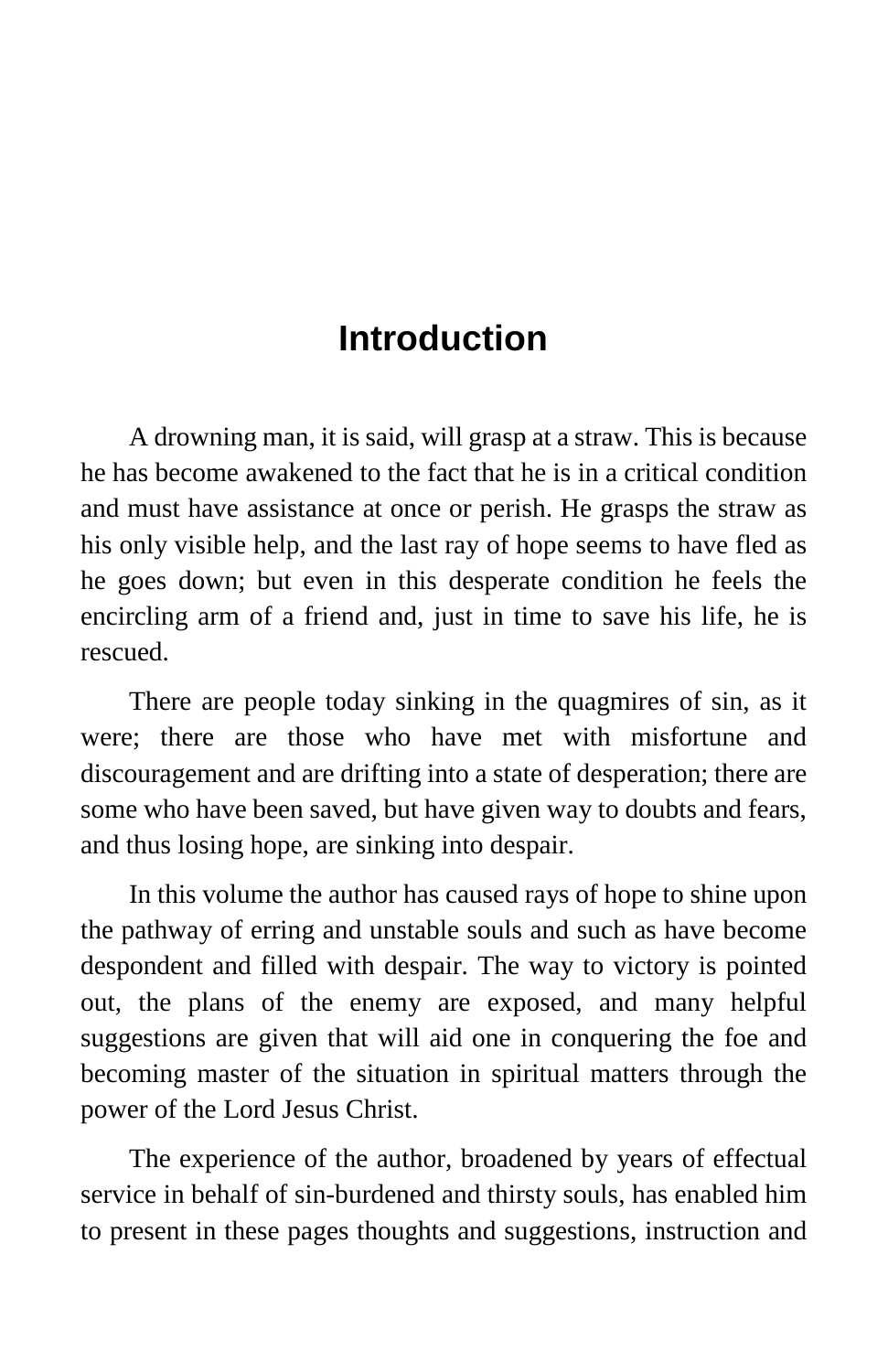advice, that tend to make the book, "Rays of Hope", worthy its name.

—E. E. Byrum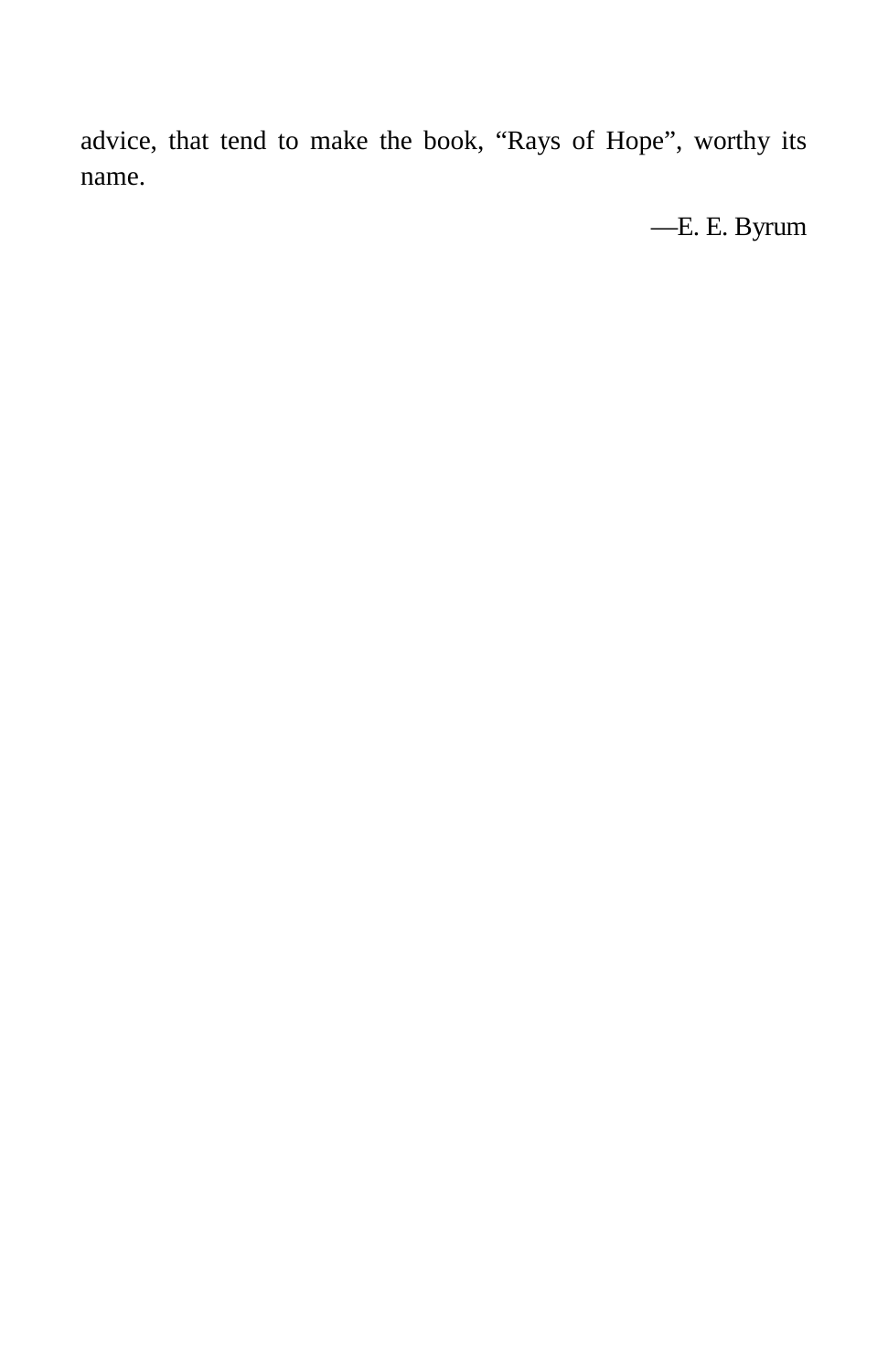# **Preface**

This book is not intended to present dogmatic theology, but is written for men and women who feel the need of encouragement and help in fighting the battles of every-day life.

Many people in the world are overconscientious, timid and easily accused by Satan. To such, I trust, the following pages will prove a help and a blessing.

Two chapters have been taken from a former publication— "The Holy Spirit and Other Spirits." This is done because I have received many letters from those who have been benefited by these chapters.

The writer has a deep sympathy for those unfortunate persons who, through various causes, have fallen into "the slough of despond" and the following pages have been penned to pierce the gloom and let in some rays of light. It is hoped also that the perusal of these pages may help some to shun the road of doubts and fears that leads to the dark city of misery.

Praying that God may by this humble effort encourage some despondent soul, I am,

Hopefully yours in Christ,

D. O. Teasley New York, N. Y.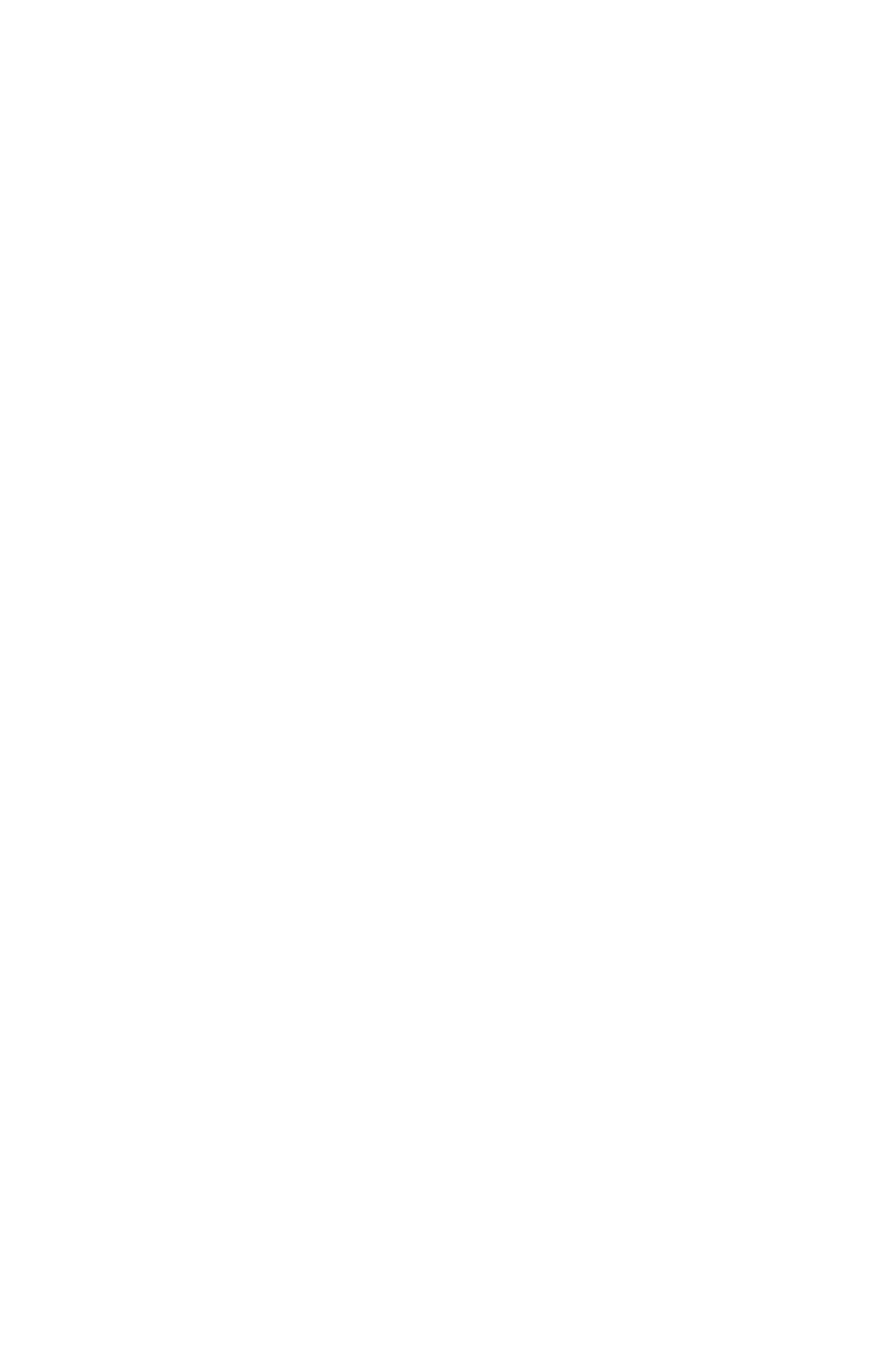# **Contents**

| Spiritual Prosperity: or, How to Grow in Grace 70 |  |
|---------------------------------------------------|--|
|                                                   |  |
|                                                   |  |
|                                                   |  |
|                                                   |  |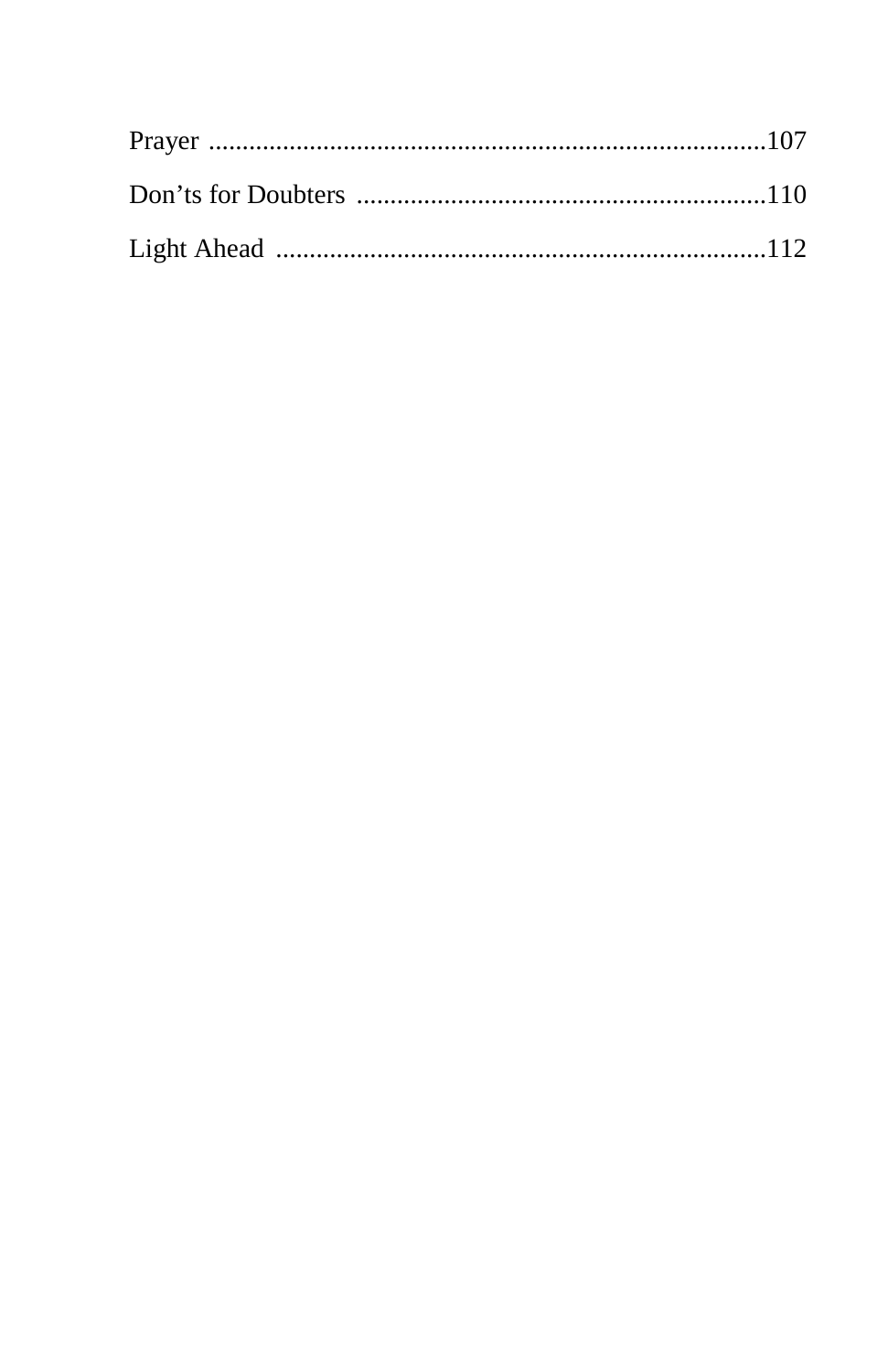# **Faith**

<span id="page-10-0"></span>Faith in the New Testament, has at least three distinct meanings. First, the act of the soul in appropriating the benefits of the promises of God to its individual needs. Of this faith Jesus spoke to the woman mentioned in Luke 7:50, and said, "Thy faith hath saved thee." "Have faith in God." Peter also mentioned this faith to the unbelieving multitude that had gathered in Solomon's porch, greatly wondering at the manifestation of the power of God through faith. "And his name through faith in his name hath made this man strong, whom ye see and know: yea, the faith which is by him hath given him this perfect soundness in the presence of you all." Acts 3:16. By this faith we are justified (Rom. 5:1), sanctified (Acts 26:18), kept (1 Pet. 1:5), and healed. Jas. 5:14, 15.

Secondly, faith means the doctrine of the gospel. Paul in writing to the Philippians exhorts them to strive together for the faith of the gospel. Jude also speaks of the faith once delivered to the saints and exhorts the children of God to earnestly contend for that faith. The New Testament is the Christian's creed and articles of faith. The New Testament is spoken of as faith because it is a written expression of what the first Christians believed. They did not believe it because it was written, for they believed it before it had been written. It was written because they believed it. 'These are written that we in turn might believe that Jesus is the Christ, the Son of God,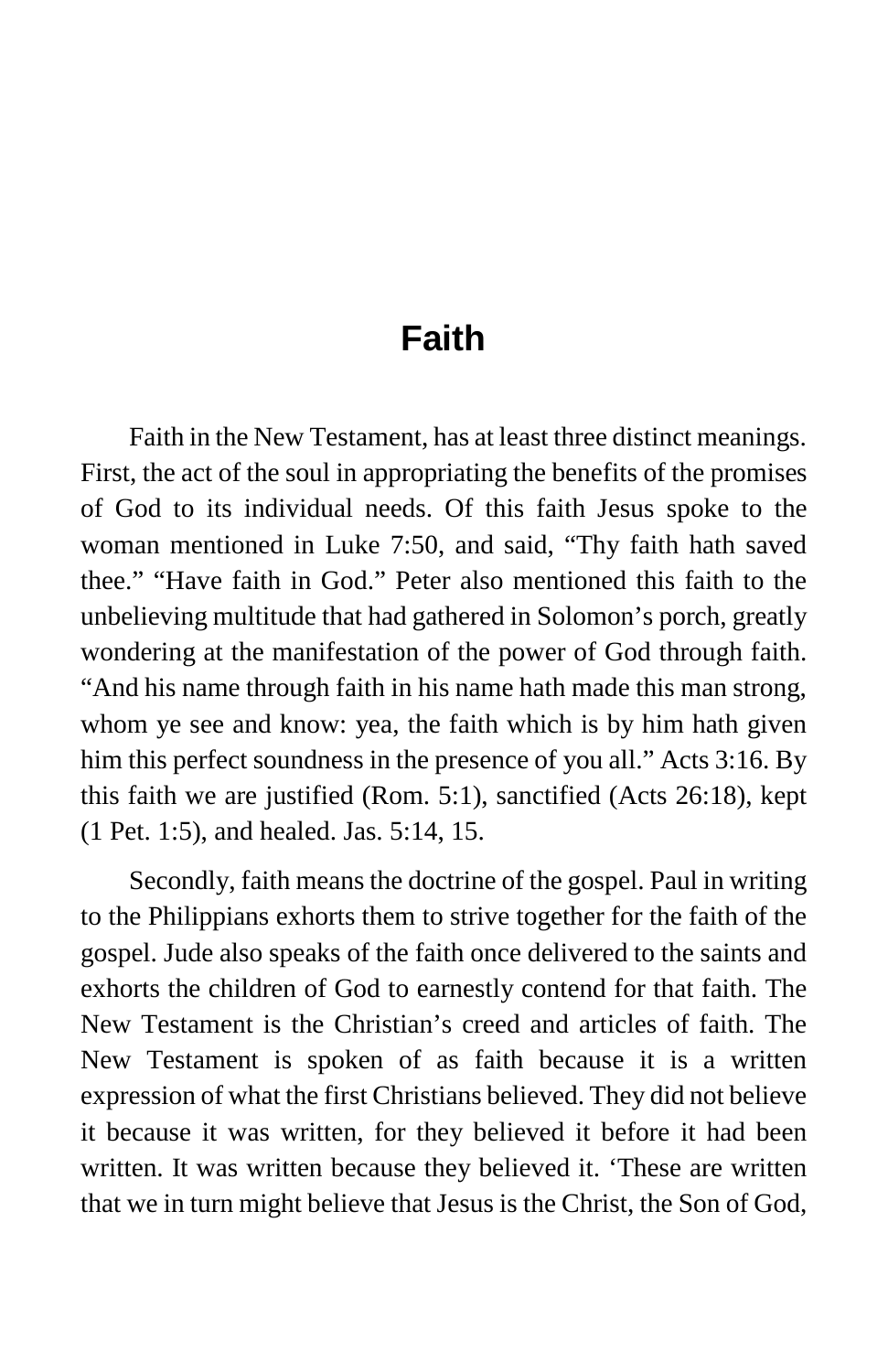and that believing, we might have life through his name.' The New Testament is an expression of those principles of the Christian religion first taught by Jesus Christ and believed by his disciples and afterwards taught by the disciples and believed by all who accepted Christ, therefore called "the faith once delivered to the saints." For this simple faith alone did the early Christians contend and in striving for the faith of the gospel they were exhorted to, and did, strive together.

Thirdly, there is a kind of faith sometimes called historical faith. This kind have all who believe that Jesus Christ is the Son of God, whether they have accepted him as their personal Savior or not. The vilest of men often possess this faith, and even the devils themselves believe and tremble. Jas. 2:19. This kind of faith is a dead faith, for "faith without works is dead." It is not enough to believe that Jesus tasted death for every man. In order to receive the benefits of his glorious atonement, you must believe that he died for you. Things that are dead do not move themselves or anything else. So a dead faith is inactive and does not move those who possess it to righteous acts, but living faith inspires and animates those who possess it to live in strict harmony with every principle of faith laid down in the New Testament.

As dead faith is of little value and is uninspiring to contemplate, I shall now call your attention to the inspiring subject of living faith in God. This faith every Christian must have, for "without faith it is impossible to please God." Heb. 11:6.

"Now faith is the substance of things hoped for, the evidence of things not seen." Heb. 11:1. "Now faith is the assurance of things hoped for, the proving of things not seen. For therein the elders had witness borne to them." Heb. 11:1, 2. *Revised Version*. "But faith is, of things hoped for, a confidence, of facts a conviction, when they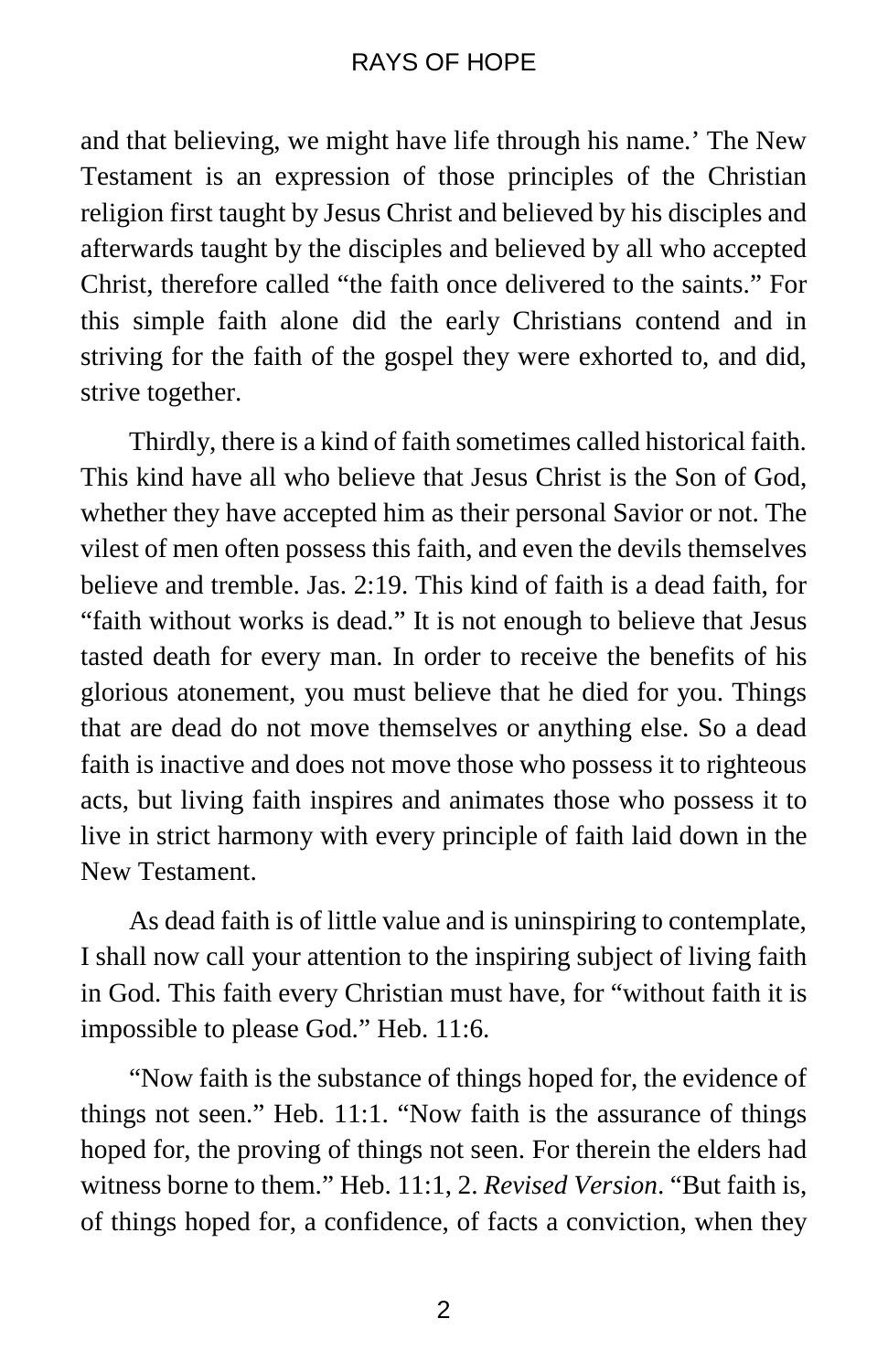are not seen. For thereby well attested were the elders." —*Rotherham.* "Now faith is the persuasion of the things that are in hope, as if they were in act; and it is the manifestness of the things not seen. And for it the ancients are well testified of."—*Syriac*. "But faith is a basis of things hoped for, a conviction of things unseen. For by this the ancients were attested."—*Emphatic Diaglott.*

From the foregoing texts we learn that faith is the persuasion, a confidence, the assurance, a basis, of things for which we hope; the manifestness, a conviction, or proving, of things unseen. We do not have faith for those things which we see, yet the conviction that the unseen things for which we believe are ours makes them as real as if they were seen. "Now faith is the persuasion of things that are in hope, as if they were in act." A commentator on this subject says: "The word which we translate 'substance' signifies subsistence that which becomes the foundation for another thing to stand on and the word which we translate 'evidence' signifies such a conviction as is produced in the mind by the demonstration of a problem; after which demonstration no doubt can remain, because we see from it that the thing is; that it cannot but be; and that it cannot be otherwise than it is and is proved to be." Without faith we have no ground-work, no substructure, no foundation, for things hoped for; without it we have no evidence of things unseen. Seeing, then, that faith is the foundation of our hopes, let us inquire what is:

### **The Foundation of Faith**

The foundation of our faith is composed of three stones—the character, the ability, and the will, of the one in whom we believe. There are only three just reasons to doubt anyone. First, if a person is or has been unfaithful or untruthful, our knowledge of his perfidy or untruthfulness is a hindrance to our faith in him, for faith is a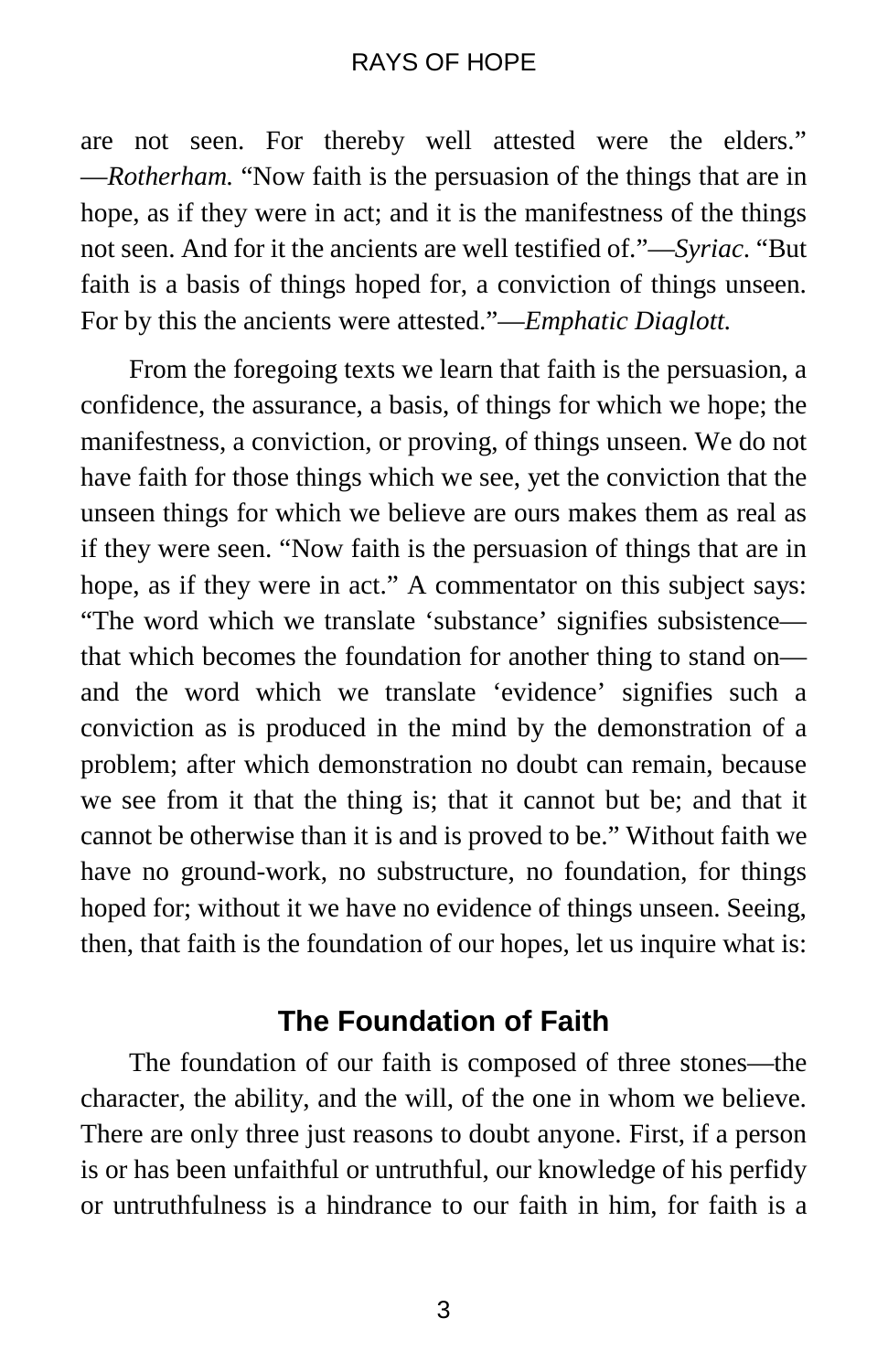dependence on the veracity of another, and one is said to keep his promise inviolate when he performs the promise upon which another relied. Secondly, if a person is unable to perform what he promises, we cannot depend upon him for the things we need. Thirdly though a man has always been faithful and is able to perform his every promise still we cannot believe that he will favor us unless we have his promise—the expression of his will—for a man's power is exercised only in accordance with his will.

Now, first of all, let us ask who should be the object of our faith. "And Jesus answering saith unto them, Have faith in God." Mark 11:22. Next let us ask ourselves three questions: First, is God's character such that we can rely upon it? Second, is his ability such that we have no reason to doubt it? Third, has he promised to supply all our needs? If we can answer these three questions in the affirmative, then no man has any reasons to doubt God.

First, let us examine his character. "God is faithful, by whom ye were called to the fellowship of his Son Jesus Christ our Lord." 1 Cor. 1:9. God made a promise to Judah that the scepter should not depart from his tribe nor a law-giver from between his feet until Shiloh should come. (Gen. 49:10). In exact fulfillment of this promise Shiloh, the Rest-giver, Jesus of Nazareth, came just about the time when the scepter departed from Judah and the first foreign prince—Herod the Great—ruled over Judea. God promised Abraham that in his seed all nations of the earth should be blessed. In the fulness of the times God sent forth his Son to bless every one of us in turning us away from our sins, and in him—the seed of Abraham—all nations are blessed. God promised Noah that the world should no more be destroyed by floods and as a token of his promise placed his bow in the clouds. Ages have passed, men have been unfaithful, and many times the wickedness of men has come

4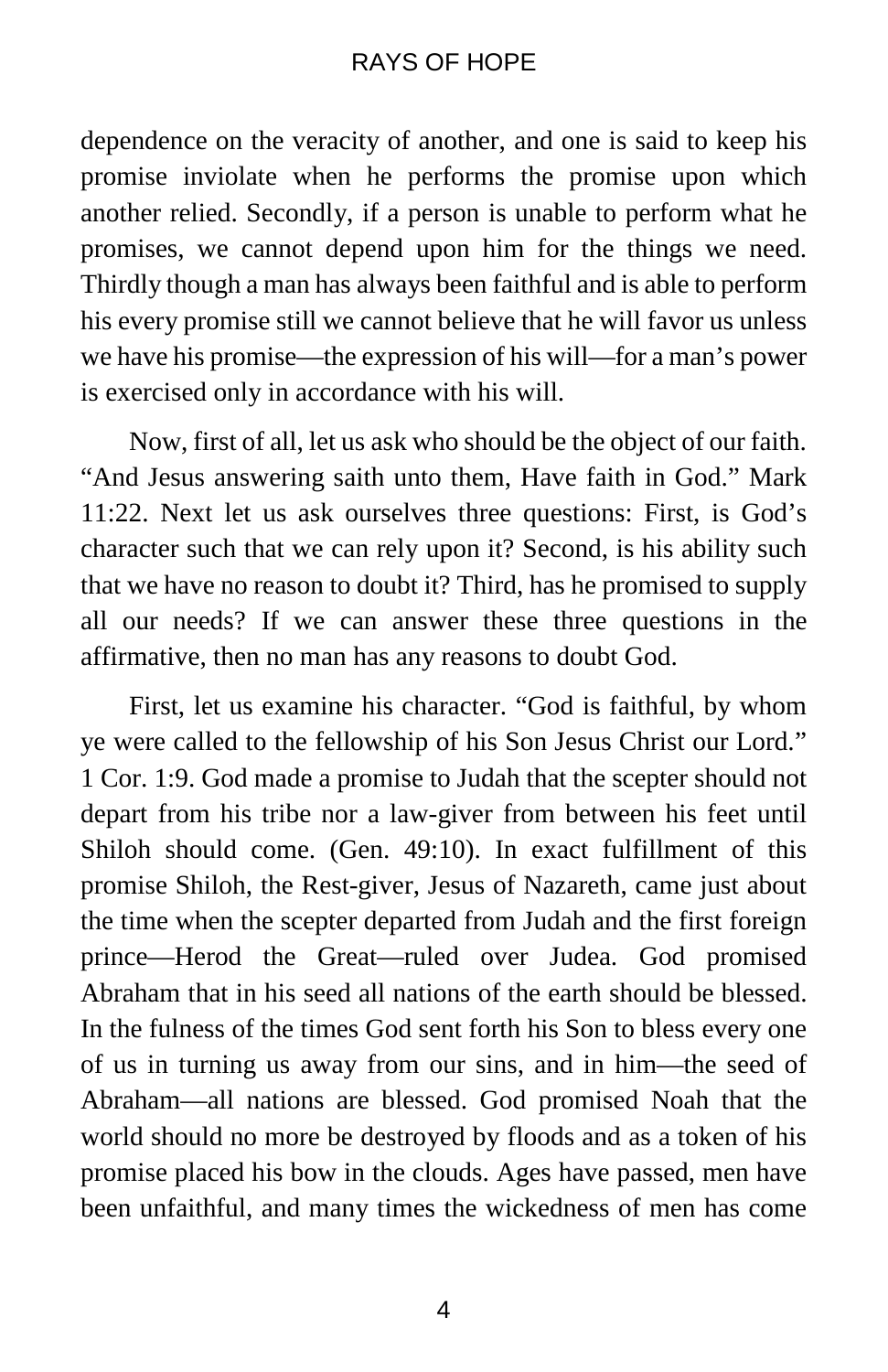up as a stench in the nostrils of God, yet God has been faithful to his promise, and the fountains of the great deep have never again been broken up nor the windows of heaven been opened to overwhelm unfaithful man in a deluge. Who could doubt the faithfulness of one who has kept his promise inviolate from generation to generation and has proved himself faithful even to all his enemies? "If we believe not, yet he abideth faithful: he can not deny himself." 2 Tim. 2:13.

> "Since the morn when time began, Hath his word ceased to prevail? Is the God of heaven weak as man, Or can his promise fail? "Hath a mortal yet been found Who hath trusted him in vain? Search the whole broad space of earth around, And search it once again."

Secondly, let us inquire of the ability of God. Should he make us a promise, is he able to fulfil it? "And Jesus came and spake unto them, saying, All power is given unto me in heaven and in earth." Matt. 28:18. "Who is gone into heaven, and is on the right hand of God; angels and authorities and powers being made subject unto him." 1 Pet. 3:22. "I am he that liveth and was dead; and behold, I am alive for evermore, Amen; and have the keys of hell and of death." Rev. 1:18. To Jesus Christ is given all power on earth, and power over death, hell, and the grave. Yea, and all power in heaven is given him, for angels and powers and principalities are made subject unto him. He "is the blessed and only Potentate, the King of kings and Lord of lords." Who, then can doubt the power of Him before whom angels prostrate fall? Unnumbered worlds are at his command. He measures the ocean in his hands and meets out the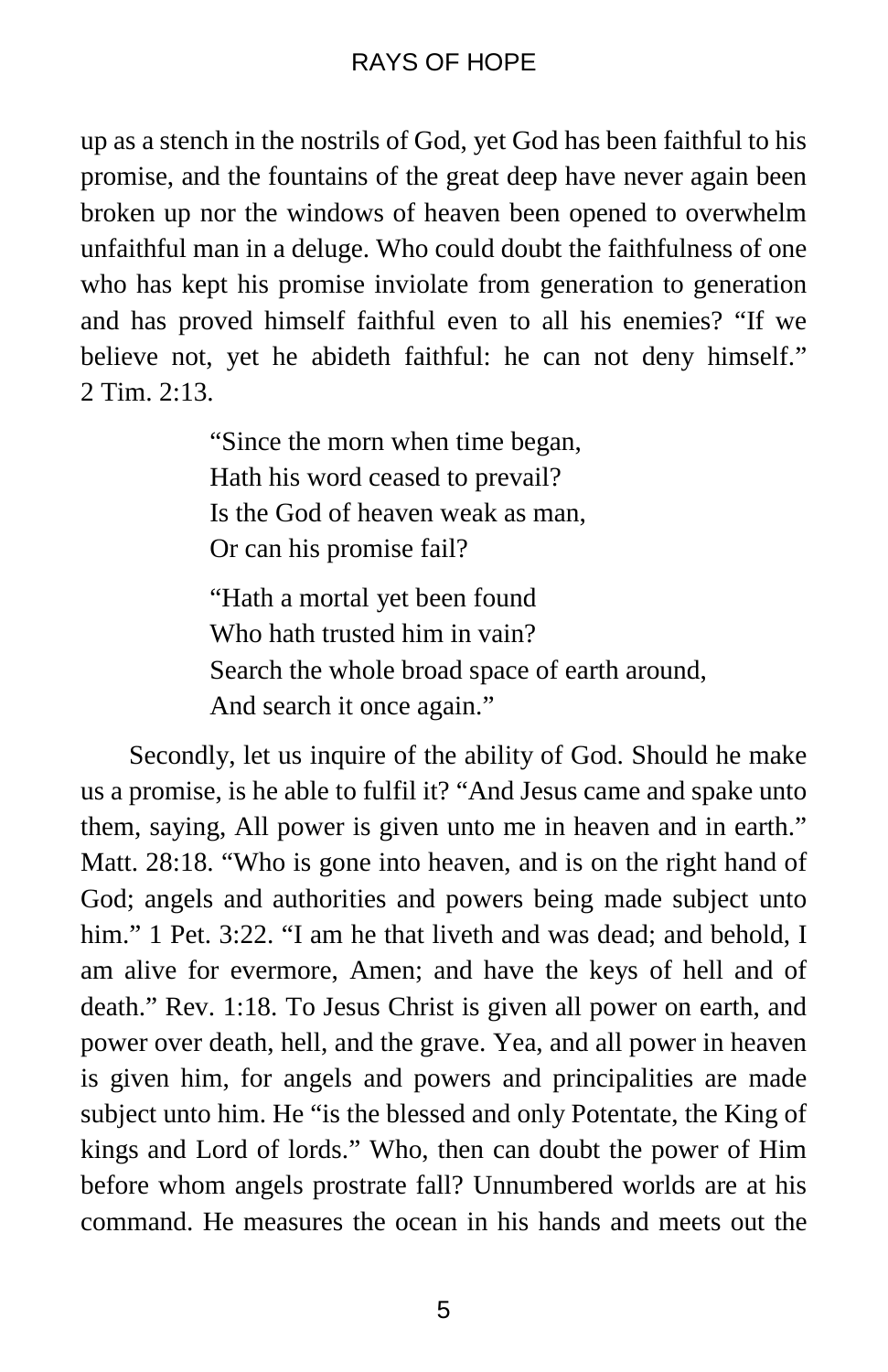heavens with a span. Look, doubting one, to the power of his might! Look and live and doubt no more.

If you have considered what I have set before you, you surely cannot doubt his faithfulness and his ability to supply the needs of your soul or to care for your body. So to lay the last stone of this imperishable foundation and complete the triune rock of our faith, let us answer the question. Is it his will to save us and to raise us above every discouragement and oppression of the devil? A man's will is known only by the expression of his promise; so if God promised victory, we know it is his will to give victory.

1. His promise to save. "And she shall bring forth a son, and thou shalt call his name Jesus: for he shall save his people from their sins." Matt. 1:21. "Wherefore he is able also to save them to the uttermost that come unto God by him, seeing he ever liveth to make intercession for them." Heb. 7:25. "For the Son of man is come to seek and to save that which was lost." Luke 19:10.

2. His promise to sanctify. "Sanctify them through thy truth: thy word is truth. . . . And for their sakes I sanctify myself, that they also might be sanctified through the truth." John 17:17, 19. "Wherefore Jesus also, that he might sanctify the people with his own blood, suffered without the gate." Heb. 13:12. "For this is the will of God, even your sanctification, that ye should abstain from fornication: that every one of you should know how to possess his vessel in sanctification and honor." 1 Thess. 4:3, 4. "And the very God of peace sanctify you wholly; and I pray God your whole spirit and soul and body be preserved blameless unto the coming of our Lord Jesus Christ." 2 Thess. 5:23.

3. His promise to keep. "And now I am no more in the world, but these are in the world, and I come to thee, Holy Father, keep through thine own name those whom thou hast given me, that they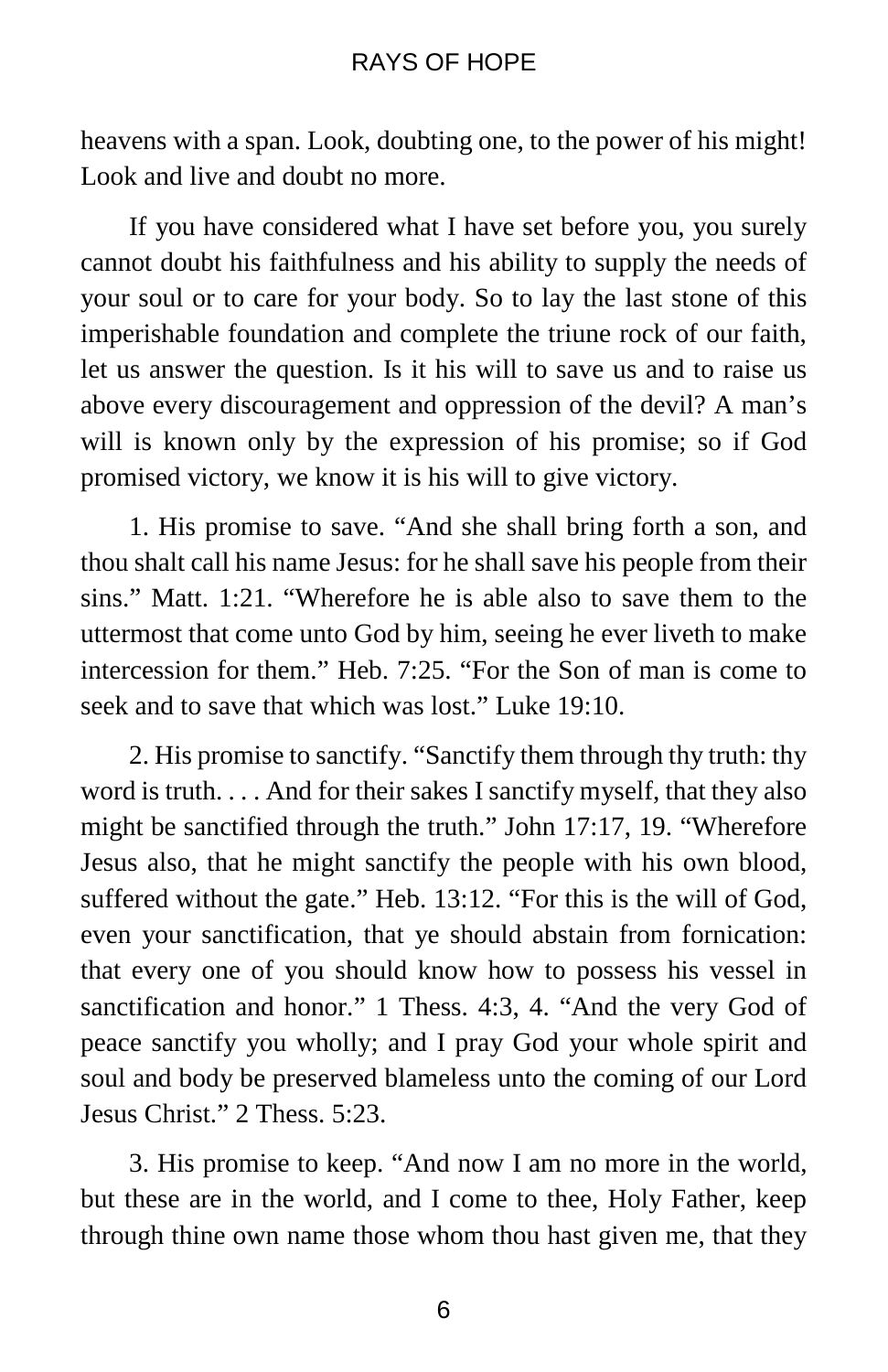may be one, as we are . . . I pray not that thou shouldest take them out of the world, but that thou shouldest keep them from the evil." John 17:11, 15. "But the Lord is faithful, who shall stablish you, and keep you from evil." 2 Thess. 3:3. "Who are kept by the power of God through faith unto salvation ready to be revealed in the last time." 1 Pet. 1:5. "Because thou hast kept the word of my patience, I also will keep thee from the hour of temptation, which shall come upon all the world, to try them that dwell upon the earth." Rev. 3:10. "Now unto him that is able to keep you from falling, and to present you faultless before the presence of his glory with exceeding joy." Jude 24. "For the which cause I also suffer these things: nevertheless I am not ashamed; for I know whom I have believed, and am persuaded that he is able to keep that which I have committed unto him against that day." 2 Tim. 1:12.

4. His promise to heal. "And the prayer of faith shall save the sick, and the Lord shall raise him up; and if he have committed sins, they shall be forgiven him. Confess your faults one to another, and pray one for another, that ye may be healed. The effectual fervent prayer of a righteous man availeth much." Jas. 1:15, 16. "And Jesus saith unto him, I will come and heal him." Matt. 8:7. "Who forgiveth all thine iniquities; who healeth all thy diseases." Psa. 103:3. "And said, If thou wilt diligently harken to the voice of the Lord thy God, and wilt do that which is right in his sight, and wilt give ear to his commandments, and keep all his statutes, I will put none of these diseases upon thee, which I have brought upon the Egyptians: for I am the Lord that healeth thee." Exod. 15:26.

5. His promise of an eternal abiding-place with him. "In my Father's house are many mansions: if it were not so, I would have told you. I go to prepare a place for you. And if I go and prepare a place for you, I will come again, and receive you unto myself; that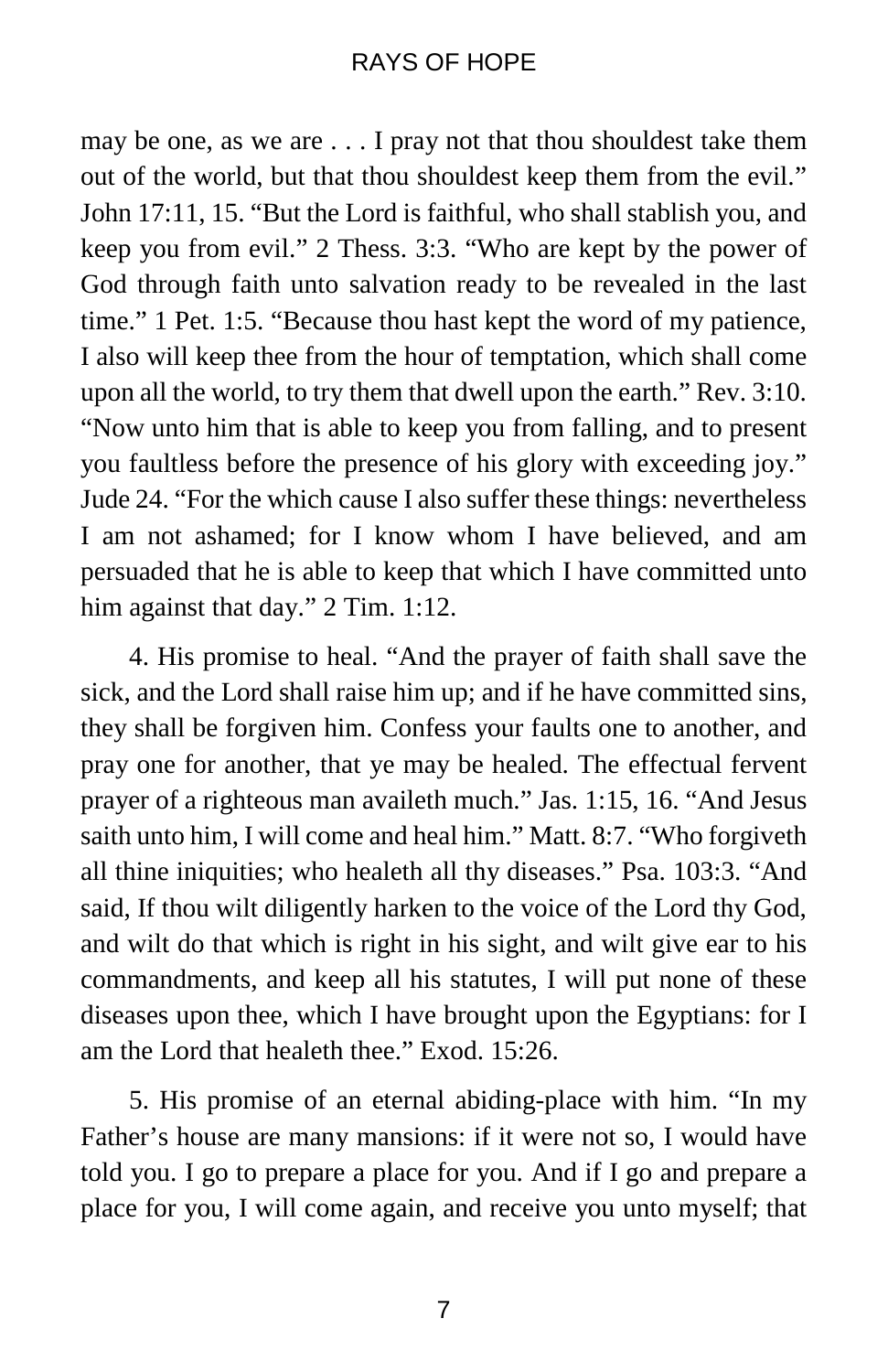where I am, there ye may be also." John 14:2, 3. "Then we which are alive and remain shall be caught up together with them in the clouds, to meet the Lord in the air: and so shall we ever be with the Lord." 1 Thess. 4:17. "For we know that if our earthly house of this tabernacle were dissolved, we have a building of God, an house not made with hands, eternal in the heavens." 2 Cor. 5:1 "They shall hunger no more, neither thirst any more; neither shall the sun light on them, nor any heat. For the Lamb which is in the midst of the throne shall feed them, and shall lead them unto living fountains of waters: and God shall wipe away all tears from their eyes." Rev. 7:16, 17.

> "How firm a foundation, ye saints of the Lord, Is laid for your faith in his excellent word! What more can he say than to you he hath said, Ye who unto Jesus for refuge have fled?

"Fear not, I am with thee; oh, be not dismayed; For I am thy God, and will still give thee aid: I'll strengthen thee, help thee, and cause thee to stand, Upheld by my righteous, omnipotent hand.

"When through fiery trials thy pathway shall lie, My grace all-sufficient shall be thy supply; The flame shall not harm thee; I only design Thy dross to consume, and thy gold to refine.

"The soul that on Jesus doth lean for repose, I will not, I will not, desert to his foes; That soul, though all hell should endeavor to shake, I'll never, no, never, no, never forsake."

Now, dear reader, if you are doubting God, you are doing so without a cause and against your reason and better judgment.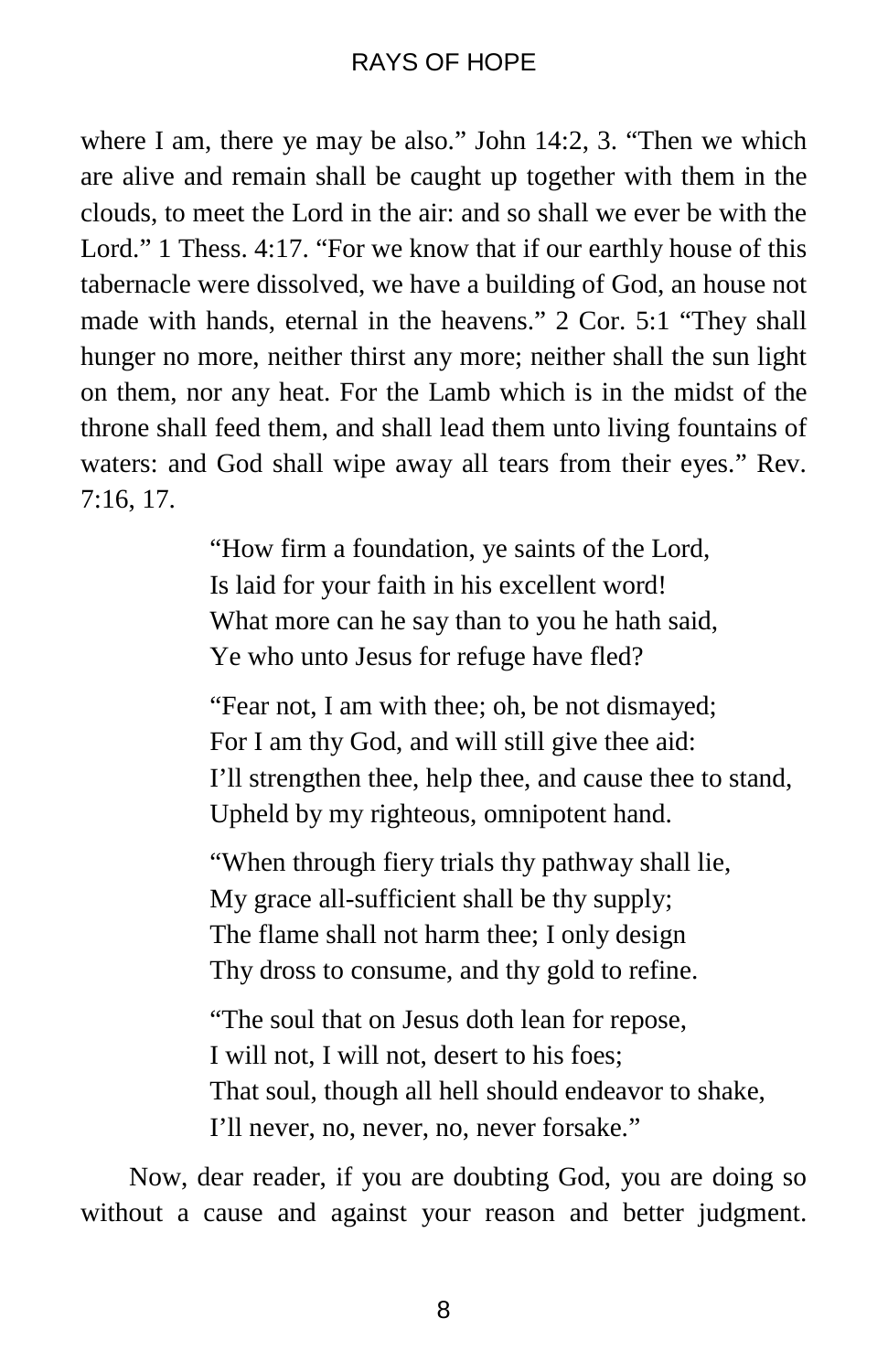Nothing can be more unreasonable than to doubt one whose name is faithfulness and truth, whose power is unlimited, and whose promise reaches you. It is much easier to believe God than to doubt him, for we have all reasons to believe and not one reason to doubt. Can you, will you, do you, firmly believe him for all that he has promised you? Faith is the road to victory; doubting, the road to despair. Which way will you go?

### **Hindrances To Faith**

"For John came unto you in the way of righteousness, and ye believed him not: but the publicans and harlots believed him: and ye, when ye had seen it, repented not afterward, that ye might believe him." Matt. 21:32.

Some people try to believe who have not repented, so that they might believe. Such is impossible, and those who are thus striving to believe God can never succeed. There are others who have repented many times and are still repenting and yet do not—I shall not say cannot—believe. When you have repented of all wrong, forgiven all who have done aught against you, made restitution to all men to the extent of your ability, confessed that you are a sinner, and asked God's forgiveness, you are then on believing ground. You have a right to believe, you can believe, and nothing can hinder you from believing if you will. Repenting over and over again for the same offense will weaken your faith rather than strengthen it. Repent fully and heartily, once for all; then believe God, live for him, and doubt no more.

"How can ye believe, which receive honor one of another, and seek not the honor that cometh from God only?" John 5: 44. Those who seek honor from men, pray, sing, or preach to be heard of men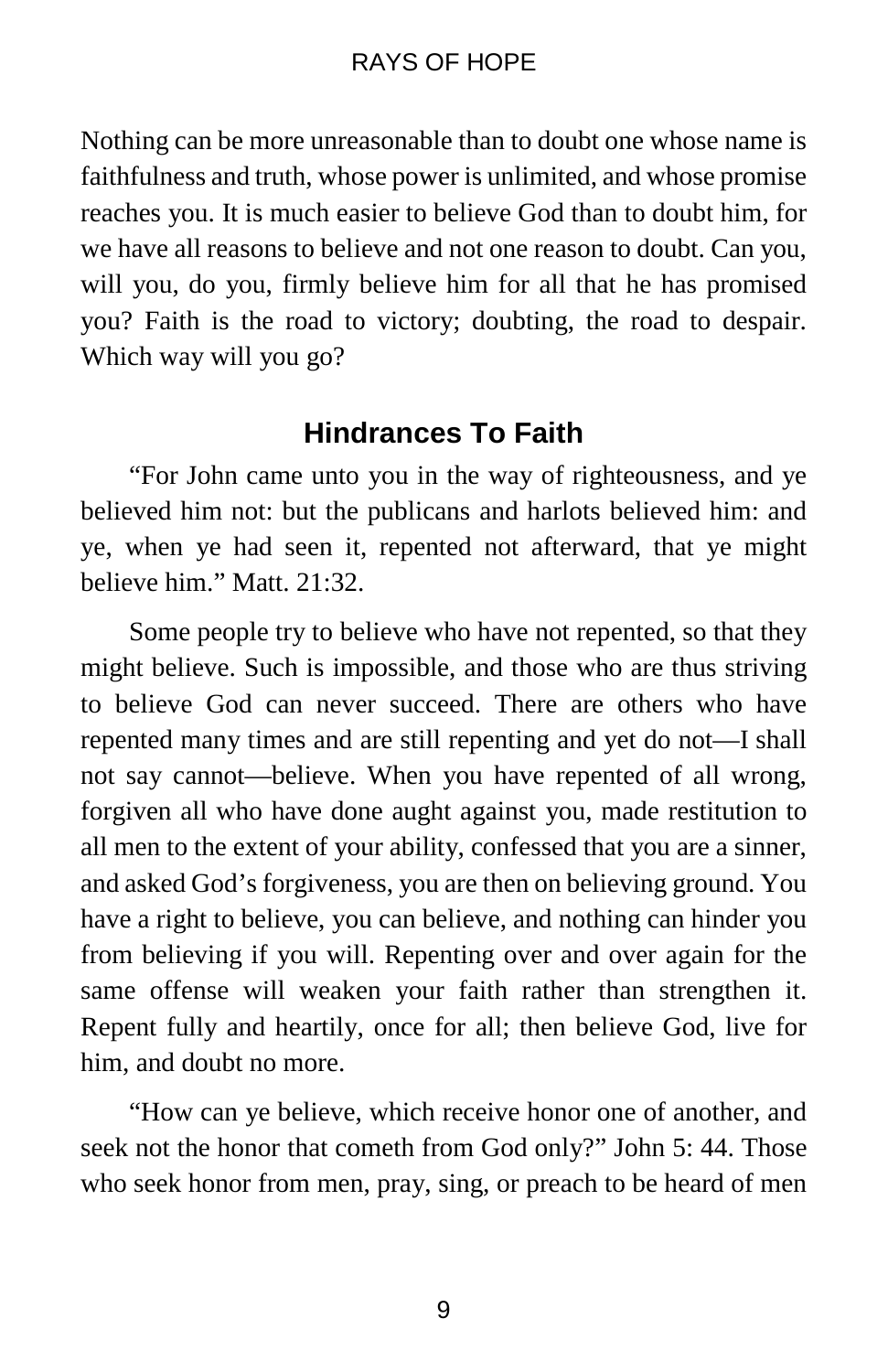cannot exercise faith in God; for God is the object of our faith, and faith seeks only that honor which comes from him.

The habit of doubting is a hindrance to faith. Those who have been in bondage to doubts and accusations often have a hard struggle to exercise faith for permanent victory; but by taking a stand on the word of God against doubts and accusations such persons may be overcomers. Even the mental habit of doubting can, through faith in God, be completely erased, and the soul once weak and faltering can be made strong in the Lord and in the power of his might.

Trusting in emotions will cause one to lose sight of God's word and fail to trust in God's promise, the only foundation for living faith. The glad emotions of a Christian's heart are truly sweet; but in order of time, faith comes before joy, for the joy of the Lord is the joy of faith and God gives us joy and peace in believing. "Now the God of hope fill you with all joy and peace in believing, that ye may abound in hope, through the power of the Holy Ghost." Rom.  $15:13.$ 

Right belief produces right feeling, and wrong belief produces wrong feeling; for we feel according to what we believe, whether what we believe is true or false. A man who believes that he is right has good feelings even though his belief is a deception. This point is beautifully illustrated by an incident that I once read. The only son of a sick mother was lost in a forest. Sympathetic neighbors and friends volunteered to search for the lost child. The night was chilly and cold, and the mother thought only of the welfare of her child. As time after time the news came that the search was fruitless, the mother's pulse grew fainter and all could see that her end was drawing near. Hour after hour the weary night dragged by, and shorter and shorter grew the breath of the dying mother as she worried about her lost son.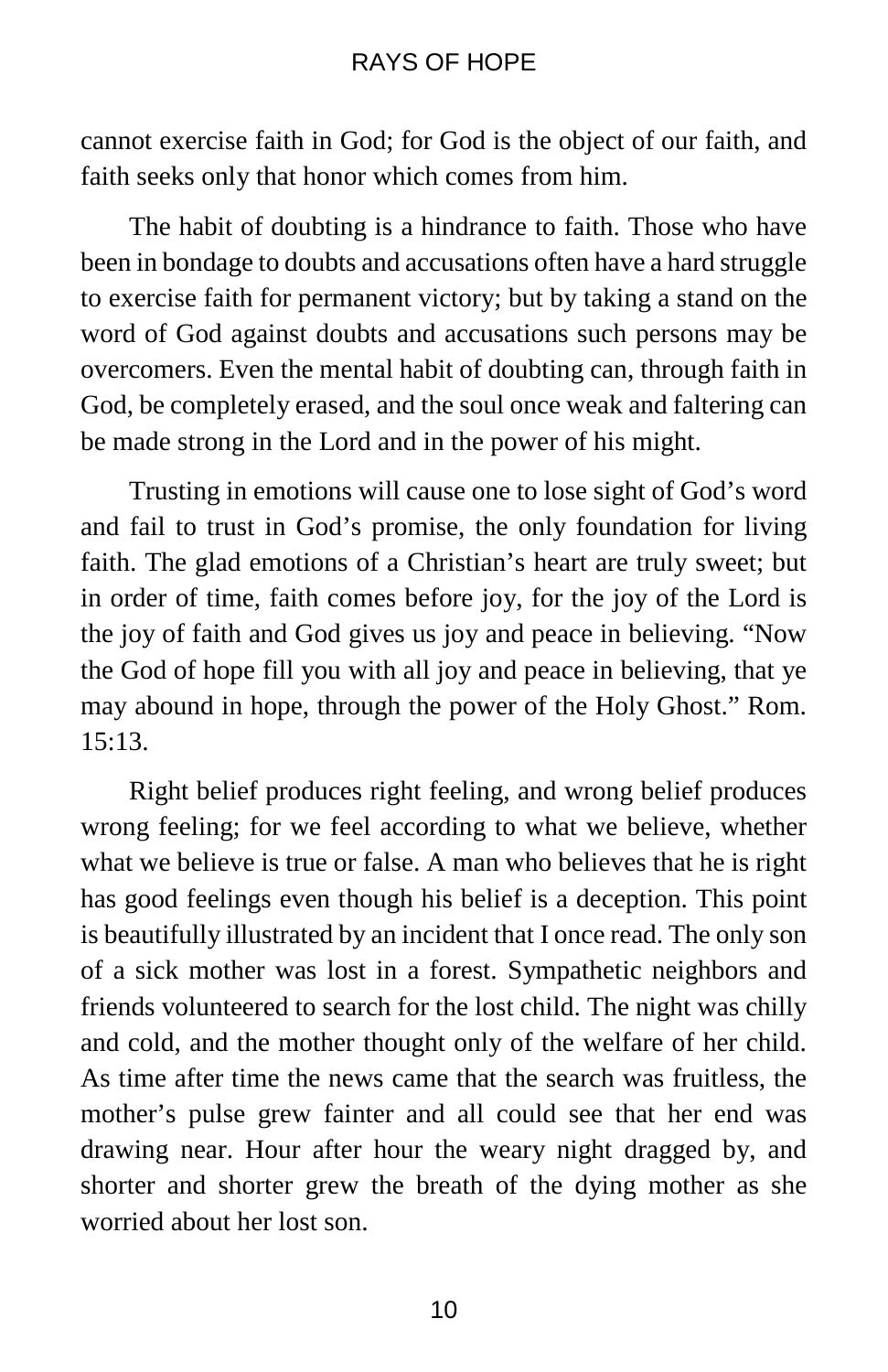Finally, just before her end, came the report, "The boy is found and is safe and well in the strong arms of a friend." At this joyful news the mother's aching heart was gladdened, and with a smile on her face she exclaimed, "My own dear boy is found," and smiling, breathed her last. She died happy in the belief that her boy had been found; but the report was a false one, for several days afterward the boy was found dead.

To further illustrate this point let me call your attention to the sorrow of Jacob. This hoary-headed father, grief-stricken, was brought almost to the grave in the firm belief that Joseph was dead, and yet he was alive and the chief steward of Pharaoh's house. Why did Jacob grieve? Because he believed the report of Joseph's envious brethren and saw the coat of many colors, dyed, as he believed, with the lifeblood of his child. How deceiving, then, are the circumstances of life! and how dangerous to risk the salvation of our souls on anything but the immutable word of God!

We should not believe that we are right because we feel happy nor believe that we are wrong because we feel the weight of trials. Feeling right will make nobody right; but getting right, staying right, and believing that you are right, will make you feel right.

"Weeping may endure for a night, but joy cometh in the morning." There can be no victory without battle, so those who wish to have spiritual victory must fight the good fight of faith. Sometimes the siege may seem hard and long, but the greater the battle, the greater the victory.

Many have made shipwreck by trusting in their emotions to the exclusion of God's Word. The testimony of his Word is the strongest and surest evidence to your soul. Why, then, should you seek to found your experience on the emotions of the human heart? Our feelings are, so to speak a harp with many strings, on which every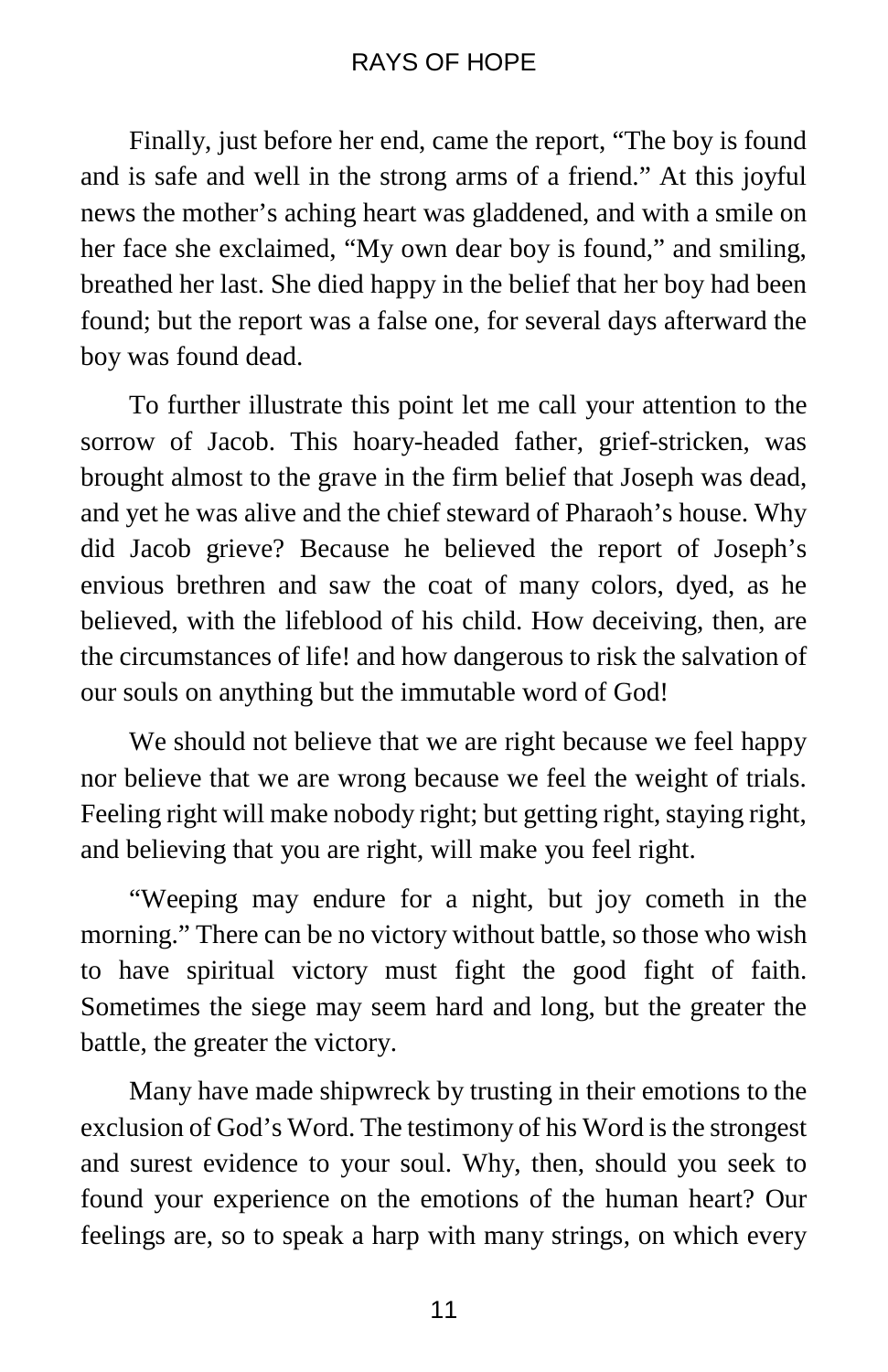circumstance of life may play a tune. Like the tide ever rising and falling, they rise under the influence of joy and prosperity, and fall before the winds of disappointment and adversity.

The Christian's heart is not altogether void of human emotions, yet his sadness is sweetened and his rejoicing tempered by the balm of faith. Your emotions may run as high as they will, only be careful to keep them in the bounds of reason; but when disappointments come and feelings fall, take care lest you fall below the line of faith, for faith it is that helps us to say, "Thy will be done."

The Bible is like a great cable let down from God to man, one end of which is welded to heaven's throne. If by faith you lay hold and keep hold of the cable, one of three things must be done—God's throne must be moved, the cable of his word must break, or your soul must receive the good that it seeks. If you have not yet learned how to anchor your soul to the Word of God, you should at once tie your spiritual bark to the imperishable rock of truth by the eternal cable of faith. Then, like a ship tied to an immovable rock, your soul may rise on the wave-crests of emotions, high in the atmosphere of ecstatic joy, or sink to the deepest depths of human despair, where angry billows threaten sudden destruction or lingering woe; yet through all your anchor is sure, bound by the cable of faith to the solid rock of truth.

Walking by sight, or seeking signs, is a hindrance to faith and endangers the soul to the deceptions of the devil. The Jews sought for a sign, but Jesus told them that no sign should be given them except the sign of Jonah the prophet. It is dishonoring to God and slanderous to his character to seek a sign when we have his promise. Suppose you were to give me a promise and I were to say to you, "I should like to have some sign, some miracle performed, a dream, some extraordinary impression or feeling of some kind, before I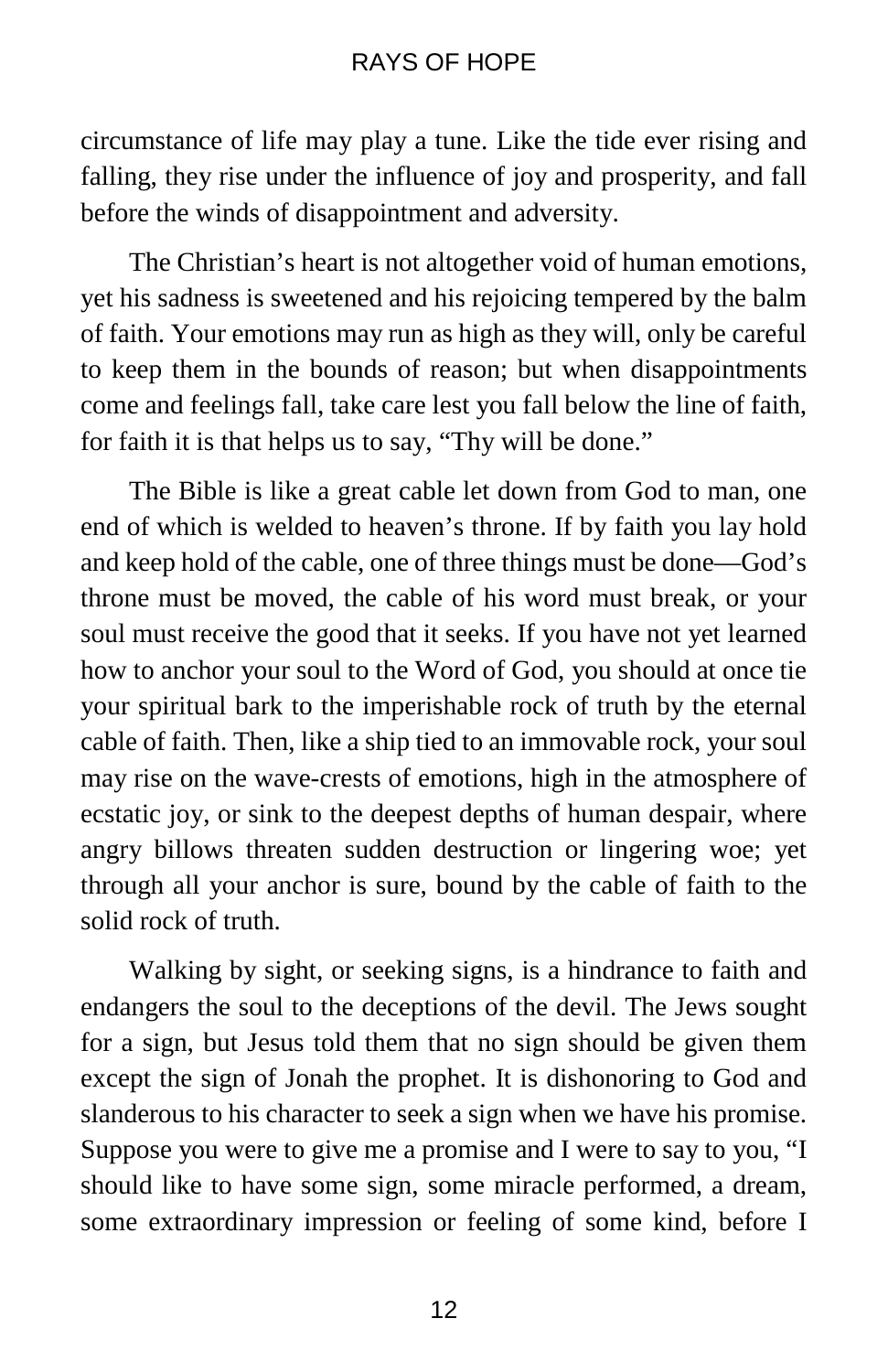believe you." If you are a truthful person, would you not feel that I was doing you an injustice thus to question your truthfulness? How, then, must He who cannot lie regard it when you seek for some impression or ask to see some sign before you will believe His word.

You possibly do not like to be called doubting Thomas, yet Thomas wished only to see the prints in Jesus' hands and to feel the wound in his side before believing. If you ask for some special emotion or to see some sign before you believe that God's word is true, are you any better than doubting Thomas? Salvation has its joys, but it takes faith to receive and keep salvation. So if you wish joy, you must have faith.

Completely trusting and obeying God's Word is the only source of true and lasting joy. If then, you refuse to take the first step toward the Christian's joy, how can you expect to reach the goal? Do you expect an effect without a cause? Do you expect wages without labor? Do you expect favor from one whose word you will not credit?

Tradition and superstition are enemies to faith. Many of us who have been taught all our lives to trust in doctors and medicine find such teaching a stubborn barrier to our faith when we first begin to trust the Lord for the healing of our bodies. In many other ways the wrong teaching of our youth serves to weaken and hinder our faith unless we take a firm stand on the revealed Word of God. There is just one escape from the strong hand of tradition and that is to believe that the New Testament is in verity the Word of God. "Religion [Christianity] is placed between two great rocks that are equally dangerous to man and injurious to the Deity. I mean impiety and superstition. The one from an affection of free thinking, believes nothing; and the other, from a blind weakness, believes all things."—*Plutarch*. True Christian faith believes in God and his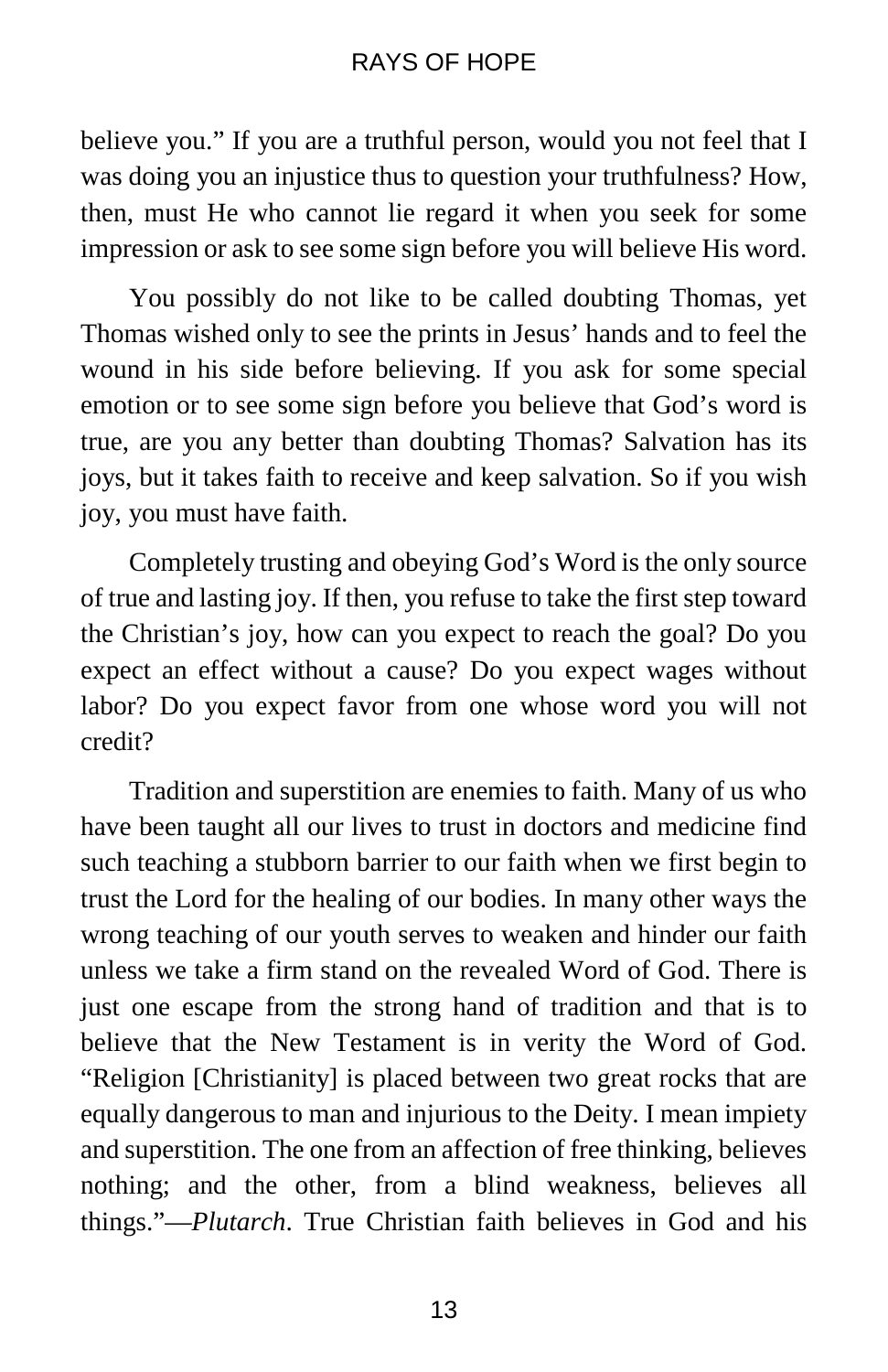Word; but, unlike superstition and ignorance, it does not believe all things. It believes in the true and unchanging Word of God, but has no faith in the performance of evil spirits, old wives' fables, conjuring, powwawing, Christian Science, and such like.

"Ye ask, and receive not, because ye ask amiss, that ye may consume it upon your lusts." Jas. 4:3. People sometimes ask and receive not because they ask for a selfish purpose. Selfishness and lust are inconsistent with the principles of Christian faith and piety, and only the unselfish and pure can exercise faith in God.

### **Prerequisites To Faith**

We all look upon Daniel as a man of faith, so let us inquire what was the secret of his faith. After Daniel had been cast into the den of lions and the den had been sealed with the king's own seal and the signet of his lords, the king, we read, "went to his palace, and passed the night in fasting: neither were instruments of music brought before him: and his sleep went from him. Then the king arose very early in the morning, and went in haste unto the den of lions. And when he came to the den, he cried with a lamentable voice unto Daniel: and the king spake and said to Daniel, O Daniel, servant of the living God, is thy God, whom thou servest continually, able to deliver thee from the lions? Then said Daniel unto the king, O king, live forever. My God hath sent his angel, and hath shut the lions' mouths, that they have not hurt me: forasmuch as before him innocency was found in me; and also before thee, O king, have I done no hurt." Dan. 6:19, 22.

Daniel gave two reasons for God's sending his angel and shutting the lions' mouths—first, "before him [God] innocency was found in me"; second, "before thee, O king, have I done no hurt." In order to be innocent before God we must have our sins forgiven and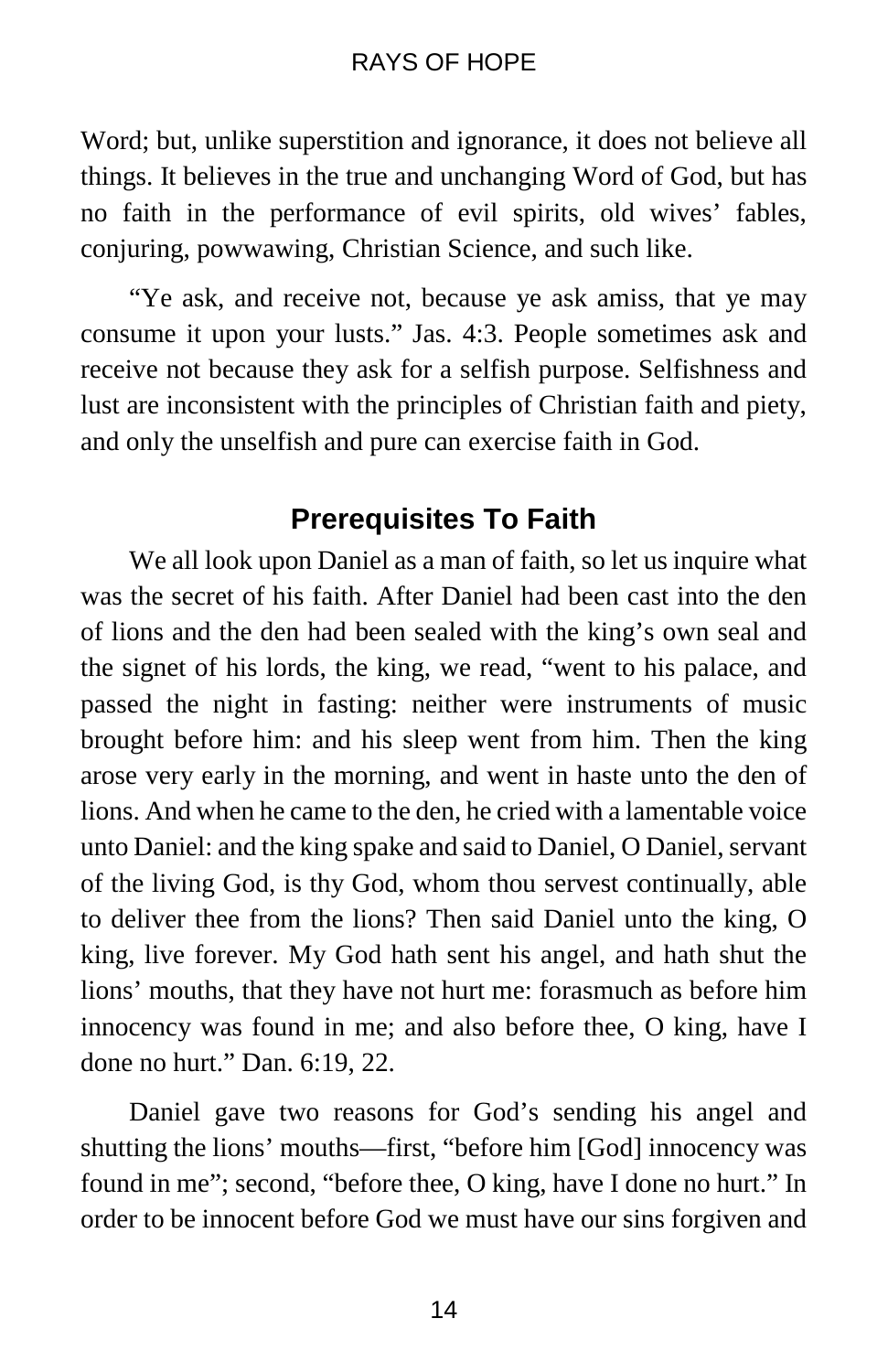be living a holy life. We must be where we know that we are saved and can "assure our hearts before him." "For if our heart condemn us, God is greater than our heart, and knoweth all things. Beloved, if our heart condemn us not, then have we confidence toward God. And whatsoever we ask, we receive of him, because we keep his commandments, and do those things that are pleasing in his sight." 1 John 3:20-22. In the second place, we must be living at peace, so far as it lies in us, with all mankind. Then, and not until then, can we exercise perfect faith in God. It is rather unpleasant and detrimental to faith, when we are praying for some favor from God, to have some neglected duty or committed wrong stand between us and God like a dark cloud, shutting out the sunlight of his presence. Just here, however, the weak and doubting need to be careful in discriminating between sin and the accusations of Satan; for an accusation, if heeded, will stand as much in our way as a real neglect of duty.

The three Hebrew children, Shadrach, Meshach, and Abednego, are also good examples of faith, and in their conversation with the king of Babylon before being cast into the fiery furnace is portrayed another prerequisite to faith. Hear, in the following scripture, the awful threats of a frowning monarch, and see the undaunted boldness and decision of three humble sons of the Highest:

"Now if ye be ready that at what time ye hear the sound of the cornet, flute, harp, sackbut, psaltery, and dulcimer, and all kinds of music, ye fall down and worship the image which I have made; well: but if ye worship not, ye shall be cast the same hour into the midst of a burning fiery furnace; and who is that God that shall deliver you out of my hands? Shadrach, Meshach, and Abednego answered and said to the king, O Nebuchadnezzar we are not careful to answer thee in this matter. If it be so, our God whom we serve is able to deliver us from the burning fiery furnace, and he will deliver us out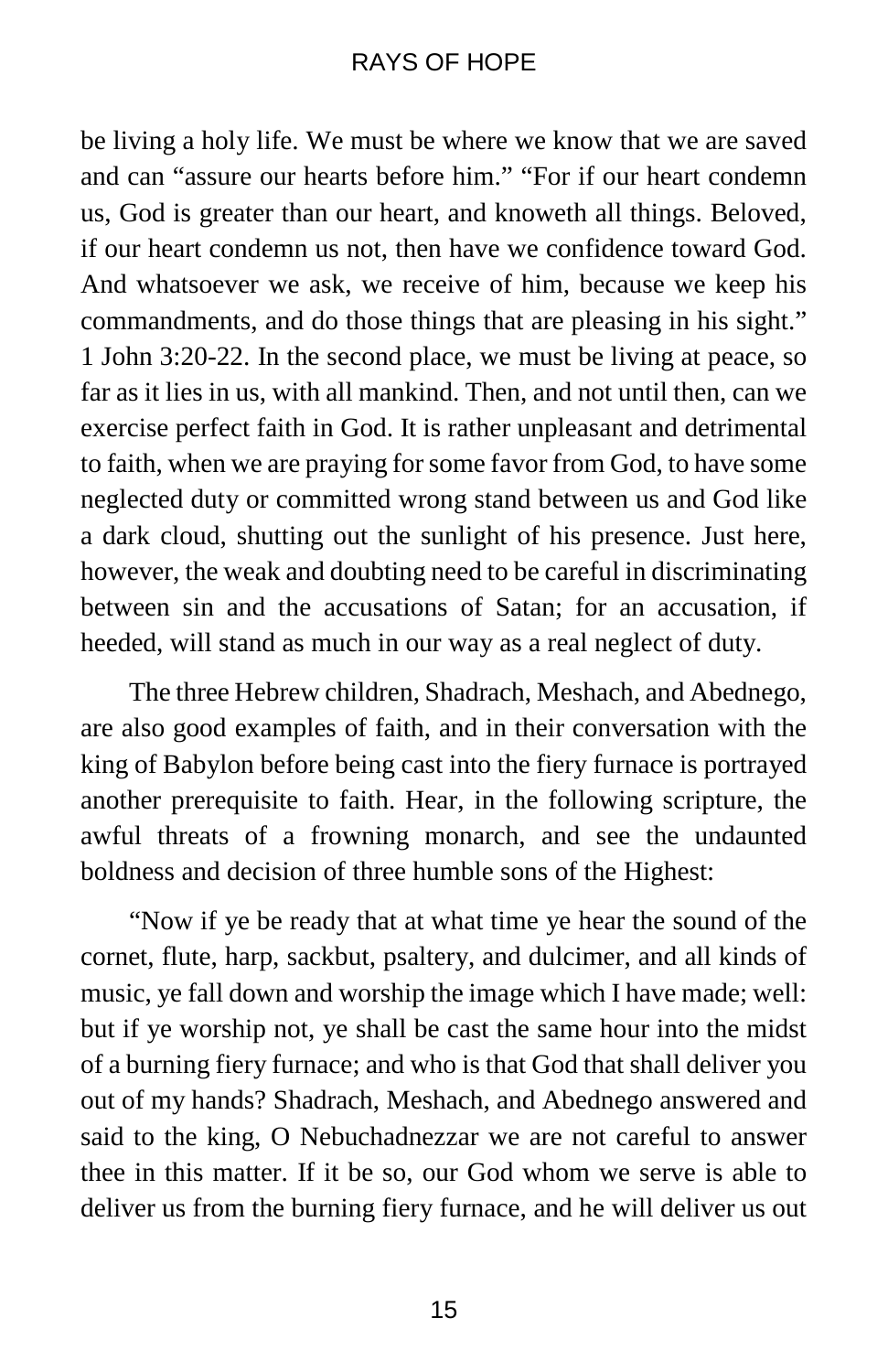of thine hand, O king. But if not, be it known unto thee, O king, that we will not serve thy gods, nor worship the golden image which thou hast set up." Dan. 3:15-18.

Not even the stern countenance of an enraged king nor yet the fiery furnace heated seven times hotter than usual could weaken their decision or dim their faith. In these bold witnesses for the Lord we see portrayed the foundation of faith mentioned in a former chapter. First, they had confidence in the God they served—so much that they were not careful to answer the king. Secondly, they believed in his ability. "Our God whom we serve is able to deliver us from the burning fiery furnace." Thirdly, they believed that he would do it. "And he will deliver us out of thy hand, O king." Fourthly, we note the leading characteristics of these three men decision. "But if not [that, is if it is not his will to deliver us], be it known unto thee, O king, that we will not serve thy gods, nor worship the golden image which thou hast set up."

If you would go through every fiery trial and come out without the smell of fire upon your garments, make the decision that God is true to his word, that he is able to deliver you, and that he will do it. Lastly, decide, firmly decide, that if it is God's will for you to die, you will serve no other god nor worship the golden image set up by men and Satan.

### **Source of Faith**

"So then faith cometh by hearing, and hearing by the word of God." Rom. 10:17. In order to have faith we must have a promise. How, then, shall we believe unless we hear? In the days of the apostles there was but little chance to hear the promises of God except from the lips of the ministry, but now, in Christian lands, we have the blessed privilege of reading and studying the written Word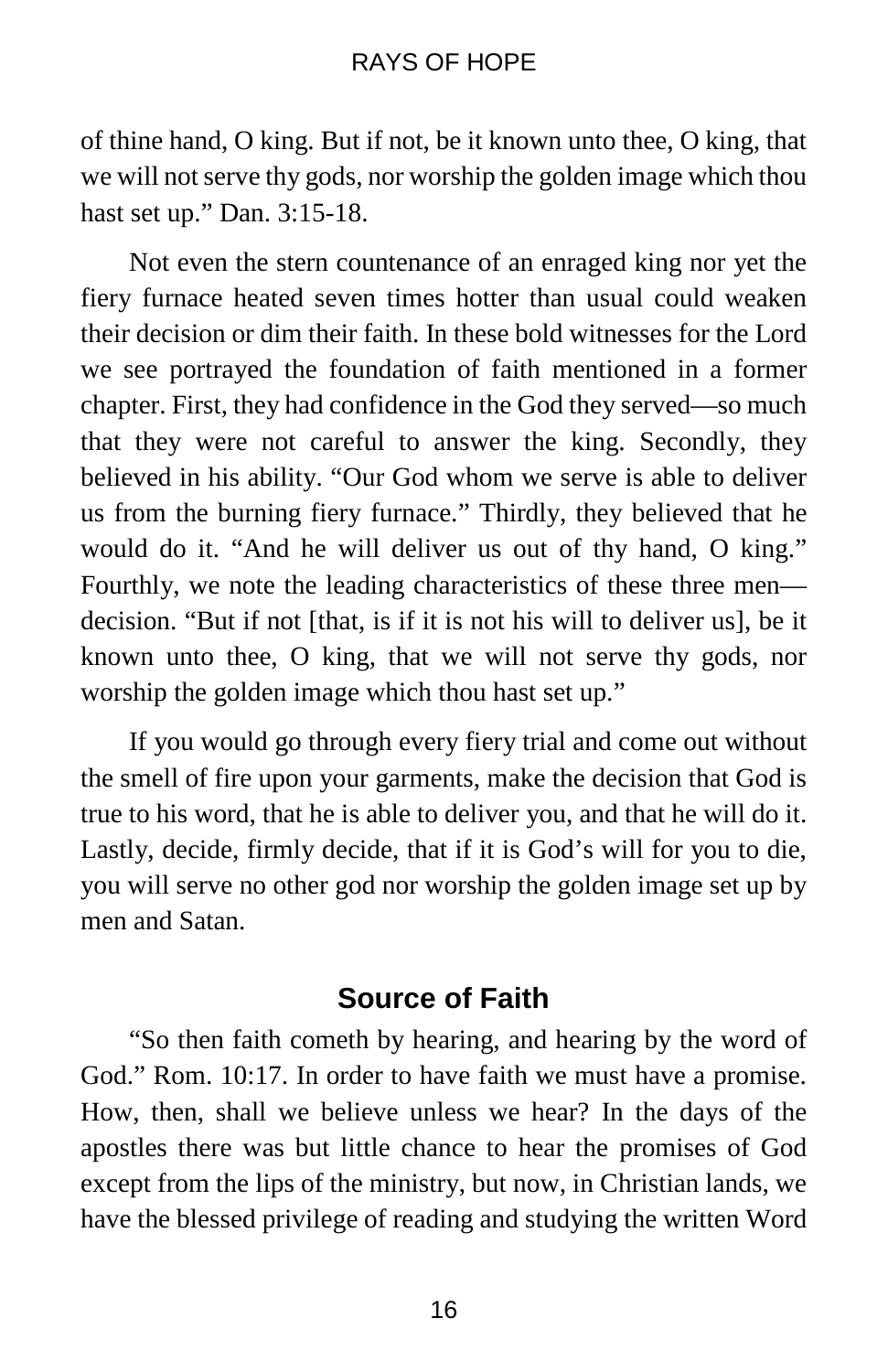of God. Having the exceeding great and precious promises constantly within our reach, we should of all people have the most faith. God's Word is the food of the soul. How careful, then, we should be to daily feast on the bread of eternal life. Nor is it enough to simply read the words; we should read them and meditate upon them until their virtue has strengthened our souls and quickened our faith.

The food that we eat is assimilated and becomes a part of our being. This is as true of our spiritual as of our natural food. The soul that is continually fed on light and chaffy matter can but be lean and powerless. Many people are feeding their souls with the light and chaffy thoughts and with the husks of foolishness and worldliness, and yet wondering why their faith is so weak and their souls so lean. If the food that we eat is so important in the building of our physical strength and the thoughts that we think have so much influence over the condition of our souls, should we not at least be as careful in the selection of mental food as we are in the selection of food for our bodies? If you wish "to grow up as calves of the stall," "to be fat and flourishing to show that the Lord is upright," you must eat "clean provender which hath been winnowed with a shovel and with a fan." You should reject every doctrine, every word, and every thought that is a hindrance to faith in God. Listening to unsound doctrine, to sect preachers, and to compromising discourses, is a detriment and should be avoided by the faithful. Faith comes by hearing only when hearing is by the word of God. Hearing the gospel preached in its purity is a powerful stimulant to faith, and hence every child of God should avail himself of every opportunity to hear the word preached. "Not forsaking the assembling of ourselves together, as the manner of some is; but exhorting one another: and so much the more, as ye see the day approaching." Heb. 10:25.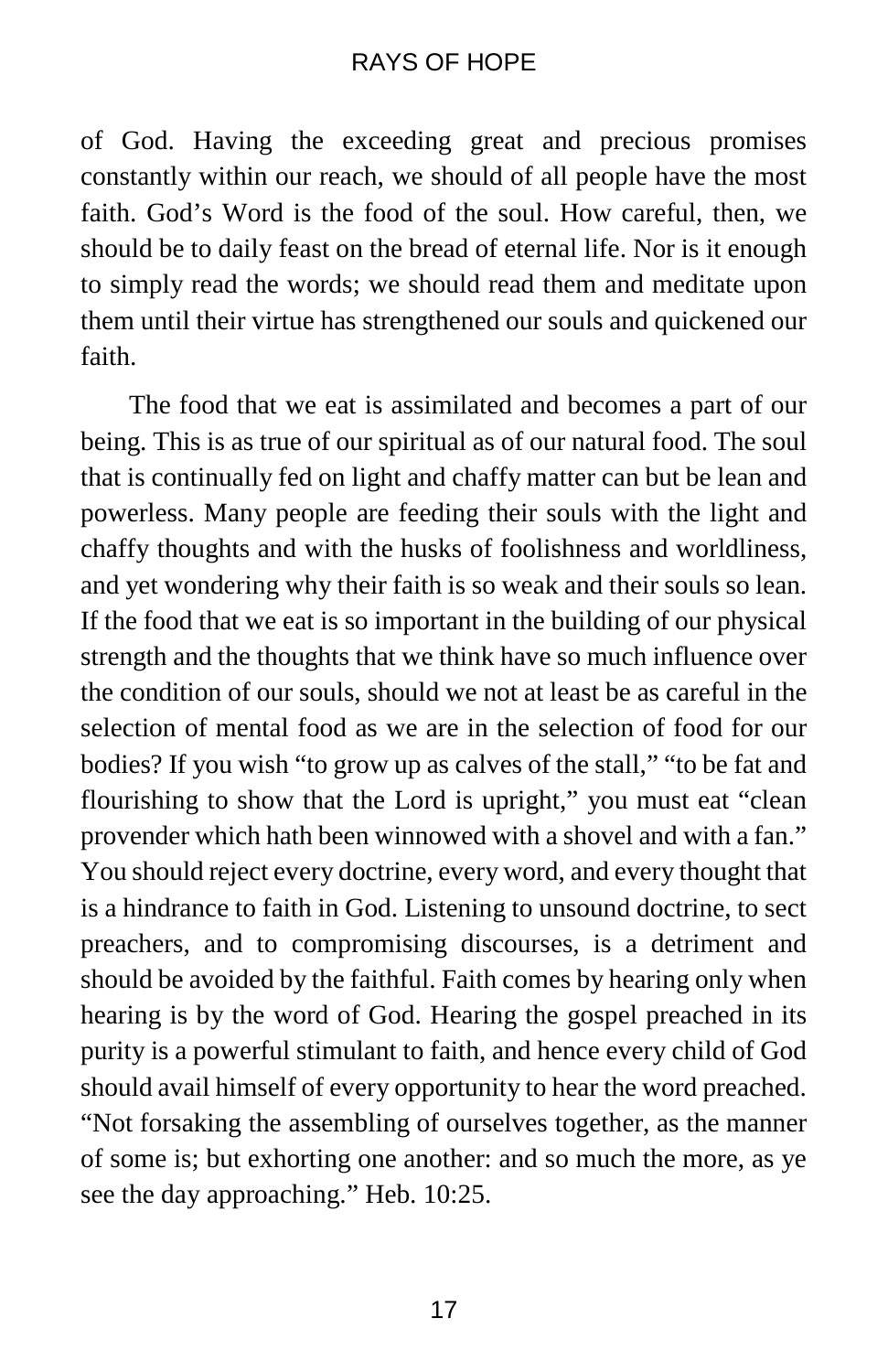### **How Faith Works**

"For in Jesus Christ neither circumcision availeth anything, nor uncircumcision; but faith which worketh by love." Gal. 5:6. Faith works by love. When love is out, Faith refuses to work. Faith will not dwell with Malice or Hatred. He will not work in their presence. Only those who are willing to dismiss every element foreign to love can enjoy the workings of faith. Love is the motor power, the mainspring, that operates faith. "Though I have all faith, so that I could remove mountains, and have not charity, I am nothing."

Unity promotes faith; discord destroys it. The promise reads, "Again I say unto you, That if two of you shall agree on earth as touching anything that they shall ask, it shall be done for them of my Father which is in heaven." Matt. 18:19. Agreement is not discord, and those who are divided and out of harmony with one another cannot exercise faith or claim the promises of God. On the day of Pentecost, when the faith of the disciples prevailed and God sent the Holy Spirit as a rushing mighty wind, "they were all of one accord in one place."

Acknowledging the good things that the Lord has done for us is also a means of increasing our faith. Then, be diligent in testifying to the goodness of God. "that the communication of thy faith may become effectual by the acknowledging of every good thing which is in you in Christ Jesus." Philem. 6.

### **Mustard-Seed Faith**

"Another parable put he forth unto them, saying, The kingdom of God is like to a grain of mustard-seed, which a man took, and sowed in his field: which indeed is the least of all seeds: but when it is grown, it is the greatest among herbs, and becometh a tree, so that the birds of the air come and lodge in the branches thereof."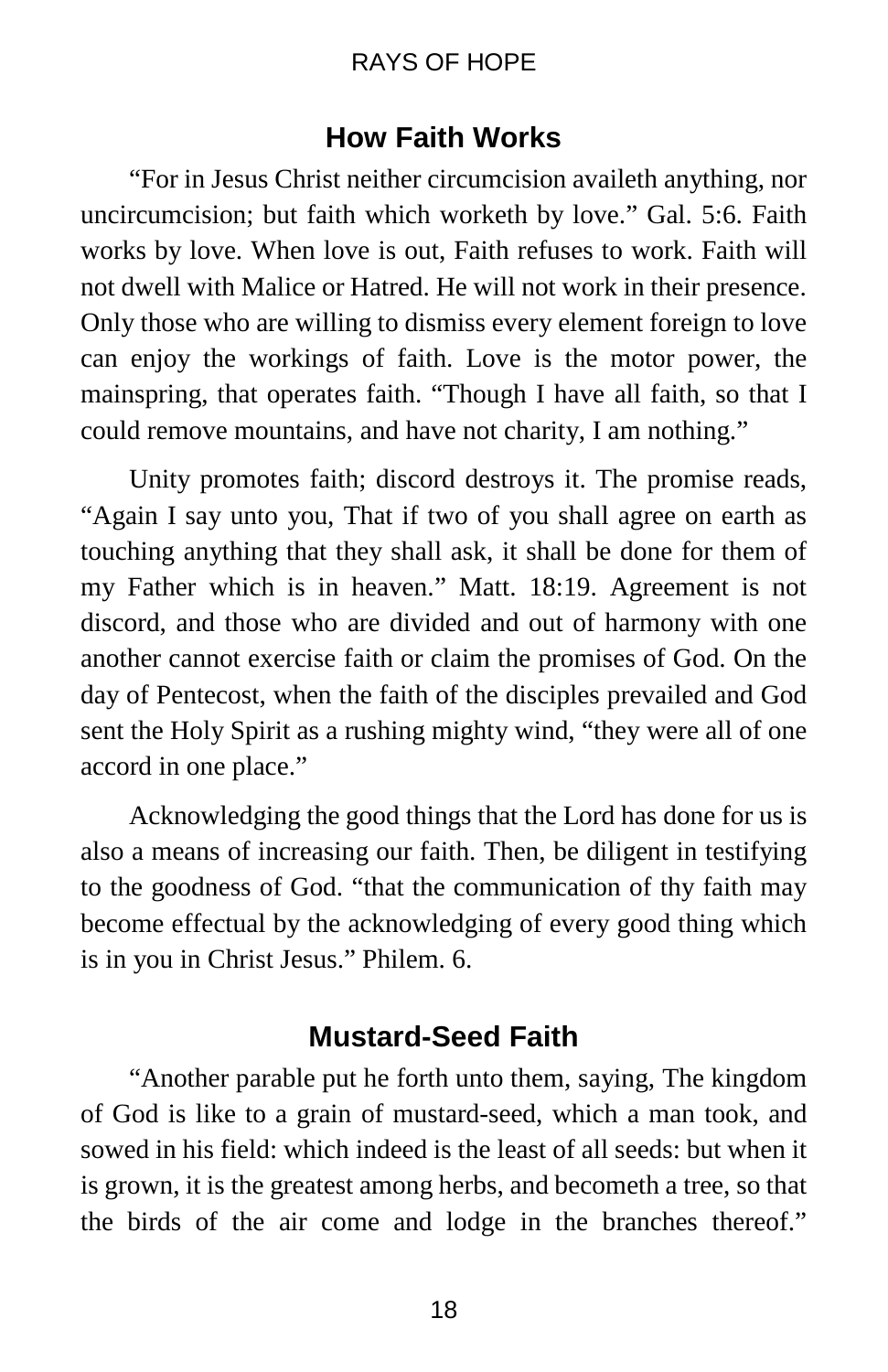Matt. 13:31, 32. Mustard has two notable features—first, the great size of the plant in comparison with the seed; second, it will not, it is said, mingle or cross with any other plant. Mustard-seed is the smallest of all seeds producing a wood-like plant.

Referring to the size of the mustard-plant, we should not confine it to the mustard of North America for in a warm climate and rich soil it is said to grow to an almost incredible size. This beautifully illustrates the accomplishments of faith, for nothing that we possess will accomplish so much in comparison with its beginning as faith.

The fact that mustard will not cross with any other plant teaches us that faith will not mix with the things of this world. As the mustard-plant, though surrounded by weeds and plants of various kinds, will partake of the nature of none of them; so faith, though beset on every side by the weeds of worldliness, doubts, and sin, will not mingle nor cross with any of them, but remains separate and distinct. Those who attempt to mingle faith and worldliness in the same heart make a sad failure. The two will not mix.

"If ye have faith as a grain of mustard-seed, ye shall say unto this mountain, Remove hence to yonder place; and it shall remove; and nothing shall be impossible unto you." Matt. 17:20. Pure and undefiled faith as a grain of mustard-seed will remove a mountain; but a lifeless, inactive faith as large as a mountain cannot remove a mustard-seed.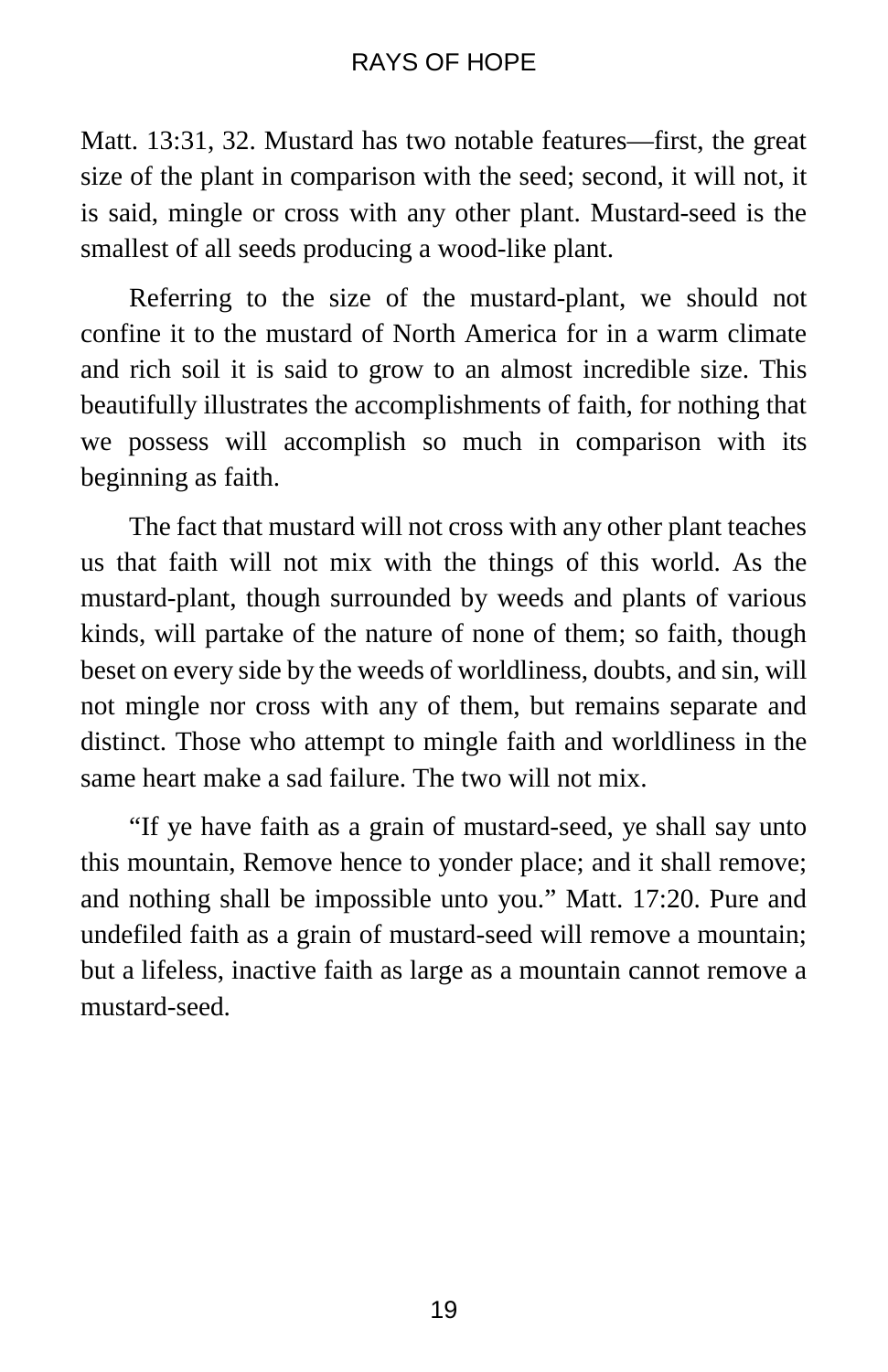## **Doubting**

<span id="page-29-0"></span>Doubting God and his Word is a habit imposed by the devil, and the longer it is indulged in, the stronger becomes its binding power. Doubting causes a path, or furrow, on the brain like a path across an orchard or a field where many feet have trod; and nothing but a stern resistance and the power of God can ever erase these furrows and break the habit of doubting. I repeat that doubting is a habit, imposed by the devil, for no reasonable person can willingly or maliciously doubt God.

Possibly the worst phase of doubting is doubting what God has done for the soul. Those who are habitual doubters often do much praying, but do very little believing. If Satan can succeed in getting you to doubt your experience and cast away your confidence, he has gained an inroad to the soul, which, if not quickly closed, is liable to cause prolonged trouble. I have known persons to doubt their experience, go and ask God's forgiveness, and doubt him again before rising from prayer. Doubting spirits and accusing spirits are very closely allied and often work together.

To some people doubting becomes almost a second nature, and doubting becomes much easier than believing. If such people would treat the doubting spirit as some people treat peddlers they would not be troubled so much. Some people shut the door in the peddler's face notwithstanding his pleas to show his goods. If people would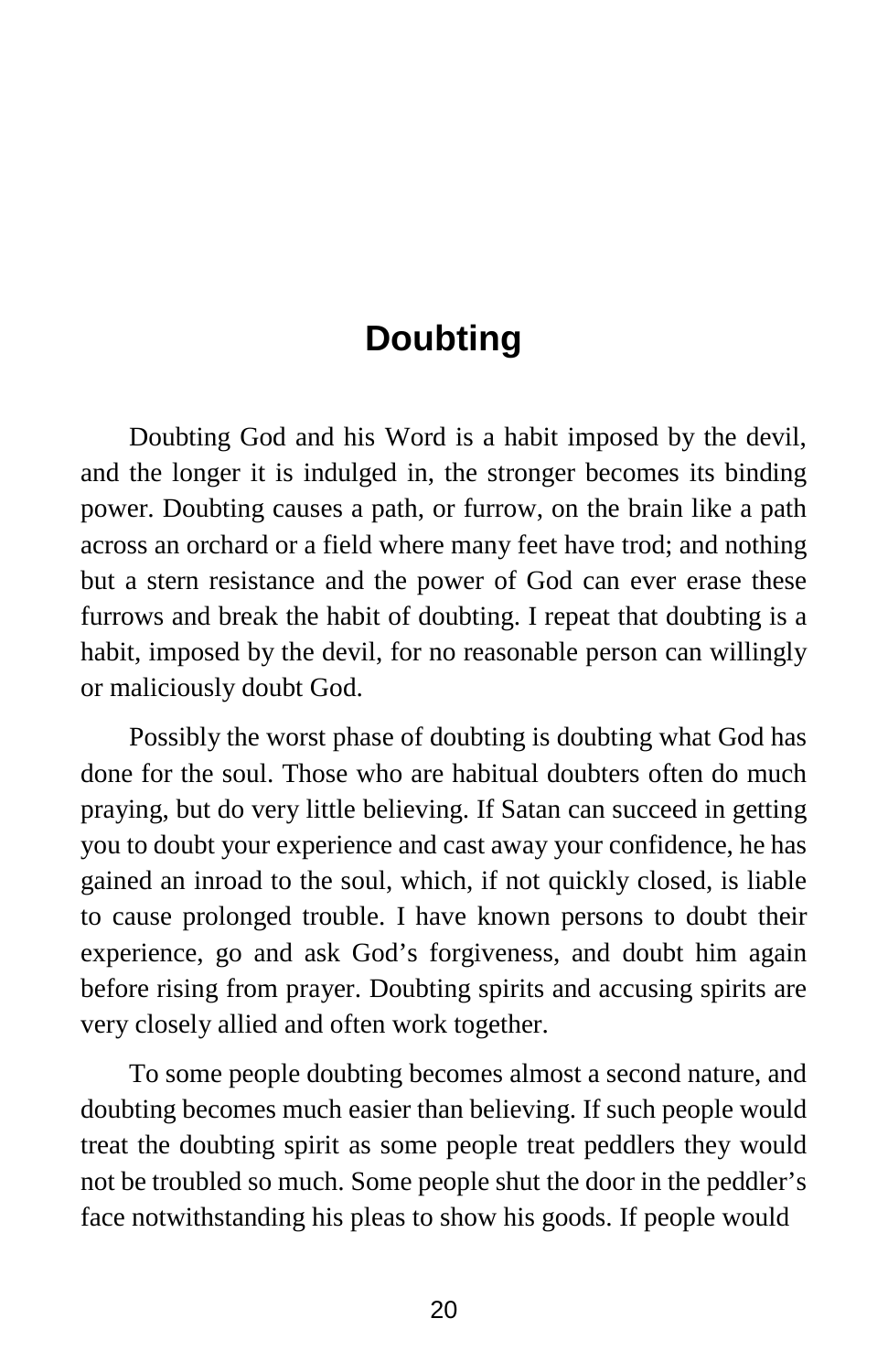always shut their hearts' doors to all doubts regardless of their earnest pleas for entrance they would soon cease to come so often. Doubts, like some book-agents, almost force an entrance, and the only way to get rid of them is to tell them to go.

Doubts are like visitors—if they are entertained, they will stay; but if no attention is paid to them and instead of entertainment they receive a rebuke, they will not stay long and will not return so often. The unrest and the tortures of the habit of doubting are too well known to the doubter to need comment. What is most interesting to the weakened and discouraged doubter is

### **The Way of Deliverance**

There is deliverance for every soul that will accept God's way, even from the severest case of doubts and fears. If you are a doubter, settle it that God is true and that he loves you with an everlasting love. Though you may have failed a thousand times, God loves you still. And though you have been unfaithful many times, yet he abideth true; "he can not deny himself"; and "his mercy endureth forever." Your doubting, unbelief, and failures will not make God unfaithful, or untrue to his word. God is just as true to you as if you had never doubted. Peter once said to the Lord "How oft shall my brother sin against me, and I forgive him? till seven times? Jesus saith unto him, I say not unto thee, Until seven times: but, Until seventy times seven." Matt. 18:21, 22. Seventy times seven equals four hundred and ninety. Again, Jesus said to his disciples: "Take heed to yourselves: If thy brother trespass against thee, rebuke him; and if he repent, forgive him. And if he trespass against thee seven times in a day, and seven times in a day turn again to thee, saying, I repent, thou shalt forgive him." Luke 17:3-4. If God requires us to forgive each other until seventy times seven, and seven times in a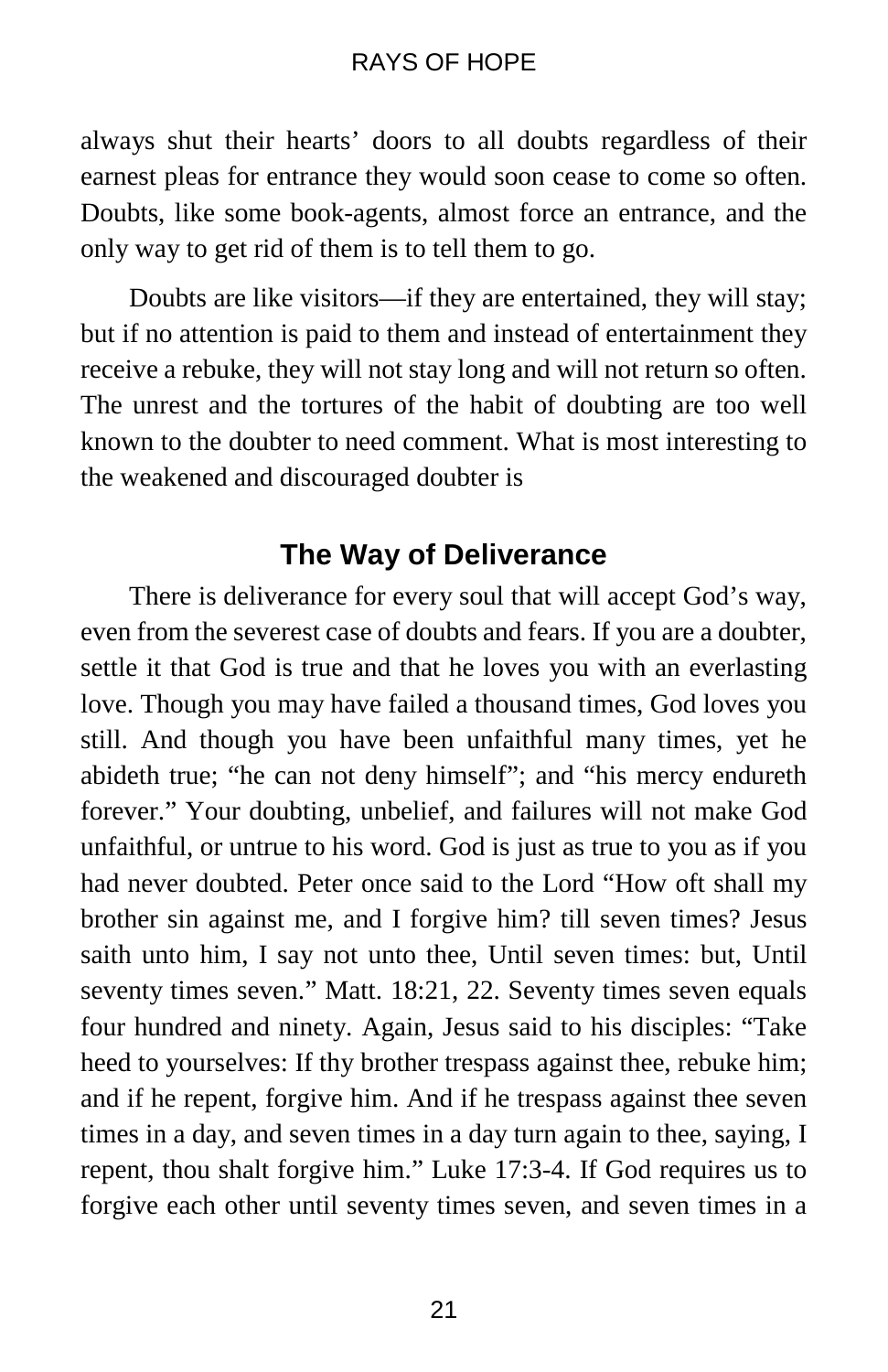day, is he less merciful than we? Should you forgive your brother seven times in a day until you had forgiven him for seventy times seven transgressions, you would forgive him seven times every day for two months and ten days. If God requires this much of you, how merciful must he be! This should not license you to doubt, but, on the contrary, should inspire you to believe that God will forgive you once more, even though your doubts and failings have been many. Two things you must rely on, trust in, cling to. These are—(1) The written Word of God, (2) Your God-given reason, or judgment. Without these two landmarks you could never find the way to deliverance. Feelings will deceive you, doubts assail you, and past experience fail you; but the unchanging Word of God and your better judgment are way marks on the road to peace.

Meet the conditions of the Word as the best you can, implore the help of God, and resisting Satan, set your face toward the land of victory, determined to conquer or die, and Satan, doubts, and fears will stand back and let you pass. Believe where you cannot see nor feel, and trust where you cannot trace. Your fight may be a feeble one for a while, but "each victory will help you some other to win," and you will soon be able to vanquish your every foe; and standing on the banks of sweet deliverance you may sing the victor's song and sway a scepter greater than that of which any earthly potentate has ever dreamed. Never be discouraged; all discouragements are of the devil and should be resisted as the devil himself. Use your reason and strengthen your conscience; look at the mercy of God and his loving kindness. Read the Bible, obey it, and believe it despite all your feelings to the contrary. Emotions are the doubter's worst enemies, except the devils themselves; but faith can conquer every foe. Tie the anchor of hope fast to the rock of eternal truth with the unbreakable cable of faith, and then emotions may rise and fall and the storms of doubts may rage, but your anchor is sure. And sooner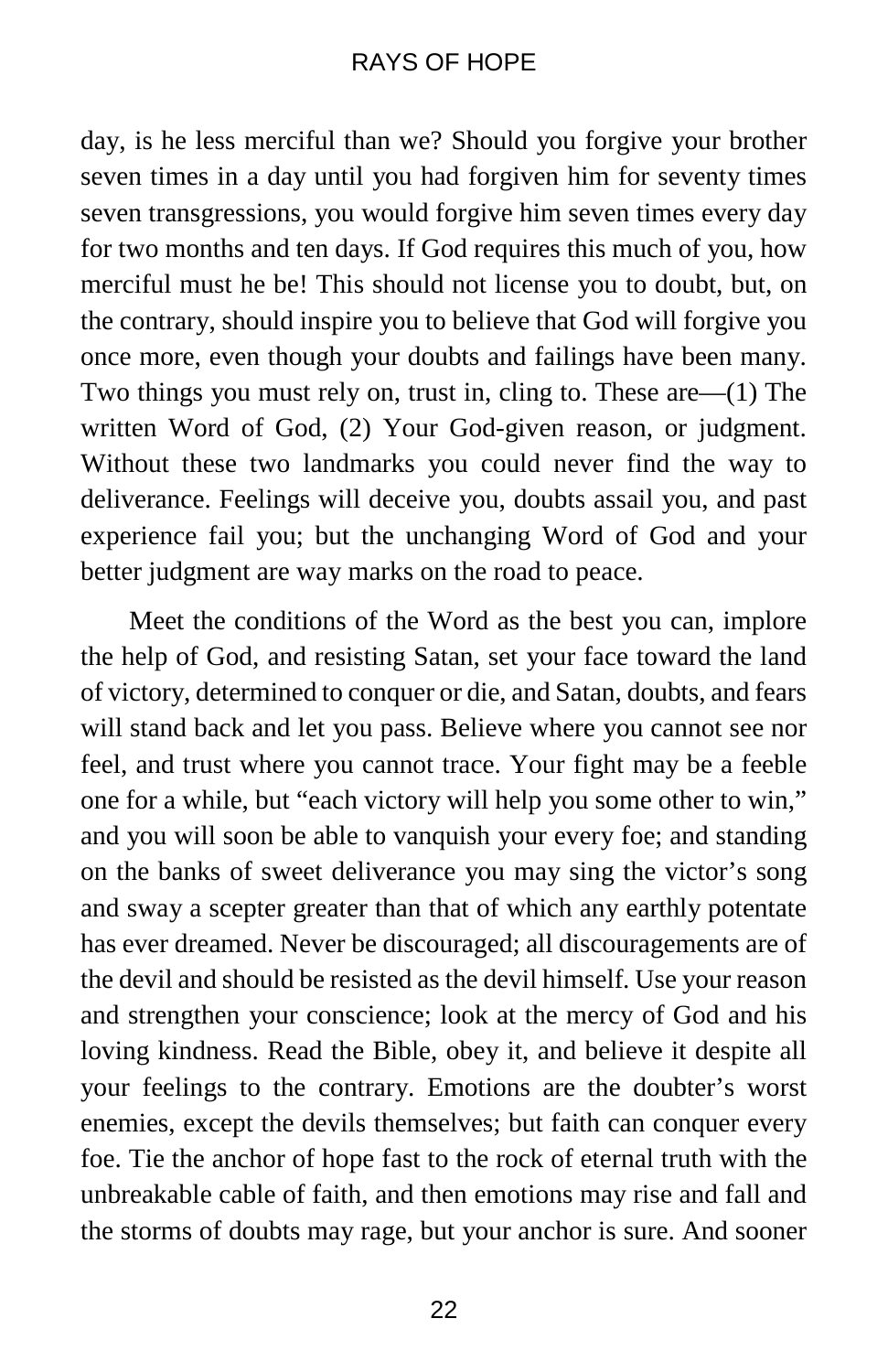or later you will learn to pay but little attention to superficial emotions, and to trust in the truth. After you have once gained a victory over Satan, you will be much stronger.

Never give up when tried or feeling bad, for you are not so capable of judging at such times. Wait till you feel well, and then consider. Put off giving up your experience till to-morrow, as some people put off seeking God, and you will get along much better; and when tomorrow comes, put it off again. Or what is better still, abandon the idea and go to helping someone else out of trouble, and God will bless both you and others.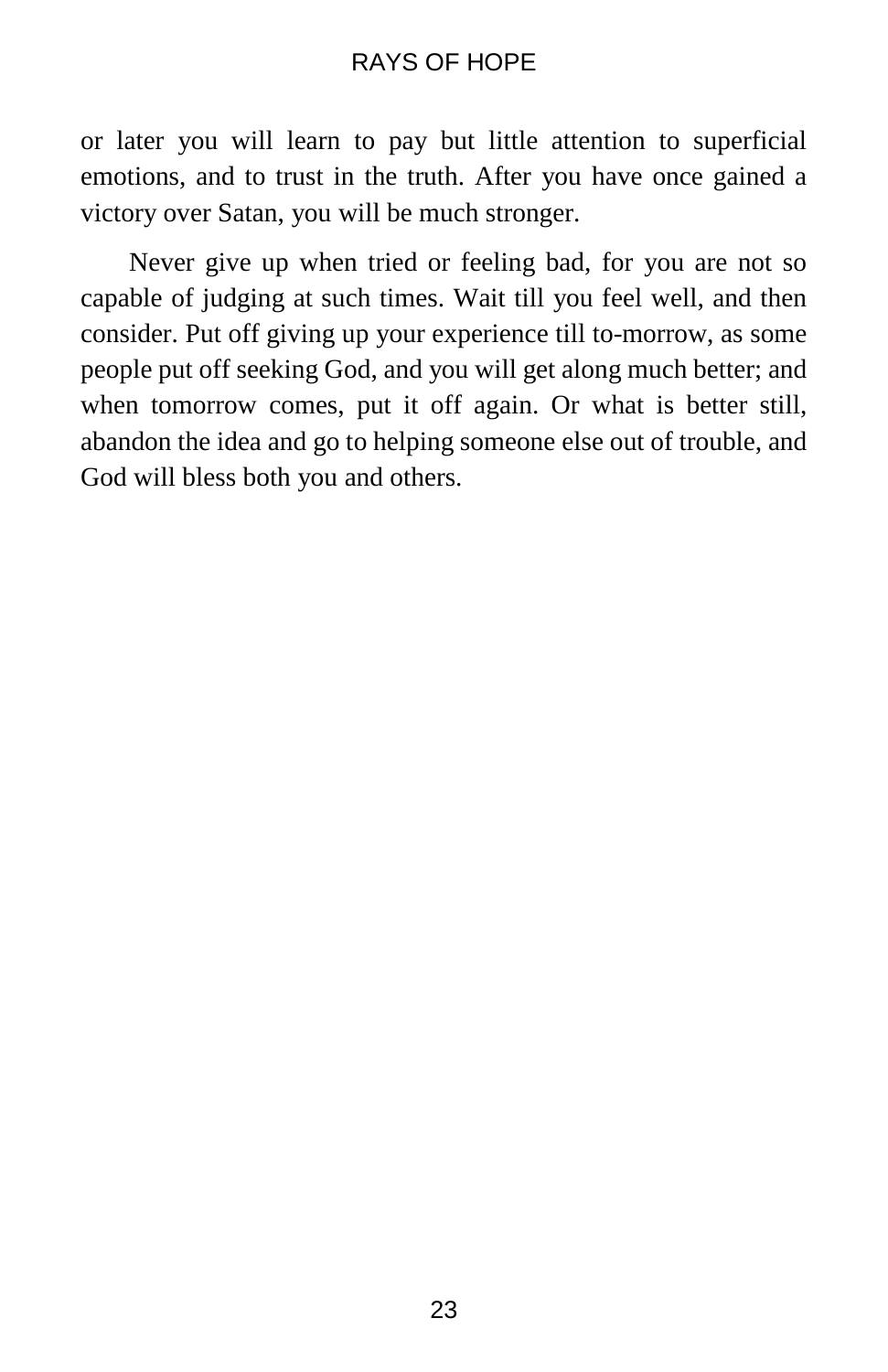# <span id="page-33-0"></span>**A Desperate Struggle**

The following is a supposed argument or dialogue, between Satan, Doubts, Fears, and Feelings on one side, against Reason, Truth, Faith, and Trust on the other. The argument is supposed to be concerning a doubting soul that is trying to get the victory.

Satan (speaking to Doubting Soul)—You are progressing so slowly of late, it must be that you are deceived in your Christian experience.

Feelings—Yes, you have been feeling so downcast for several days, and one who has the victory should feel like shouting and praising God.

Reason—This is the devil; you had better dismiss him at once, or he will deceive you.

Fears (coming up hastily)—Many people have been led astray by Reason, and supposing they were right, have lost their souls. So very many people are deceived, you had better examine yourself.

Doubts—You know you did not get a clear witness of your sanctification, and even if you are justified, you are not sanctified.

Feelings—Yes; we all believe that Doubts is right about this; for at the time of your consecration you did not feel like Brother A, who felt the fire and really knew that he had received the Holy Spirit.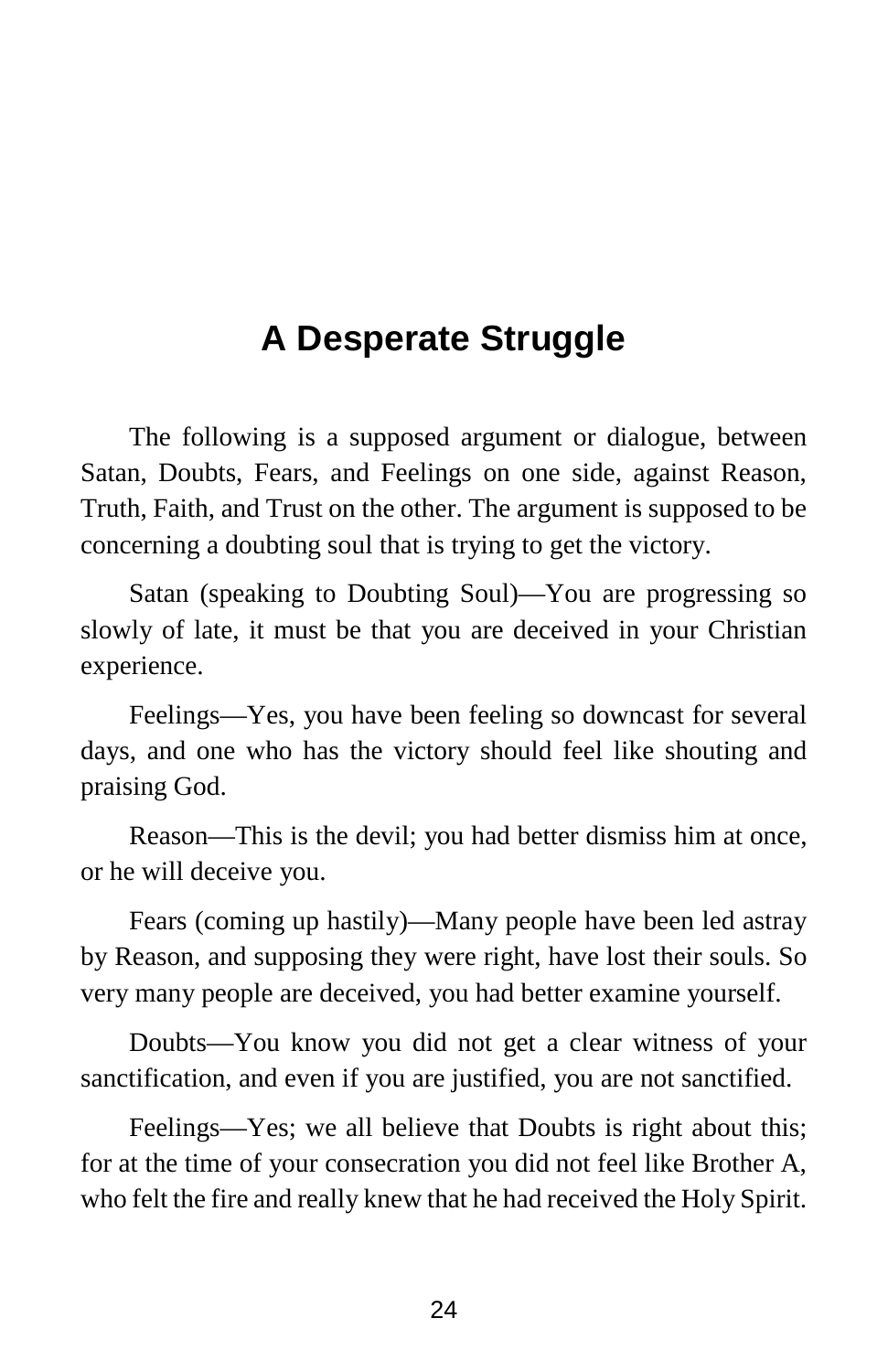Faith—Pay no attention to Feelings, but believe in God.

Doubts—But those who are saved should feel better than you do.

Truth—"By grace are ye saved through faith" (Eph. 2:8); so heed the admonition of Faith and dismiss these—

Fears (interrupting)—You had better be careful; you are liable to turn the Lord away.

Trust—"Trust in the Lord and do right," and these enemies shall not harm you.

Satan—Yes, but as Doubts has stated, this soul was not sanctified in the beginning.

Doubts—You had better give up your sanctification and—

Fears (interrupting again)—Yes, you had better be sure of it, for it is an awful thing to be lost.

Feelings—These awful feelings are surely the fruits of depravity or inherited sin. You do not feel right toward your brethren, and you feel so tried.

Doubts, Fears, Feelings, and Satan (all in unison)—Give up! give up! give up! you know you are not sanctified now, for you have listened to Doubts.

At this Doubting Soul concludes to give up and seek sanctification to be sure of heaven.

Satan—Although you have given it up now, you know that you were sanctified in the first place; and you could not fall from sanctification without committing sin, and if you have sinned, you are no longer justified.

Doubts—Yes, you have doubted, and doubting is sin.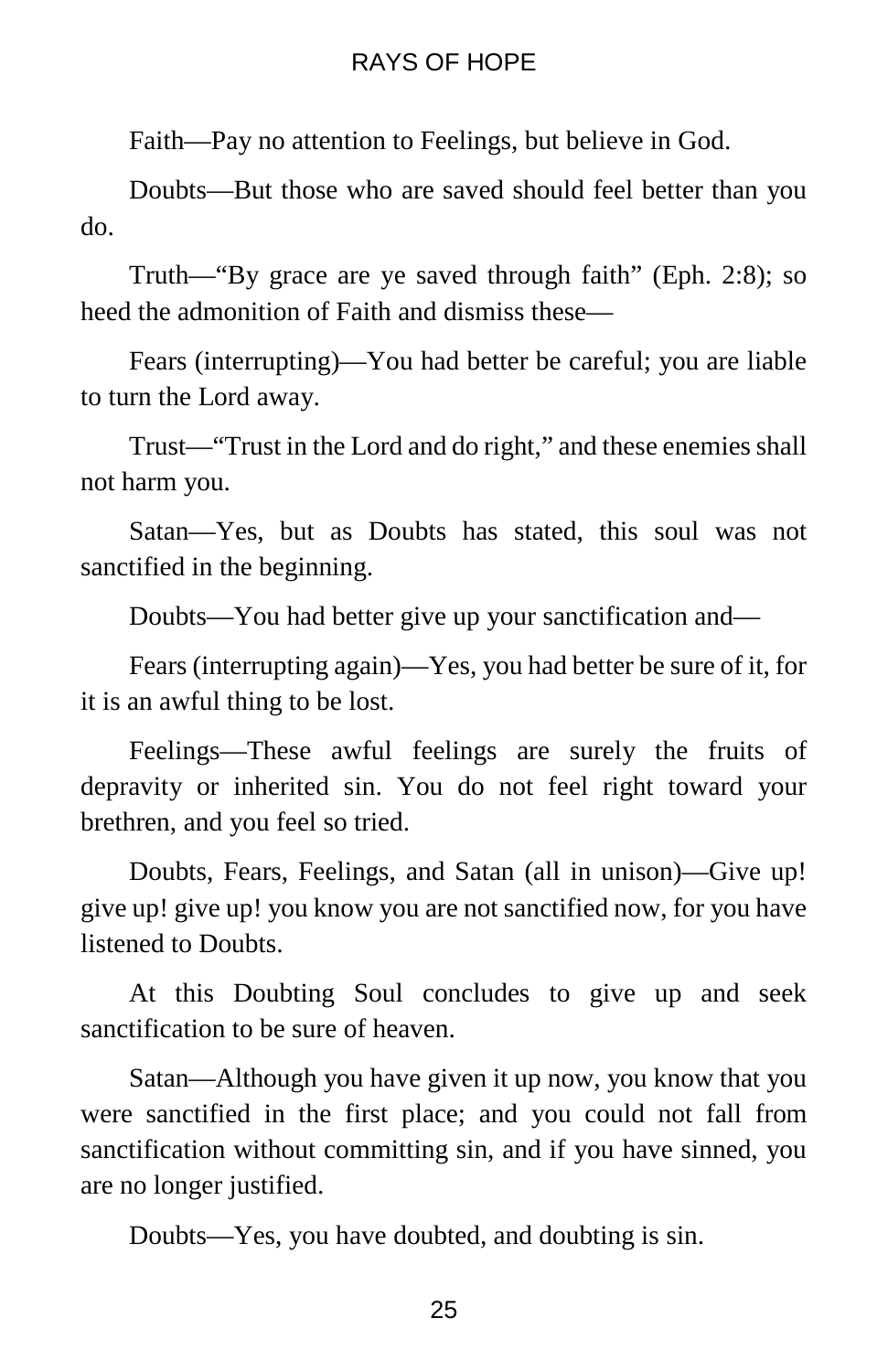Feelings—Yes. you feel just like a lost sinner; so you will surely have to repent.

At this Doubting Soul begins to weep and concludes to begin over again and seek pardon. About this time Feelings comes in, and his two friends—Despondency and Discouragement—come along for company. It now being late Doubting Soul weary with the struggles of the day, concludes to retire for a little rest. But Feelings and his two friends keep up such a chatter talking over the day's victory that Doubting Soul is unable to sleep, and arising concludes to pass the night in prayer. After Doubting Soul prays for a short time, Reason and Truth come in and persuade him to dismiss Feelings and his two friends and to invite Trust and Faith to come in. After some persuasion Doubting Soul concludes to invite Trust to come in, which he does, and concludes to rest for a while, as the night is now far spent. But soon after he retires, Doubts and his friend Worry rap at the door and ask to be admitted. Despite the earnest pleadings of Trust, Doubting Soul finally opens the door just a little and Doubts and Worry quickly press their way in; and as they come in at the door Trust is compelled to hasten out at the window, and Doubting Soul is again left in the hands of his enemies.

After a long struggle with Doubts and his troublesome comrade, Doubting Soul concludes to call for Reason to come in again. On entering, Reason at once sets to work to encourage Doubting Soul and offset the work of Doubts and Worry. After a few encouraging words from Reason, Doubting Soul concludes to have Trust and Truth to come in and help. At the entrance of Trust and Truth. Doubts at once calls for Satan and Fears to come in and to bring Feelings along. On their entering, Doubting Soul feels somewhat alarmed; but as Reason and Trust take their stand one on each side of him and Truth at his back, he feels quite secure. After a short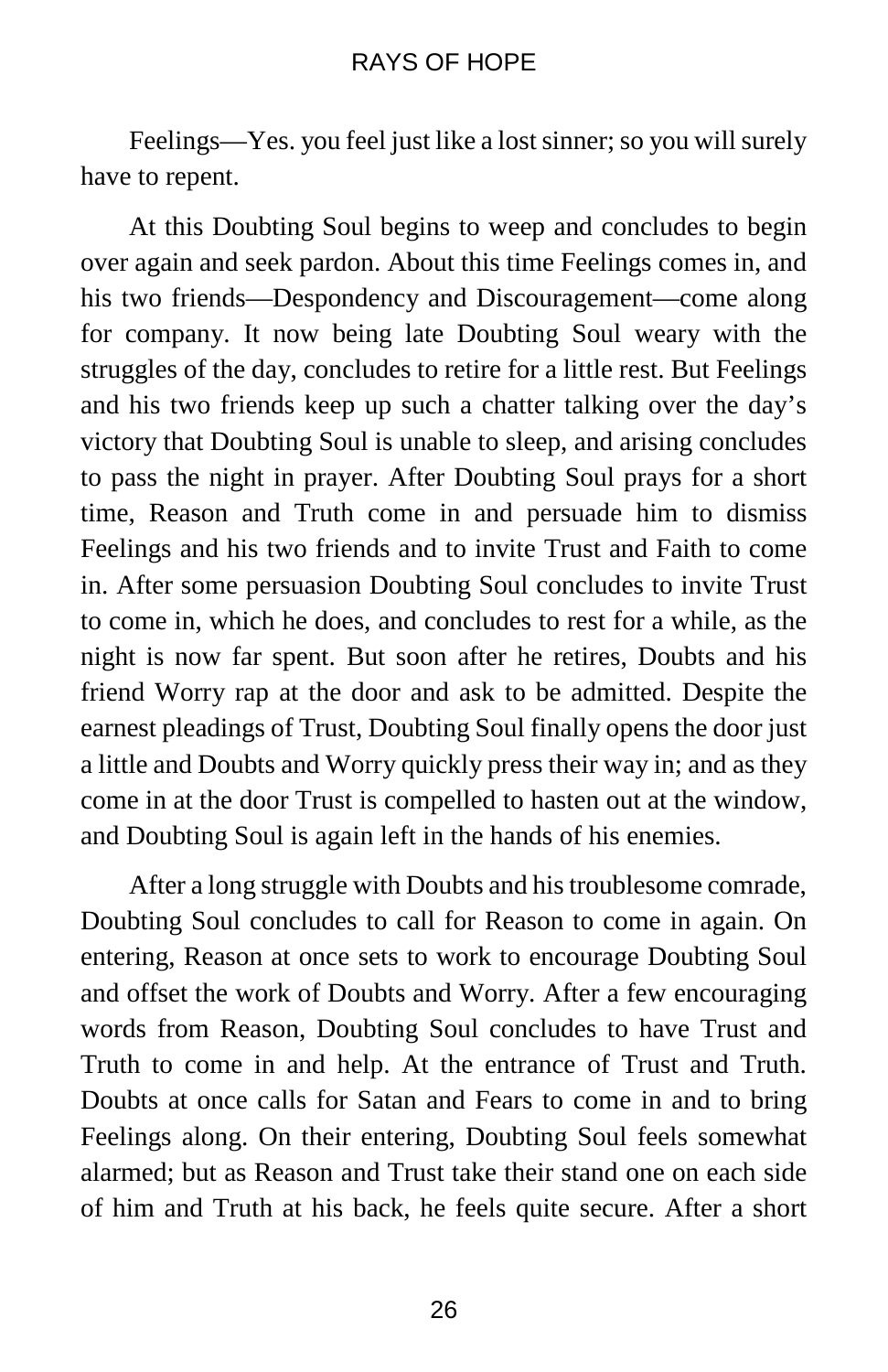conflict Satan, Doubts and Fears are compelled to retreat to one corner; but Feelings, seeming to be more fearless, lingers near for a while, but finally recedes to the corner with his friends, where all make considerable noise by way of lamentation, as Reason, Truth, and Trust encourage Doubting Soul.

Finally Doubting Soul is advised to permit Faith to enter. At this the crowd in the corner are greatly angered, and Feelings begins to weep. But Doubting Soul is strengthened by Truth and still exhorted to invite Faith to come in. Acting on the request of Doubting Soul, Reason goes to the door and admits Faith. At the sight of Faith, even before he is fairly in the room, Satan, Doubts, and Fears all make a wild rush for the window and clamber out almost treading upon one another; while Feelings crouches himself in the corner and keeps very still for a while. At the entrance of Faith. Doubting Soul seems much revived, and Truth says, "Therefore being justified by faith, we have peace with God through our Lord Jesus Christ." Faith replies, "The victory is won," and Feelings is compelled to go out, but lingers near the door. Doubting Soul now retires for the remainder of the night while Trust stands guard.

Satan, Doubts, Fears, and Feelings all appear at the door early in the morning and agree that Feelings shall take the lead in gaining an entrance.

Feelings (rapping at the door)—Let me in just for a while.

Truth (speaking to Doubting Soul)—Beware, this is one of those enemies that caused you so much trouble last night.

Fear (trying to assist Feelings)—You were too worried last night to make an intelligent consecration. It is a terrible thing to be lost.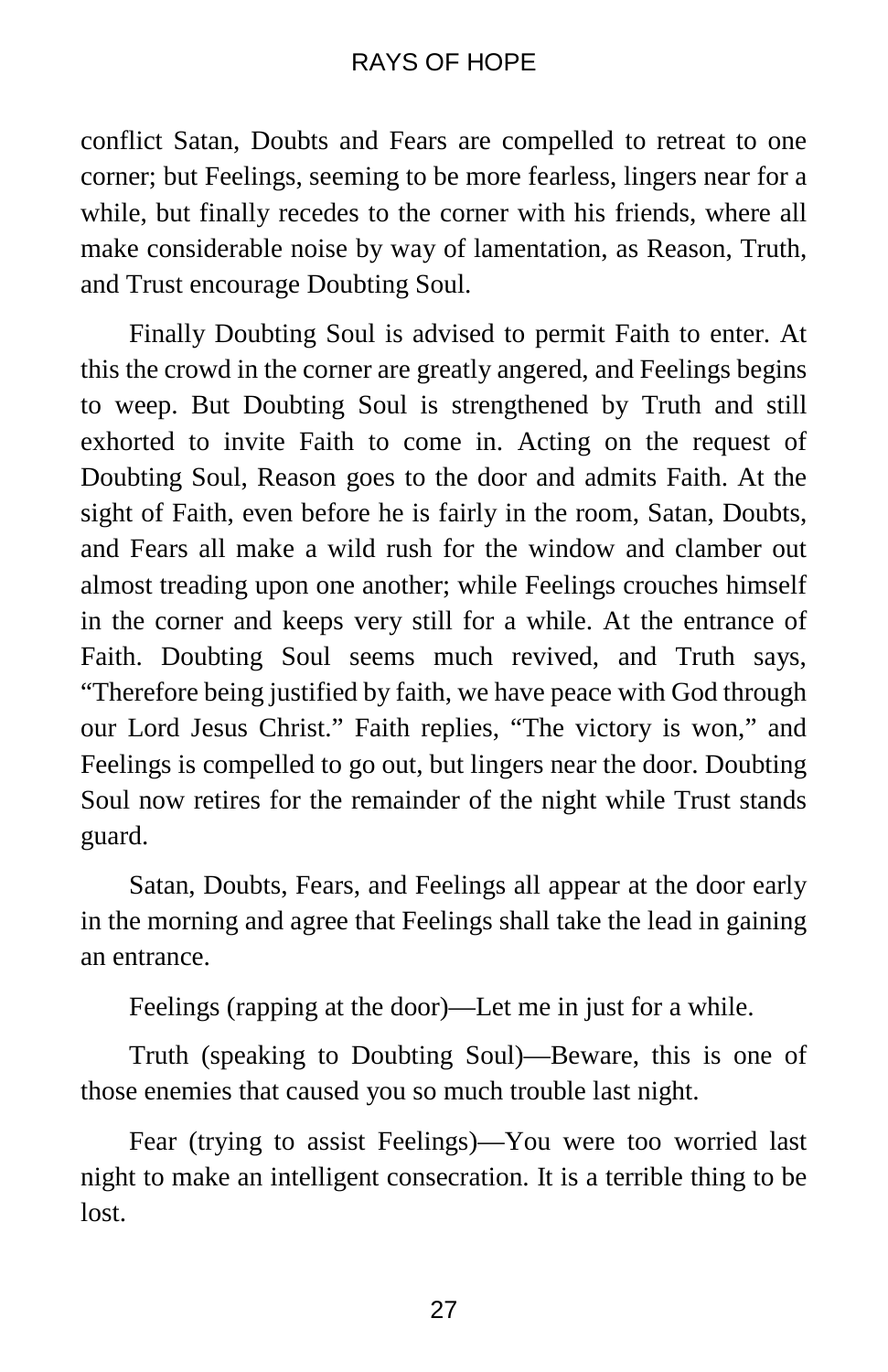Doubts—You would do much better to give up trying to believe and make another consecration this morning.

Truth—The Bible does not say you are saved by your emotions, but "through grace are ye saved." You had better not listen to these treacherous fellows who are trying to deceive you. You are now safe in our hands if you will but remain in our company; but should you allow these enemies of right to come in, we shall have to go out, for we will not keep such company.

Doubting Soul—I love you, my friend, and want you to stay with me, but I fear that in shutting out Feelings I may be deceived and shut out a dear friend. He is such an innocent fellow and longs so to be in my presence. I can hardly refrain from letting him in just for a little while.

Faith—The joy that you will obtain by remaining in our company will far surpass the friendship of Feelings, and—

Satan (interrupting in a boisterous tone from the outside)— Doubting Soul, you know that God is angry with you. The best thing you can do is to turn over a new leaf. Make a new resolution this morning and start at the foundation to build up a Christian character.

Fears (speaking in a trembling voice)—Oh! it would be a terrible thing to be shut out of heaven; to be lost in eternal darkness and sable gloom forever.

Satan—He that fails in one point is guilty of all, and there must be some point in which you have failed.

Fears—Doubting Soul, you have been on your knees so much and your nerves are in such a strain you will ruin your health. You had better resolve to quit praying.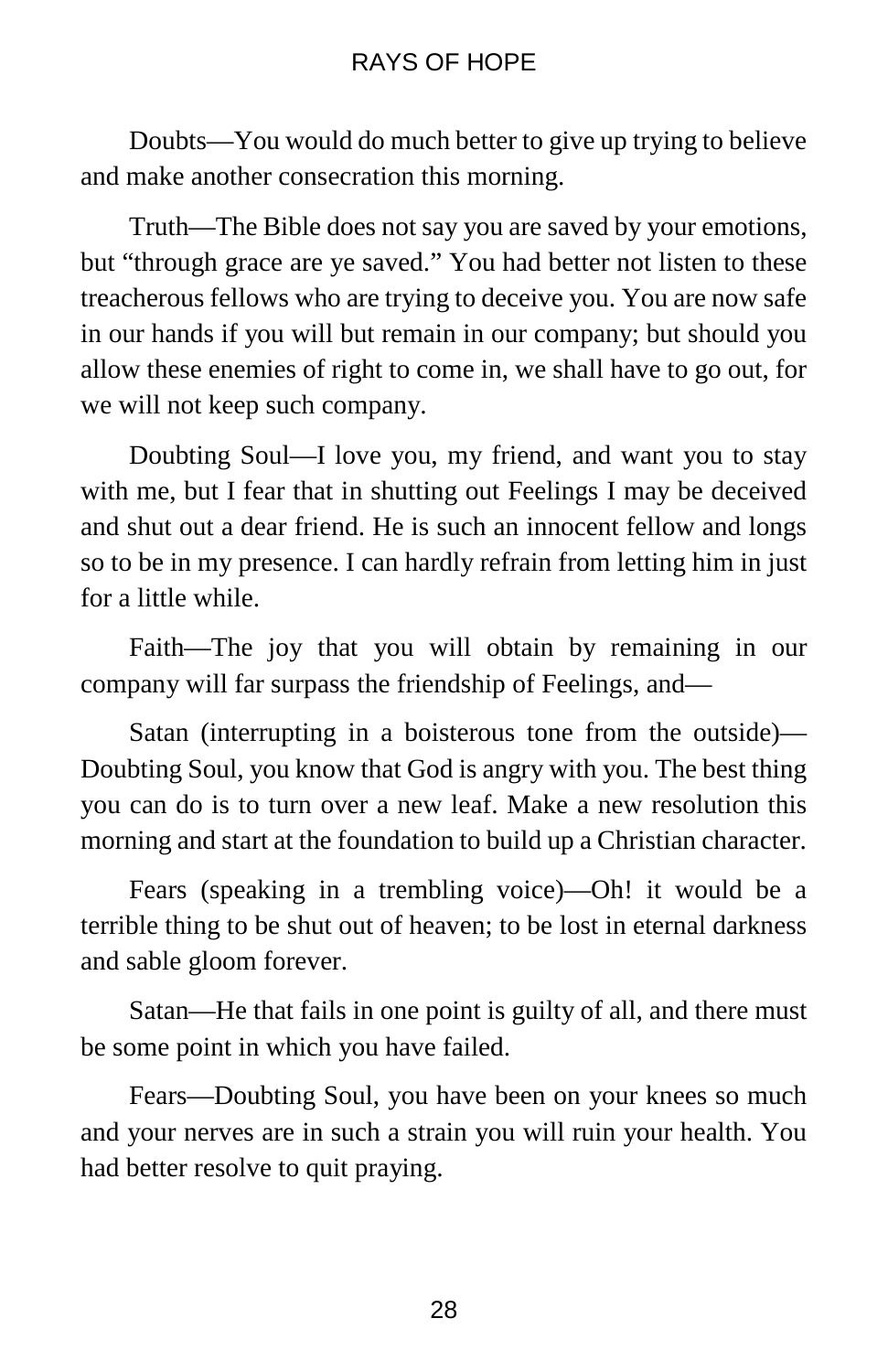Doubts—The Bible says, "Pray without ceasing." You have ceased to pray, therefore you are a sinner.

Satan (throwing his voice like a ventriloquist and representing himself as the Lord)—"My Spirit shall not always strive with man." "For the earth which drinketh in the rain that cometh oft upon it, and bringeth forth herbs meet for them by whom it is dressed, receiveth blessing from God: but that which beareth thorns and briers is rejected, and is nigh unto cursing; whose end is to be burned." Heb. 6:7, 8.

Truth—This is the voice of Satan trying to deceive you. He stopped quoting the scripture just before coming to this encouraging clause—"beloved we are persuaded better things of you and things that accompany salvation."

Feelings (now fearing, since Satan is exposed that Doubting Soul may take courage)—You feel so depressed; even much worse than last night. You feel that God is angry with you. Even the bright sunshine of the morning does not cheer you and if you look out at the window, you will see that even the trees and the flowers seem to droop in sadness. Surely, surely these are not the feelings of a redeemed soul.

Feelings pleads so sympathetically that Doubting Soul at once lets him in.

Feelings (after gaining an entrance)—Now you feel just as bad as you did before and you did not receive a definite witness.

Doubts (from the outside)—Yes, let us in, and we will help you to settle this matter.

Satan (from the outside)—"In the multitude of counsel there is safety"; so let us in. Now, you want to be sure this time, so don't go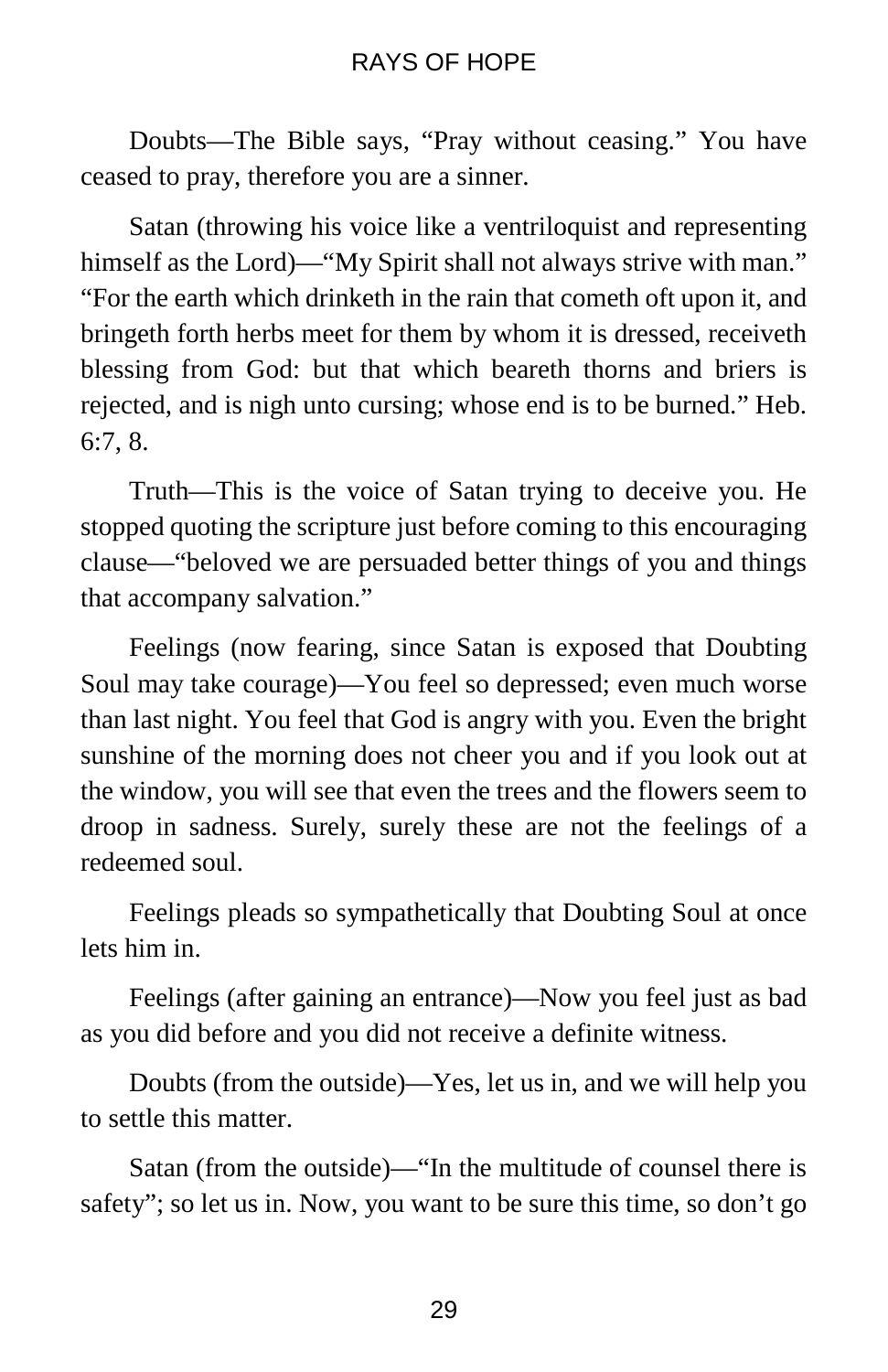too fast. You had better let us in while we consider. With a few sympathetic words from Feelings Doubting Soul opens the door against the warnings of Reason and Truth; and Faith, Trust, Reason, and Truth all retire disappointed at Doubting Soul's conduct, though not in any wise discouraged. Doubts and Feelings soon convince Doubting Soul that he is not justified, much to the satisfaction of Satan, while Fears walks the floor and casts an occasional glance at the haggard face of poor Doubting Soul.

After the continuance of this for some time Doubting Soul becomes very much discouraged, and Satan says to him, "You have committed the unpardonable sin."

Feelings—Yes you feel just as if there were no mercy for you.

Fears—I too think that this case is hopeless. Doubting Soul, you will never get out of this deplorable condition.

Doubts—I have seen several cases like this one, and none of them ever found peace. Doubting Soul, you have now been in my company so long that you can never again look upon the countenance of Faith; for he is my bitter enemy, and I will not permit him to see you.

Satan—You are a burden to your friends, and God no longer cares for you, and you are so miserable that the best thing you can do is to end your life and—

Reason (coming up quickly and entering the room without ceremony)—This is Satan, and if you do not resist him, he will drive you insane.

Satan and Fears (both speaking at once)—Insane! insane! you are almost insane now.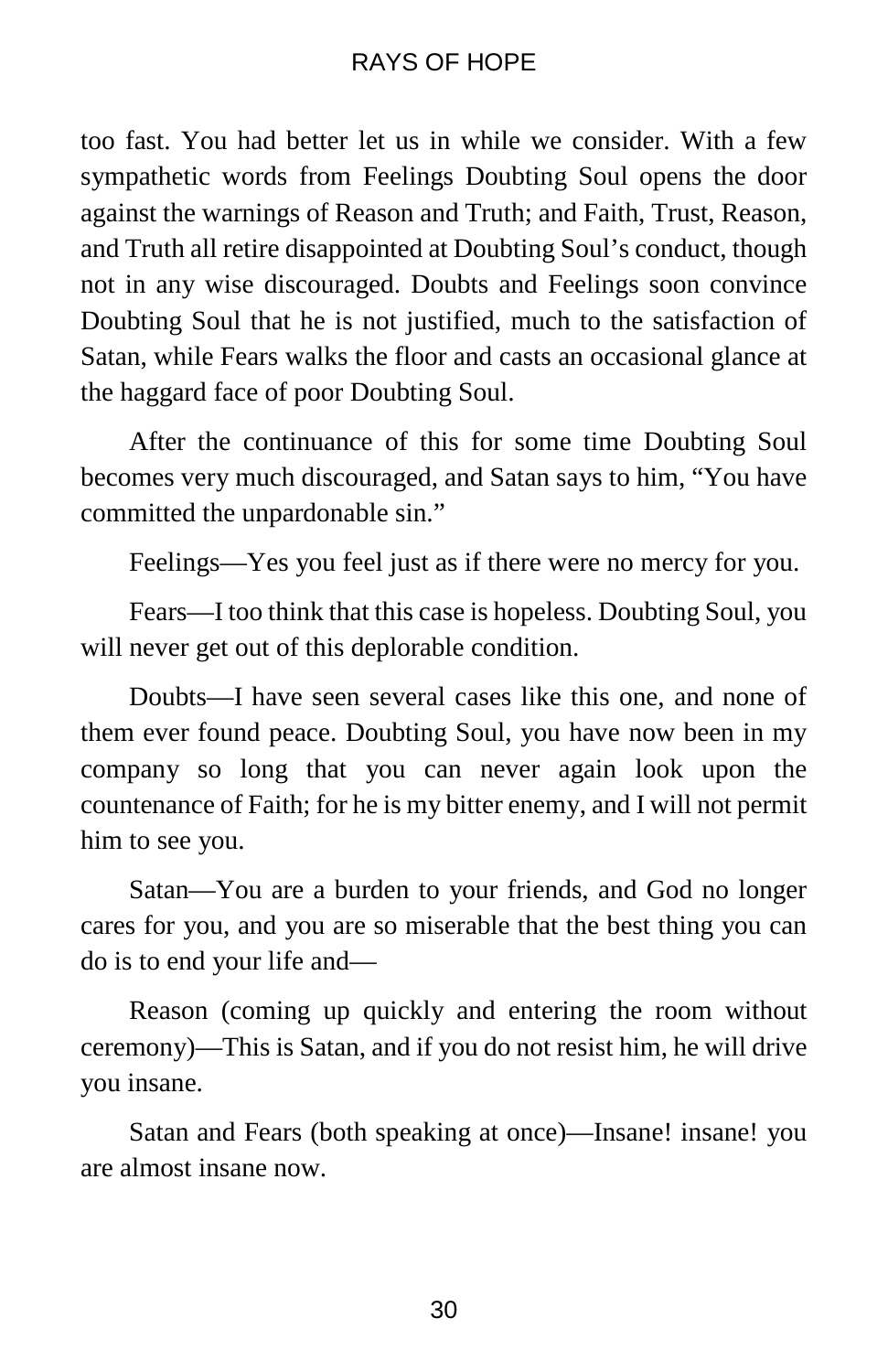Doubts—Yes, see how forgetful you are. You will never recover from this. Your mind is affected now.

Truth (stepping in with an air of assurance)—"Resist the devil, and he will flee from you. Draw nigh to God, and he will draw nigh to you."

Doubts—You are too weak to resist, so Truth must go out.

Faith (speaking from the door)—"Believe on the Lord Jesus Christ, and thou shalt be saved."

Fears—You have doubted too long now. You are too great a sinner to be forgiven.

Truth—This is false, you have not sinned, and even though your sins were as scarlet, they should be as white as snow, though they were red like crimson they should be as wool.

Satan—But you have no confidence in yourself, even if God is not displeased with you. Through long doubting you have cast away your confidence.

Faith—Your self-confidence will be restored to you if you will "have faith in God."

Feelings—You have doubted so long now and you feel so weak that you cannot believe.

Faith—Trust me, and I will drive Satan, Doubts, and Fears to the "four winds," and will conquer Feelings and make him your servant.

Reason—Feelings is always deceptive; trust him not. Many people feel right who are only deceived, and Feelings causes many an honest soul to listen to Satan and Doubts, who are both enemies of God.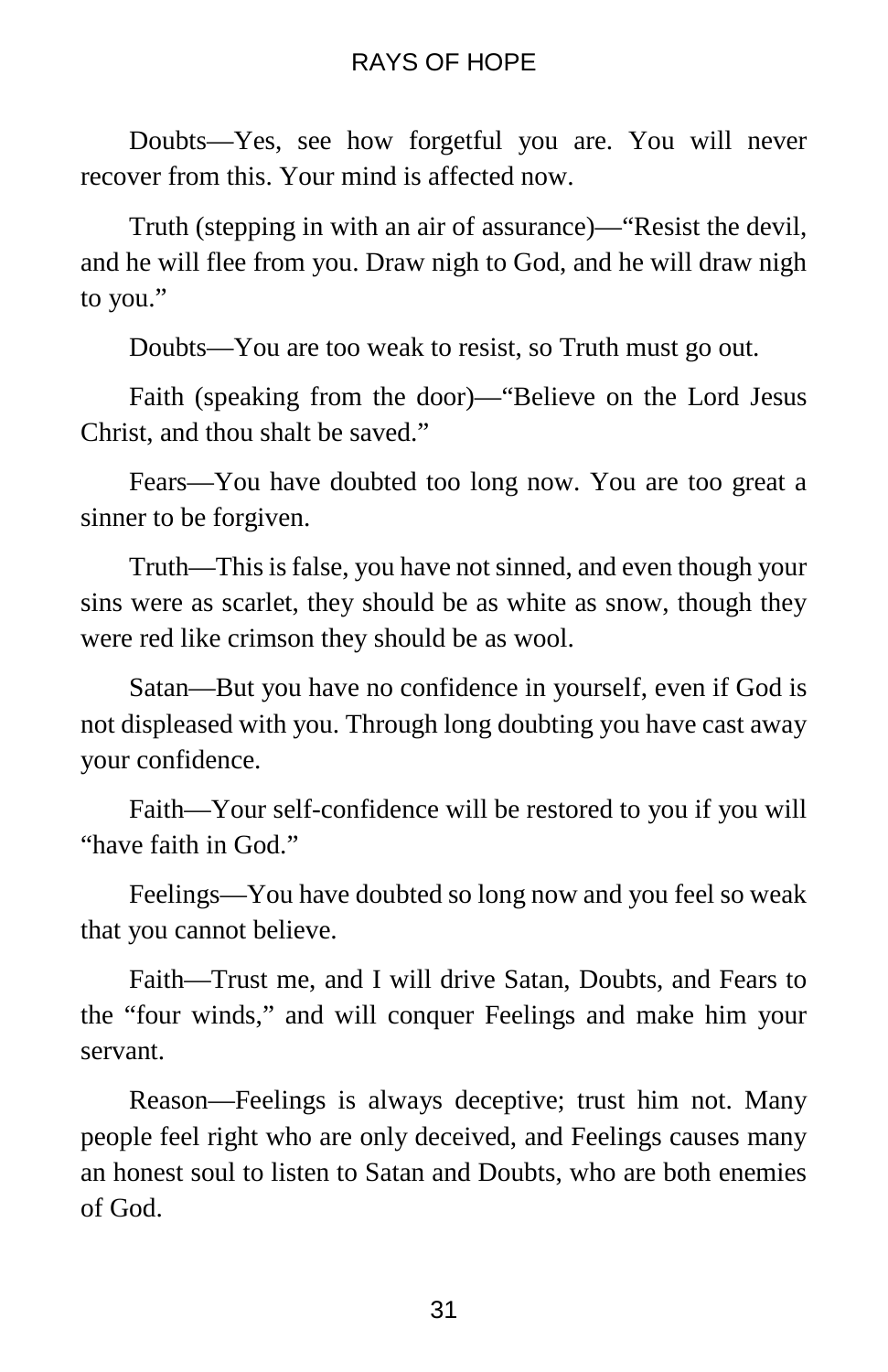At this Doubting Soul is almost ready to dismiss Satan and his troublesome companions and to invite Faith to come in.

Satan—But don't be in a hurry; there is plenty of time.

Truth—"Today is the day of salvation; now is the accepted time." You had better invite Faith in at once.

Doubts—You are too weak to have Faith to come in.

Trust—Let me enter and sustain you, and you will soon be strong enough to entertain Faith.

Reason—I will assist you.

Truth—Whosoever will may be saved.

Doubting Soul is now much encouraged and invites Trust to come in immediately, and Satan, Doubts, and Fears again recede to a corner, while Feelings stands back at quite a distance. Soon Faith is allowed to come in again, and all the enemies of Doubting Soul are again cast out, and Truth says, "Your name shall no longer be called Doubting, but Faithful; and so long as you will trust us we will protect you from Satan, Doubts, and Fears, and will cause Feelings to be your friend." On this Faithful takes courage, dismisses all his troublesome foes, and settles down to enjoy the constant friendship of Faith, Truth, and Trust.

Many times after this did Satan come as an angel of light and try to gain an entrance, but Truth invariably exposed Satan, and Faithful was not deceived by him. Doubts often clothed himself in pitiful robes and sought to excite the sympathy of Faithful and to gain admittance. And many times when Faithful would turn Doubts away, it seemed very hard—almost like turning away his best friend. Fears often tried to intimidate Faithful and make him dismiss Faith;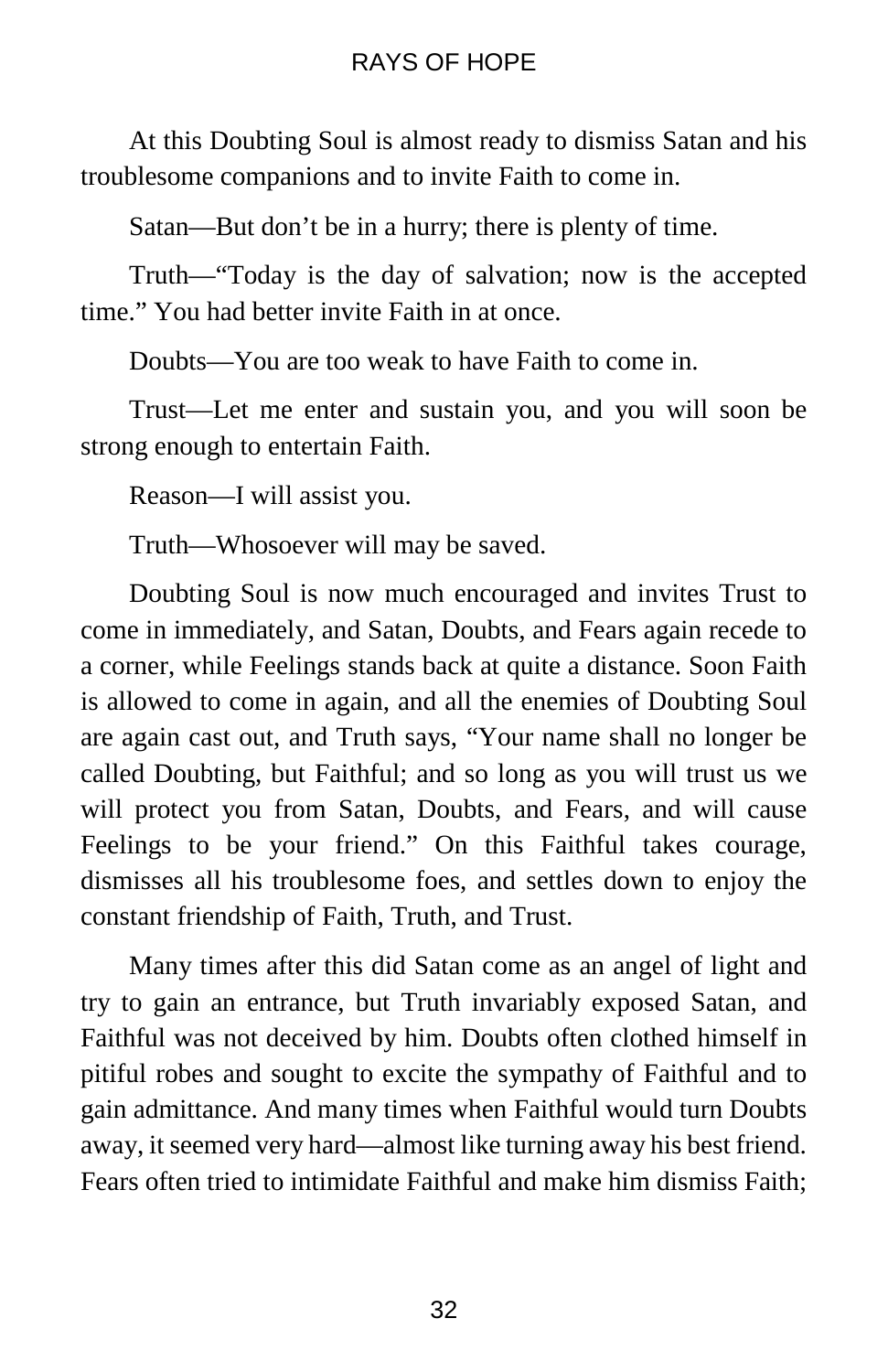but Faith, Truth, and Trust would sing a trio, which would always stimulate and encourage Faithful.

At first Trust would not allow Faithful to look out at the door when Satan, Doubts, and Fears were trying to get in, lest he should not be able to withstand them; but finally Faithful forgot all his former troubles, and when his old enemies would come around, he would take Faith with him and boldly open the door and rebuke Satan and his fellows and cause them to flee.

Feelings was rather treacherous for awhile and often came near deceiving Faithful; but Trust finally enabled him to ignore the foolish whims and sympathetic stories of Feelings, and to look to Faith and Truth for guidance.

Faithful soon aspired to greater victories and remembered his former troubles "as waters that pass away," and instead of spending his time in struggling with his enemies, he had time to praise God and worship him with joy. And Faith 'appointed unto him beauty for ashes, the oil of joy for mourning, the garments of praise for the spirit of heaviness.' Isa. 61:3.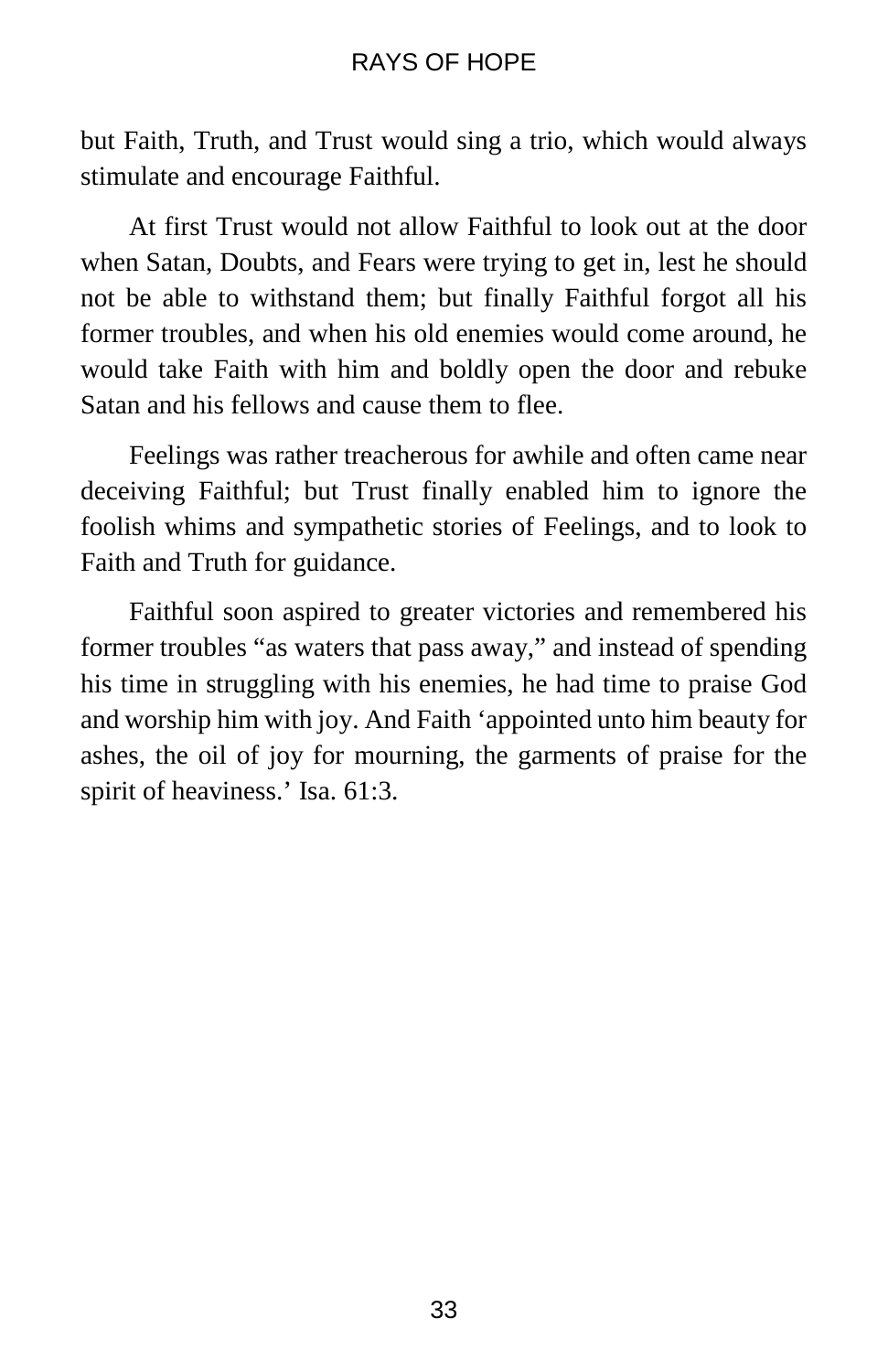# **"He Careth For You"**

"Casting all your care upon him; for he careth for you. " 1 Pet. 5:7. It is most encouraging to know that God really cares for us. Dear reader, he cares for you. Satan may sometimes try to discourage you with the thought that God does not care for you, but he is a liar and the father of lies. If God cared so much for the ungodly that while we were yet sinners and in rebellion against him, he gave the only Son of his bosom to die for us, will he not care for the discouraged ones whom Satan is trying to cast down? If God loves his enemies and his opposers, does he not love those whose souls pant for him as the "hart panteth after the water brooks"? Immediately after exhorting us to cast all our cares upon Jesus, the Apostle says: "Be sober, be vigilant; because your adversary the devil, as a roaring lion, walketh about, seeking whom he may devour: whom resist steadfast in the faith, knowing that the same afflictions are accomplished in your brethren that are in the world. But the God of all grace, who hath called us unto his eternal glory by Christ Jesus, after that ye have suffered awhile, make you perfect, stablish strengthen, settle you." 1 Pet. 5:8-10.

It seems that the apostle had in mind the necessity of casting all our cares upon Christ and his care for us when our "adversary the devil walketh about, seeking whom he may devour." After you have cast your care upon the Lord, firmly believing that God cares for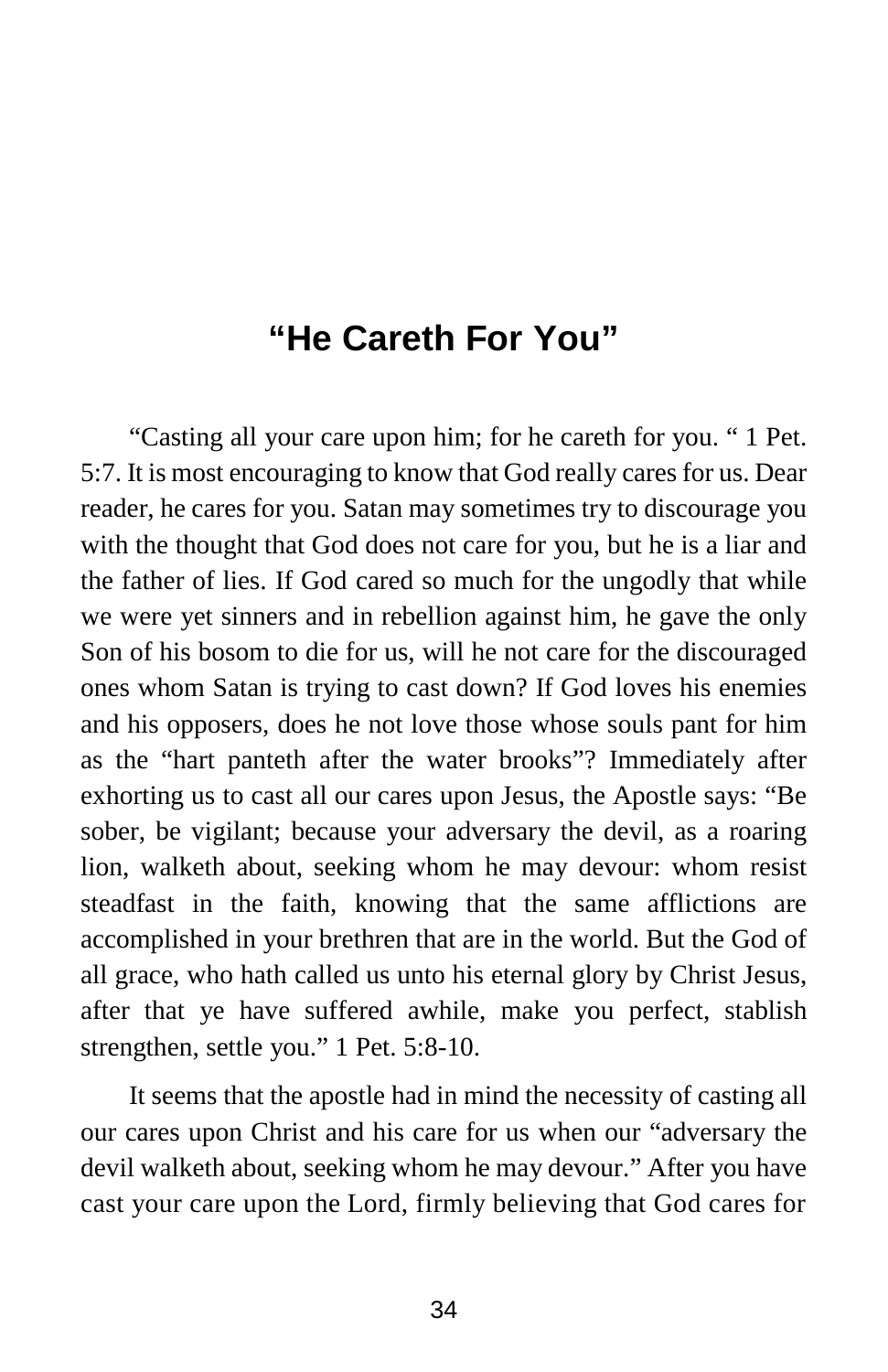you, you can then resist the devil steadfast in the faith, and "the God of all grace, who hath called us unto his eternal glory by Christ Jesus, after ye have suffered a while, make you perfect, stablish, strengthen, settle you." Satan does not care how much you resist him so long as you do not resist him "steadfast in the faith"; but when you begin to resist him thus, he must flee, for Christ will make him flee.

"But now thus saith the Lord that created thee, O Jacob, and he that formed thee, O Israel, Fear not: for I have redeemed thee, I have called thee by thy name; thou art mine. When thou passest through the waters I will be with thee; and through the rivers, they shall not overflow thee: when thou walkest through the fire, thou shalt not be burned; neither shall the flame kindle upon thee. For I am the Lord thy God, the holy one of Israel, thy Savior: I gave Egypt for thy ransom, Ethiopia and Seba for thee. Since thou wast precious in my sight, thou hast been honorable, and I have loved thee: therefore will I give men for thee, and people for thy life. Fear not: for I am with thee: I will bring thy seed from the east and gather thee from the west; I will say to the north, Give up; and to the south, Keep not back: bring my sons from far, and my daughters from the ends of the earth; even every one that is called by my name: for I have created him for my glory, I have formed him; yea, I have made him." Isa. 43:1-7.

"Be strong and of a good courage, fear not, nor be afraid of them: for the Lord thy God, he it is that doth go with thee; he will not fail thee nor forsake thee. And the Lord, he it is that doth go before thee; he will be with thee, he will not fail thee, neither forsake thee: fear not, neither be dismayed." Deut. 31:7, 8.

"The Lord hath appeared of old unto me, saying, Yea, I have loved thee with an everlasting love: therefore with loving kindness have I drawn thee." Jer. 31:3.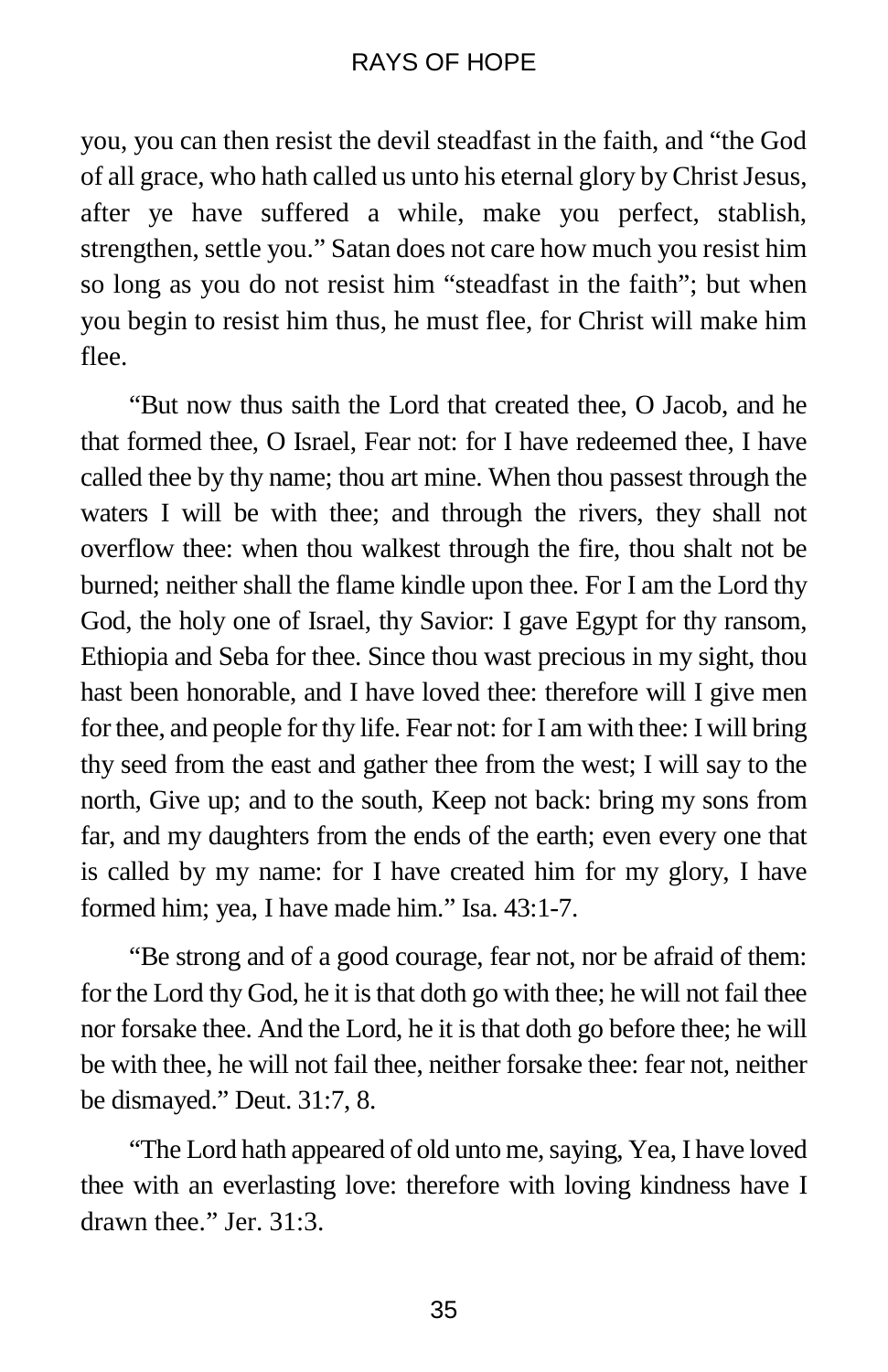## **Consider Jesus**

"Wherefore, holy brethren, partakers of the heavenly calling, consider the Apostle and High Priest of our profession, Christ Jesus." Heb. 3:1.

Nothing is more inspiring than to consider Jesus. You doubtless have considered him as the Savior of mankind, as the only Son of the Father, as the Lord from heaven, as the blessed and only Potentate, as the King of kings and Lord of lords. That is inspiring to contemplate and encouraging to meditate upon, but have you ever considered him as a man? In this there is a tender sweetness and a balm of encouragement found in no other consideration of Jesus. "For we have not an high priest which can not be touched with the feeling of our infirmities; but was in all points tempted like as we are yet without sin." Heb. 4:15. "Touched with the feeling of our infirmities." "Tempted in all points like as we are." How encouraging to realize when passing through the darkest trials and discouragements that Jesus has been tempted in the same way and then to think that his great loving heart is touched with the feeling of our infirmities!

"For verily he took not on him the nature of angels; but he took on him the seed of Abraham. Wherefore in all things it behooved him to be made like unto his brethren, that he might be a merciful and faithful high priest in things pertaining to God to make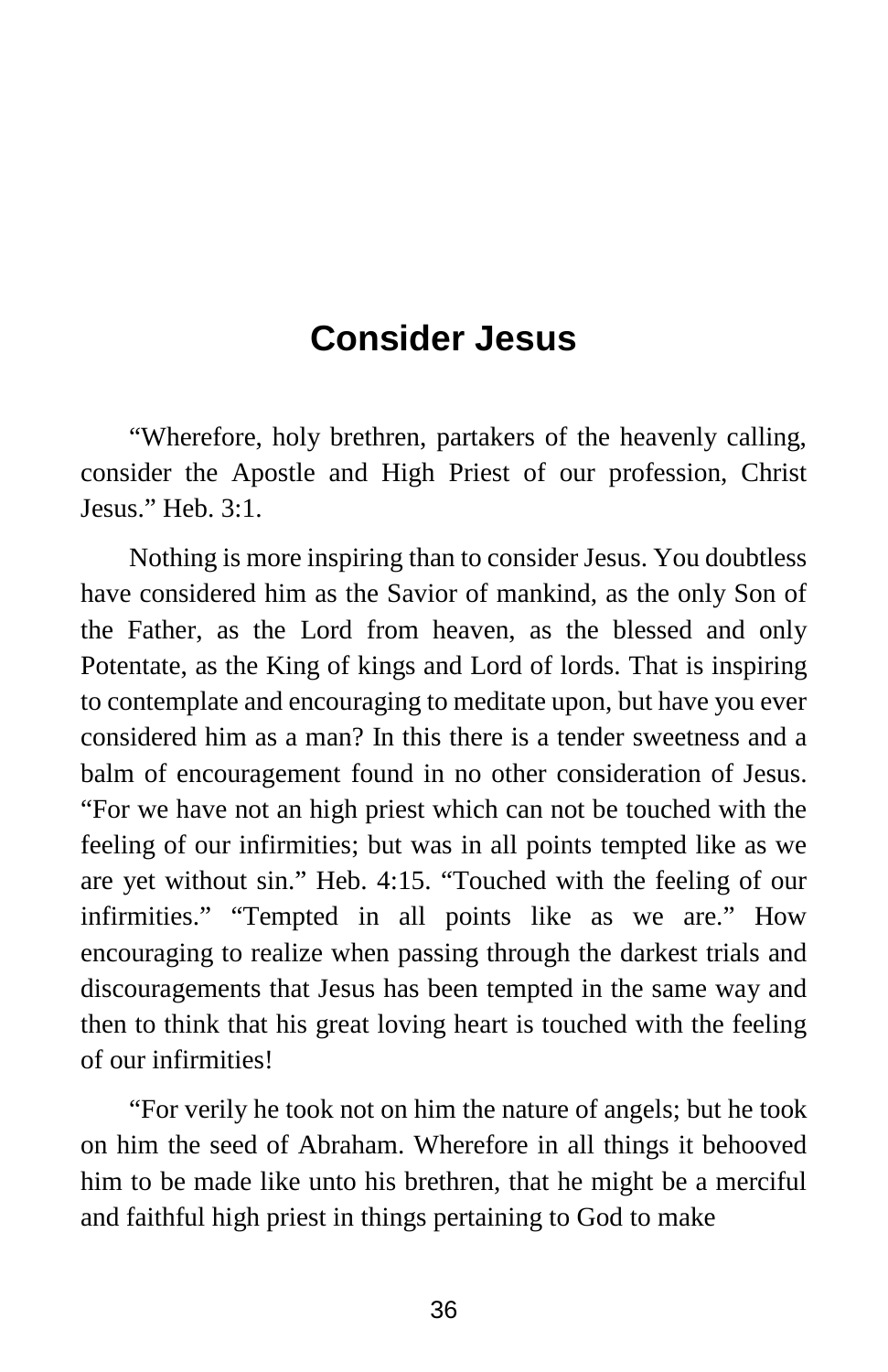reconciliation for the sins of the people. For in that he himself hath suffered being tempted, he is able to succor them that are tempted." Heb. 2:16-18. O merciful and faithful high priest, how great thy love for thy brethren! Note here these three points: First, Jesus is merciful; he is touched with your suffering. Second, he is faithful; he will not forsake you. Third, he is able to help you; "for in that he himself hath suffered being tempted, he is able to succor them that are tempted." Heb. 2:18.

Let us now fully consider Jesus in his earthly walk. He might have taken on him the nature of an angel, but then man might have said. "He, being an angel, could overcome the trials and the temptations of this world, but I am only a mortal man." That no man might have an excuse for failures and that all might have an example of success, Jesus took upon himself the nature of his brethren, was tempted in all points just as we are, underwent the severest of earthly trials, fought the hardest battles with sin and Satan, drank the bitter cup of human suffering to its dregs, and tasted death for every man, and consigned himself to the cold and narrow limits of the tomb.

Jesus felt in his natural body the pangs of hunger the same as you do. "And when he had fasted forty days and forty nights, he afterward hungered." Matt. 4:2, R. V. He also suffered from thirst; for when he was on the cross, he said, "I thirst." John 19:28. Physical exertion and the toils of life made him weary the same as they do you. John 4:6. When you are hungry, thirsty, or wearied with the toils and the responsibilities of life, consider Jesus, that he also was hungry and thirsty and weary, that he is a faithful high priest, that he is touched with the feeling of your infirmities, that he is able to succor them that are tempted. "Seeing then that we have a great high priest, that is passed into the heavens, Jesus the Son of God, let us hold fast our profession. For we have not an high priest which can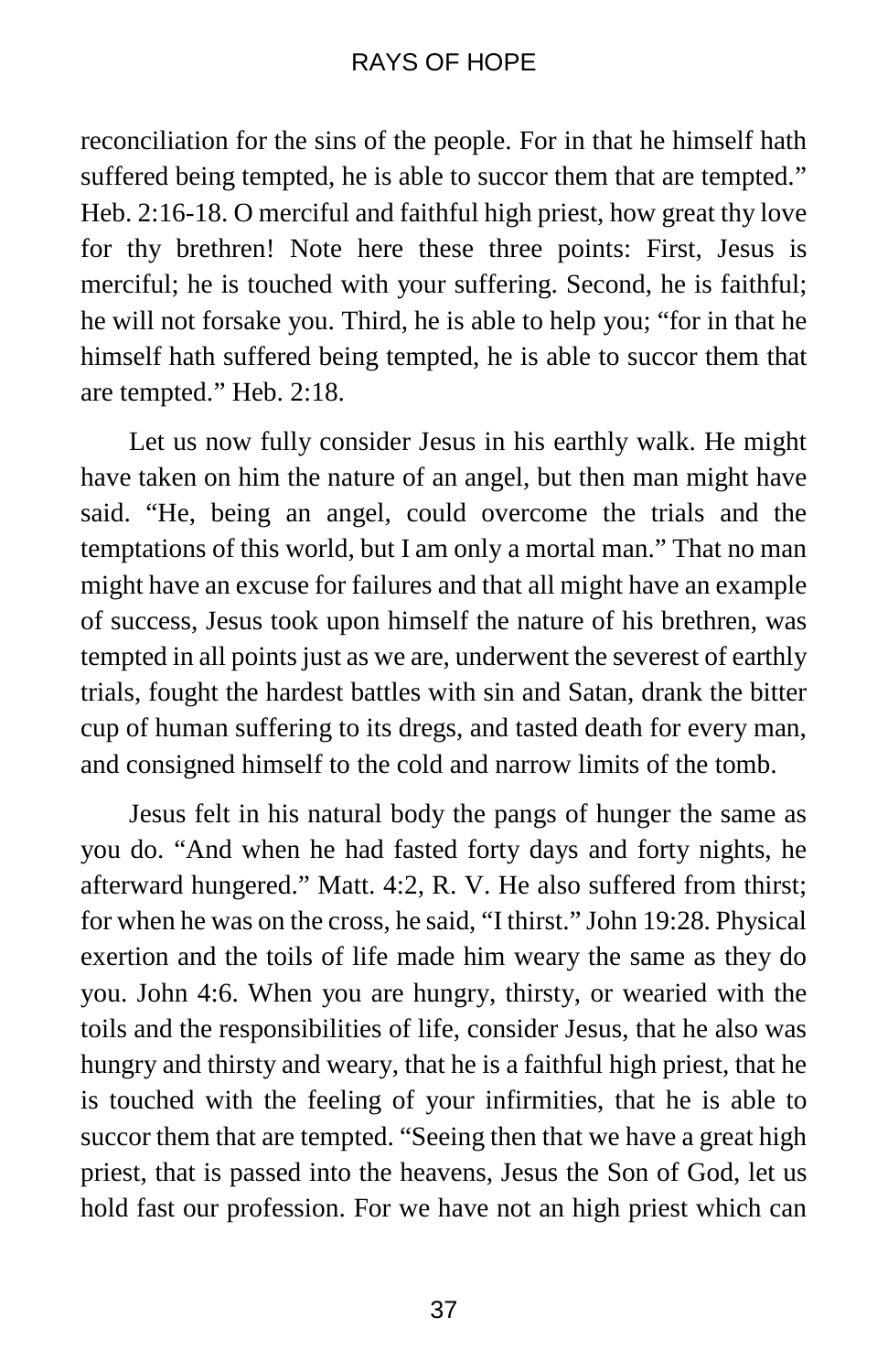not be touched with the feeling of our infirmities; but was in all points tempted like as we are, yet without sin. Let us therefore come boldly unto the throne of grace, that we may obtain mercy, and find grace to help in time of need." 14-16.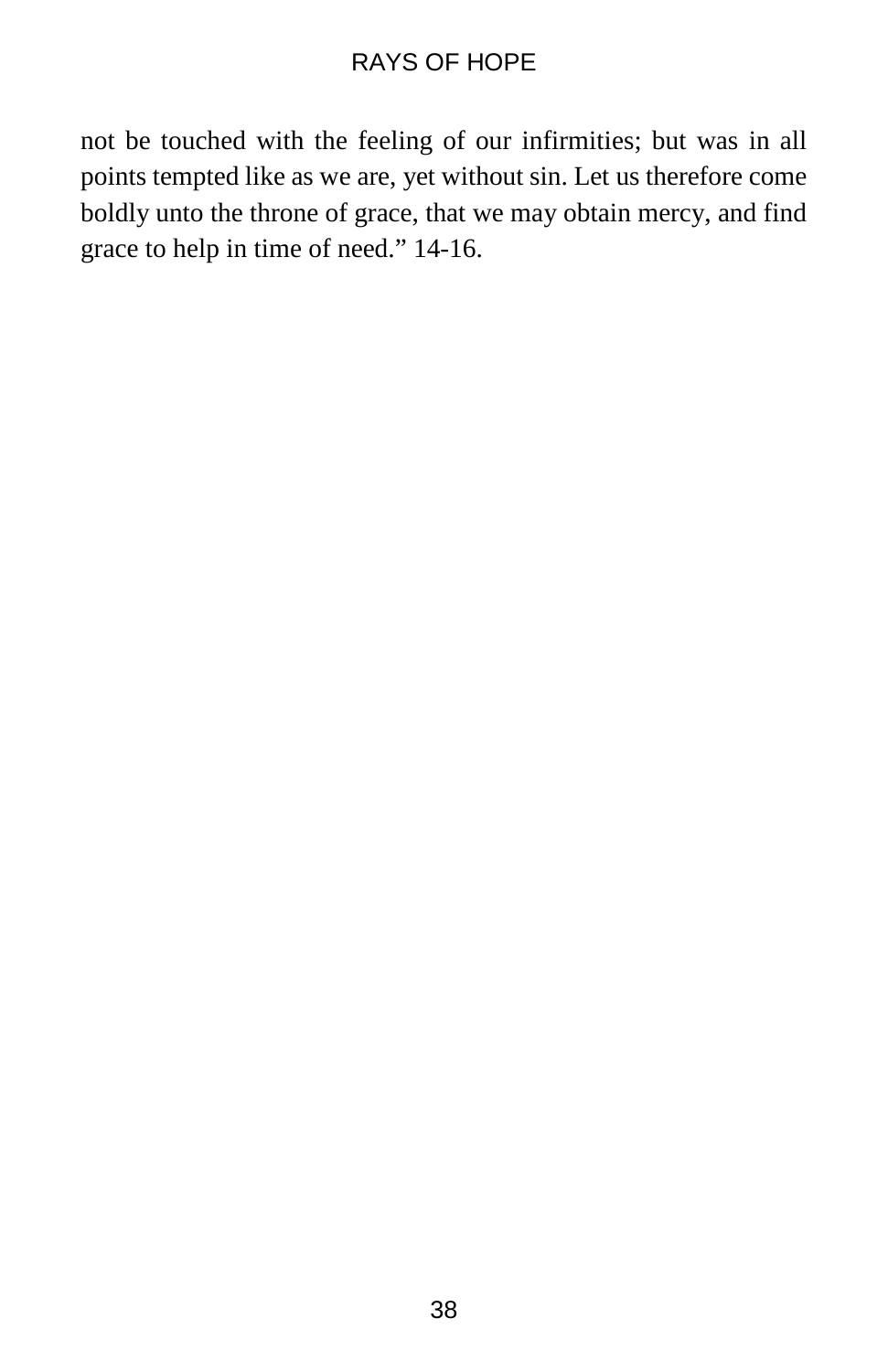# **Accusations**

What I am about to write has a very dark appearance, and lest the reader might conclude that such an experience is the unavoidable lot of every Christian, I must say that it is not. No one who will begin right, and begin in time, to cast aside the suggestions of Satan need suffer such things. Life is largely made up of habits, and only those who get into the habit of listening to impressions and ignoring reason and their better judgment are likely to fall into the ditch of accusations about to be described.

To those who are in this dark pit there seems no way of escape, and of all persons in this world who need the encouragement and the prayers of God's people, those who are tormented with accusations need them most. I say tormented, because to be accused by Satan is the purest type of torment and is akin to the torment of hell. None but those who have felt the living torture of accusation can realize the depth of suffering inflicted thereby. And what is more cruel, the devil invariably imposes accusations on the most conscientious persons. Those who are hard-hearted and stiff-necked he never attempts to accuse, as they already belong to him. He accuses the innocent and excuses the guilty.

The accusing spirit is generally so well disguised that persons unaccustomed to his wily tricks are easily deceived by him. Accusations often seem so real that it is hard for the over-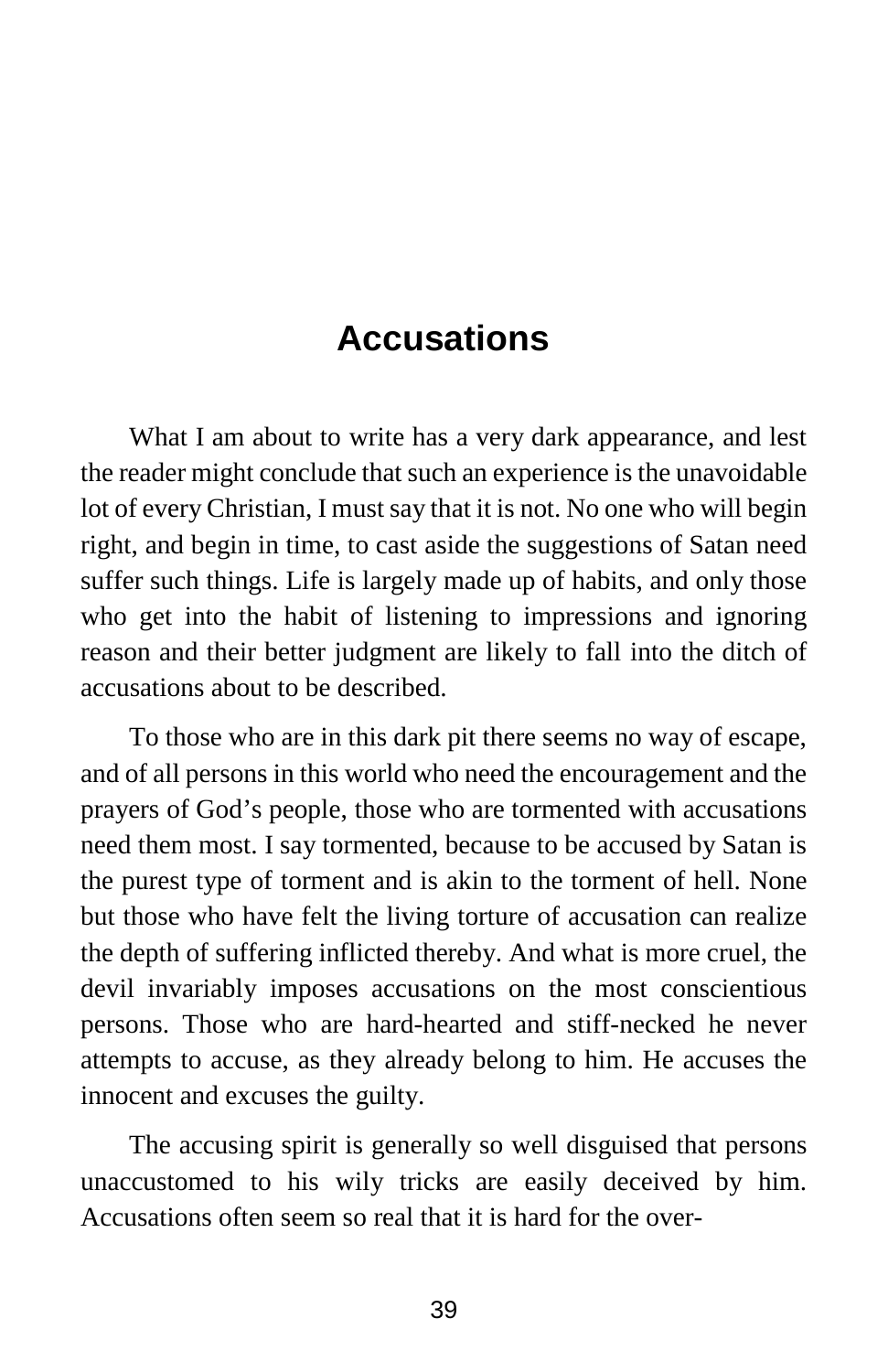conscientious soul to discriminate between accusations and real conviction. Satan will come with a load of accusations and without asking permission will unload them at the door of some conscientious child of God whom he thinks too feeble to remove them; and if he meets with any resistance, he will at once transform himself into an angel of light and strike his victim with the fear that he may grieve the Lord. Satan will cast an accusation at a soul, and if inquiry is made as to where it comes from, he will reply at once that it comes from God. He often continues this deception for many days and weeks, and sometimes for years, before he is detected.

Under the awful accusing powers of the devil souls often hope for death to relieve them of their anguish. But even here Satan appears and says, "You can not die, and you will never be free from these awful feelings and even if you were to die you are unprepared." Under such torment the nerves are often wrecked and the reason almost dethroned, and still Satan is not satisfied. Accusing spirits can never be satisfied. If you are accused of committing sin and you undertake to repent, the devil will then say that you are not repenting right, that your heart is not in it, or you are just going through a form. If Satan can get you to give up and try to repent, he will then say, "You had a much better experience before than you now have, and it would have been much better if you had not given it up."

Accusations very often get people into the most rigorous bondage. For instance Satan will impress you to do some certain thing—possibly to speak to someone concerning salvation—and say, "If you do not obey, you will lose your soul." Such suggestions are usually made when it would be unreasonable or impossible to obey them, then Satan will say, "You have grieved the Lord."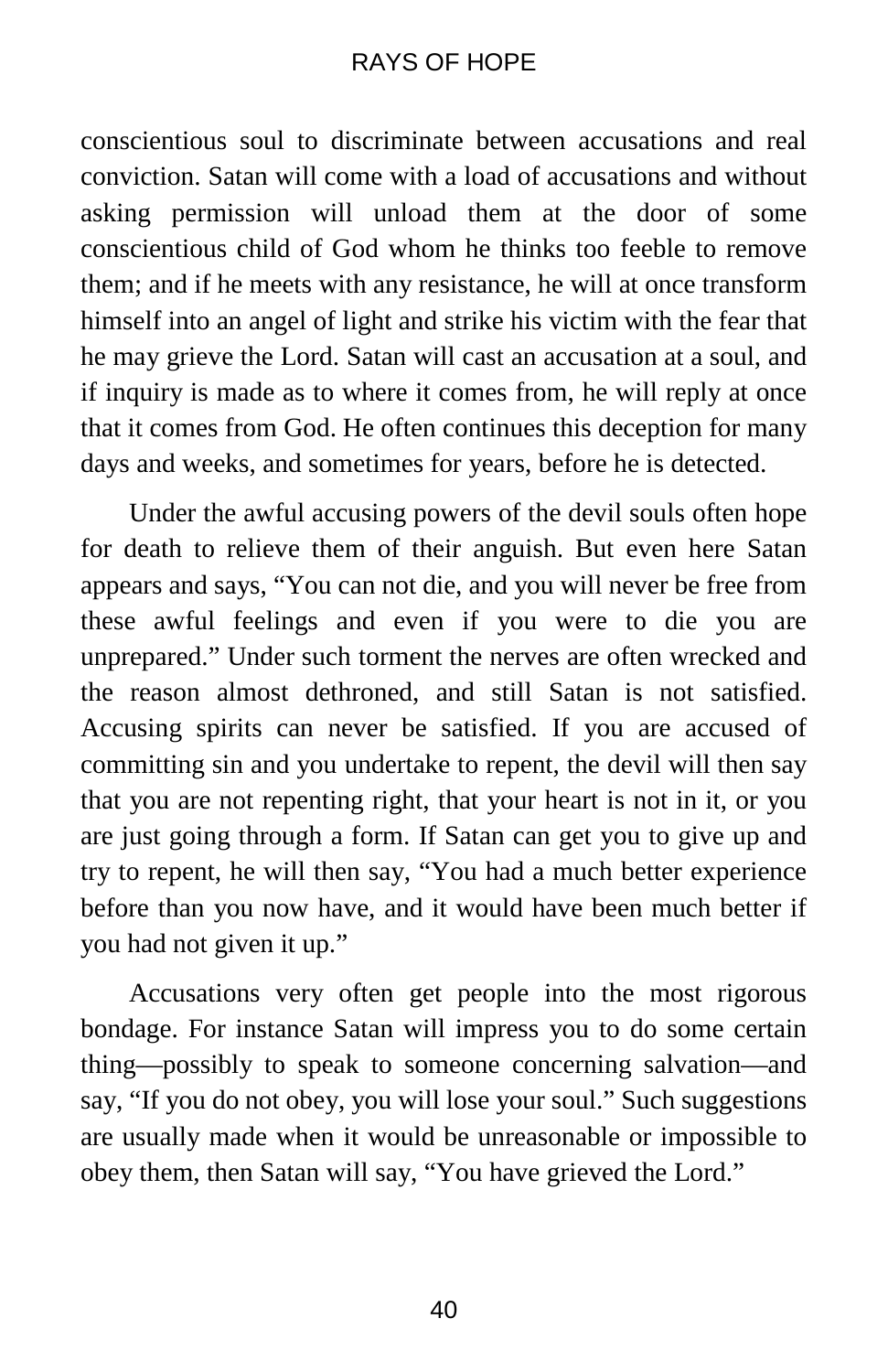It is almost enough to drive insane anyone who will listen to the repeated accusations of the devil. The past experience abandoned, the present one unsatisfactory, and but little hope for the future, the soul sighs and reels beneath the load, supposing that God is grieved away, when it is only Satan's lie.

Satan is very cautious in his approaches. He will not present too much at once, lest he should be detected; and yet when the proper time comes, he will present the most unreasonable things possible. He generally begins by suggesting that you are not sanctified. If he can get you to believe this, he will begin to argue about as follows: "Now, you know that you could not lose sanctification without losing all, so you are unsaved and will have to repent. On this you give up and begin to try to repent; but as you cannot think of anything of which to repent, you will possibly conclude that you are all right after all. At this juncture Satan again appears on the scene and suggests that even if you were all right in the first place, you are now backslidden, as you have doubted the Lord. After you have struggled on under these false impressions for a while, Satan will then advance far enough to tell you that you have committed the unpardonable sin and grieved the Holy Spirit entirely away. This lie is self-evident to all who are acquainted with the wiles of the devil, from the fact that the one who has committed the unpardonable sin does not feel convicted. But many poor souls have believed this falsehood and on account of it have been driven to the utmost bounds of human anguish. Mortal tongue cannot frame words to describe the suffering of a soul thus accused of the devil. The imagination of Dante could not dream of a darker scene than this, nor could the brush of the most skilled artist paint a picture so dismal.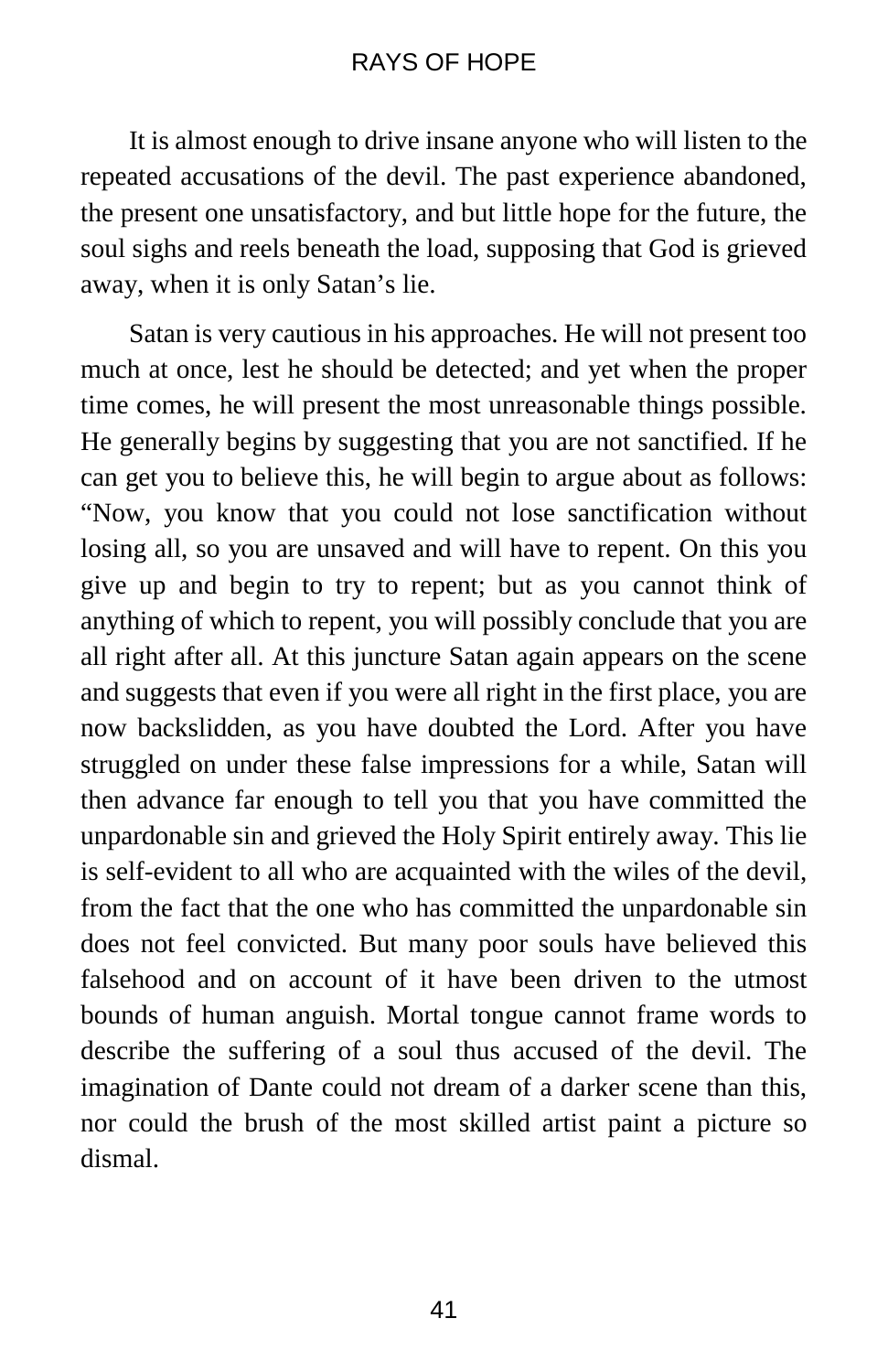Probably the next bold step Satan will take is to suggest selfdestruction, or suicide. And souls in this awful state of mental anguish have been known to take their own lives, and so perish soul and body, when mercy was freely offered.

The same vile spirit of the devil that will accuse you about your own experience will, in order to cut off any possible help he may see coming your way, accuse others to you and cause you to lose confidence in them thus causing still greater discouragement.

### **Confession**

Along with the spirit of accusation there often goes a disposition to confess all the deeds of one's life. Satan will bring to your mind some past mistake or sin or failure and tell you that if you do not confess it, you will lose your soul. Then when you go and confess to someone, Satan will turn and accuse you for doing what he impressed you to do and will say that you have made a fool of yourself and that the brother to whom you have confessed will never have confidence in you again. I have known persons under the spirit of accusation to confess publicly to the secret sins of their life, which the Lord had long forgiven and forgotten. Such confession brings shame and disgrace to the cause of Christ and nothing but discouragement to the confessor. The spirit of accusation is a greedy tyrant that cannot be satisfied. The person who tries to confess until the spirit of accusation has been satisfied will find a life-long task.

The Bible teaches that we shall confess our sins, but does not teach that we shall confess them to everybody. Sometimes confession to certain individuals is necessary, and sometimes when a community has been wronged, sinned against, or disgraced, public confession is required. "Confession to whom confession is due" is a good motto. If you have sinned against God and against him only,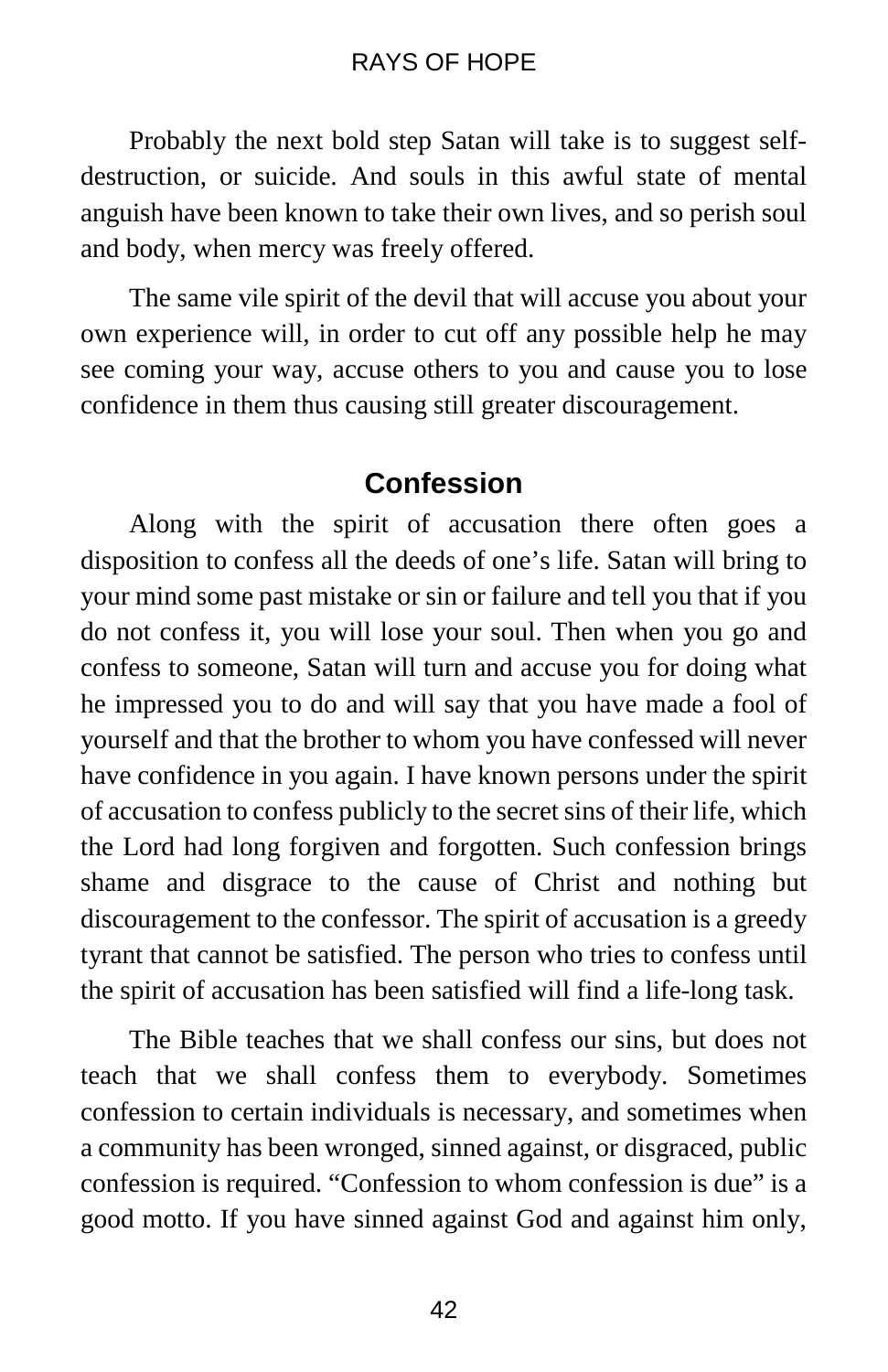then confess your sins to him alone, and he will be faithful and just to forgive you and to cleanse you from all unrighteousness. If you have wronged your neighborhood, your brother, your wife, your husband, your children, or your parents, confess your wrong to those whom you have wronged and to them alone. If you have committed sin before the public, have sinned openly, then confess your sin publicly. Remember this and do not let Satan push you over the mark and cause you to bring disgrace upon the cause of Christ and discouragement to your own soul.

Sometimes people get into such a habit of confessing past deeds that they are seized by an irresistible desire to confess their past life, and their only relief, it seems, is to pour out their confession to somebody who will listen to their tale of woe. I have known dear souls who were as honest as truth to confess under the influence of accusation that they had been hypocrites all their lives. Such confession never benefits anyone.

I repeat, you cannot satisfy the spirit of accusation, for it will accuse you till you confess and then accuse you for confessing. So there is no end to it, only by saying, "The Lord rebuke thee." To open your heart to a spiritual adviser able to instruct you is often beneficial, but continually confessing, confessing, confessing, is a work of the devil and will only tend to discourage and dishearten you.

With joy we point to a proffered way of escape for every soul bowed down by the accusing and discouraging powers of the devil. Every one who will take God's way may be set free, and instead of being depressed by Satan may tread him under foot, for God has promised "power over all the power of the enemy."

43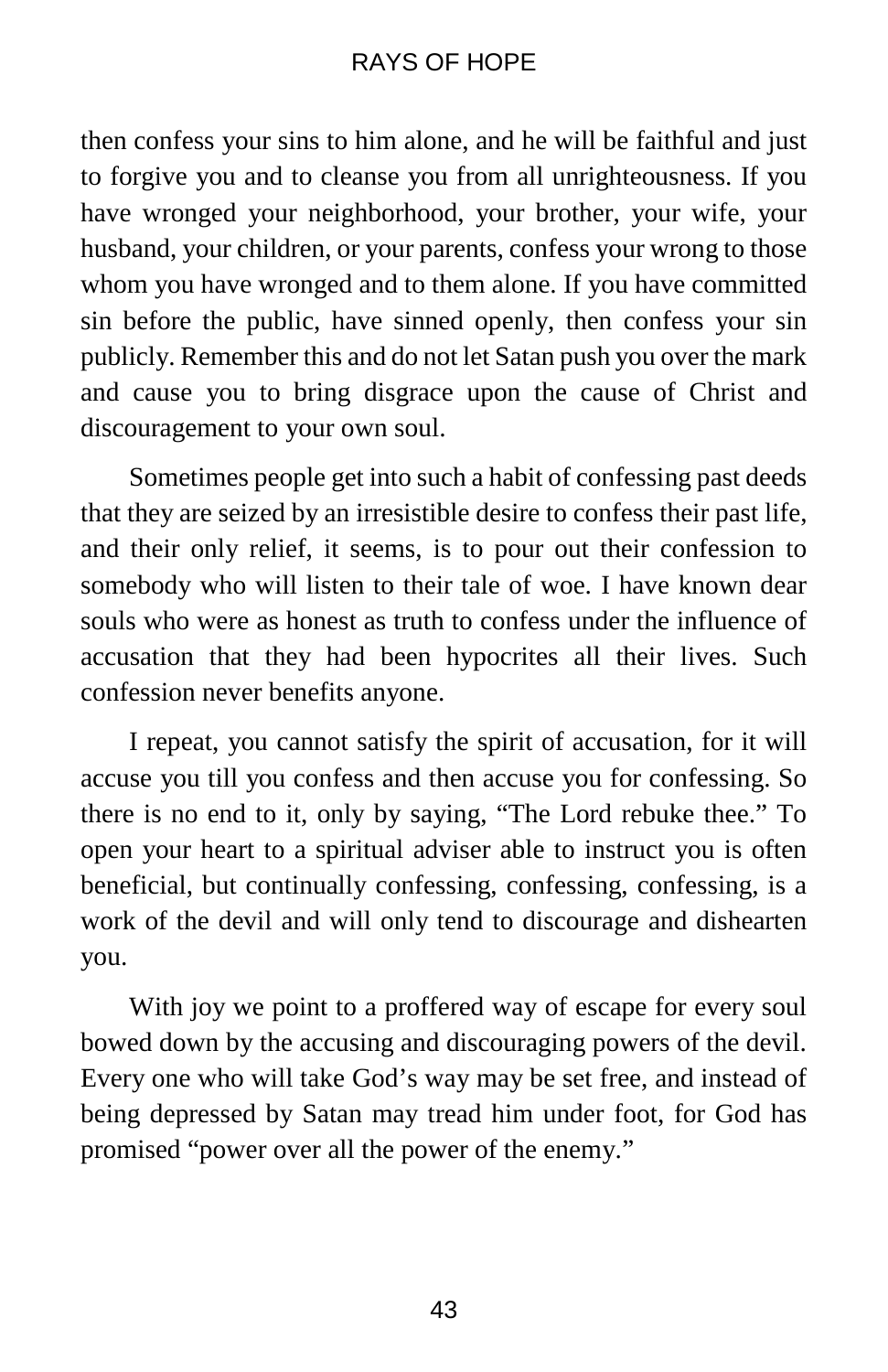The case of one oppressed with accusation very much reminds us of a certain ship and its crew that were once lost at sea. Having exhausted their fresh water supply, they were famishing with thirst; and on sighting another vessel passing near them, they cried out, "Water! fresh water!" In reply the crew on the passing vessel informed them that they were in the mouth of the Amazon River, and shouted, "Let down your buckets." Had not this lost crew been informed that they were in fresh waters, many might have perished, when help was near.

The accused and despondent soul is almost famished, and cries out for help, when the waters of life eternal flow so very near. Dear soul, there is help for you; the water of life is offered free, and if you will only drink, you may live.

There is one rule by which you may always detect the spirit of the devil and distinguish it from the Spirit of God. When the Spirit of God is convicting you of sin, it will point out the wrong so clearly that you will not be left in doubt; but when the devil is accusing, he can never tell what is wrong. You feel very bad and in every way you may feel like a sinner; but if you do not know that you have transgressed God's written law, stand your grounds and defy the devil. Satan may say that your trials are not like other people's trials, or that they last too long to be trials only; but if you continue to resist him, he must flee. You must be willing to bear trials, for "blessed is the man that endureth temptation." Jas. 1:12. You must learn to "count it all joy when you fall into divers temptations." Jas. 1:2. And "let patience have her perfect work, that ye may be perfect and entire, wanting nothing." Jas. 1:4.

Yonder is a city of refuge, dear accused and despondent soul, to which you may flee and be safe. It is called Stability, and its streets are paved with victory. In it floats the air of freedom, and all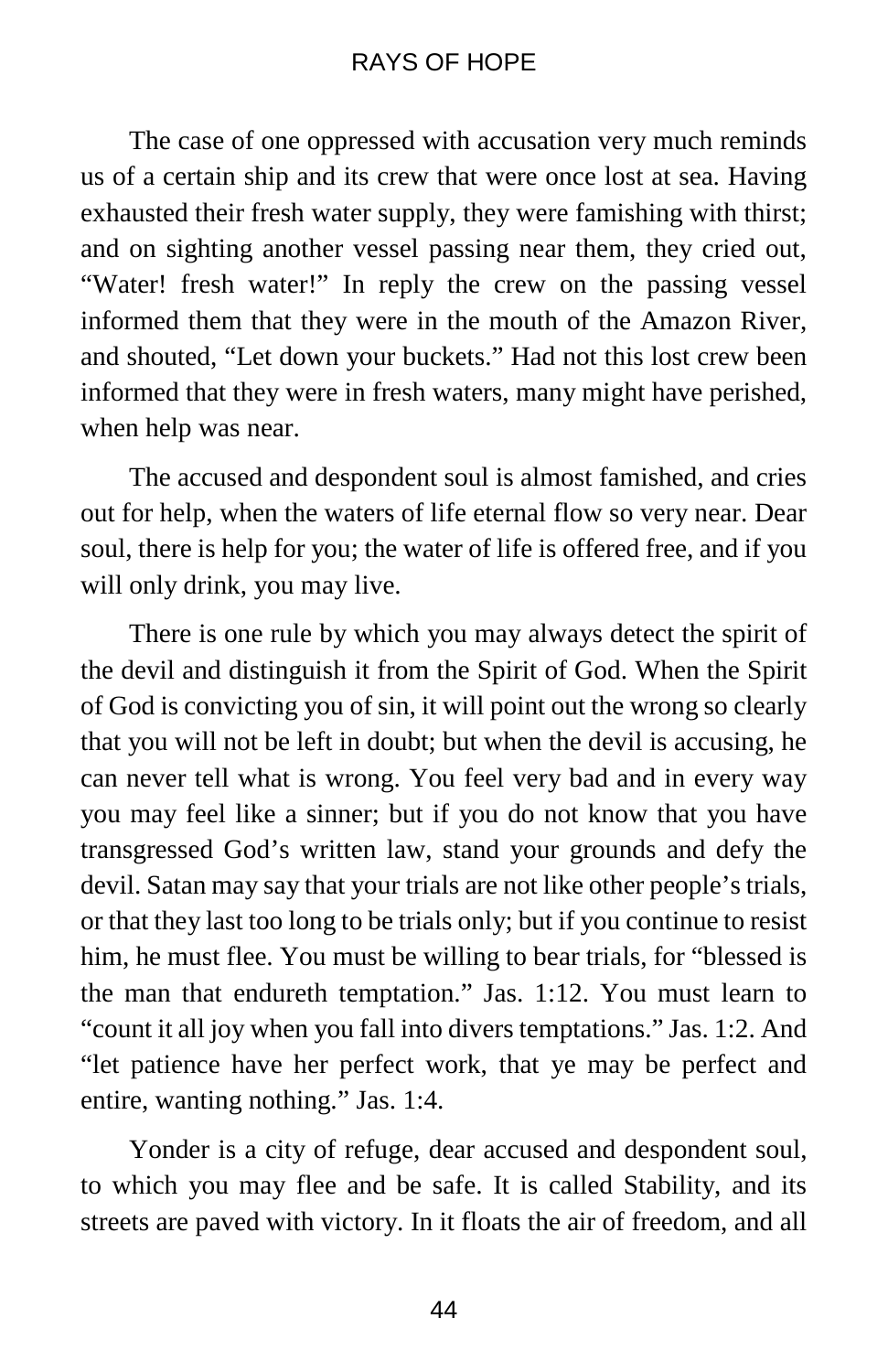its inhabitants, though not without trials, are triumphant. The road which leads to it is perseverance and faith. Flee to it before the slayer strikes the final blow and your soul is lost; for little does Satan care whether you lose your soul through accusation or through crime. Start today for the city of refuge, for its gates are open wide to admit the weary soul. Linger not to spend your time in listening to Satan, for he seeks your destruction. Sternly resist him and turn your back upon him forever.

"Resist the devil, and he will flee from you. Draw nigh to God, and he will draw nigh to you." Jas. 4:7, 8. Some people spend all their time resisting the devil consequently have no time to draw nigh to God. Resist the devil, leave him with his accusation, ignore him, draw nigh to God; God will draw nigh to you, and victory shall be yours.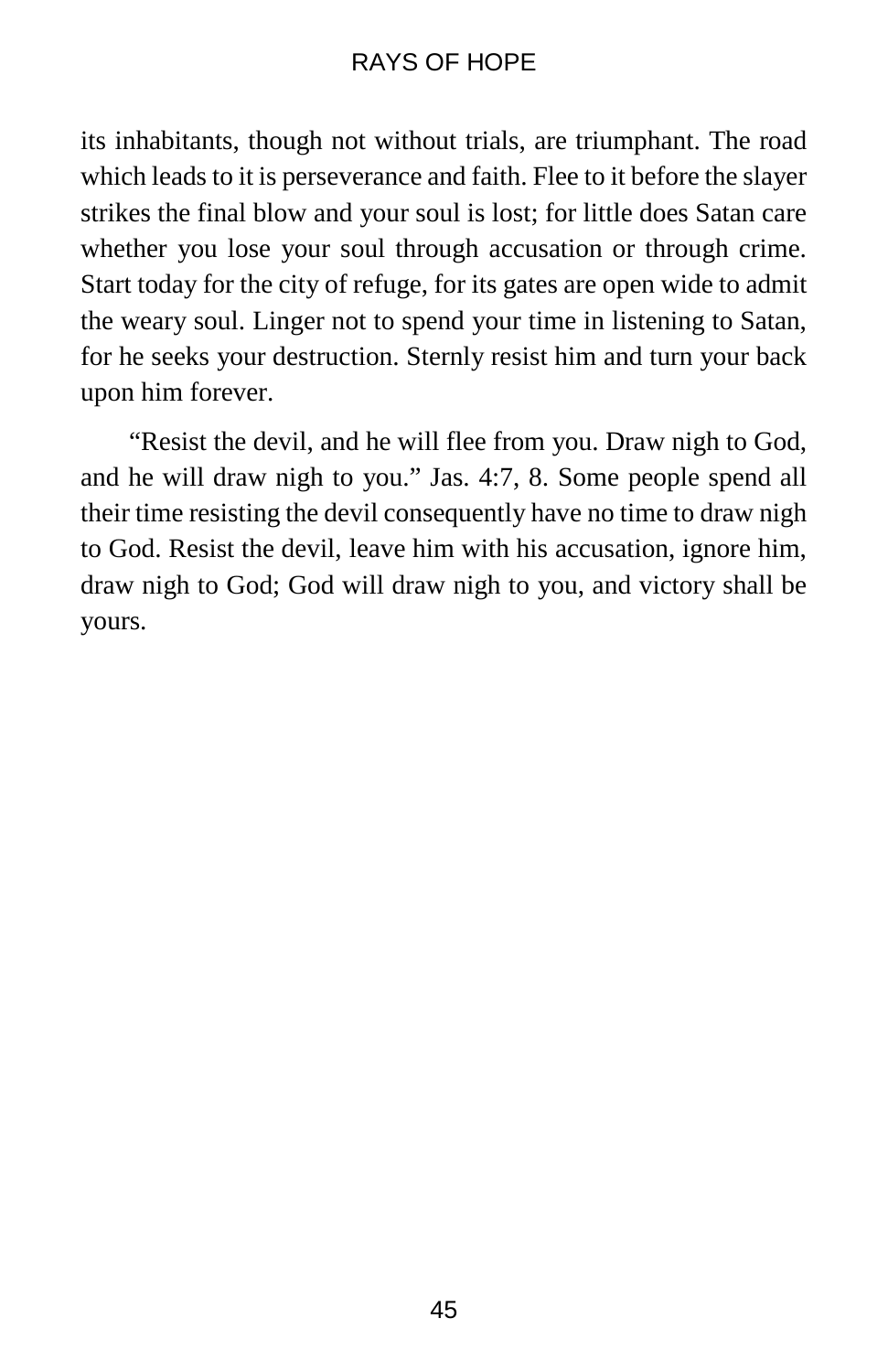# **Three Attitudes**

"Brethren, I count not myself to have apprehended: but this one thing I do, forgetting those things which are behind, and reaching forth unto those things which are before, I press toward the mark for the prize of the high calling of God in Christ Jesus." Phil. 3:13, 14, *Authorized Version*. "My brethren, I do not consider myself, as having taken (it). But one thing I know, that I forget the things behind me, and reach for the things before me; and I run straight for the goal, that I may obtain the (prize) of victory of the call of God from on high, by Jesus the Messiah."—*Syriac*. "Brethren I do not reckon myself to have attained it: but one thing I do;—even forgetting the things behind, and stretching forth towards the things before, I press along the line, towards the prize of the high calling of God by Christ Jesus."—*Emphatic Diaglott.*

The scene from which Paul draws the foregoing picture is the foot-race, so celebrated among the ancients. He here represents three attitudes. The attitude of the runner to the starting-point is that he forgets it, leaves it behind. His attitude (present) as he runs from the starting-point to the goal is pressing forward along the line. His attitude toward the goal is stretching forth toward it, running straight for it. In the stadium a white line marked the ground from the starting-place to the goal. On this line the runners were obliged to step, and he who stepped off this line did not run lawfully and was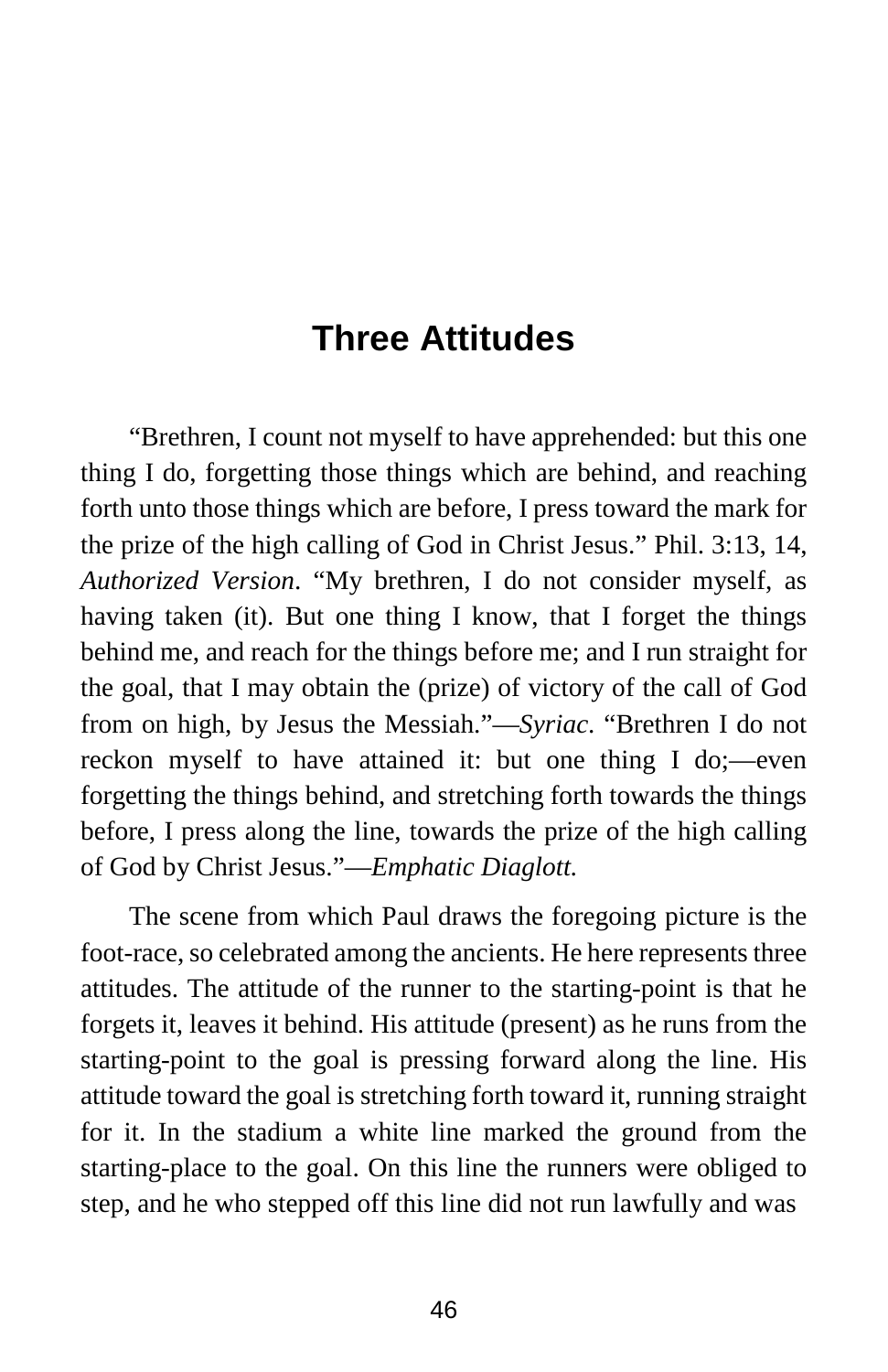not crowned even if he did reach the goal first. This scene represents the whole of our present life—the past, the present, and the future. After the runner in a race has left the starting-place, he entirely forgets it as he presses onward in the race and thinks of the prize and the honor awaiting at the goal. Neither do his past circumstances, financial surroundings, failures, disappointments, business or friends occupy his mind. He does one thing ("this one thing I do"), and that is to put forth his utmost effort to win the race and gain the prize.

Let us now see what practical benefit we can derive from this strong and beautiful illustration.

### **Attitude Toward The Past—"I Forget."**

Dear reader, have you forgotten the past things—every trial, disappointment, and discouragement? If you have not, let me exhort you today, even now, to do this one thing—to forget everything of the past that will not help you gain the prize of eternal life.

How much have you ever gained from meditating on past failures, disappointments, and discouragements? If you have sinned and God, by forgiving your sins, has put it behind you, what good can you gain by grieving over it? Failures and accusations are unpleasant to meditate upon. Grieving over the sins and the failures of misspent days is a poor way to occupy your present precious moments. "Let us lay aside every weight and the sin which doth so easily beset us, and let us run with patience the race that is set before us, looking unto Jesus the author and finisher of our faith; who for the joy that was set before him endured the cross, despising the shame, and is set down at the right hand of the throne of God." Heb. 12:1, 2.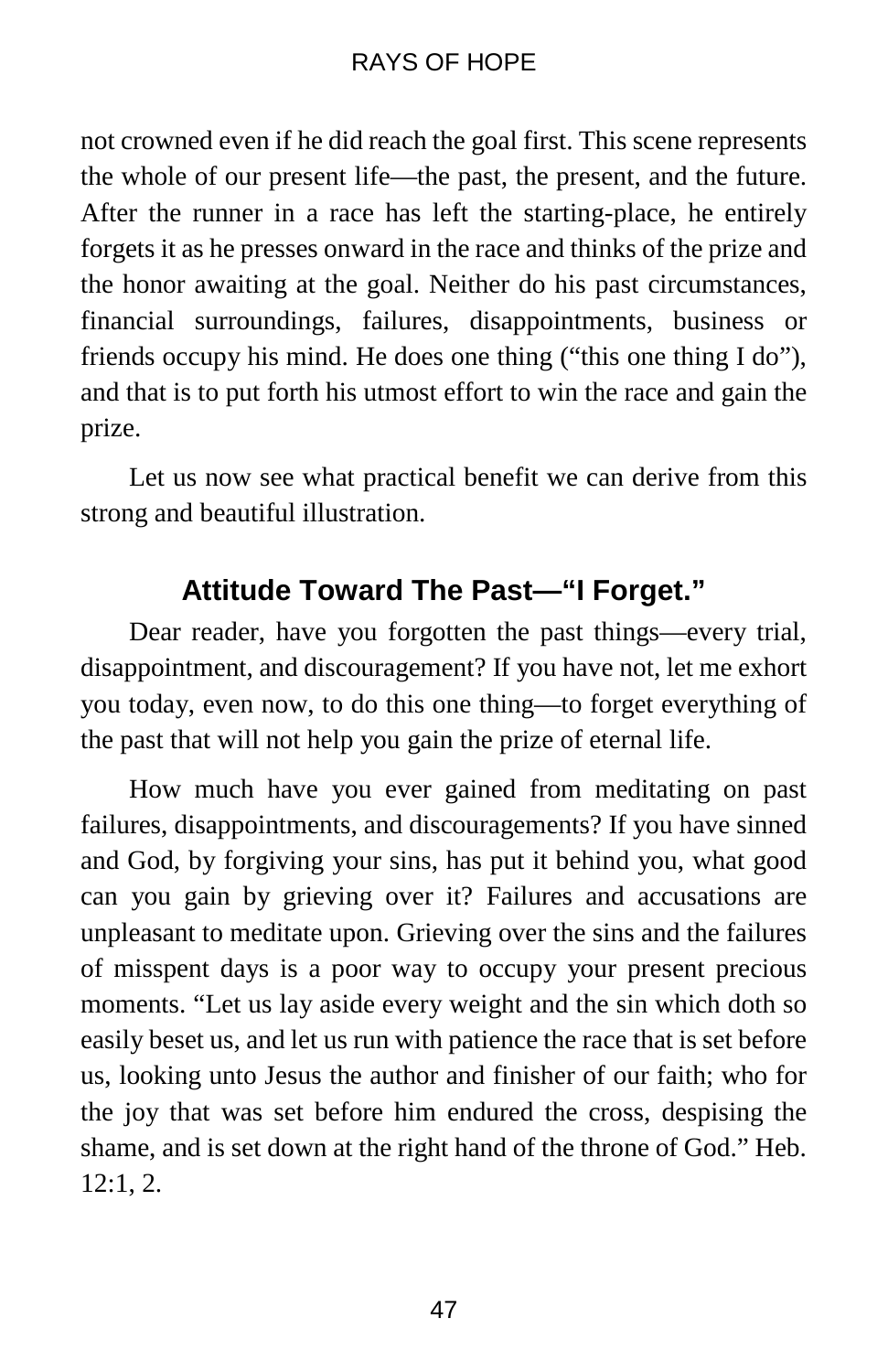The starting-place of the Christian race is where we lay aside every weight, where God forgives our sins, relieves us of the burdens that Satan has laid upon us looses our bands and sets us free. Like a man who runs in a race, from the moment we leave the starting-point we should trouble ourselves no longer about the things that lie back of us; for the greatest accomplishments and the highest achievements of a life in sin are of little value compared with the grace of God. Of how little value, then, yea, how worthless and what a hindrance, to meditate upon are the failures and the sins of the past! Think of your past failures only as things left behind, as weights laid aside at the starting-point.

"And Joseph called the name of the first-born Manasseh (forgetting or making to forget, see margin): for God said he, hath made me forget all my toil, and all my father's house." Gen. 41:51. Joseph is a fair type. He had so completely forgotten the trials and the disappointments of his former life through the joy of his present surroundings that he called his first-born son "Forgetting." He had forgotten not only his toil, but also all his father's house. His father's house is a type of the worldly friends and the kindred ties that hinder us in the Christian race. Jesus says, "If any man come to me, and hate not his father, and mother, and wife, and children, and brethren, and sisters, yea, and his own life also, he can not be my disciple." Luke 14:26. "He that loveth father or mother more than me is not worthy of me. He that loveth son or daughter more than me is not worthy of me." Matt. 10:37. This does not mean that a man who runs in the Christian race should not love his kindred nor provide for those of his own household, but that he should forget them and forsake them in every connection that would hinder him in the race of life or tie him to the present evil world.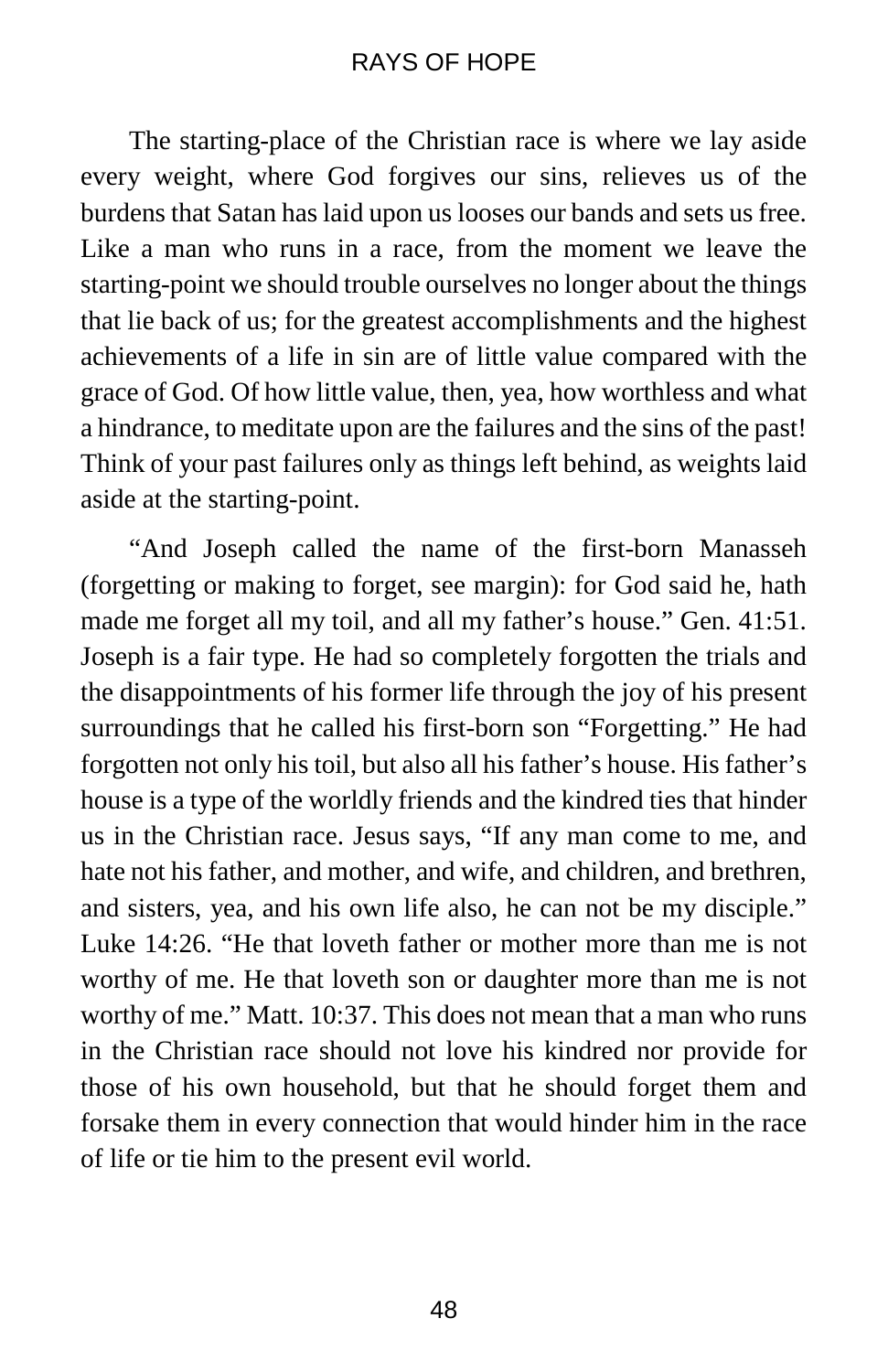While Job kept his eyes upon his troubles, he feared to forget his complaint or to leave off his heaviness and comfort himself; but when he got his eyes upon God, "Then Job answered the Lord and said, I know that thou canst do everything, and that no thought can be withholden from thee." As long as your attention is given to your trials or to your discouragements and despondent feelings, you are not likely to see above them; but if you will forget those things that are past, and will set your eyes upon God, victory is certain. "For then shalt thou lift up thy face without spot; yea, thou shalt be steadfast, and shalt not fear: because thou shalt forget thy misery, and remember it as waters that pass away: and thine age shall be clearer than the noonday; thou shalt shine forth, thou shalt be as the morning. And thou shalt be secure, because there is hope; yea thou shalt dig about thee, and shalt take thy rest in safety. Also thou shalt lie down, and none shall make thee afraid; yea, many shall make suit unto thee." Job 11:15-19.

Satan has hindered many dear souls from enjoying the blessings of God and from pressing on in the Christian race by pointing them to sins of the past—sins which God had forgiven. What if the mistakes of your life have been many; what if you have been in the depths of sin; did not Jesus forgive the vilest of sinner? Did he not say to the adultress who was caught in the very act, the very vilest of sins, "Neither do I condemn thee; go and sin no more"? Hath not the Lord said "Though ye have lien among the pots, yet shall ye be as the wings of a dove covered with silver, and her feathers with yellow gold"? Psa. 68:13.

"Fear not: for thou shalt not be ashamed: neither be thou confounded; for thou shalt not be put to shame: for thou shalt forget the shame of thy youth, and shalt not remember the reproach of thy widowhood any more. For thy Maker is thine husband; the Lord of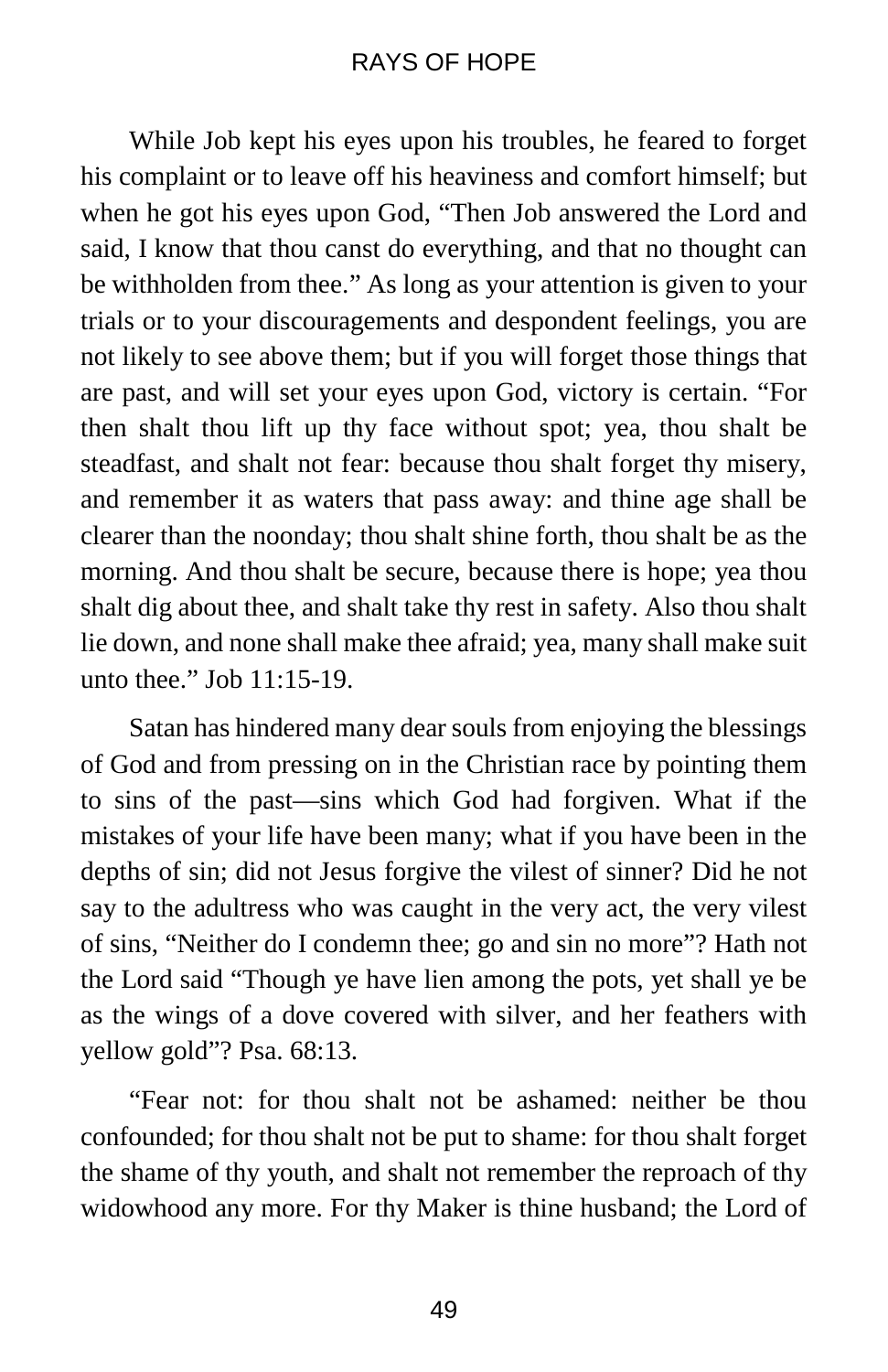hosts is his name: and thy Redeemer the Holy One of Israel; the God of the whole earth shall he be called. For the Lord hath called thee as a woman forsaken and grieved in spirit, and a wife of youth, when thou wast refused, saith thy God. For a small moment have I forsaken thee; but with great mercies will I gather thee. In a little wrath I hid my face from thee for a moment; but with everlasting kindness will I have mercy on thee, saith the Lord thy Redeemer. For this is as the waters of Noah unto me: for as I have sworn that the waters of Noah should no more go over the earth; so have I sworn that I would not be wroth with thee, nor rebuke thee. For the mountains shall depart, and the hills be removed; but my kindness shall not depart from thee, neither shall the covenant of my peace be removed, saith the Lord that hath mercy on thee. O thou afflicted, tossed with tempest, and not comforted, behold. I will lay thy stones with fair colors and lay thy foundations with sapphires. And I will make thy windows of agates, and thy gates of carbuncles, and all thy borders of pleasant stones. And all thy children shall be taught of the Lord; and great shall be the peace of thy children.

"In righteousness shalt thou be established: thou shalt be far from oppression; for thou shalt not fear: and from terror; for it shall not come near thee. Behold, they shall surely gather together, but not by me: whosoever shall gather together against thee shall fall for thy sake. Behold, I have created the smith that bloweth the coals in the fire, and that bringeth forth an instrument for his work; and I have created the waster to destroy. No weapon that is formed against thee shall prosper; and every tongue that shall rise against thee in judgment thou shall condemn. This is the heritage of the servants of the Lord, and their righteousness is of me, saith the Lord." Isa. 54:4- 17.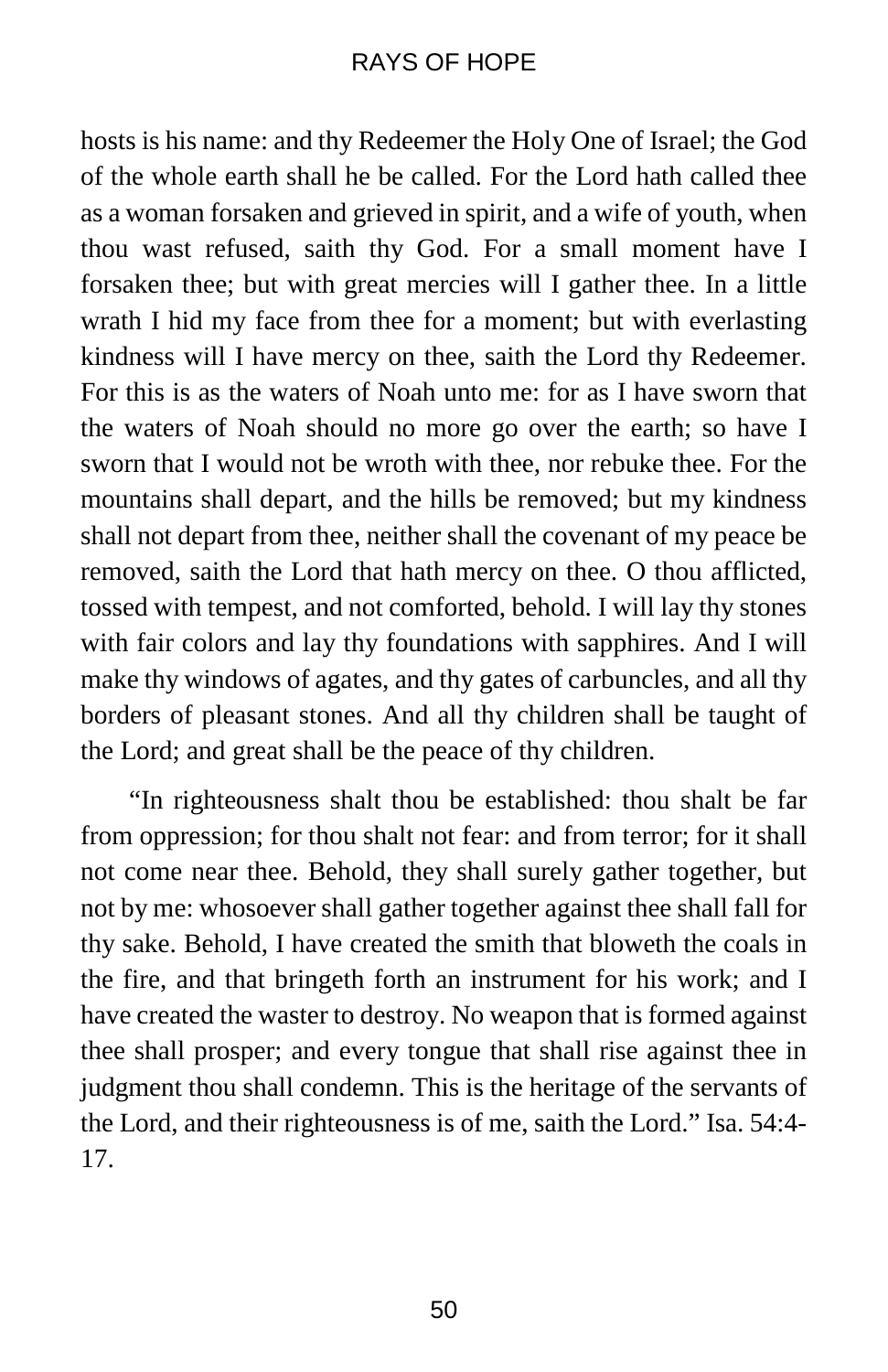A discouraged person will often help the devil by bringing up things of the past that have been forgiven and trying to repent of them. The accused and despondent soul will often wander down by the dark shores of the sea of forgetfulness, and finding there a bark of discouragement, will launch it and sail out through the fog and mist of past life hunting for something over which to mourn. Often some mistake or sin of the past, which, like an ocean derelict, has long since been forsaken and forgotten, is found; and pulling it ashore, the discouraged soul who is anxious to do something, invites friends and brethren to help in asking God to take notice and forgive. But God will not visit such a scene. What he has forgiven he has forgiven forever, and he cannot forgive it a second time, "for," says he, "their sins and their iniquities will I remember no more." Heb.  $8:12.$ 

If a man should come to God and obtain forgiveness of his sins, live a faithful life for a while, and finally backslide and be lost, none of his former sins would be mentioned to him, nor would he be punished for any of the deeds of his former life, but only for those committed at the time of, and after, his fall. Neither will the Lord forgive only a part of our wrong-doings. When he forgives, he forgives all, and forgives forever.

So the only possible way out is to resist the devil and all accusations; cut the shore-lines and consign the past to the waves of forgetfulness; make an eternal abandonment of all past sins and mistakes that God has forgiven; and set your face Zionward.

### **Attitude Toward the Present— "I Press Toward The Mark."**

The present is the most important of all times. Today is the day of salvation; now is the accepted time. What we did yesterday is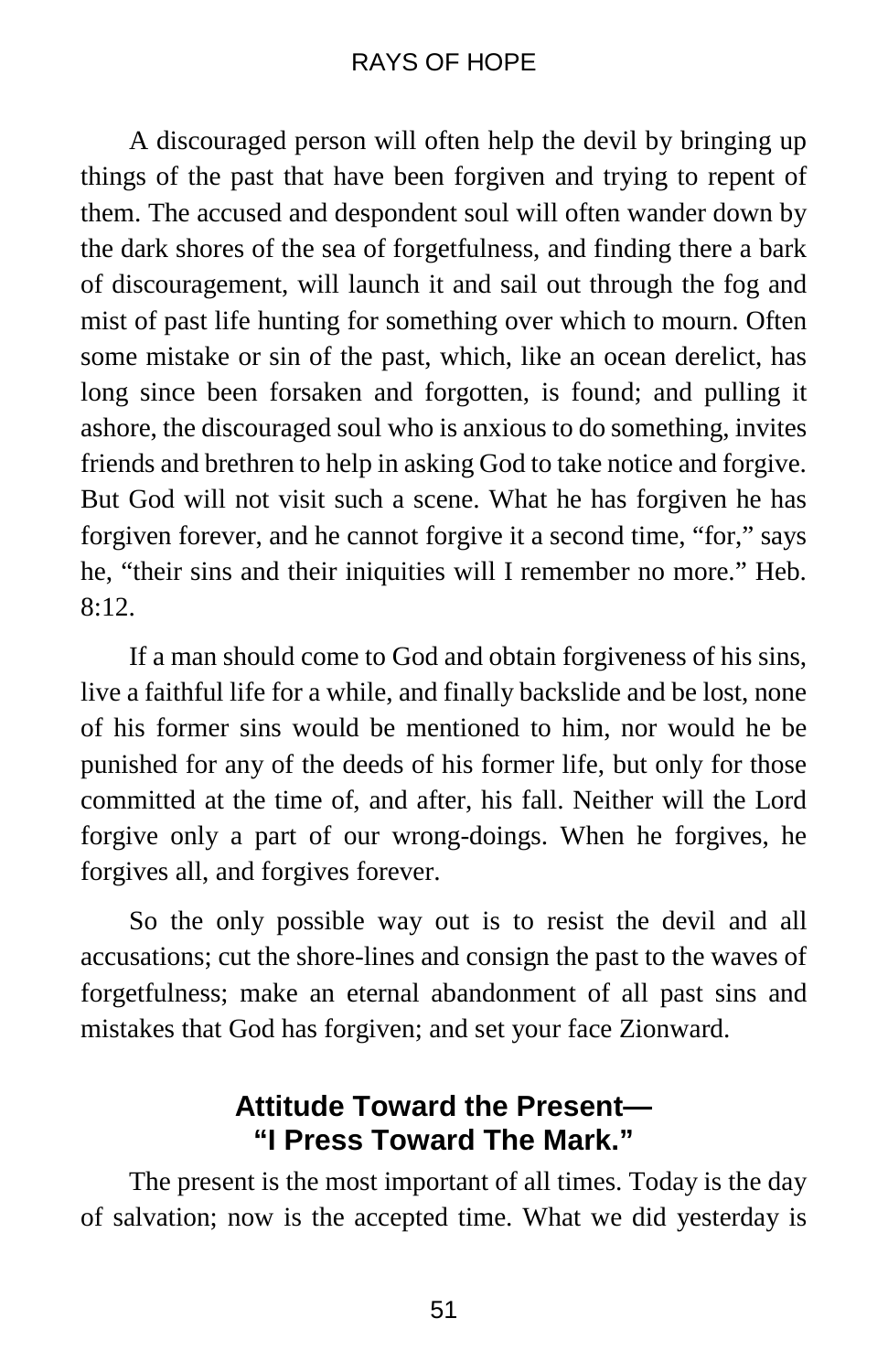done forever and tomorrow may never come. The man who grasps present opportunities and does his best today has no time to get discouraged about yesterday nor to worry about what shall be on the morrow. Yesterday belongs to eternity; today belongs to us; Satan's time to do good is tomorrow.

> "Wait not till to-morrow's sun Beams upon your way To do a good and cheerful deed That you can do today."

To press forward does not mean to press backward. Forward to the Christian is upward. When the apostle penned the immortal words "I press forward toward the mark of the high calling of God in Christ Jesus" he considered that behind him was the world with its follies, disappointments and misery. He had no time to consider that which was behind. The present was too valuable to waste one moment on the things which he had already counted as refuse that he might win Christ; so, forgetting the past, he was wholly occupied with the thought of reaching the goal, where to him and all the faithful will be granted a fadeless crown, a diadem of glory, an eternal home at God's right hand forevermore.

Dear reader, do these things have any attraction for you? Would you gain them? Then, spend your present moments in blissful meditation on these eternal things. It will help you at this present moment to press forward. Allow nothing to occupy your mind that will draw you backward. Think only on those things that will help you onward. Lay aside every weight and run with patience the race set before you, looking, not backward to the discouragements, failures, or sins of the past, but to Jesus, who is the author and finisher of the Christian's faith.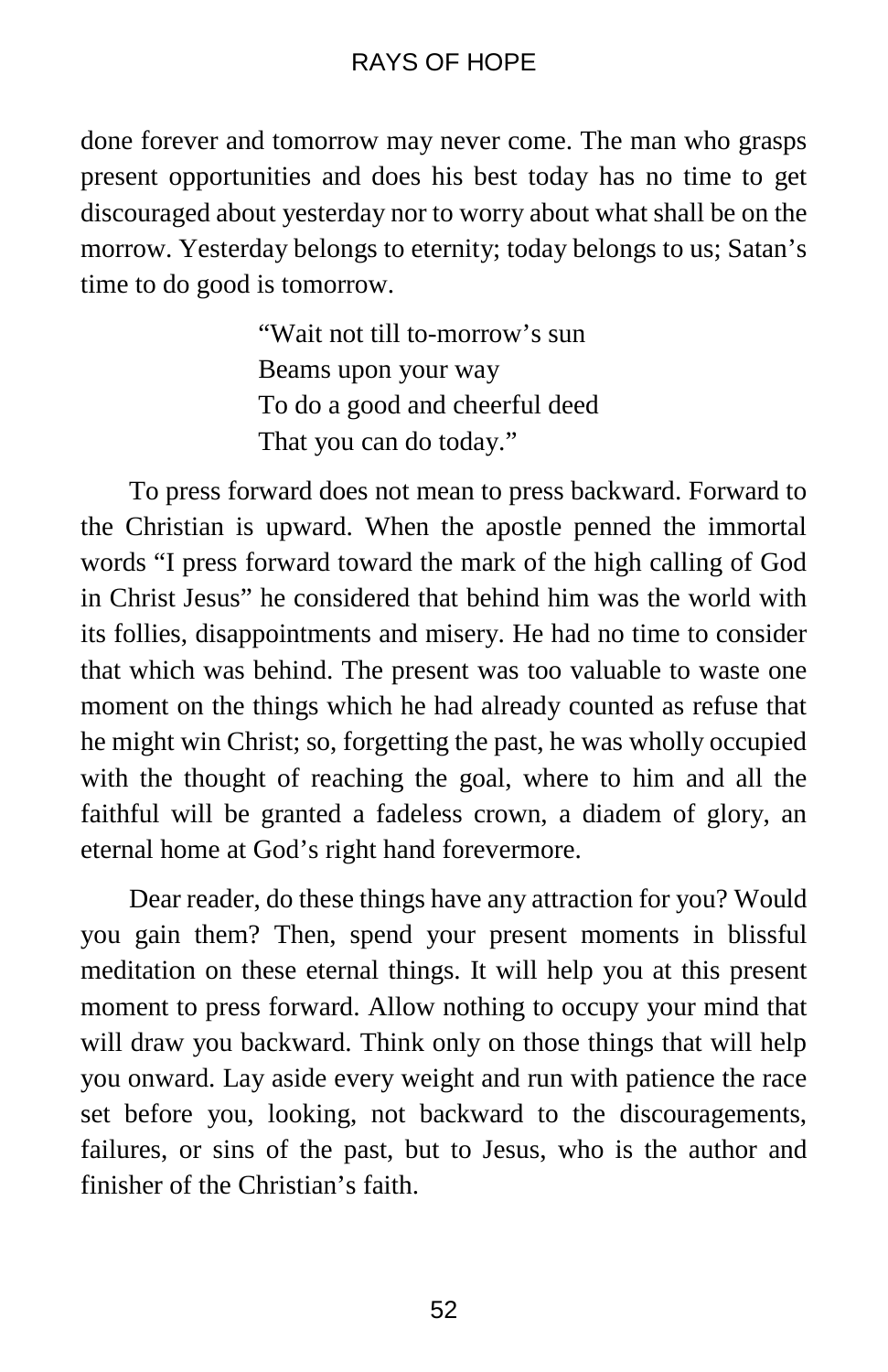### **Attitude Toward The Future—"Reaching Forth."**

Our attitude toward the future is the well-spring of our hope. We should not allow the past nor the present to dim our eyes to the bright star of inspiration that shines invitingly, before us. Take from the Christian the hope of heaven and immortal glory, and you take from him his all. We have often heard it said that if there were no future reward the joys of salvation in this life would be worth living for. It is true that the joys of salvation here are worth all that it costs to obtain them, but we should remember that joy here is founded to a great extent on what we hope for in the future. If there were no future world and we knew that there was none, there could be no salvation and no present joy; so present joy is founded on future realities. Therefore to reach forth to the future is to add to our present strength and joy. It is true that many have overlooked the privileges and the joys of the Christian in this life. It is true that, though surrounded by sin and sorrow, we may, by abiding in the Savior's love, enjoy perfect victory and complete happiness right here in this world; but, after all, the brightest and best of our hope and joy is the unfading crown which we shall receive after we have reached the goal in the land where trials and temptations shall never come and where we shall be surrounded no longer by temptation and sin, but by righteousness supreme and eternal.

The Greek word which in Phil. 3:13 is translated "reaching forth" points out the strong exertion made in the race wherein every muscle and nerve is strained and every particle of strength is exerted in running.

The apostle Paul considered that to him the winning of the prize was all-important. He had left the world with all it was worth behind him.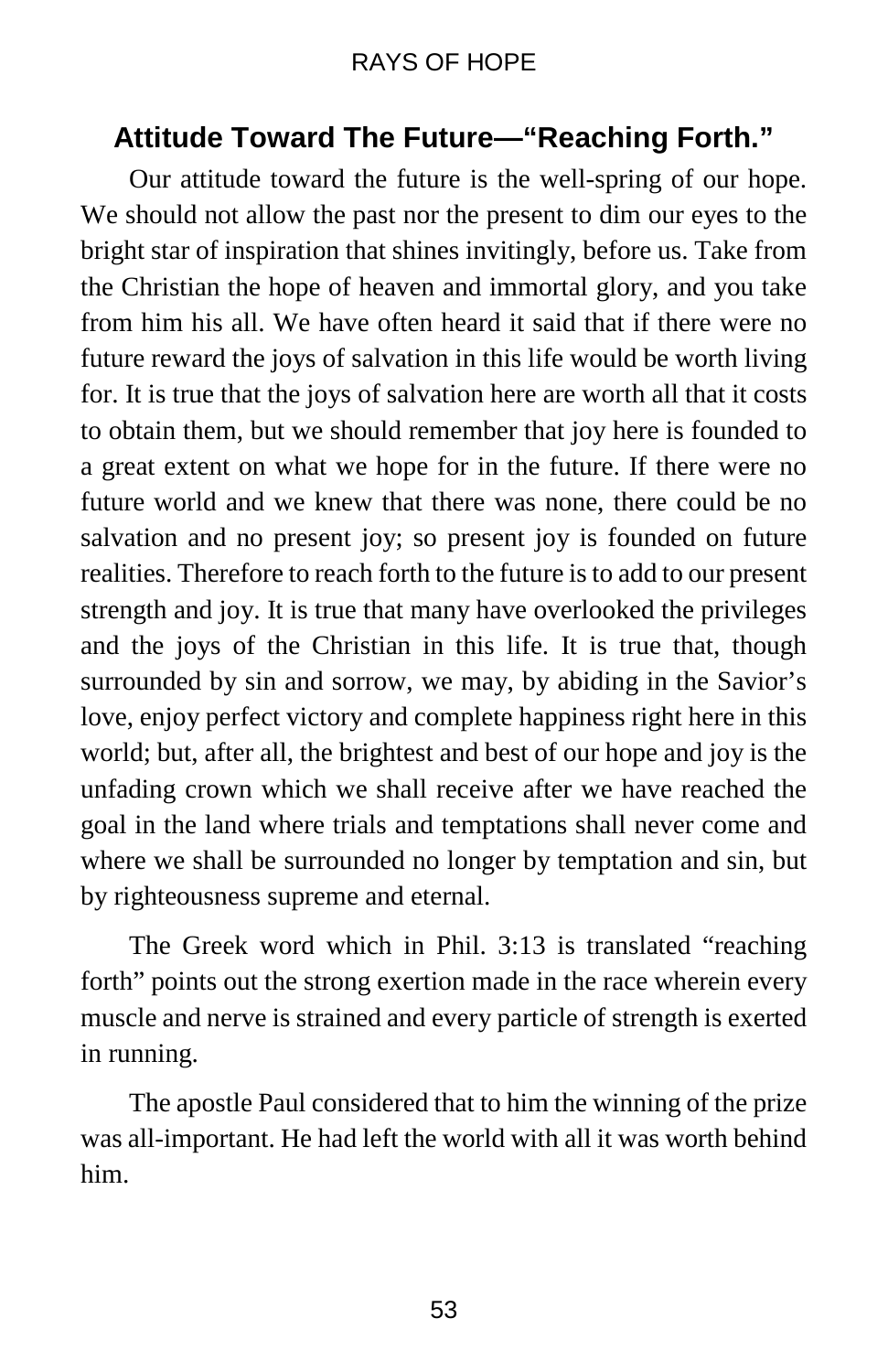He was pressing too swiftly along to enjoy the pleasures of life, therefore he must win Christ or lose all. He was running for life, running for his life.

Dear reader, if you are in the Christian race your all is at stake. You have no time to doubt or falter. The cause that you have espoused is of too great importance for you to stop and consider the suggestions of Satan. Take your New Testament, read it through, and mark the one bright hope that inspired the early Christians to forsake their all and follow Christ; the hope that strengthened them in the hour of affliction and temptation and helped them to say in persecutions and afflictions, in imprisonments and bonds, "None of these things move me;" the hope that helped them to fearlessly face the wild beasts in the arena, to stand firm in the flames, and in the presence of frowning judges who demanded their allegiance to heathen gods, to frame the fatal sentence, "I am a Christian." When you have finished marking, you will have found that the one thing which inspired them all under every circumstance of life to stand loyal to their Lord was the prize of the high calling of God in Christ Jesus, the crown that lies at the goal—heaven.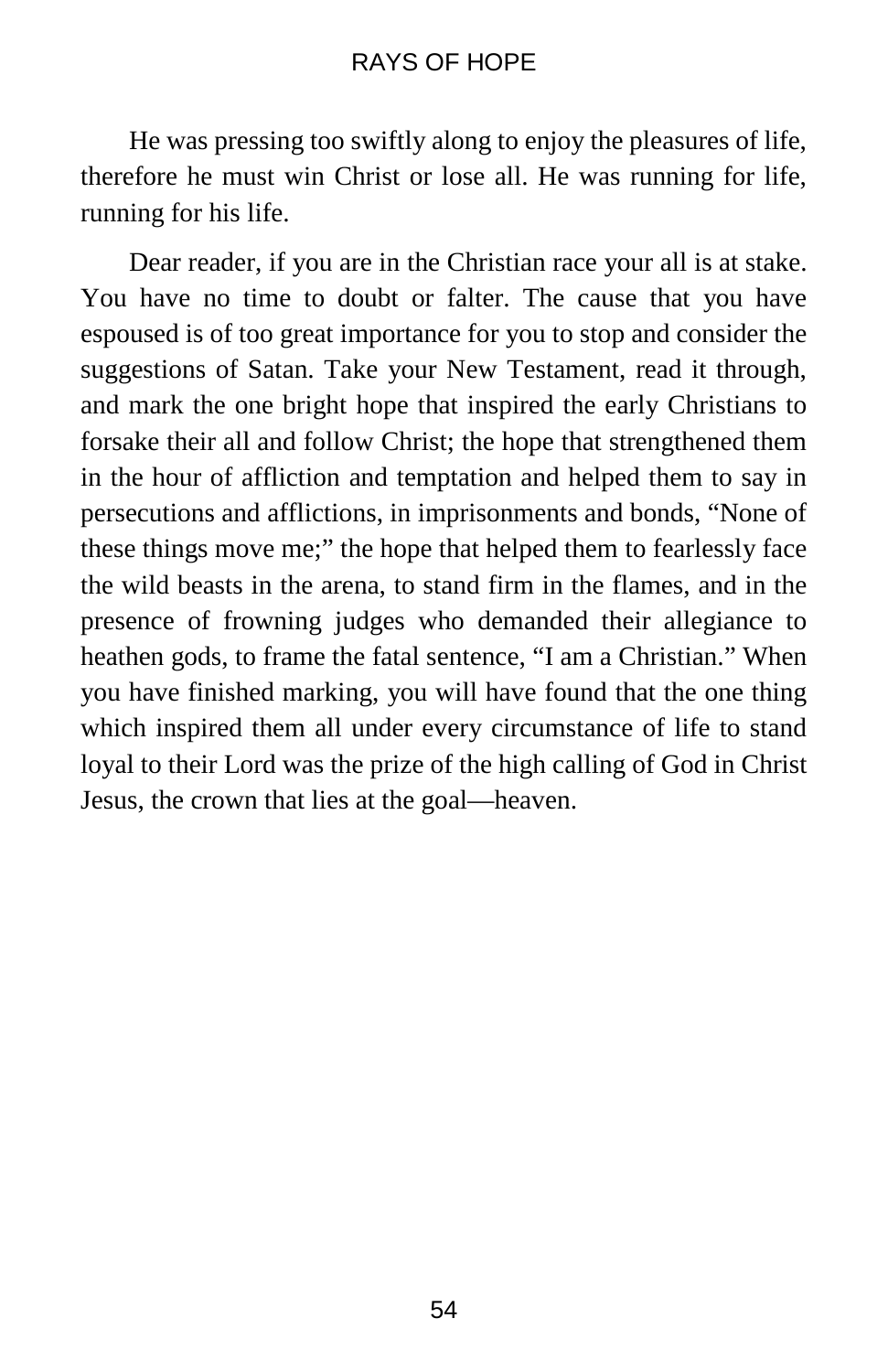# **How to Resist the Devil**

"Submit yourselves therefore to God. Resist the devil, and he will flee from you. Draw nigh to God, and he will draw nigh to you." Jas. 4:7-8. This text gives perfect instructions, and one who will follow them will always succeed in getting rid of Satan.

Notice the order of action. First, resist the devil, and he will flee; secondly, draw nigh to God. Some people spend all their time resisting the devil, consequently have no time to draw nigh to God. Satan does not care how much you resist in your own strength; but when you begin to draw nigh to God, then Satan trembles and flees away. He is willing to fight with you for a life-time, if he can thereby hinder you from drawing nigh to God. When Satan is resisted stedfastly in the faith and the soul draws nigh to God, there is no longer hope for Satan and the only alternative left him is to flee. As long as you show a weak faith and listen to the suggestions of the enemy, he is well pleased. Sometimes Satan must be ignored. It is not always necessary to get on your knees in order to resist the devil. I have known persons to spend hours, and even days, almost constantly on their knees and yet come out in the end defeated, not because they did not pray, but because they did not ignore the devil and resist him once for all, then draw nigh to God.

Some people pray because Satan tells them to do so. He will accuse them of having done wrong and suggest that they had better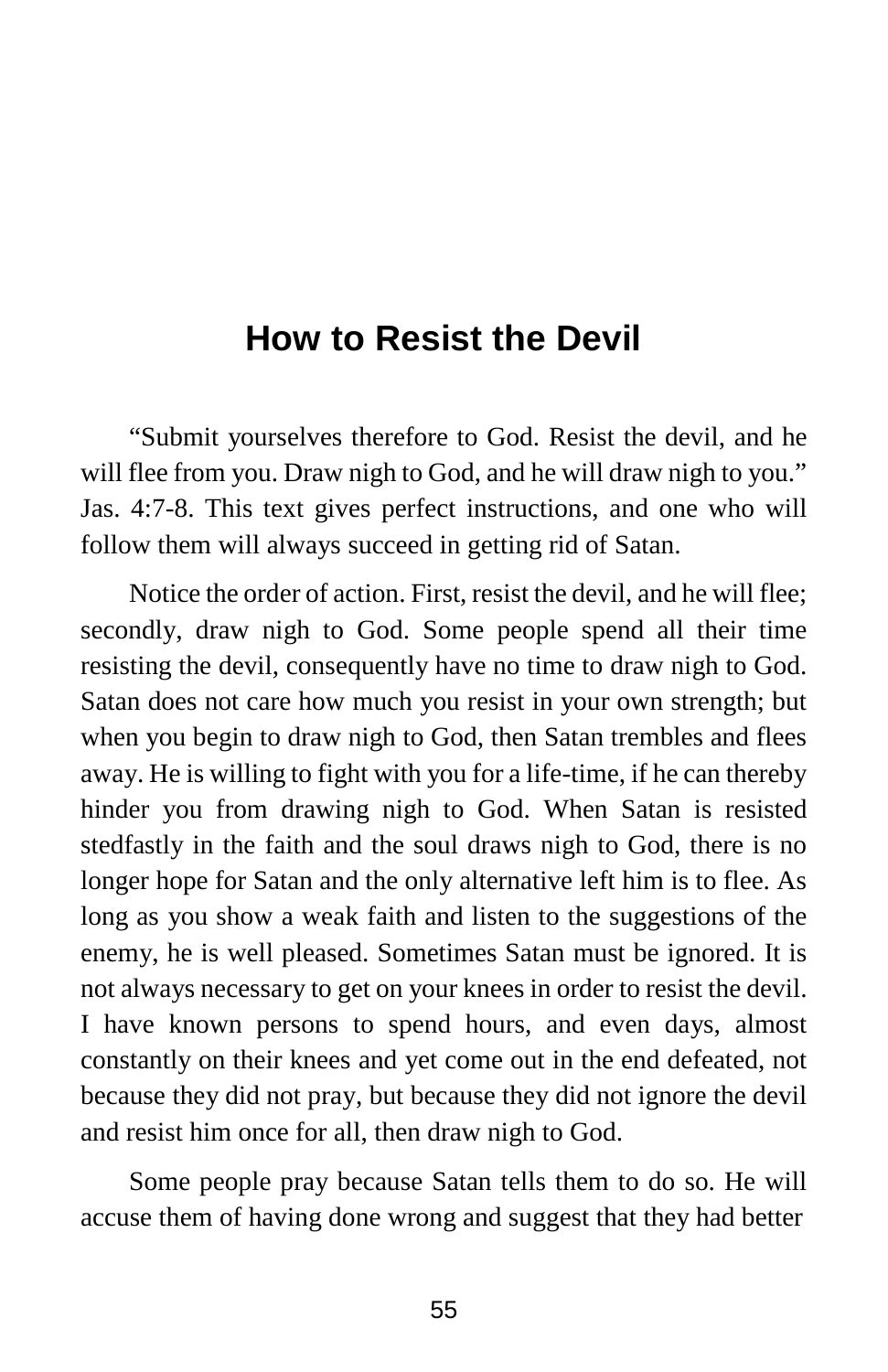go and pray a while. They will then go and spend an hour or two, perhaps half a day, on their knees, not praying, but listening to the suggestions of the devil and trying to get rid of him in their own strength. Never go and pray because you are accused. When you go to pray, always pray to the Lord, who is ever willing to hear you and to grant you all your needs. Ask him in faith and confidence for the needed strength and grace, never forgetting to thank him for what he has done. I have often found that the best way to get rid of Satan is to quit thinking of his suggestions—to utterly ignore him and to interest myself in something beneficial. If you have work to do, set about it, singing some encouraging song as you work, or take a Bible and read a few chapters. Begin to praise the Lord for past benefits and rejoice in expectations of future blessings. The more you thank and praise the Lord, the less you will feel disposed to doubt or give up.

The only reliable standard of right and wrong is the Bible. Acquaint yourself thoroughly with the practical precepts of the New Testament. You will then be well armed and able to decide whether an impression is from the Lord or of the devil, and when you know it is the devil, you will surely not spend time parleying with him. Some people however, get in such a habit of listening to Satan that you will hear them say, "The devil has been after me for two or three days." The devil has been after you? Then, you really knew that it was the devil, yet you have allowed him to trouble you for two or three days. Do you not know that the New Testament says, "Resist the devil, and he will flee from you."

Again, someone will say, "the devil is trying to make me believe I have sinned," or "the devil has been trying to make me believe this or that." Who was talking to you? If you knew it was the devil, why did you not resist him? If you resisted him, why did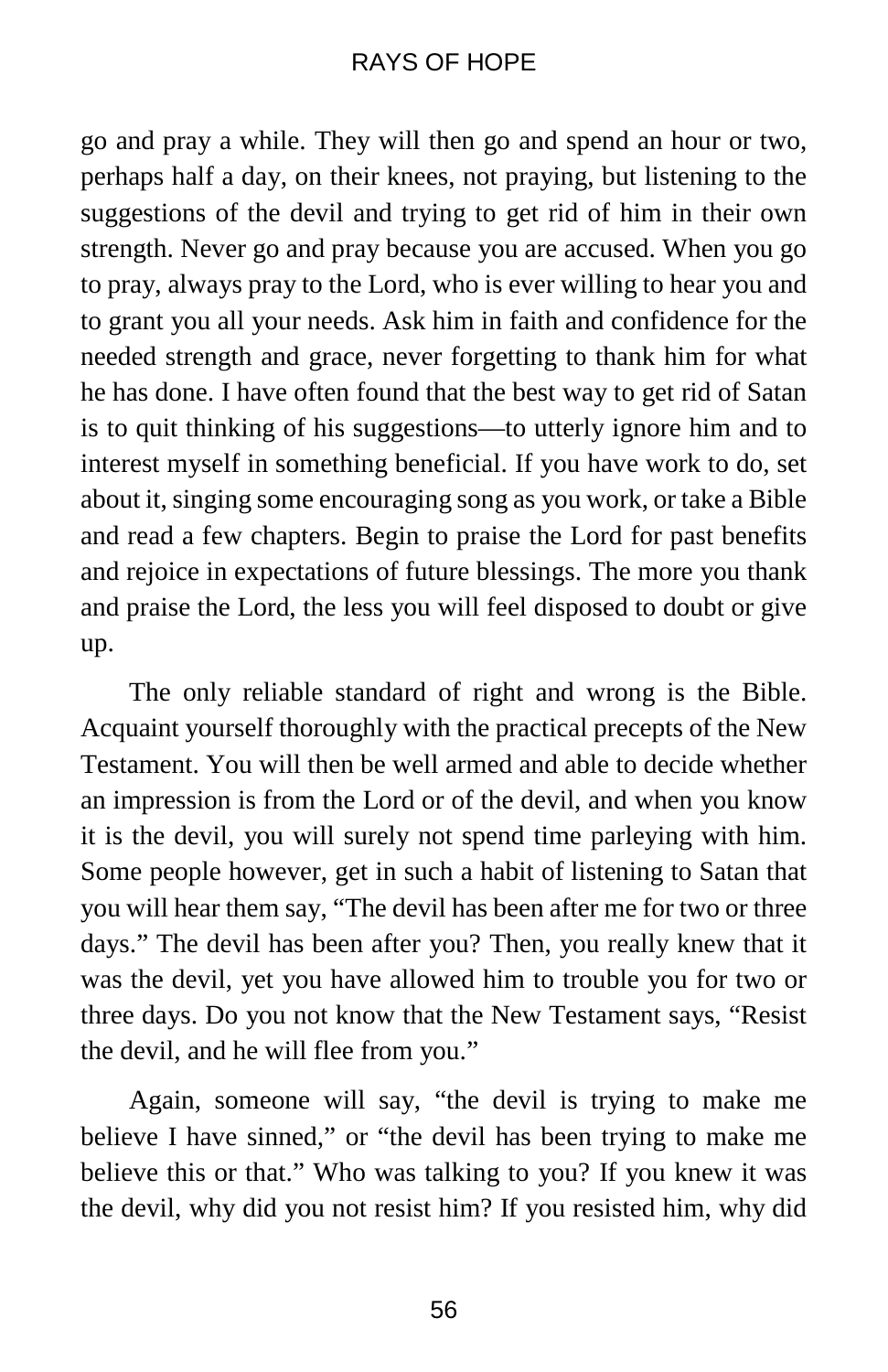you not then draw nigh to God? and as God would have drawn near to you, Satan would have fled. But you really spent two or three days listening to what you knew was the suggestion of the devil and spent hours on your knees wrestling in your own strength against what you knew was the suggestion of the evil one. Be ashamed and never do the like again. If Satan tells you a lie and you know it to be Satan and know it to be a lie you are to blame if you believe it; and if you disbelieve it, act accordingly. Do not be afraid to let Satan know that you believe him to be a liar. You may tell him in a trembling way, as many times as you please that he is a liar, that you do not believe him, and that you believe the Lord, but little does he care what you tell him, so long as you continue to worry about what he has told you.

Now, in conclusion let me give you a perfect plan to get rid of the devil at any time and under any circumstance. First, as I have said, you must be acquainted with the practical precepts of the New Testament, so that you may detect the difference between the voice of Satan and the voice of God. Then in your action against the devil follow carefully this order of attack: First, resist the devil steadfastly in the faith; secondly do not linger to see whether he will go or not, but draw nigh to God with all your heart. When Satan sees you start toward the Lord, he will become frightened and flee away. By following this order of attack you will see that you have only a small part to perform in getting rid of the devil and you will find it an easy task; for as Satan departs, God draws nigh. You have but one-third of the distance to go; for as you draw nigh to God, he draws nigh to you, and Satan flees at the same rate of speed. So then, when you have drawn nigh the Lord you will be twice as far from Satan as the distance you have come; for as you draw nigh to God, he draws nigh to you and Satan flees away. Amen.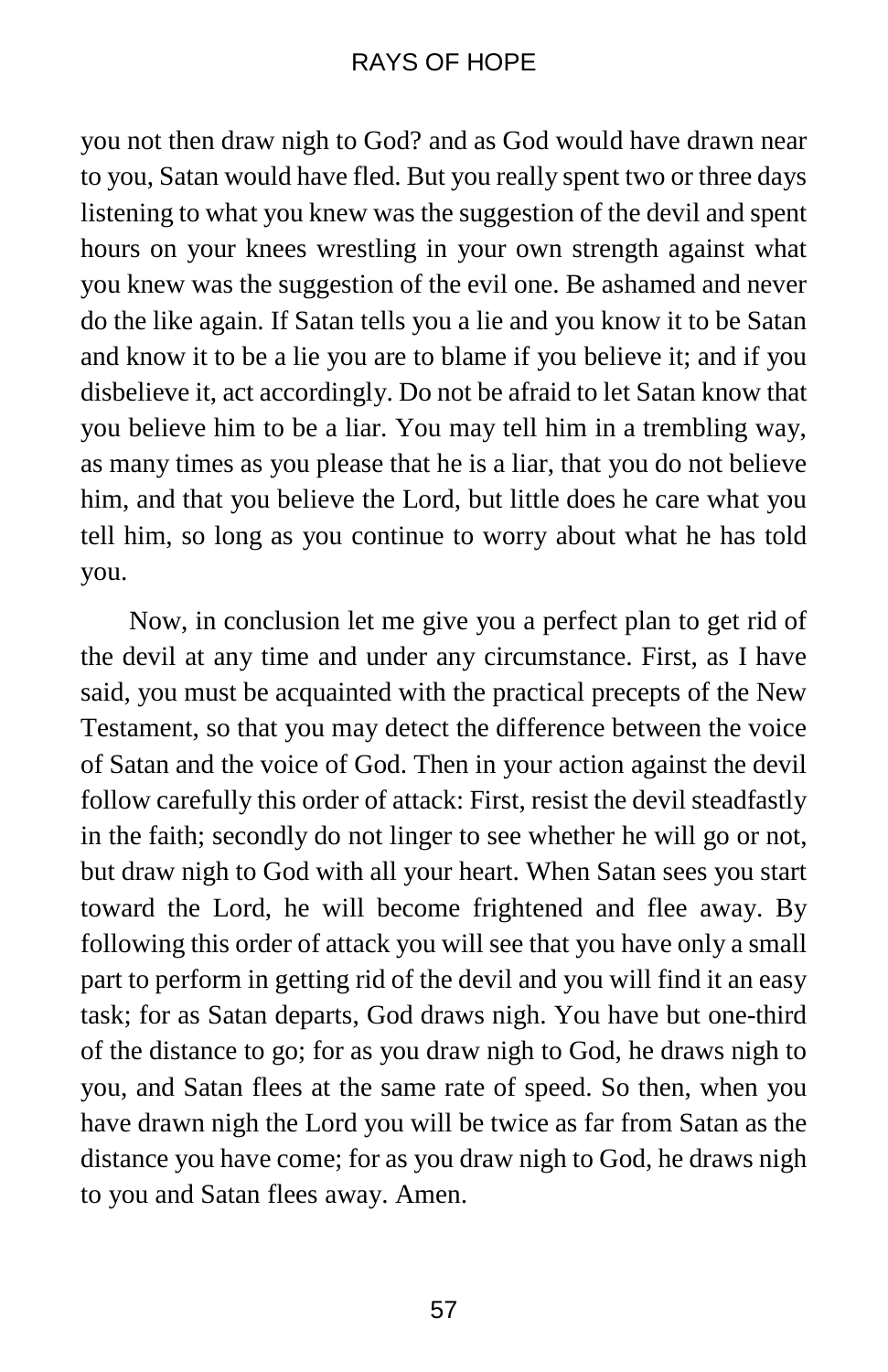# **Impressions**

Our impressions are from three sources—the divine, the diabolical, and the human; from God, from Satan, and from natural sources. There are two rules given us by which to test our impressions—first and best, the Word of God; second our own better judgment.

Some people are more given to impressions than others. Persons of the former class need to be careful lest they should follow some *ignis fatuus* to the quagmires of fanaticism.

Impressions from the Lord are never attended with discouragements from him. Though sometimes the way may seem difficult and we may see ahead of us lions that seem to be on the way, yet the assurance that God's grace is sufficient, the promise that no lions shall go up on the holy way, and the confidence that he will make a way for us in trouble—these keep discouragements away. If impressions from the Lord are attended with discouragements, these are not from the Lord. Even with conviction for sin the Lord does not send discouragement, but rather sends with the sorrow for sin hope of deliverance. This, then, is one way to recognize the impressions that come from God.

The surest and best test, of course is to consider whether or not the impression is in harmony with the Bible. If it is not, it is unsafe to follow. But we sometimes have impressions in regard to things of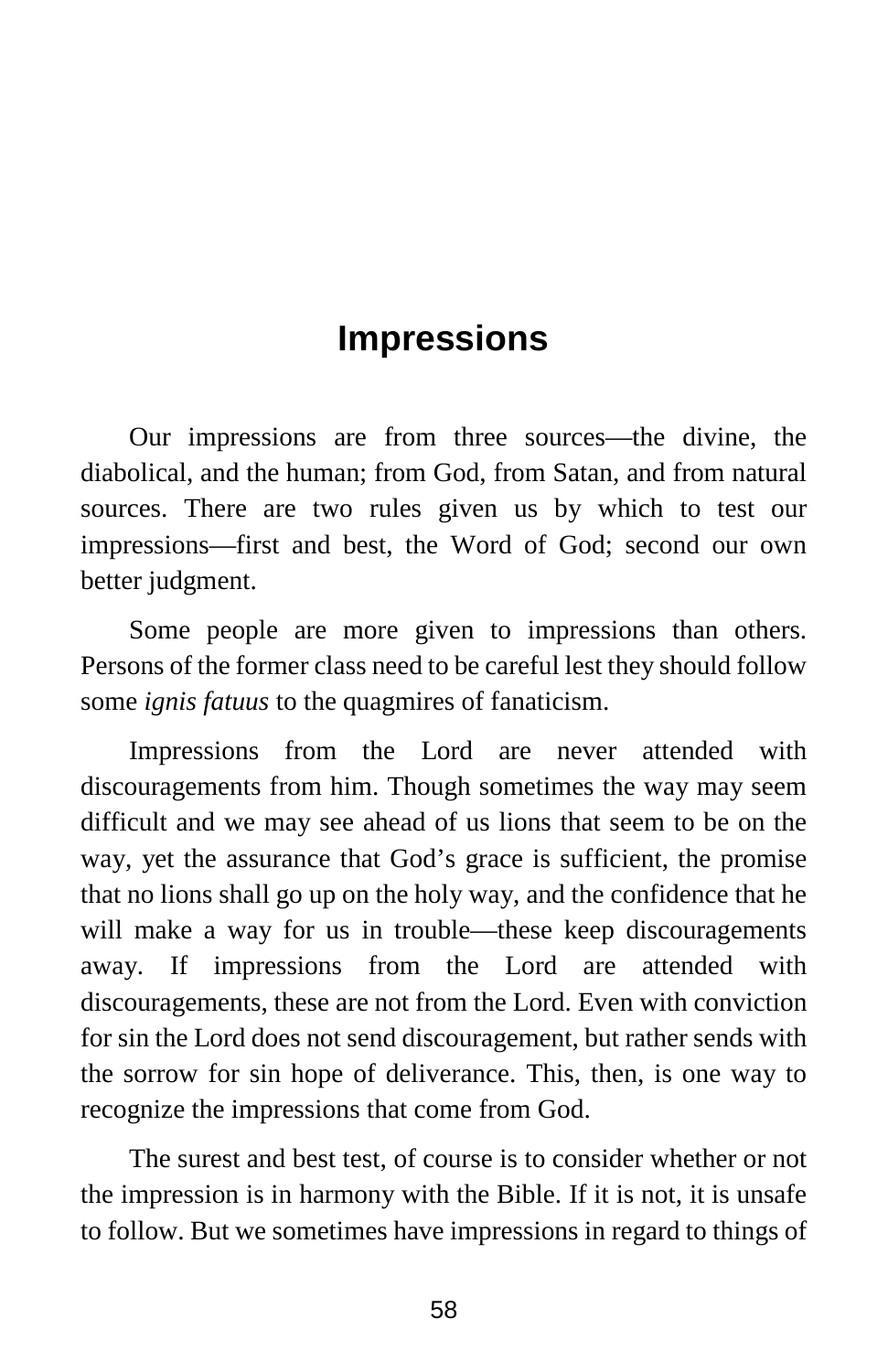which the scriptures do not speak. In such cases the Lord allows us to use our better judgment. We often receive impressions from the Spirit of God concerning matters on which the Bible is silent, but the difficult point with those who are accused and doubting is to know when the Lord is talking and when Satan is talking.

It is well for those who are habitual doubters, or for those who have long been accused, to pay but little attention to impressions of any kind. For such persons the safest way out is to take the written Word of God and their better judgment, and build upon it until they have become well established. Then they can more easily and more surely obtain the leadings of the Lord through his Spirit.

Impressions brought about by circumstances or natural causes may sometimes be harmless and sometimes may lead to disaster. Your better judgment and the advice of discreet brethren constitute the surest way to discriminate between right and wrong impressions of this nature. Impressions that come from Satan, we all know, are invariably wrong. The most important question is to be able to detect the impressions of the devil to know when the Lord is speaking and when Satan is tempting. I repeat that the only safe way out from the slough of false impressions for those who have become habitual doubters or have been long accused by Satan is the written Word of God, the advice of spiritual and well-informed brethren, and the use of one's own better judgment.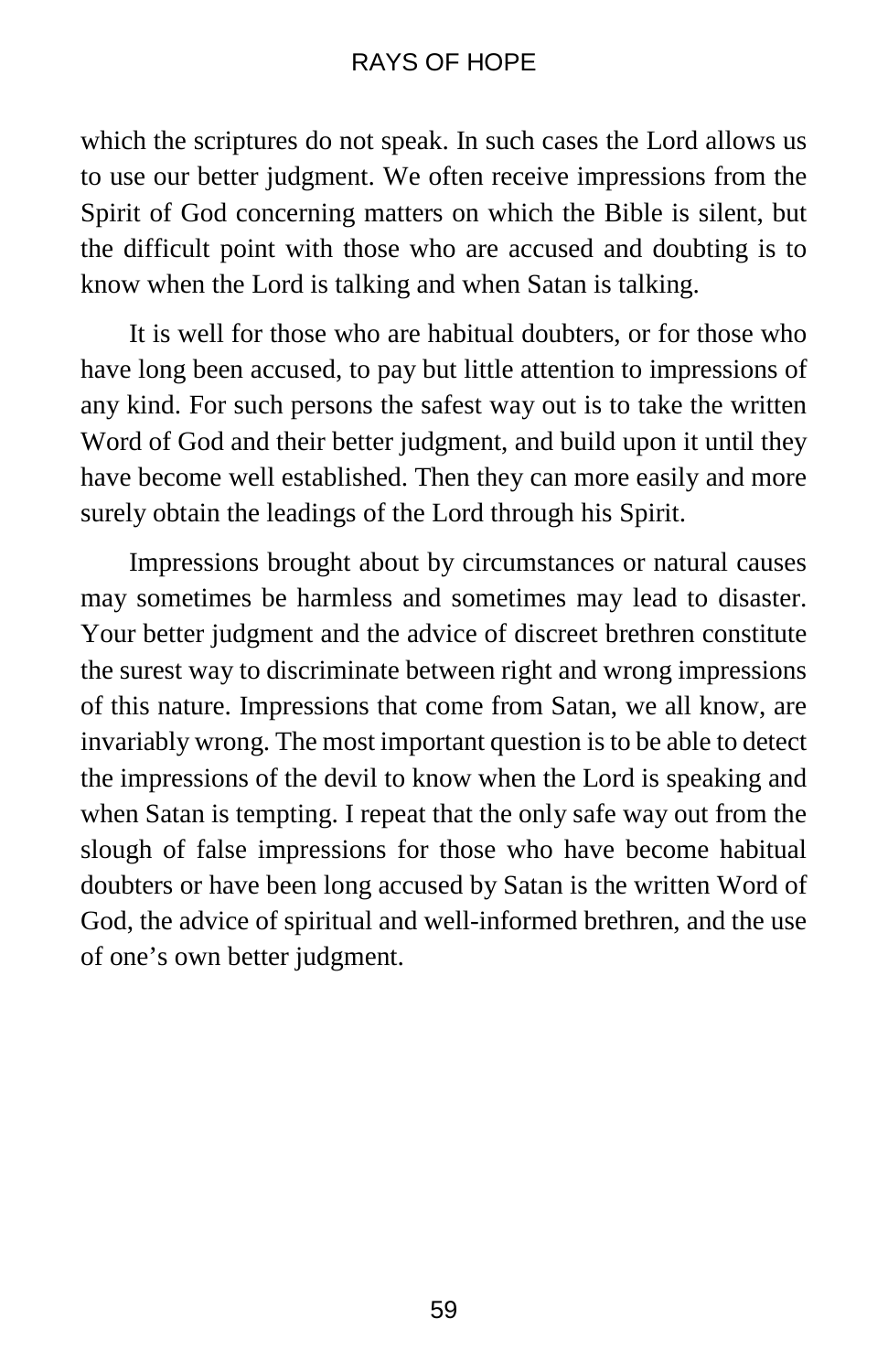# **Establishment**

To establish means to make stable or firm, to fix immovable, or firmly; to set a thing in a place and make it stable there; to settle; to confirm.

Dear reader, if you have been unsettled and unstable in the grace of God, let me persuade you to believe that there is power in the blood of Jesus Christ to make you stable and firm, to settle and fix you immovable in the kingdom of our God. Do not say that you cannot get established; for the everlasting arm that upholds the universe is able to establish, strengthen, and settle you. If you doubt that you may be established, let me call your attention to:

### **Some Things That God Has Established**

First, his throne. "Thy throne is established of old: thou art from everlasting." Psa. 93:2.

Second, the world. "The Lord reigneth he is clothed with majesty: the Lord is clothed with strength, where with he hath girded himself: the world also is stablished, that it can not be moved." Psa.  $93:1$ .

Third, his commands. "The works of his hands are verity and judgment; all his commandments are sure. They stand fast forever and ever, and are done in truth and uprightness." Psa. 111:7, 8.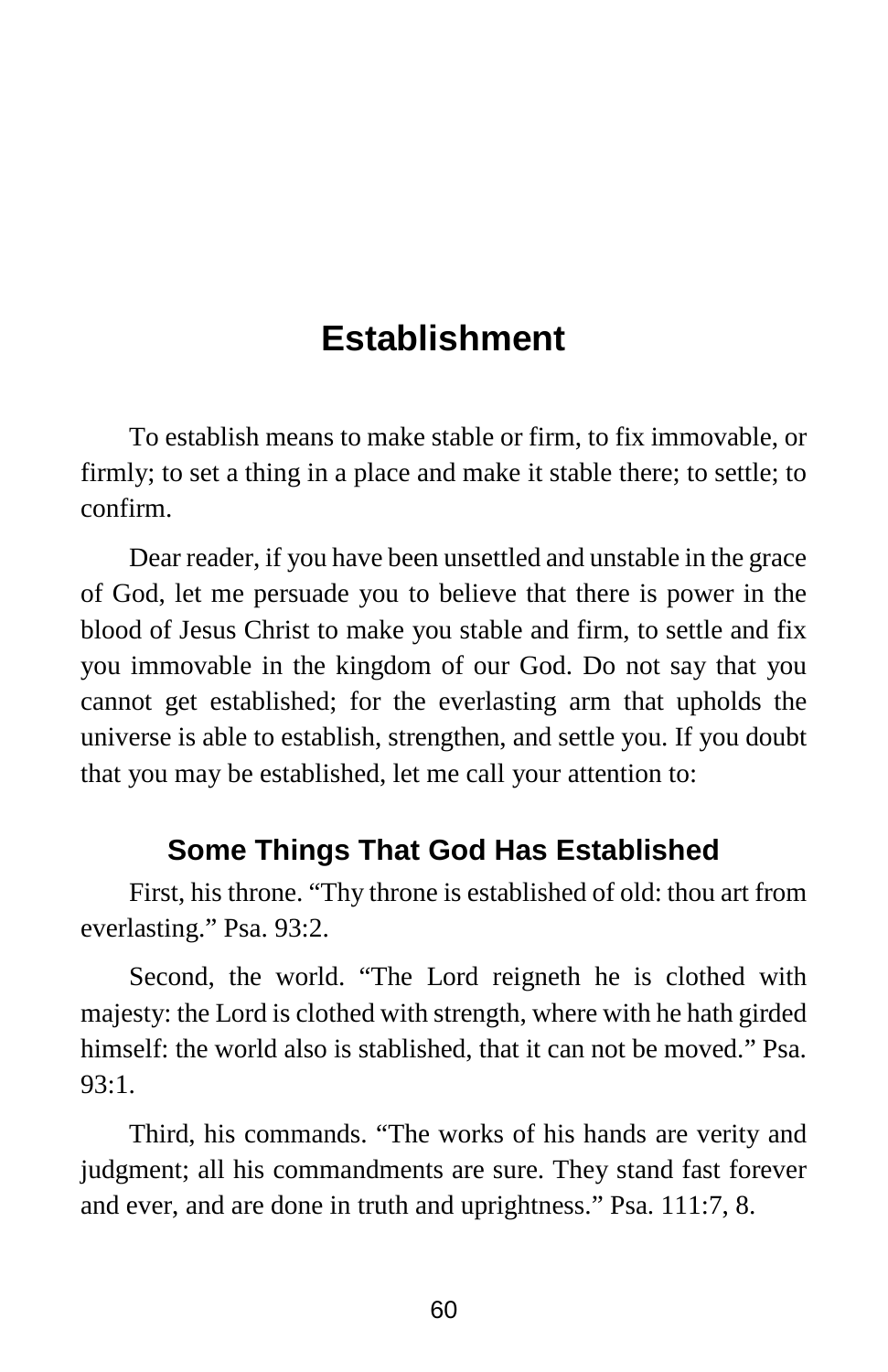Fourth, the heavens. "The Lord by wisdom hath founded the earth: by understanding hath he established the heavens." Prov.  $3:19.$ 

Do you believe that God's throne is immovable, that it is established in the heavens? Do you fear that the earth upon which you tread will sink beneath your feet? Do you tremble lest the heavens above you should fall? The same God that has established his throne, the earth, and the heavens has established Mount Zion (Isa. 2:2), on whose sunlit and immovable heights you may stand.

Fifth, good men. "A good man showeth favor, and lendeth: he will guide his affairs with discretion. Surely he shall not be moved forever: the righteous shall be in everlasting remembrance. He shall not be afraid of evil tidings; his heart is fixed, trusting the Lord. His heart is established, he shall not be afraid until he see his desire upon his enemies." Psa. 112:5-8.

Sixth, his word. "Heaven and earth shall pass away, but my word shall not pass away." "The Scriptures can not be broken." John 10:35. If the word of God is established, all that we have to do in order to be immovably fixed and established forever is to get on his word and remain there. Some day the earth, now upheld by the word of God, will pass away, and the heavens, which are now established, shall depart as a scroll; but "the word of God abideth forever." The word of God is stronger than the earth upon which we walk, for by it the world is upheld and should the earth at any moment pass from beneath us, those who are standing on the word of God would still have a firm foundation. "Wherefore we receiving a kingdom which can not be moved, let us have grace, whereby we may serve God acceptably with reverence and godly fear." Heb. 12:28.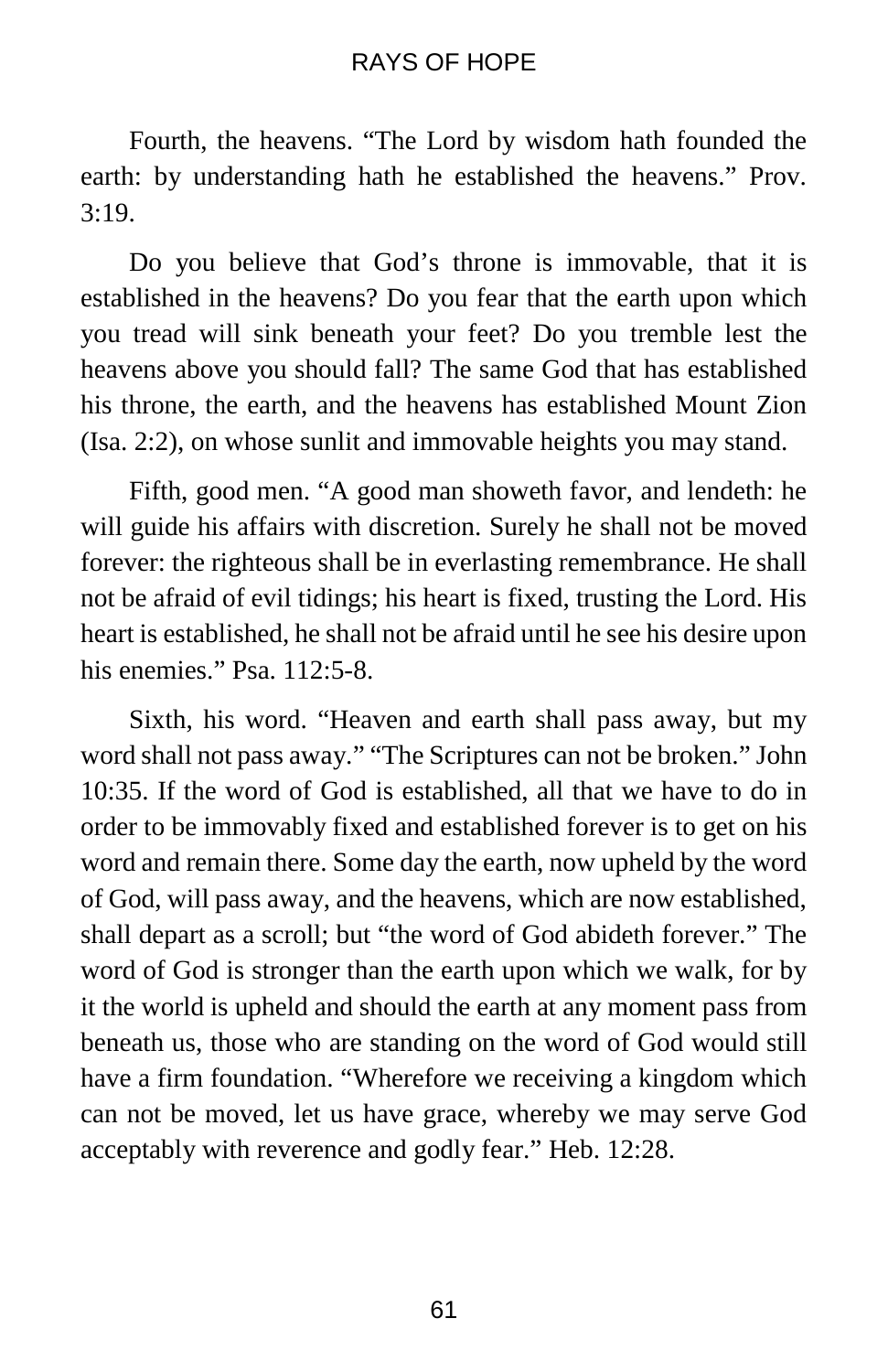### **God's Promise to Establish Us**

First, in the grace of God. "Be not carried about with divers and strange doctrines. For it is a good thing that the heart be established with grace: not with meats, which have not profited them that have been occupied therein." Heb. 13:9.

Secondly, in righteousness. "O thou afflicted, tossed with tempest, and not comforted, behold, I will lay thy stones with fair colors, and lay thy foundations with sapphires. And I will make thy windows of agates, and thy gates of carbuncles, and all thy borders of pleasant stones. And all thy children shall be taught of the Lord; and great shall be the peace of thy children. In righteousness shalt thou be established: thou shalt be far from oppression; for thou shalt not fear: and from terror; for it shall not come near thee." Isa. 43:11- 14.

Thirdly, God has promised to establish our thoughts. "Commit thy works unto the Lord, and thy thoughts shall be established." Prov. 16:3. Very often those who are not established in the grace of God and those who have fallen into the habit of doubting have trouble in controlling their thoughts. It is very necessary that the thoughts be directed aright; but unless you understand how to make the effort, you are likely to fail in controlling your thoughts. Continual conscious effort to control the thoughts is a strain on the mind. The best way is to commit your works unto the Lord; interest yourself in some profitable pastime, take a walk in a pleasant grove, read a few chapters in the Bible, attend well to your devotion, and then, instead of continuing to make an effort, commit your way unto the Lord and go about your work.

"Finally, brethren, whatsoever things are true, whatsoever things are honest, whatsoever things are just, whatsoever things are pure, whatsoever things are lovely, whatsoever things are of good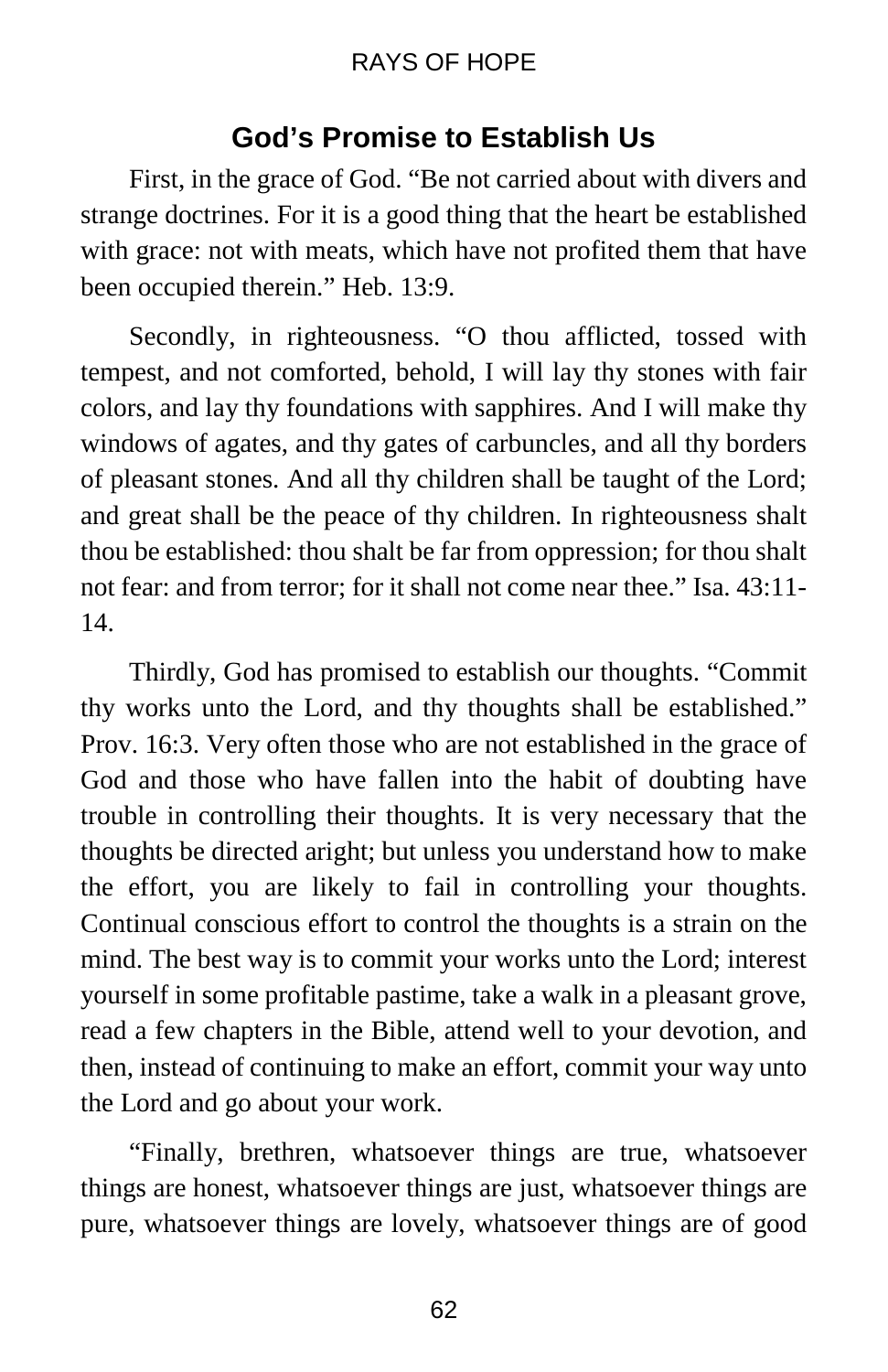report; if there be any virtue, and if there be any praise, think on these things." Phil. 4:8.

Fourthly, God will establish our hearts. "And the Lord make you to increase and abound in love one toward another, and toward all men, even as we do toward you: to the end he may stablish your hearts unblameable in holiness before God, even our Father, at the coming of our Lord Jesus Christ with all his saints." 1 Thess. 3:12, 13.

Fifthly, God will establish us in the present truth. "Wherefore I will not be negligent to put you always in remembrance of these things, though ye know them and be established in the present truth." 2 Pet. 1:12. The present truth is revealed truth, the whole truth, and it is our privilege to be so established in the present truth that we shall not be wondering whether this way is right or not. It is our privilege to know the truth and by the truth to be made free and in the truth to be established. "If any man will do his will, he shall know of the doctrine, whether it be of God, or whether I speak of myself." John 7:17.

Sixthly, God will establish us "in every good word and work." "Now our Lord Jesus Christ himself, and God, even our Father, which hath loved us, and hath given us everlasting consolation and good hope through grace, comfort your hearts, and stablish you in every good word and work." 2 Thess. 2:16, 17.

## **Means By Which We Are Established**

A great many people would like to be established who will not pay the price in order to obtain the experience. God uses the means that will accomplish his desire, and he knows best the means that will affect his purpose; therefore you will do well to submit to his way and follow his directions. "But the God of all grace, who hath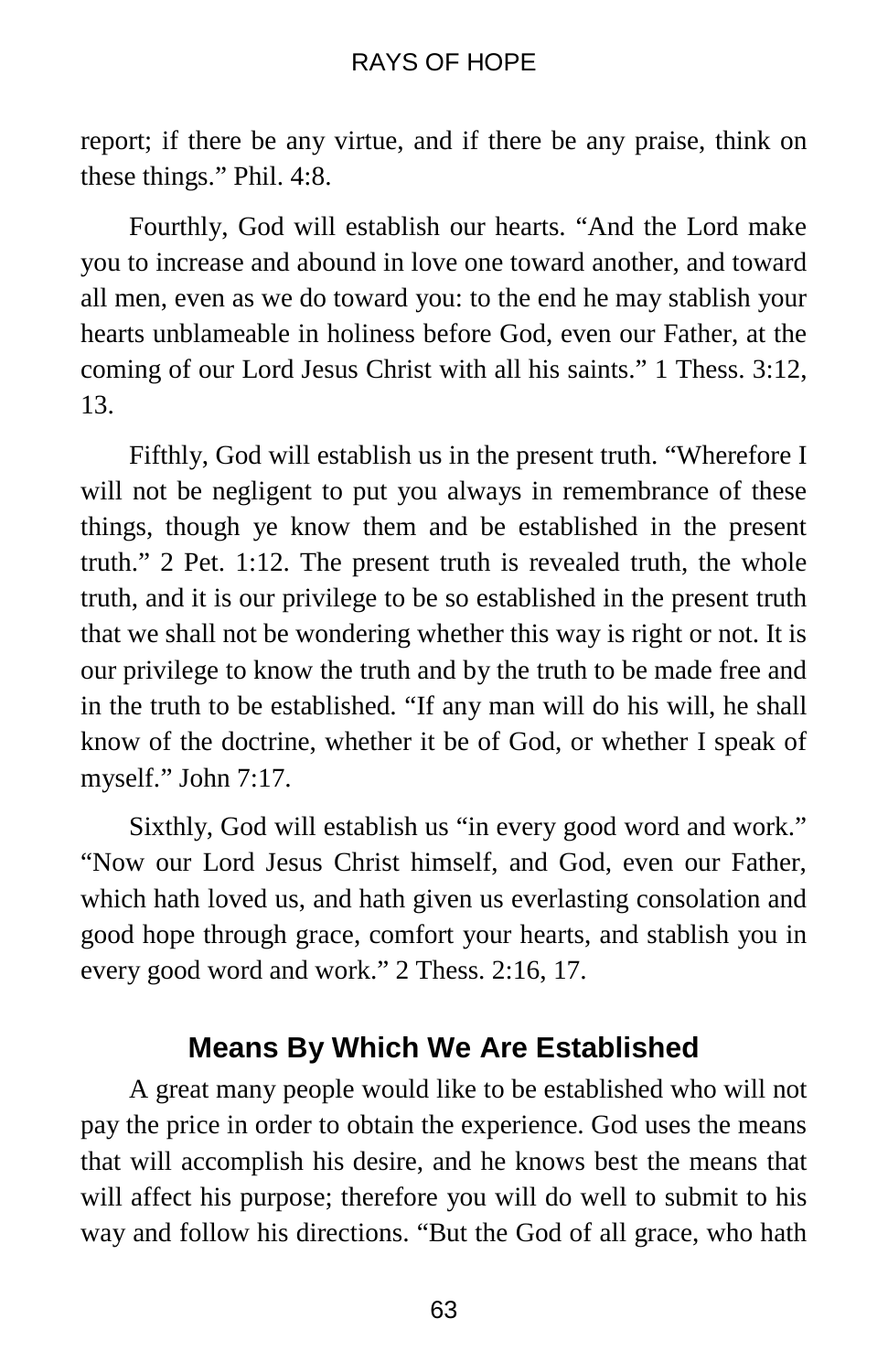called us unto his eternal glory by Christ Jesus, after that ye have suffered a while, make you perfect, stablish, strengthen, settle you." 1 Pet. 5:10. When will God stablish, strengthen, settle you? "After that ye have suffered a while"—suffered the trials, endured the temptations, and conquered every emotion.

Enduring hardships and vigorous exercise is the surest way to increase physical strength. In order to make good soldiers, the ancient's used to expose themselves to all kinds of hardships till they were inured to heat and cold, hunger and thirst. Then they could scorn the difficulties of warfare and endure the greatest fatigue. The law of our spiritual being is not altogether unlike that of our physical beings. If we wish to be strong and able to conquer in the battles of life, we must be inured to hardships, "endure temptation," and learn to "suffer a while."

### **Hindrances to Establishment**

Possibly the most prevalent hindrance to the establishment of the souls of men is lack of proper foundation "But he that heareth, and doeth not, is like a man that without a foundation built an house upon the earth; against which the stream did beat vehemently, and immediately it fell; and the ruin of that house was great." Luke 6:49. Those who hear the word of God and do it not, those who say yes to God and then go their own way, cannot hope to be established here or hereafter. "Whosoever cometh to me and heareth my sayings, and doeth them, I will show you to whom he is like; he is like a man which built an house, and digged deep, and laid the foundation on a rock: and when the flood arose, the stream beat vehemently upon that house, and could not shake it: for it was founded upon a rock." Luke 6:47, 48.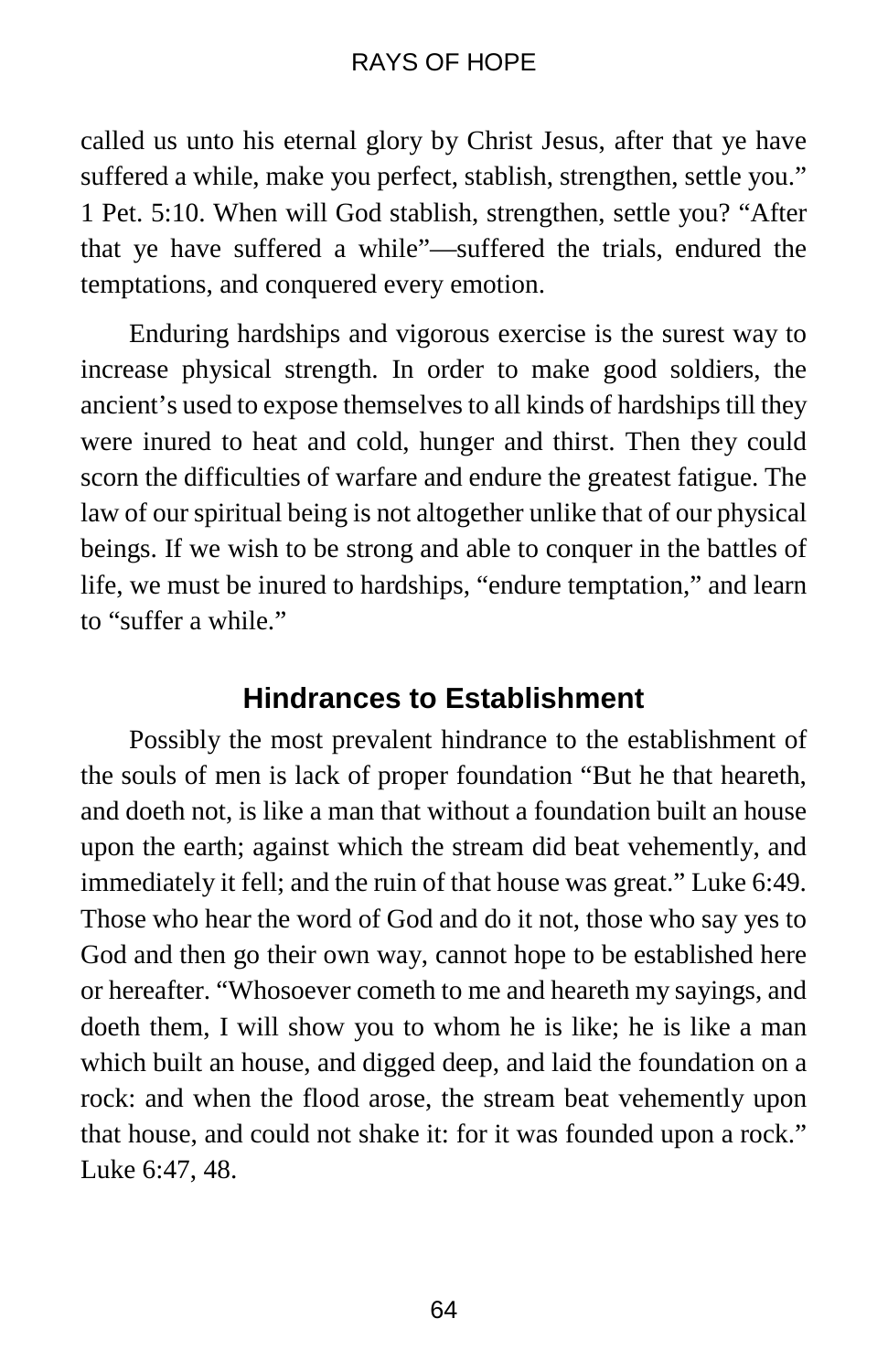For those who are willing to build on the unchanging word of God alone; to take away all the rubbish and sand lying between them and the eternal rock; to build, not on emotions or traditions of man, but on the word of truth—for such there is an established experience that the storms of trials and persecutions and the floods of accusations and temptations cannot overthrow. Reader, where are you building? Is your house founded on the sinking sand of human emotion? or have you founded your experience on the word of God.

> "The tide of emotion may run as it will, The Son and the Father abide with me still. His word is sufficient, I seek not a sign; I grasp but the promise, salvation is mine."

"A double-minded man is unstable in all his ways." Jas. 1:8. A double-minded man is a man who has a mind to serve the Lord and a mind to serve the world. Such a man is unstable in all his ways. He is not a good worldling nor a good Christian. He is continually in indecision. A lack of decision hinders many dear souls who would serve the Lord. Decision, it is said, is half the battle. Decide to do a thing, and you have it half done. Doubters often make a firm decision for the time being, but the decision, itself is not fixed, for no sooner does Satan attack their decision, than they let down the shield of faith and become undecided. If this is your experience, what you need is not a rash vow to go through, made today and broken tomorrow, but a settled, calm, and unchanging decision to be right, to do right, and to believe right.

Unbelief hinders establishment. "But let him ask in faith, nothing wavering. For he that wavereth is like a wave of the sea driven with the wind and tossed. For let not that man think that he shall receive anything of the Lord." Jas. 1:6, 7. Faith, then, is allimportant. If you would be established, you must have faith. Do not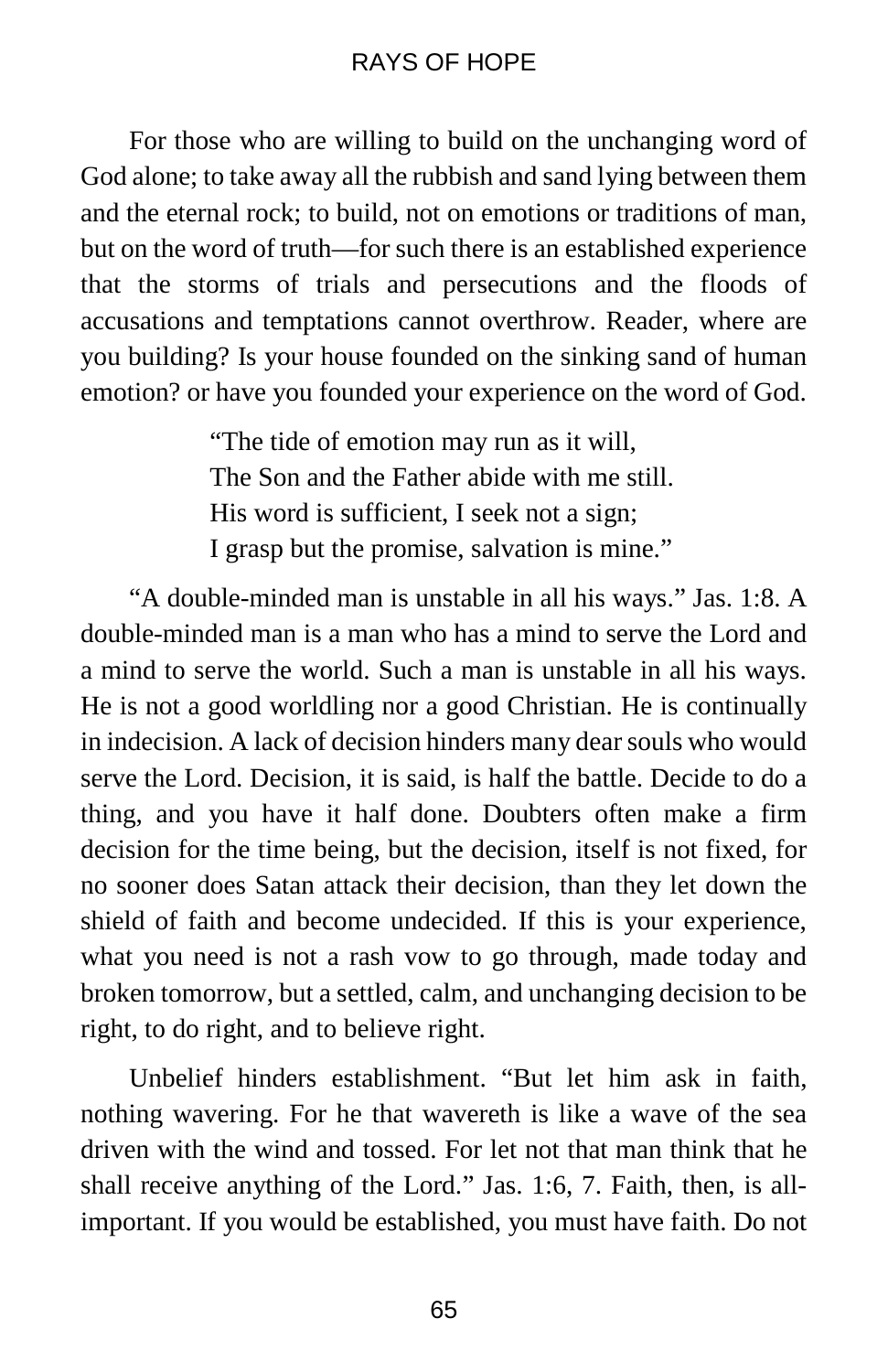say, "I can't," for God has made it possible. "If ye will not believe, surely ye shall not be established." Isa. 7:8. "Believe in the Lord your God, so shall ye be established; believe his prophets, so shall ye prosper." 2 Chron. 20:20.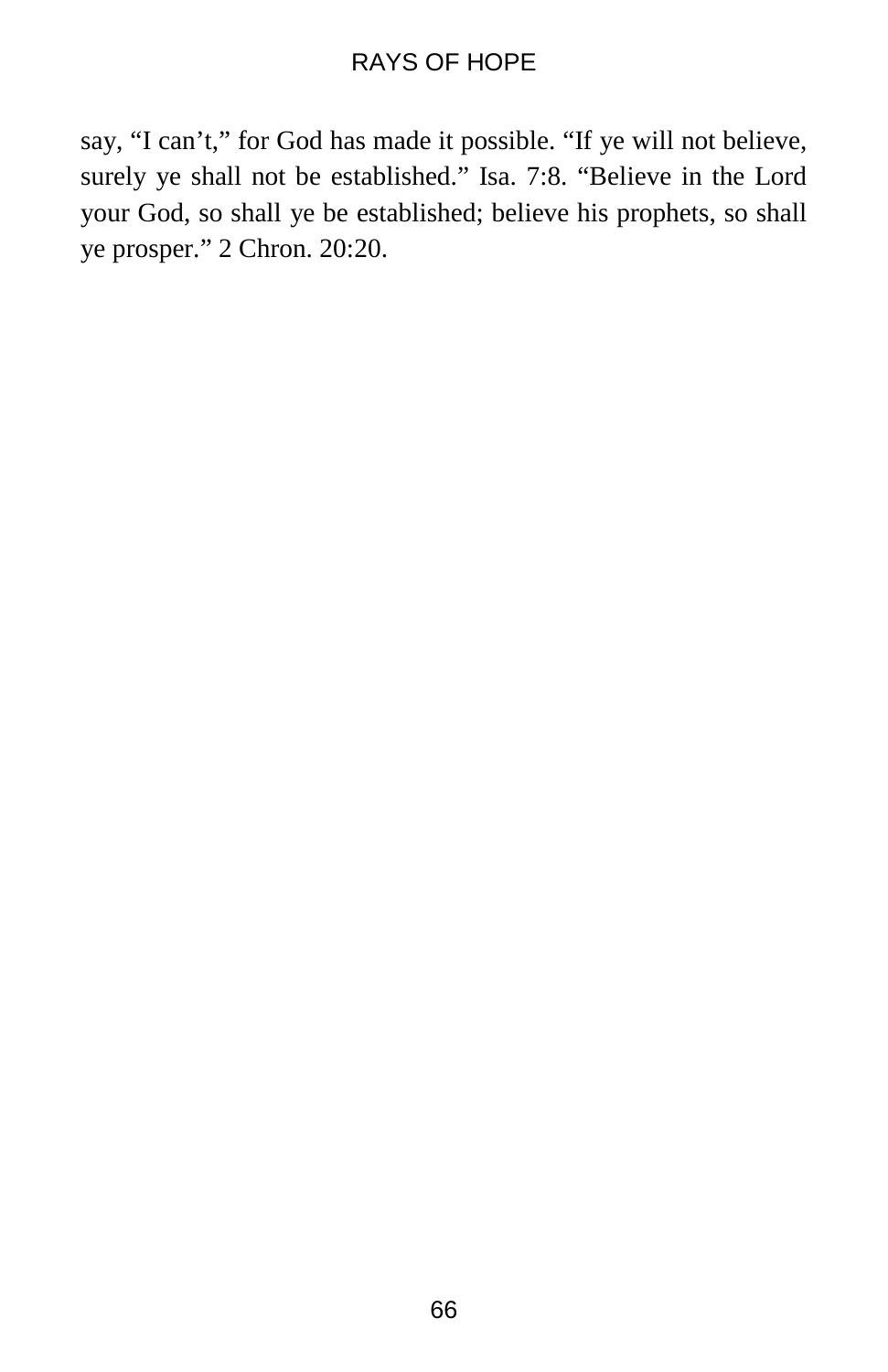## **Temptations**

I know of no better definition of temptation than that given by the apostle James—"But every man is tempted, when he is drawn away of his own lust, and enticed." Jas. 1:14. "But each one is tempted by his own inordinate desire, being drawn out and allured." *Emphatic Diaglott*. Not every suggestion to do wrong is a temptation. Suggestions to evil are temptations only when there is a drawing or inclination to follow them. A suggestion that is a strong temptation to one person may be no temptation whatever to another. For instance, the suggestion to take a drink of intoxicating liquor would be a temptation to some man while to another it would be no temptation whatever. One man may be easily tempted to covetousness, because his natural make-up inclines him that way; while another man, who is free-hearted and naturally liberal, has no temptation whatever to hoard up money. Both, of course, must be equally free from covetousness; but to one man it is an easy task, because he has no temptations to be avaricious. However, the man who is not tempted to covetousness will not be unvisited by temptation in some other direction, for all are tempted.

"There hath no temptation taken you but such as is common to man: but God is faithful, who will not suffer you to be tempted above that ye are able, but will with the temptation also make a way of escape, that ye may be able to bear it." 1 Cor. 10:13.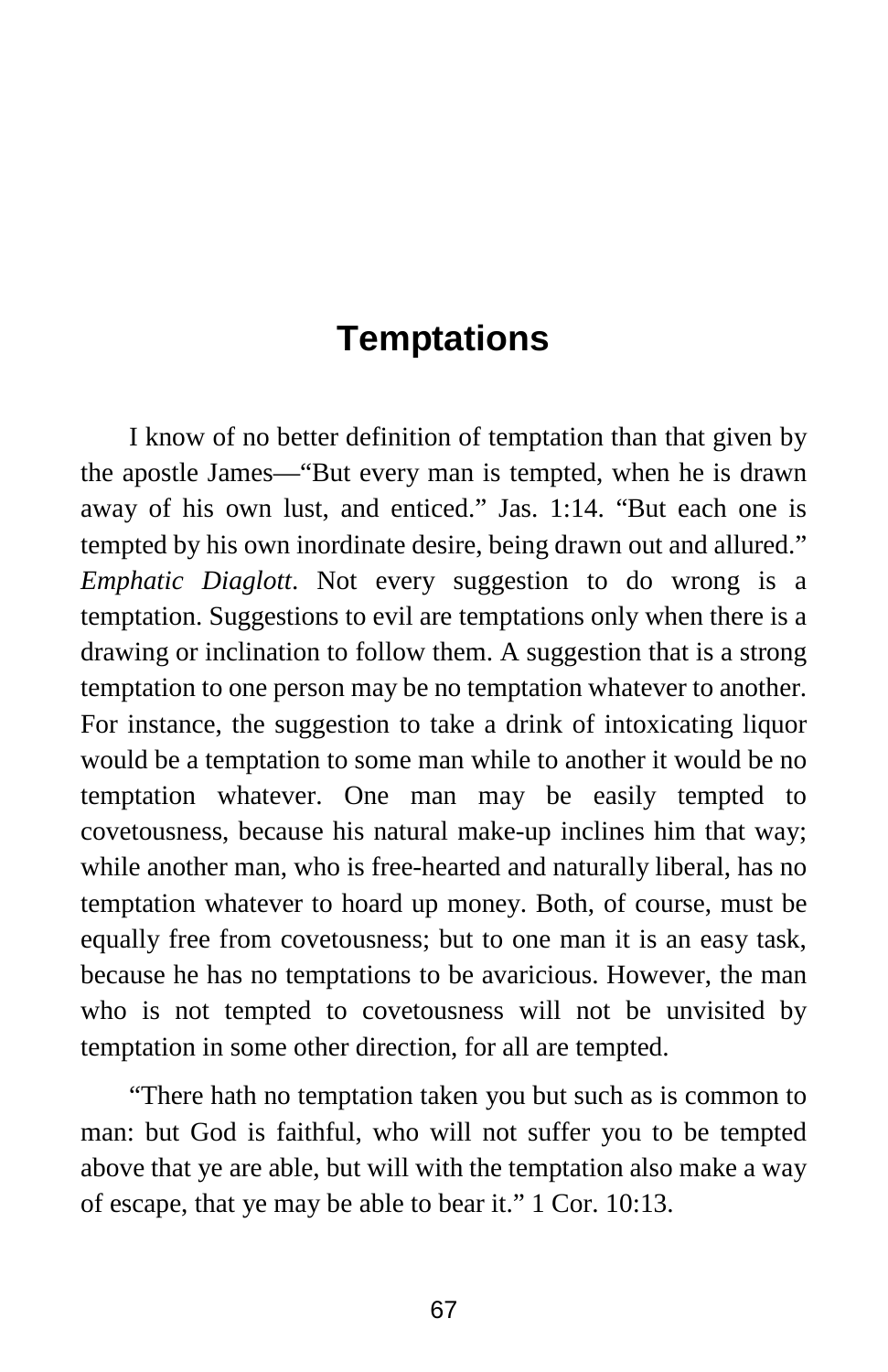When lust, or strong desire, has conceived through the consent of the will and one has yielded to temptation, then, and not until then, is sin brought forth. Many people do not understand the difference between temptation and sin; do not understand where temptation ends and sin begins. Sometimes Satan will tempt people, and then when they feel the weight and the drawing of the temptation, will accuse them, telling them they have sinned. Remember that your will is yourself and that, though temptations may rage, yet so long as your will says "No" and you refrain from sin, God will stand by you and help you to conquer temptation. Remember, 'he is faithful, and will not suffer you to be tempted above that you are able, but will with the temptation make a way of escape that you may be able to bear it.' You should not think it strange concerning the fiery trials and the burning temptations with which the Lord intends to try you. Consider them as ordinary occurrences; gird up the loins of your mind; call upon the name of the Lord; and resist the devil stedfast in the faith.

#### **Enduring Temptation**

"Blessed is the man that endureth temptation: for when he is tried, he shall receive the crown of life, which the Lord hath promised to them that love him." Jas. 1:12. Here we see that God pronounces a blessing on the man that endures temptation. God never tempts anyone, but often tries people. Would you receive the crown of life which the Lord has promised to those who love him? Then, you must endure the temptation; you must be tried, for until then you cannot receive it. So when temptation overtakes you, do not forget to endure, for thereby you shall gain the crown of life. 'And after that ye have suffered a while, the God of all grace, who has called us unto his eternal glory by Christ Jesus, will make you perfect, stablish, strengthen, settle you.'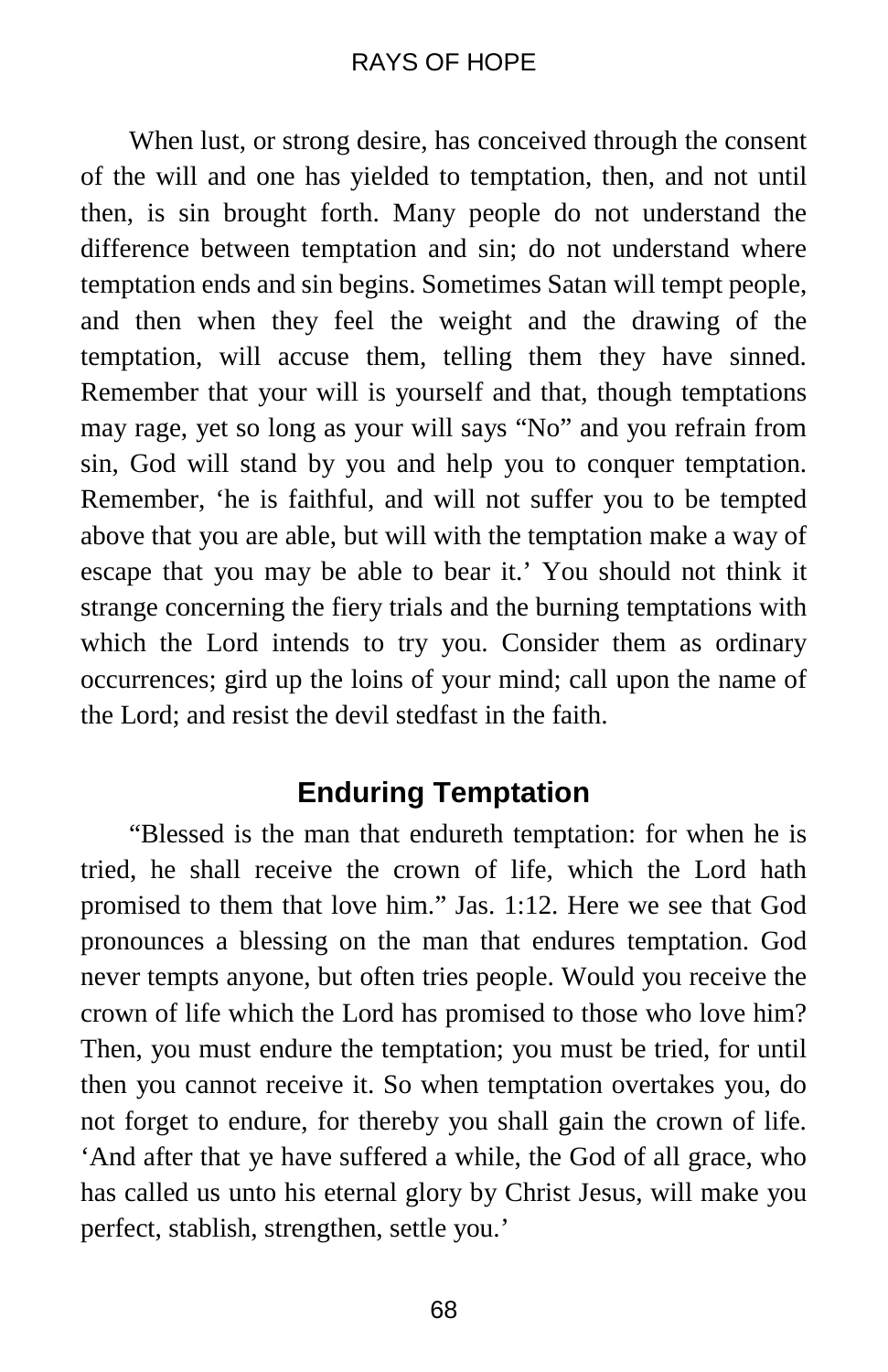#### RAYS OF HOPE

### **Enjoying Temptation**

"My brethren, count it all joy when ye fall into divers temptations." Jas. 1:2. You may wonder where there is any room for joy in temptation; but after you have learned to endure it for a while, you will learn the secret of making your temptations transparent by the compound application of faith and trust. No temptation seems joyous for the present; but by faith we can see through the temptation and behold the strength and the victory that we are winning through its endurance, and thus the severest temptation may be mixed with joy. As Jesus, for the joy that was set before him, endured the suffering of the cross; so we, for the joy of the victory set before us, may gladly endure the temptation, and by anticipating the blessings pronounced on the man that endures temptation, we may have joy at present, though overtaken by divers temptations. By considering the worth of temptations and the benefit to our experience to be derived from them, we can count them joy.

"Knowing this, that the trying of your faith worketh patience." Jas. 1:3. Patience is a priceless gem. So when we are blessed with the very cause that effects patience—temptation—we should not yield to sin nor murmur at our lot. "But let patience have her perfect work, that ye may be perfect and entire, wanting nothing." Jas. 1:4. Perfect and entire wanting nothing—thank God! What a happy state! Yet the road by which this state is reached is one of temptation; for temptation tries our faith, faith works patience, and patience perfects us in every good thing.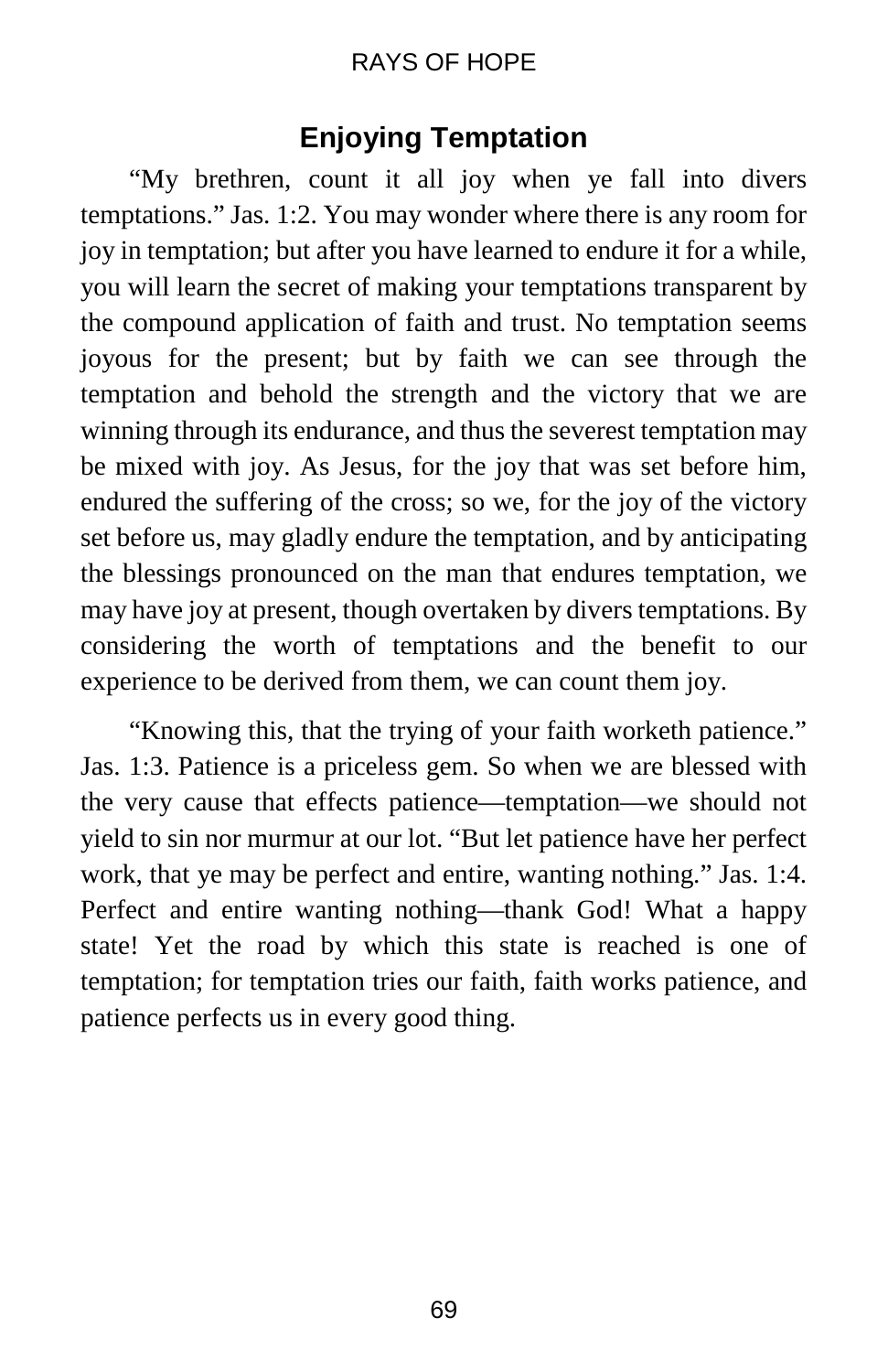# **Spiritual Prosperity; or, How to Grow in Grace**

A great many people would like to grow in grace and are trying to be spiritual, but do not know how. Let me invite your attention to the words of Jesus in the twelfth chapter of Luke and the twentyseventh verse—"Consider the lilies how they grow," The lily does not grow by toiling or spinning nor does she take anxious thought. She does not worry about in whose meadow she is growing. She does not fear that it will not rain nor that the sun will not shine on the morrow. In fact, she does not put forth any special effort to grow, yet she grows and is arrayed more gorgeously than was Solomon in all his glory.

Growth and perpetuation of life are brought about by two things—food and exercise. The lily sends her tender roots into the earth, opens her petals to the dew, and receives her God-given nourishment; and from the gentle breezes that sweep the meadow she receives exercise. By these means she grows. There is only one way to grow—to correspond with the environments, to eat the food that God has provided and to exercise. People who are always making a conscious effort to grow in their own strength, often, like the wasp, which is larger when hatched than at any other time in its life, grow smaller instead of larger. Our spiritual food is the word of God. "But he answered and said, It is written, Man shall not live by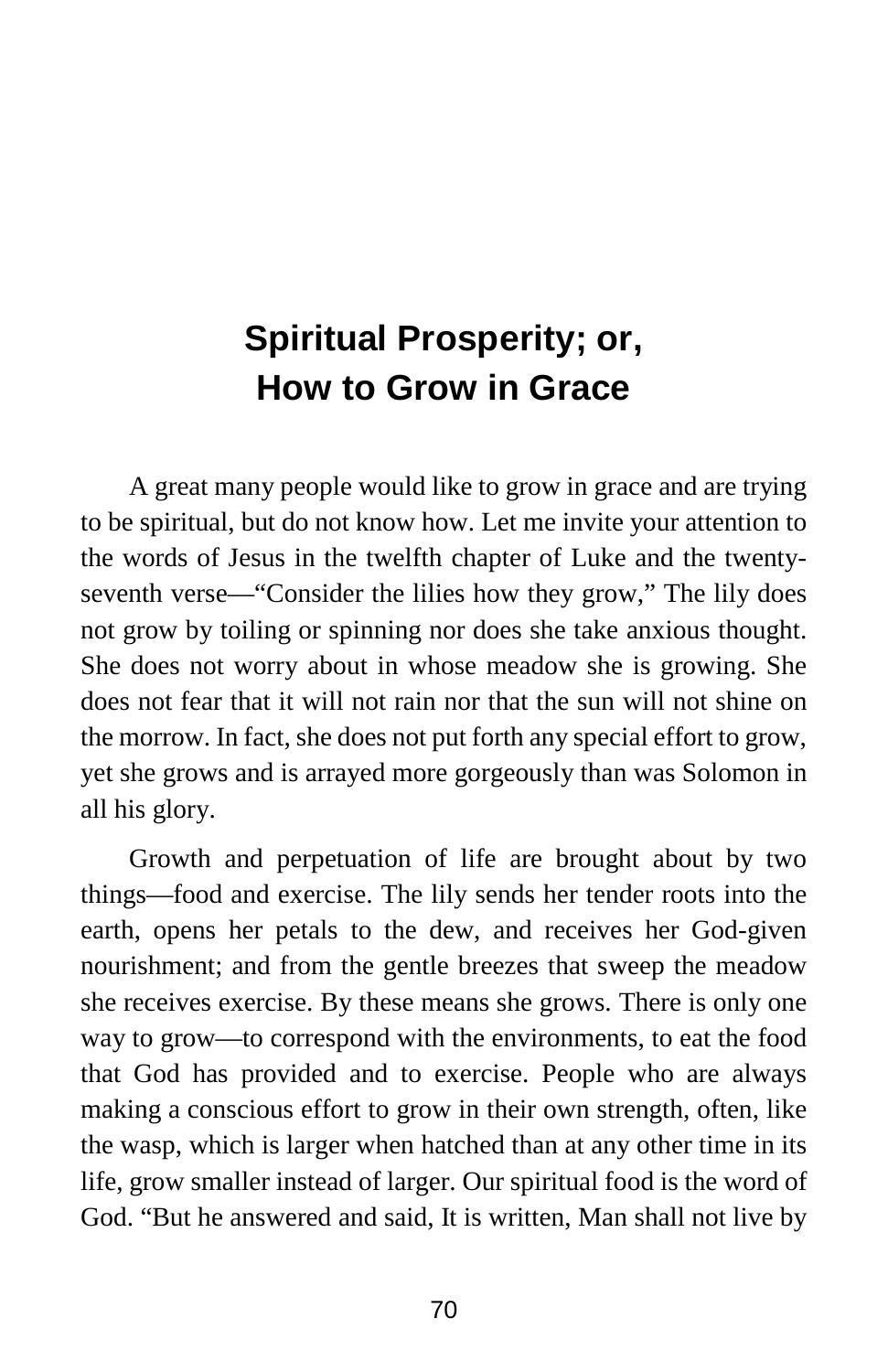bread alone, but by every word that proceedeth out of the mouth of God." Matt. 4:4. "Eat ye that which is good and let thy soul delight itself in fatness." Our spiritual exercise is; "Watch and pray;" "Men ought always to pray, and not to faint" (Luke 18:1); endure temptation; do good unto all men; rejoice evermore. If we do these things, our growth, like that of the lily, will be unconscious and spontaneous. Conscious effort to grow and a neglect of the laws of growth are fruitless and vain; for "which of you by taking thought can add one cubit unto his stature?" Matt. 6:27.

David thus describes the blessedness of the man who delights himself in the law of the Lord: "And he shall be like a tree planted by the rivers of water, that bringeth forth his fruit in his season; his leaf also shall not wither, and whatsoever he doeth shall prosper." Psa. 1:3. From the rich soil of the river-bank and the moisture of its waters, the tree draws its food—corresponds with its environment and so prospers. The winds give it exercise, and it grows.

"The righteous shall flourish like the palm tree: he shall grow like a cedar in Lebanon. Those that be planted in the house of the Lord shall flourish in the courts of our God. They shall still bring forth fruit in old age; they shall be fat and flourishing; to show that the Lord is upright:" Psa. 92:12-15. "Shall flourish like the palm tree." When does the palm tree flourish the most? When the winds bend it and sway it to and fro; for then the roots run farther and deeper, the sap flows faster and more abundantly, the trunk grows larger and stronger and the branches become more luxuriant and beautiful. Just so with the righteous. When the storms of trials and temptations rage against them, then life and vitality within flows quicker and the strength of the inner man is renewed day by day.

"Shall grow like a cedar in Lebanon." How does the cedar in Lebanon grow? By sinking its roots deep in the ground; and when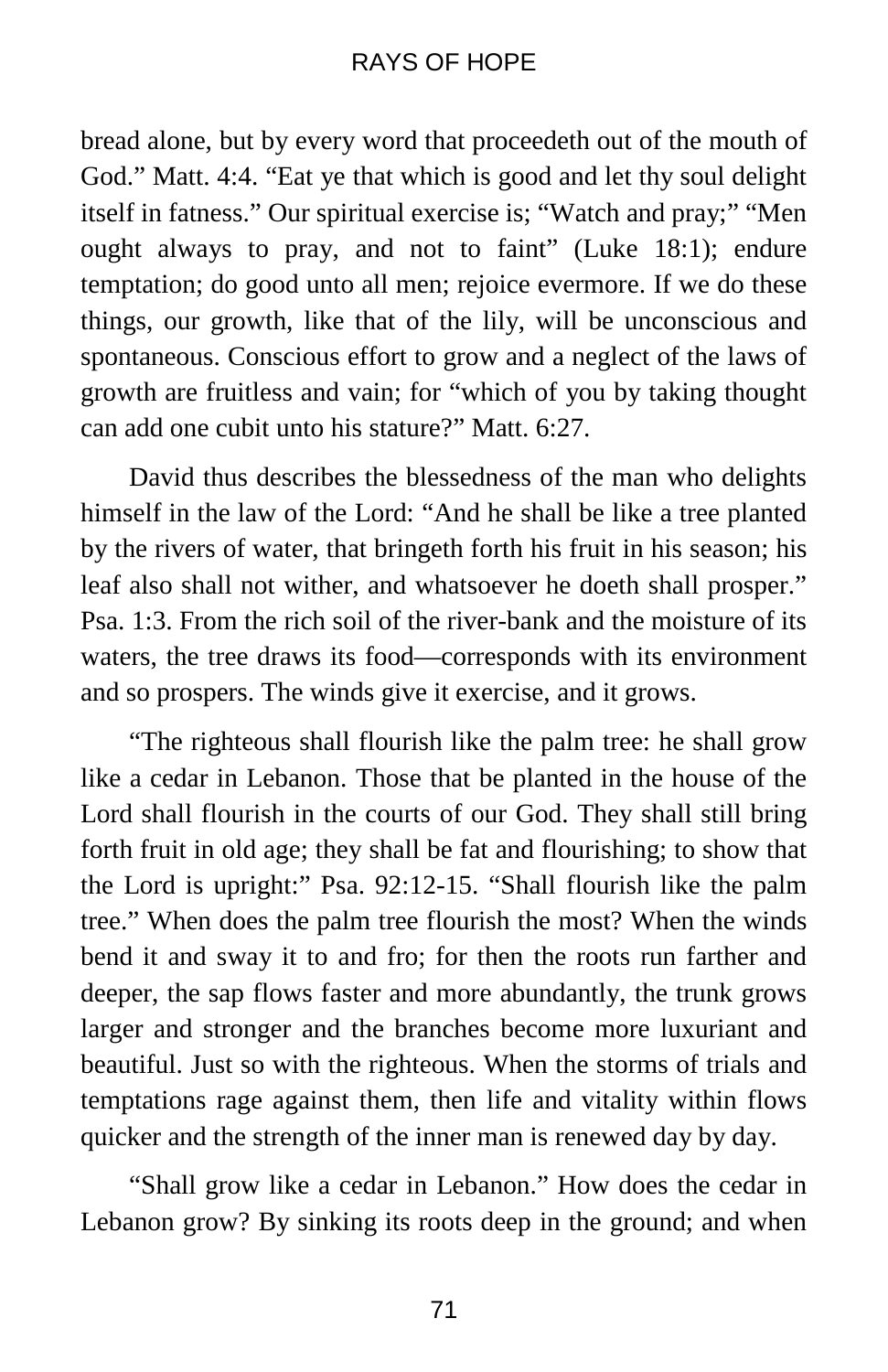the storms sway it to and fro, its roots get exercise and take deeper hold in the soil. So with the person who is planted in the house of the Lord, rooted and grounded in love. The more trials and storms, the more he loves his Lord, 'and taking root downward, he bears fruit upward.' So, dear one, if you would be established in the grace of God, if you would flourish in the courts of our God, you must stand the storms of trials and temptations.

Our growth must be brought about and our life must be perpetuated by the simple acts of eating and exercising. The infant draws its food from its mother and by crying, kicking, and playing it gets exercise. The colt draws its sustenance from its mother and by playing about the barnyard gets exercise. So it is with every form of life—growth is brought about by corresponding with environments and by taking proper exercise. Sometimes we hear Christians say. "There is no use for me to pray in public or to testify to what the Lord has done for me; for I cannot speak well, and it will do no body any good." Do you suppose it does the farmer any good to see his colt run and play about the barnyard? Do you suppose that it does the mother any good for the infant to play and cry? No; but it does the infant good to cry and play, for that is its exercise and it does the colt good to run and play. By continuing to do itself good the child may become a strong man or woman, and then it can be a help to others. The colt, while it is kicking and playing about the barnyard, does the farmer no good; but it does itself good, and after a while it may be a strong draft horse and able to draw heavy loads. So with you, dear weak one. If your prayers or your testimonies or your efforts to glorify the Lord do not accomplish as much as those of some stronger Christian, you need the exercise. It will do you good, and after a while you will be strong and able to do good to others. Even the humblest efforts of God's little ones sometimes accomplish a great deal, and God is not unrighteous to forget your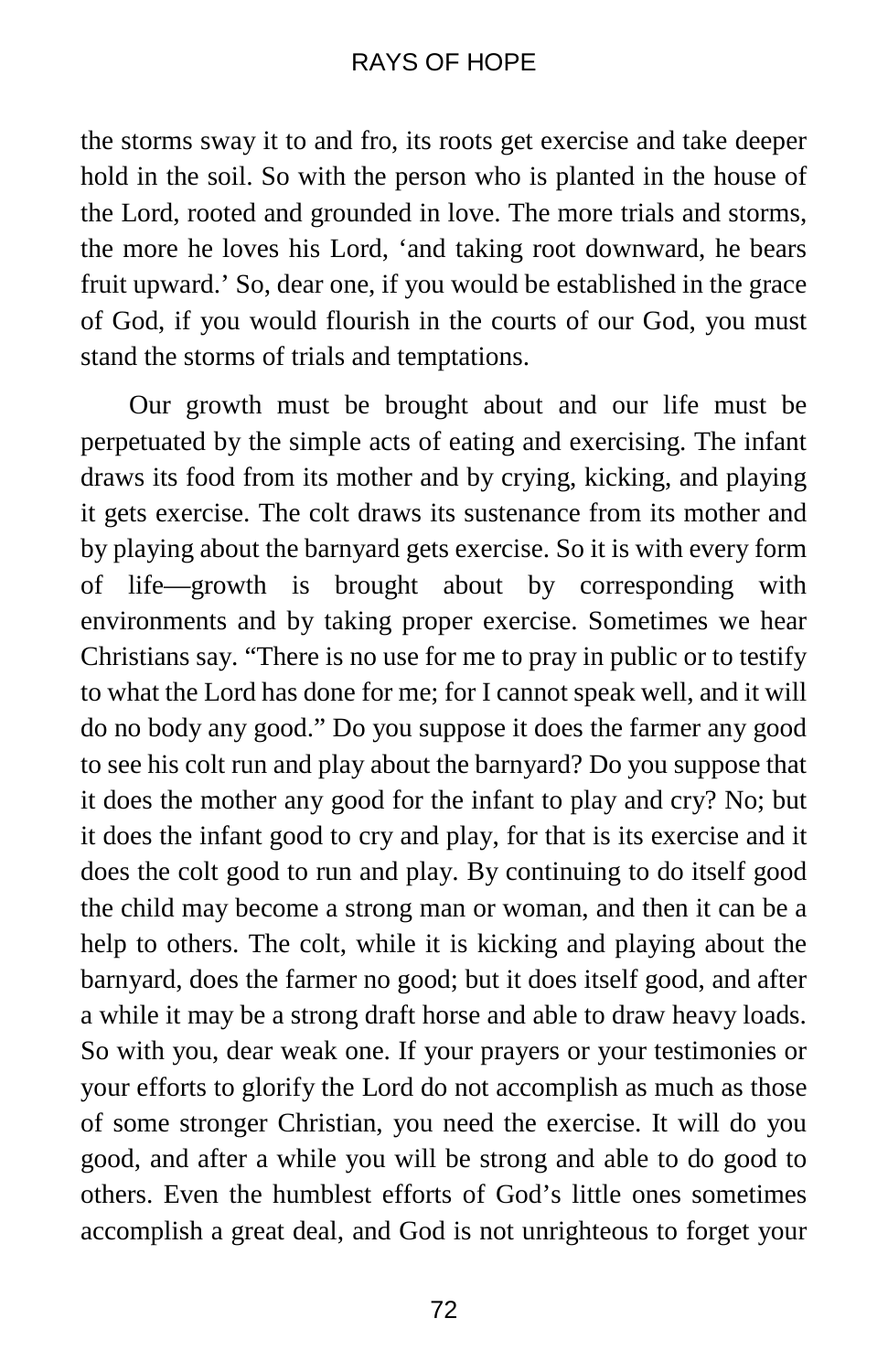labor of love. So if you would prosper in the divine life and grow in grace, remember these two things; feed your soul on the Word of God and exercise yourself unto godliness. 'If you do these things, you shall never fall.'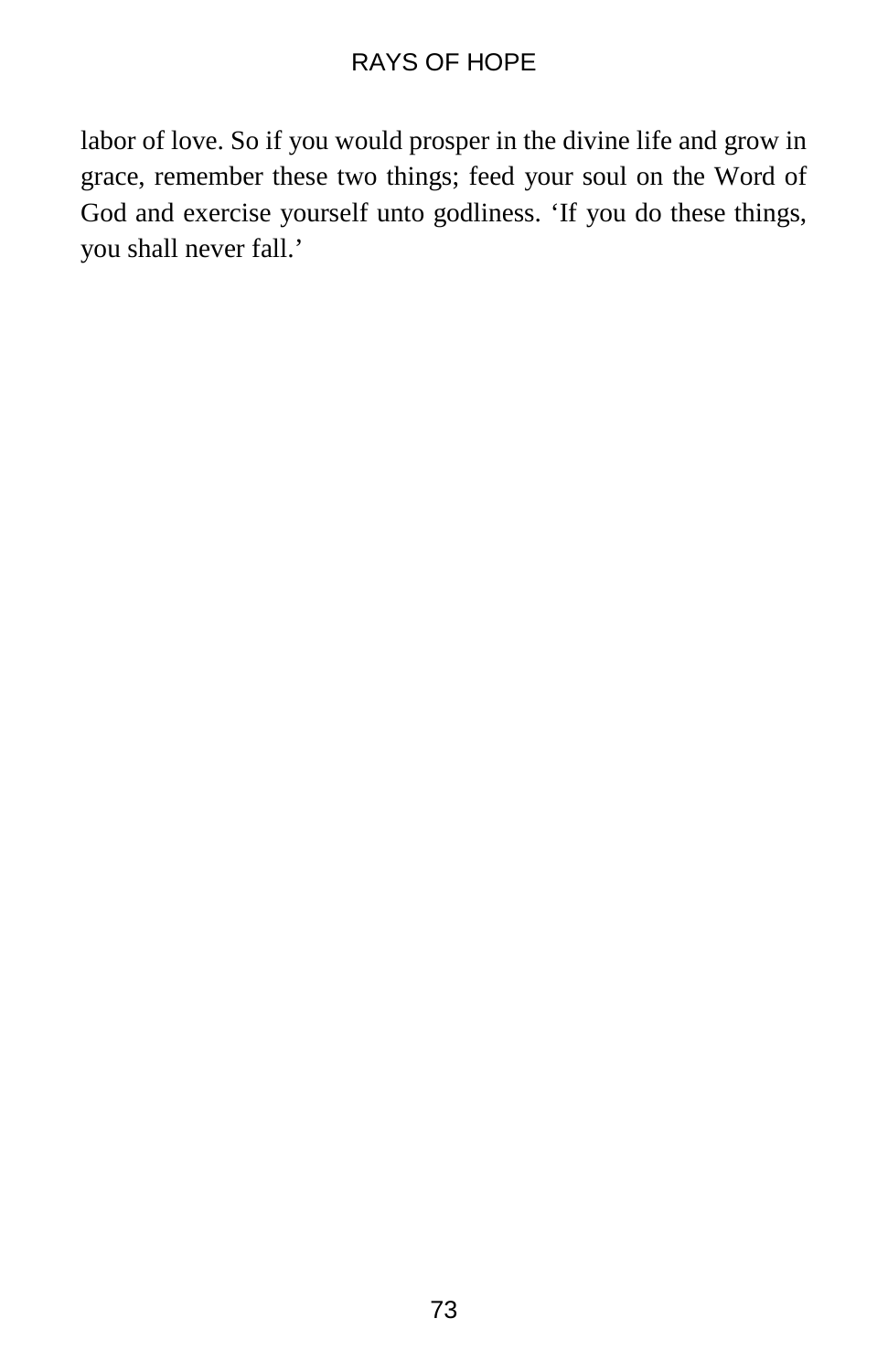## **Blessings**

Blessing in the sense in which I wish to use it signifies the favor, kindness, and goodness of God to his people; all good things, gifts, graces, and privileges, that God bestows. These blessings may be either spiritual (Eph. l:3) or temporal. Deut. 28:2.

Blessings may refer to this life, to the judgment, or to eternity; but the blessings of which I now wish to speak are those received in this life. We hear a great deal said about blessings, but there are many people who do not know what a blessing is, or what is a blessing to them or what is a curse to them. Many people spend much time in praying for a blessing, and then when the blessing comes, they absolutely refuse to have it, not because they do not want a blessing, but because they do not know that it is a blessing. A blessing is anything that will do us good, whether it produces good feelings or not. To a great many people the word "blessings" means nothing more than a superficial emotion. It certainly is a blessing to feel happy, but the sorrows and the trials of life are needed to teach us the value of bliss. We can understand the greatness of our bliss only by contrasting it with our sorrow. If we had never seen a cloudy day, we could not so well appreciate the sunshine. Those who have never been ill do not know so well how to appreciate health. Were it not for the shades of night we could not rightly appreciate the day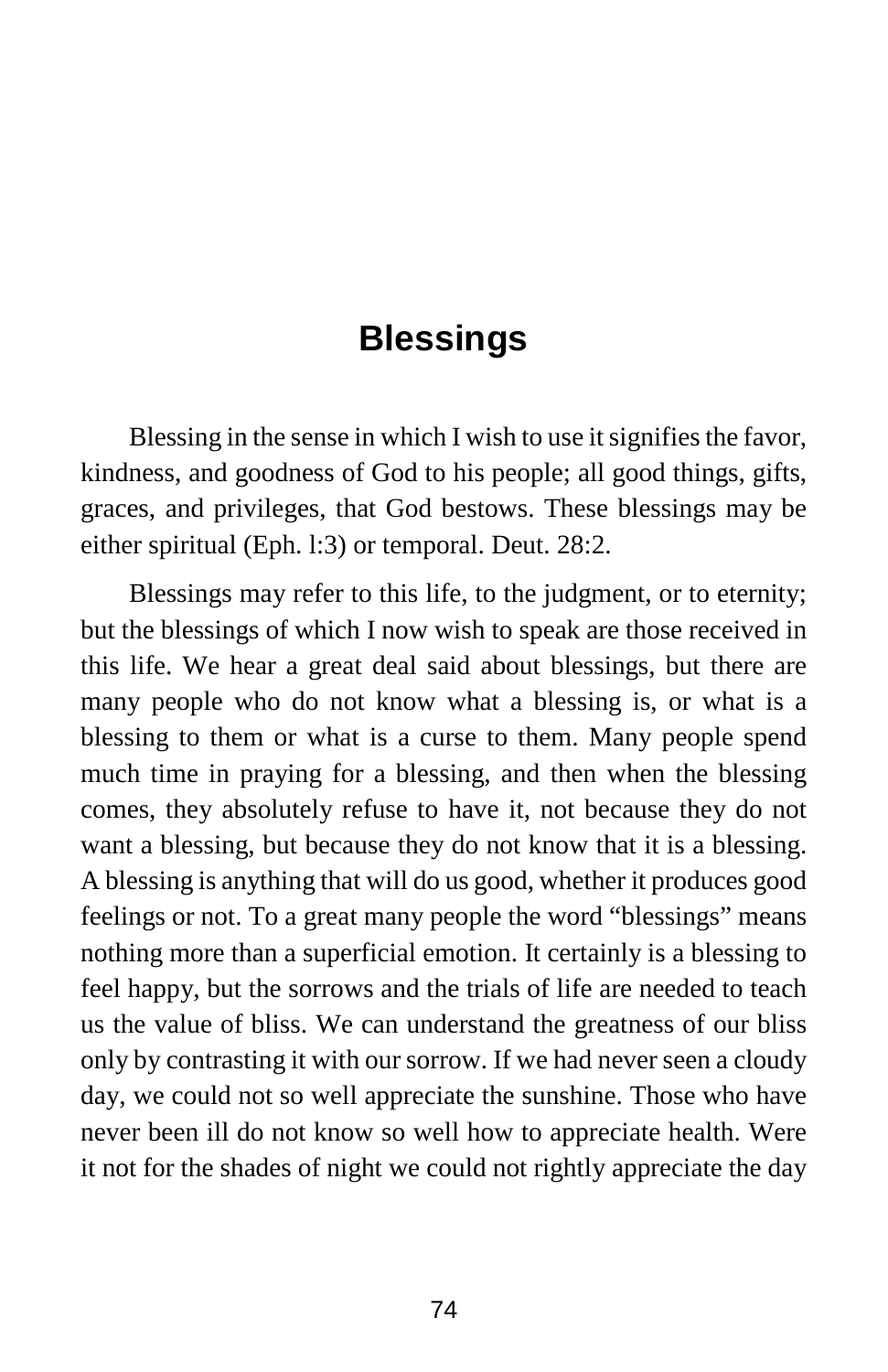dawn and the sunrise. When weeping has endured for a night, it maketh the joy that cometh in the morning seem seven-fold.

If we would know who is truly blessed, let us inquire who is the man that God counts blessed. "Blessed is every one that feareth the Lord; that walketh in his ways." Psa. 128:1. "And he opened his mouth, and taught them, saying, Blessed are the poor in spirit: for theirs is the kingdom of heaven. Blessed are they that mourn: for they shall be comforted. Blessed are the meek: for they shall inherit the earth. Blessed are they which do hunger and thirst after righteousness: for they shall be filled. Blessed are the merciful: for they shall obtain mercy. Blessed are the pure in heart: for they shall see God. Blessed are the peacemakers: for they shall be called the children of God. Blessed are they which are persecuted for righteousness' sake: for theirs is the kingdom of heaven. Blessed are ye, when men shall revile you, and persecute you, and shall say all manner of evil against you falsely, for my sake. Rejoice, and be exceeding glad: for great is your reward in heaven: for so persecuted they the prophets which were before you." Matt. 5:2-12. "But whoso looketh into the perfect law of liberty, and continueth therein he being not a forgetful hearer, but a doer of the work, this man shall be blessed in his deed." Jas. 1:25. "And blessed is she that believed: for there shall be a performance of those things which were told her from the Lord." Luke 1:45. "Blessed is the man that endureth temptation: for when he is tried, he shall receive the crown of life, which the Lord hath promised to them that love him." Jas. 1:12.

Who knows better than the Lord what is a blessing to the soul of man? Do you not see that in the enumeration of things which he has said make people blessed he has not once mentioned what you have often thought were the greatest blessings? Has he not enumerated those things which you have considered calamities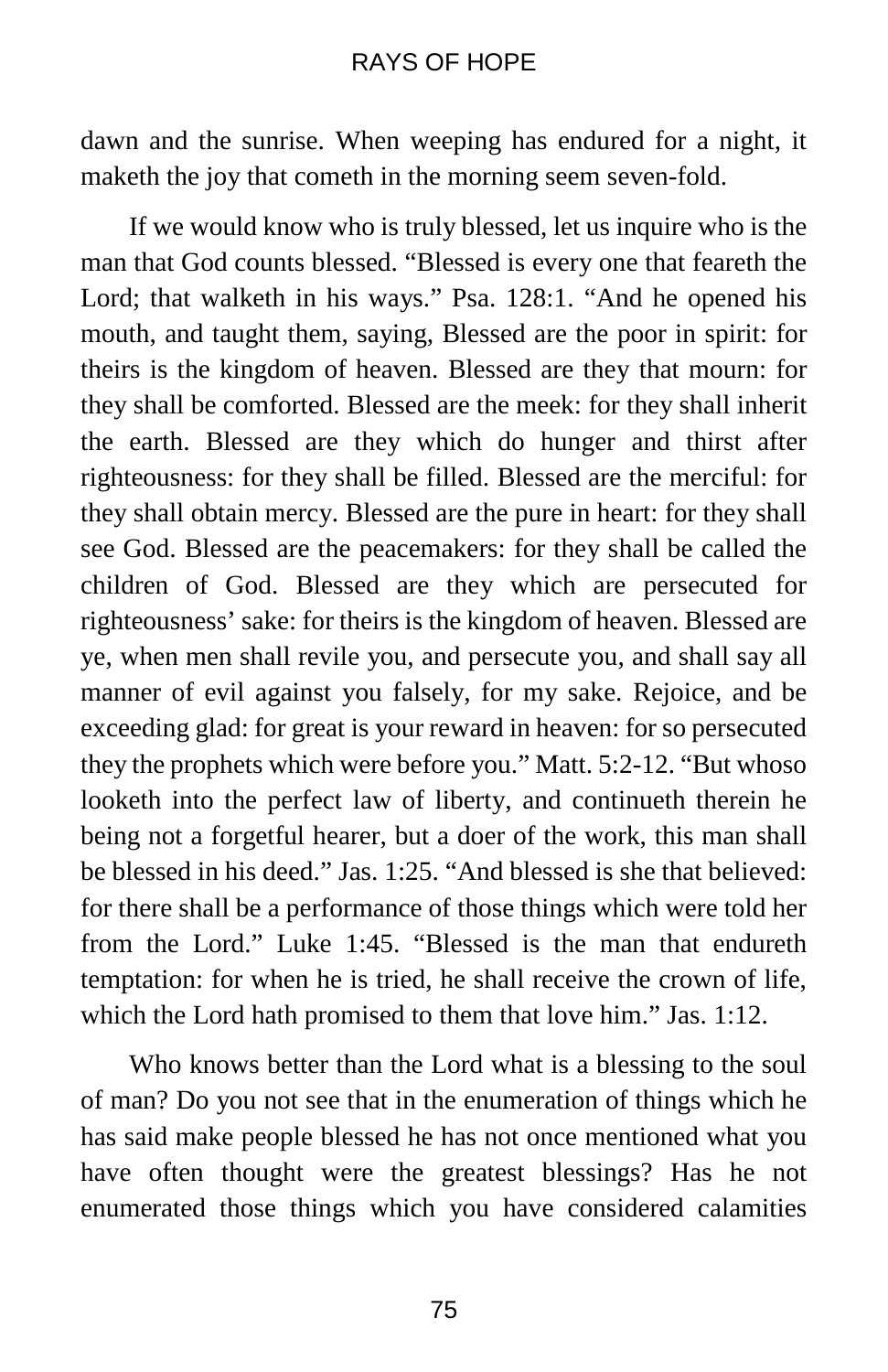rather than blessings? Who knows better—you or the Lord? Would you have a blessing? Then, trust with all your heart in the providence and the power of God. Believe that whatever he sends, and even those things that Satan may bring, yea, even the sorest temptations, will prove a blessing; for "all things work together for good to them that love God, to them that are the called according to his purpose." Rom. 8:28. Some people pray for a blessing, then when the Lord sends a trial to see whether they will endure it, they shrink from the first step toward the land of blessings and refuse to put their feet on the very stepping-stone that would bring a blessing. "Blessed is the man that endureth temptation"—not always the man who has temptations, but the man who endures temptations. God has promised to bless you if you will serve him, if you will walk uprightly, if you will trust him; but you must allow him to choose the road to the blessing. You must learn to let Him who knows better than you do what a blessing is choose your blessings for you, and then accept them thankfully whether you can see that they are blessings or not. It is said of Jacob that God made him to suck honey out of the rock: so if the Lord leads you to a rock, you must not doubt him and say there is no honey in it.

There is a class of people who spend most of their time preaching about and praying for what they call blessings. Such people are usually totally ignorant of what a real blessing is. They are often void of the real Christian grace and feeding on and living for superficial emotions and the feelings that they are able to "work up." In most cases they are worked up, for they do not come down. People who live on such food are void of establishment and Christian endurance. They are unable to bear the trials and the temptations of one day. While they pray for what they call a blessing and jump about and shout and try by human effort to manufacture a blessing, they trample beneath their feet the blessed truth of the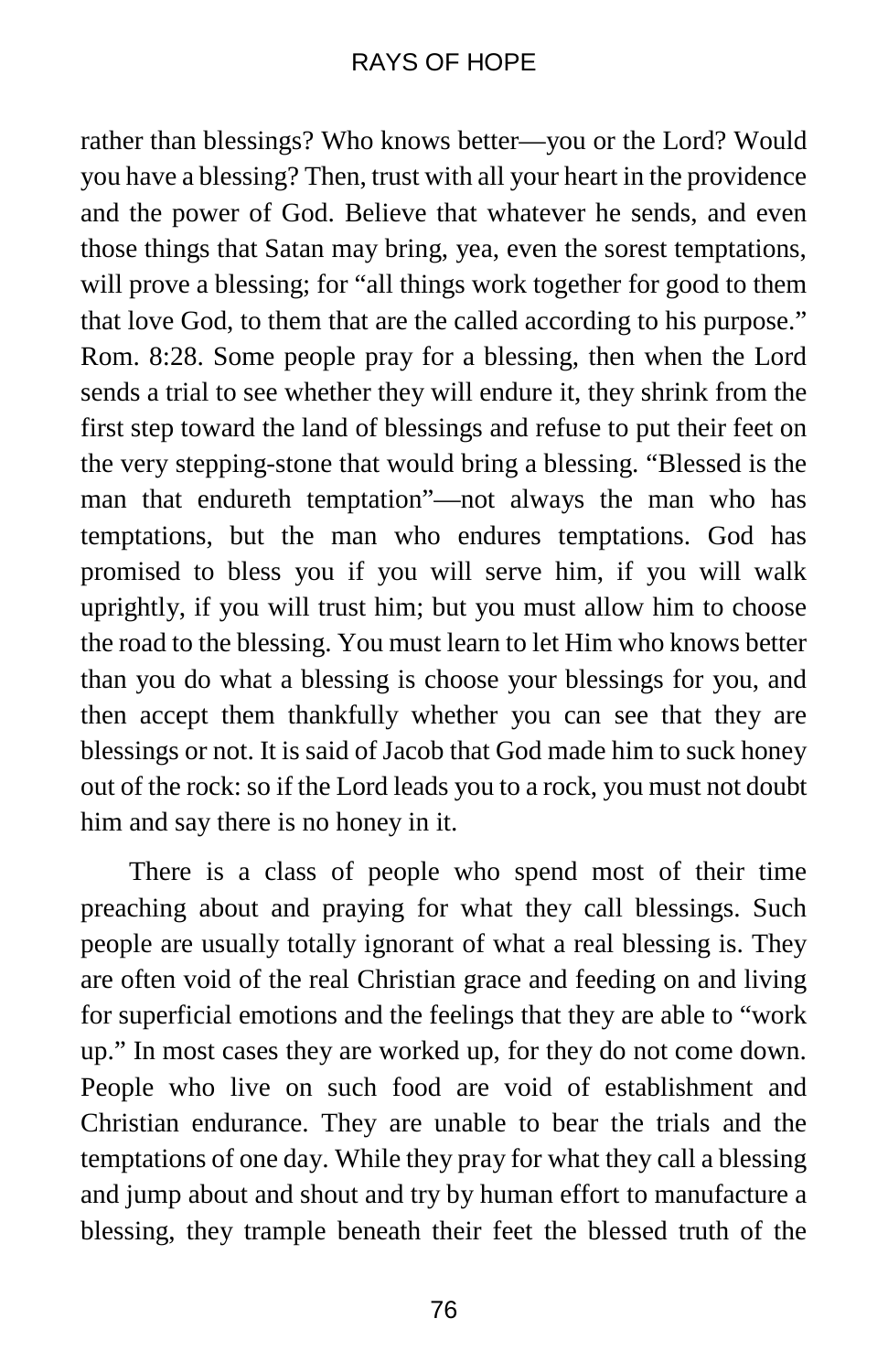gospel, that which alone can bless them, and neglect to get the strength to endure temptation and walk uprightly. Let the shouts of joy and the glad emotions come if they will, but do not try to manufacture them by human effort.

Finally, let me say that the Christian life begins and ends with a blessing. The Christian life begins where God forgives our sins. "Unto you first God, having raised up his Son Jesus, sent him to bless you, in turning away every one of you from his iniquities." Acts 3:26. The Christian life ends when we depart to be with the Lord, and in this we receive the crowning blessing, the climax of all our joys. "And I heard a voice from heaven saying unto me, write, Blessed are the dead which die in the Lord from henceforth: Yea, saith the Spirit, that they may rest from their labors; and their works do follow them." Rev. 14:13.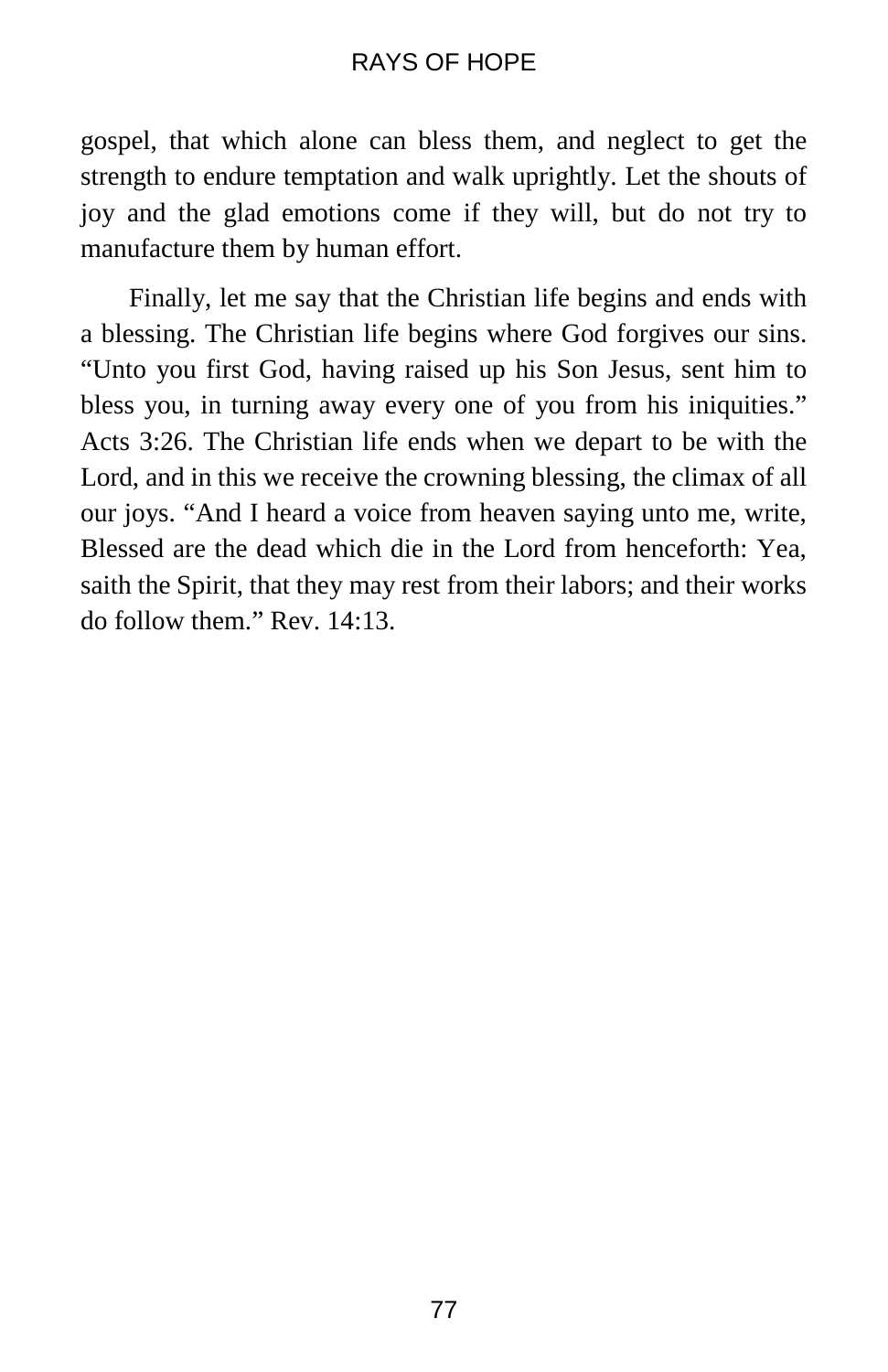## **Trials**

The word "trial" is from the word "try," and means a proving or testing in any manner. "Specifically, any effort or exertion of strength for the purpose of ascertaining what can be done or effected. The act of testing by experience, proving, testing. Examination by test, experience, etc. The state of being tried or tempted; exposure to suffering, to test strength, patience, faith, and the like. Affliction that proves the graces and virtues of men. To beautify or refine as metals. To melt and retain in a pure state as tallow, lard, or oil. To purify or refine, as metals; to melt out and produce in a pure state, as oil, tallow, lard, etc. To prove by experiment; to apply a test to, for the purpose of determining the quality; to examine; to prove; to test; as, to try weights or measures by a standard; to try a man's opinions."

### **Source of Trials**

Trials and temptations are often confounded. Trials may come either from the Lord or from Satan. Satan tries us to see whether he can find in us any weakness, to reduce our strength, to overcome and destroy us. The Lord tries us in order to inure us to hardship and thereby strengthen us so that when Satan tries us, we shall be able to overcome. In the same way soldiers are tried, tested, and inured to hardship, in the routine of military discipline, so that when the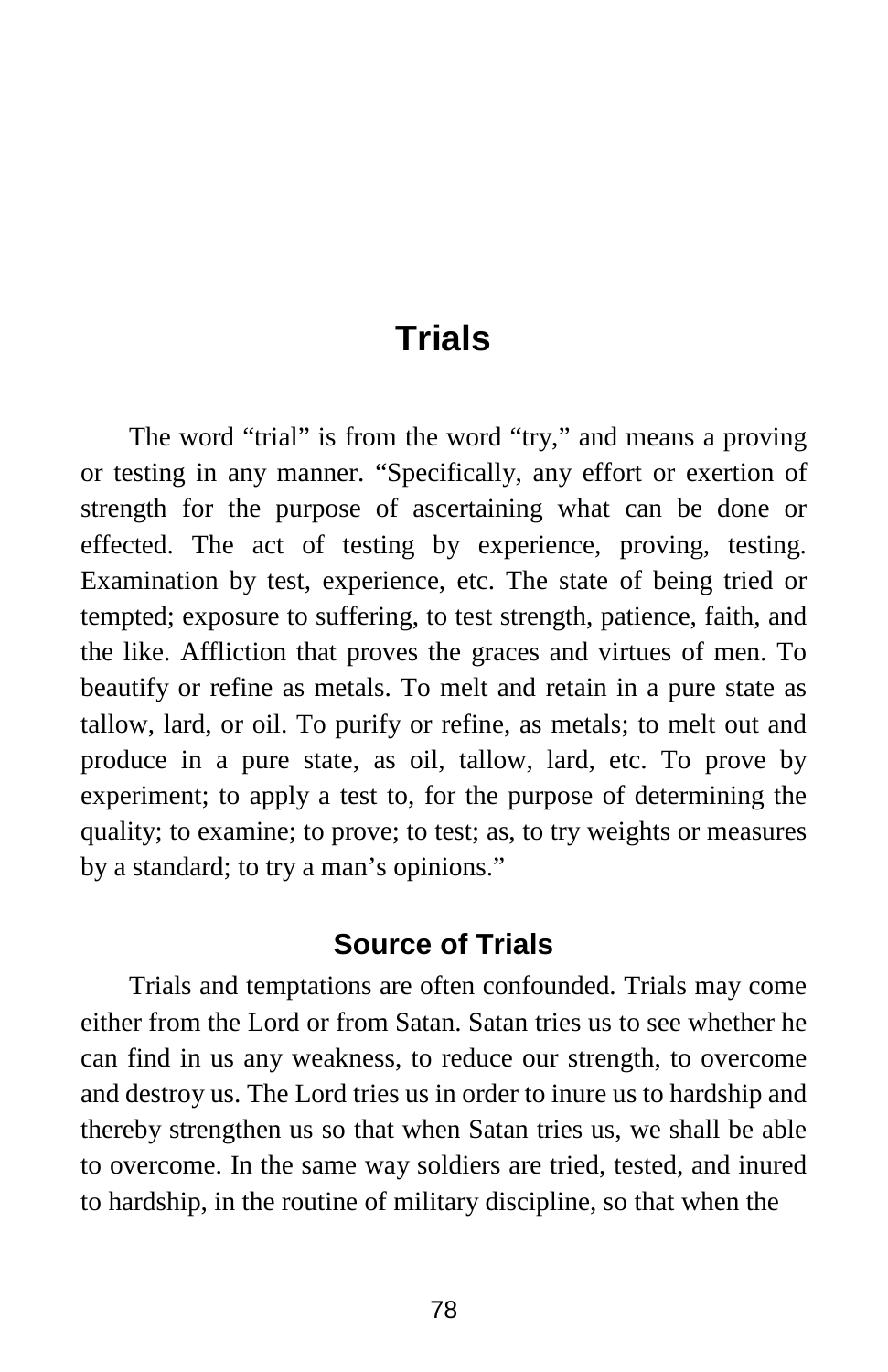battle comes and exposure becomes necessary, they may be able to endure. God tries us to see how strong we are, to test our decision and trueness, to increase our strength and our decision and increase our loyalty. Satan tempts us to see how weak we are, to see whether there is any indecision or untrueness in us; to decrease our strength weaken our decision, and spoil our loyalty. Temptations never come from the Lord. ''Let no man say when he is tempted, I am tempted of God: for God can not be tempted with evil, neither tempteth he any man." Jas. 1:13. The Lord tries us, but never tempts us. "The Lord is in his holy temple, and the Lord's throne is in heaven: his eyes behold, his eyelids try, the children of men." Psa. 11:4. "I the Lord search the heart, I try the reins even to give every man according to his ways, and according to the fruit of his doings." Jer. 17:10. The Lord sometimes tries us in order to see what we will do; in order to prove the submission of our wills and the decision of our hearts to serve and obey him. We have an example of this in John 6:5, 6. "When Jesus then lifted up his eyes, and saw a great company come unto him, he saith unto Philip, Whence shall we buy bread, that these may eat? And this he said to prove him: for he himself knew what he would do." *Authorized Version*. "And this he said, to try him; for he knew what he was about to do."—*Syriac.*

It was foretold by prophets of old that the people of God should be tried. "Many shall be purified, and made white, and tried; but the wicked shall do wickedly: and none of the wicked shall understand; but the wise shall understand." Dan. 12:10. "Many must be tested, and thoroughly whitened, and tried with fire, and sanctified; but the transgressors shall transgress: and none of the transgressors shall understand; but the wise shall understand."—*Septuagint*.

Seeing, then, that the Bible says that we are to be tried and that God tries us, you should, "beloved, think it not strange concerning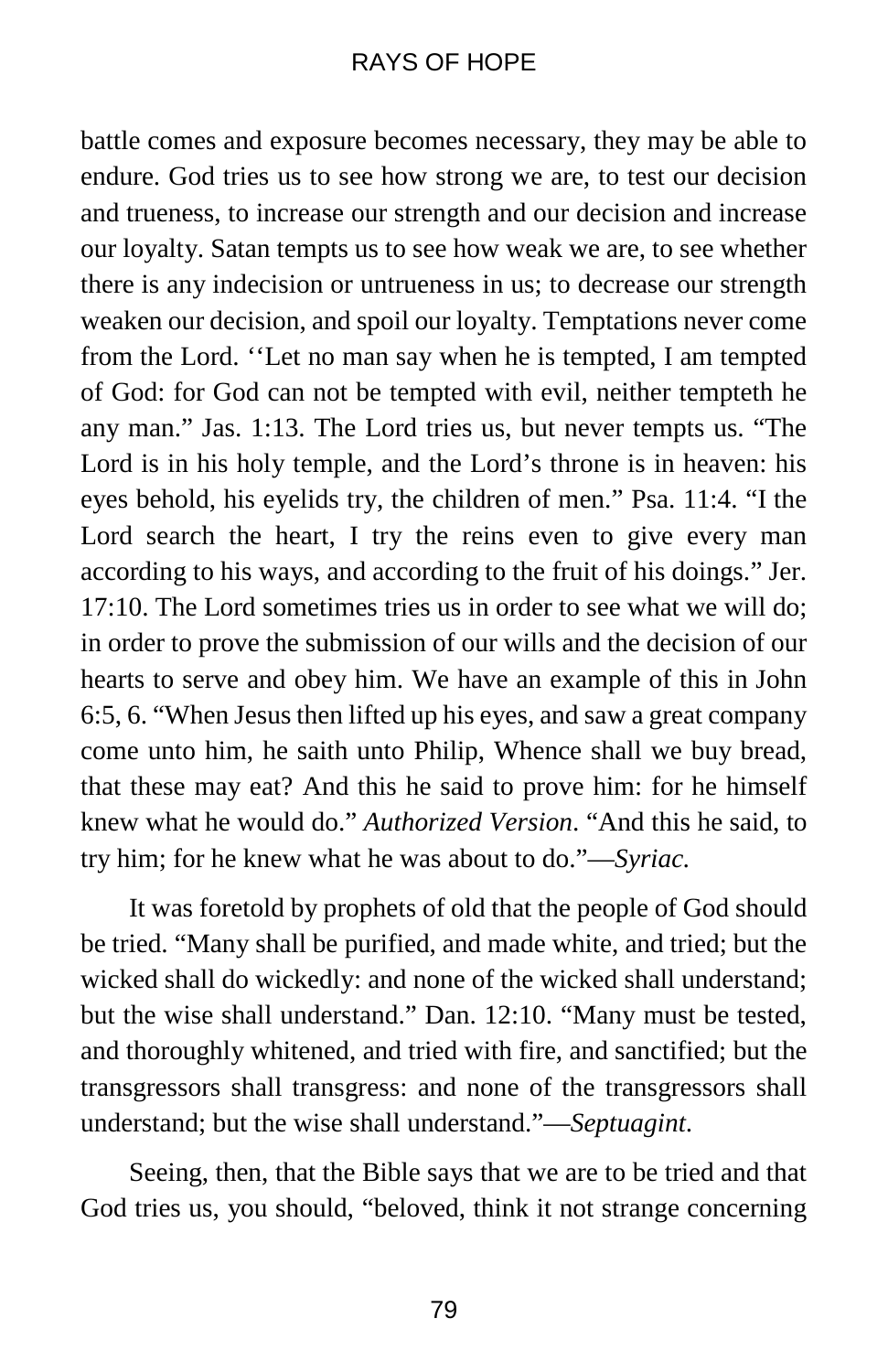the fiery trial which is to try you, as though some strange thing happened unto you." 1 Pet. 4:12.

Job's trial was permitted by the Lord, yet Satan was allowed to apply the test. Both the Lord and Satan were interested in Job's trial The Lord sought to prove that 'Job was a perfect and an upright man, one that feared God and eschewed evil; that there was none like him in the earth.' Satan sought to prove that Job's loyalty to God was founded on selfish principles; that he served the Lord only because the Lord had blessed him with temporal prosperity. Said Satan, "Thou hast blessed the work of his hands, and his substance is increased in the land; but put forth thy hand now and touch all that he hath, and he will curse thee to thy face." Satan was anxious to test Job, and to cause him to be disloyal to Jehovah. God was willing to have Job tested in order that the loyalty of his heart and the uprightness of his character might be proved and that he might set an example of suffering for all those who after him should be tried.

#### **Ways and Means By Which We Are Tried**

As we have just been considering Job's trial, let us consider the ways and means by which he was tried. First, all that he had was taken from him. But upon Job himself God allowed not Satan to put his hand. This test being insufficient to prove any disloyalty in Job, Satan was desirous that he should be tried further. So Satan said unto the Lord, "Skin for skin, yea, all that a man hath will he give for his life. But put forth thine hand now, and touch his bone and his flesh, and he will curse thee to thy face. And the Lord said unto Satan, Behold he is in thy hand but save his life. So Satan went forth from the presence of the Lord, and smote Job with sore boils from the sole of his foot unto his crown. And he took him a potsherd to scrape himself withal; and he sat down among the ashes." Job 2:4-8.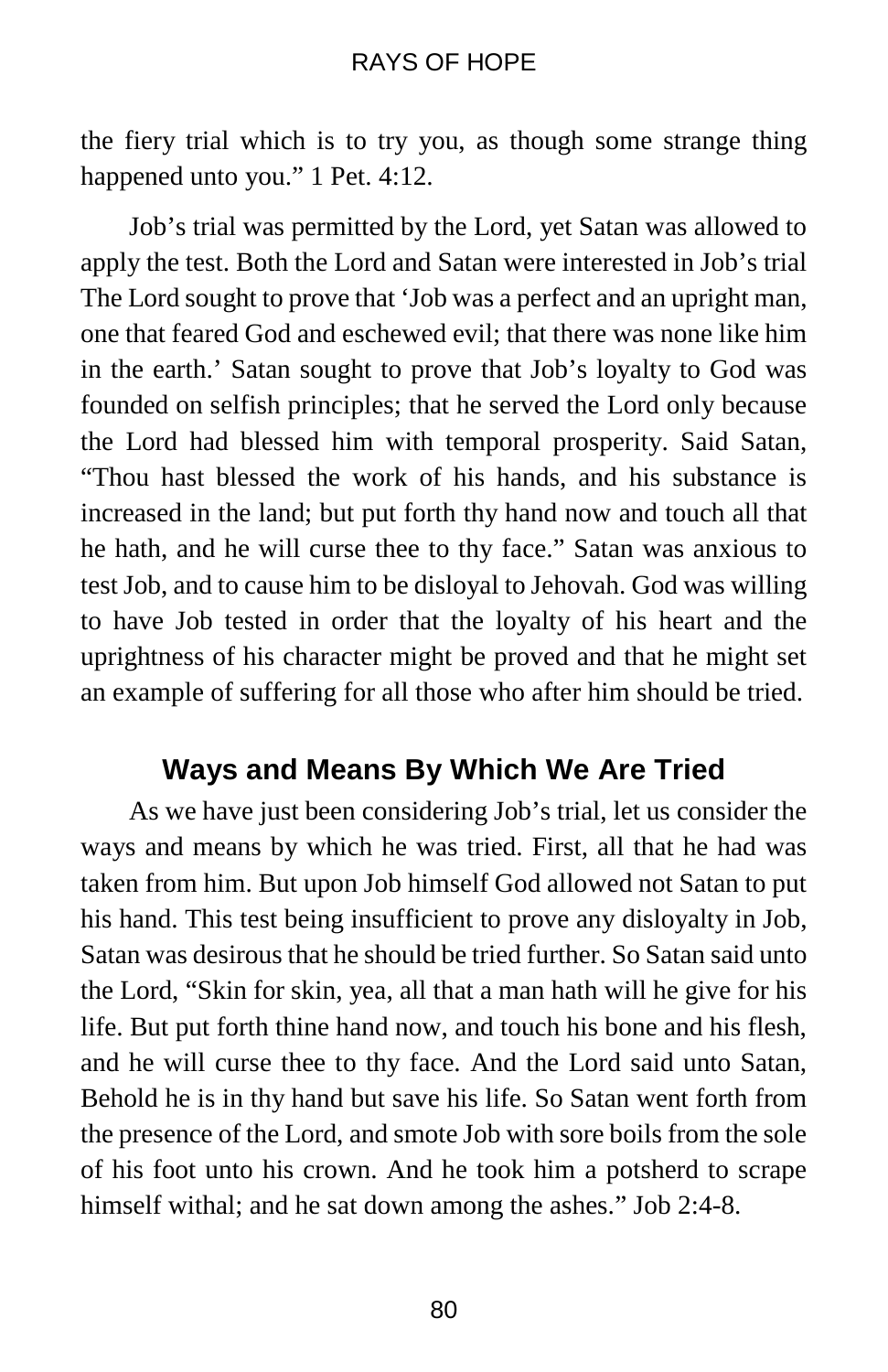Job still having some comfort in his wife, who seemingly was spared that his trial might be perfected, Satan turned her against her husband. "Then said his wife unto him, Dost thou still retain thine integrity? curse God, and die." Job 2:9. This was doubtless the severest point in Job's test. Trials press harder when they come from those whom we love. It seems that Satan spared Job's wife on purpose to have her speak these discouraging words to him in the hour of his sorest trial, Satan thinking by this extreme means to overcome him; but Job "said unto her, Thou speakest as one of the foolish women speaketh. What? shall we receive good at the hand of God, and shall we not receive evil? In all this did not Job sin with his lips." Job 2:10.

The next attack of Satan was to send Job's three friends, who were philosophers, to reason him out of his integrity. At first, by their weeping and mourning, they succeeded in discouraging Job a little; but when they attempted to go further and take from him his integrity, Job turned against them and Satan's plans were defeated.

After Satan had utterly failed to overthrow Job, Jehovah sent Elihu, a man anointed and inspired with wisdom, and through him was able to show Job how to make some improvements, and to bring him to a place where the Lord could speak to him. When Job recognized the voice of God, he humbled himself in sackcloth and ashes, and he came out of the trial stronger than he entered it.

If you wish to rightly understand the book of Job and to study in detail the different stages of Job's trial, make the following divisions of the book: First, Job untried. Chap. 1:1-12. Second, beginning of Job's trial. Chap. 1:13-22 and chap. 2. Third, Job's lamentation. Chap. 3. Fourth, Job's comforters(?). Chaps. 3-32. Fifth, God's message through Elihu. Chaps. 32-37. Sixth, God

81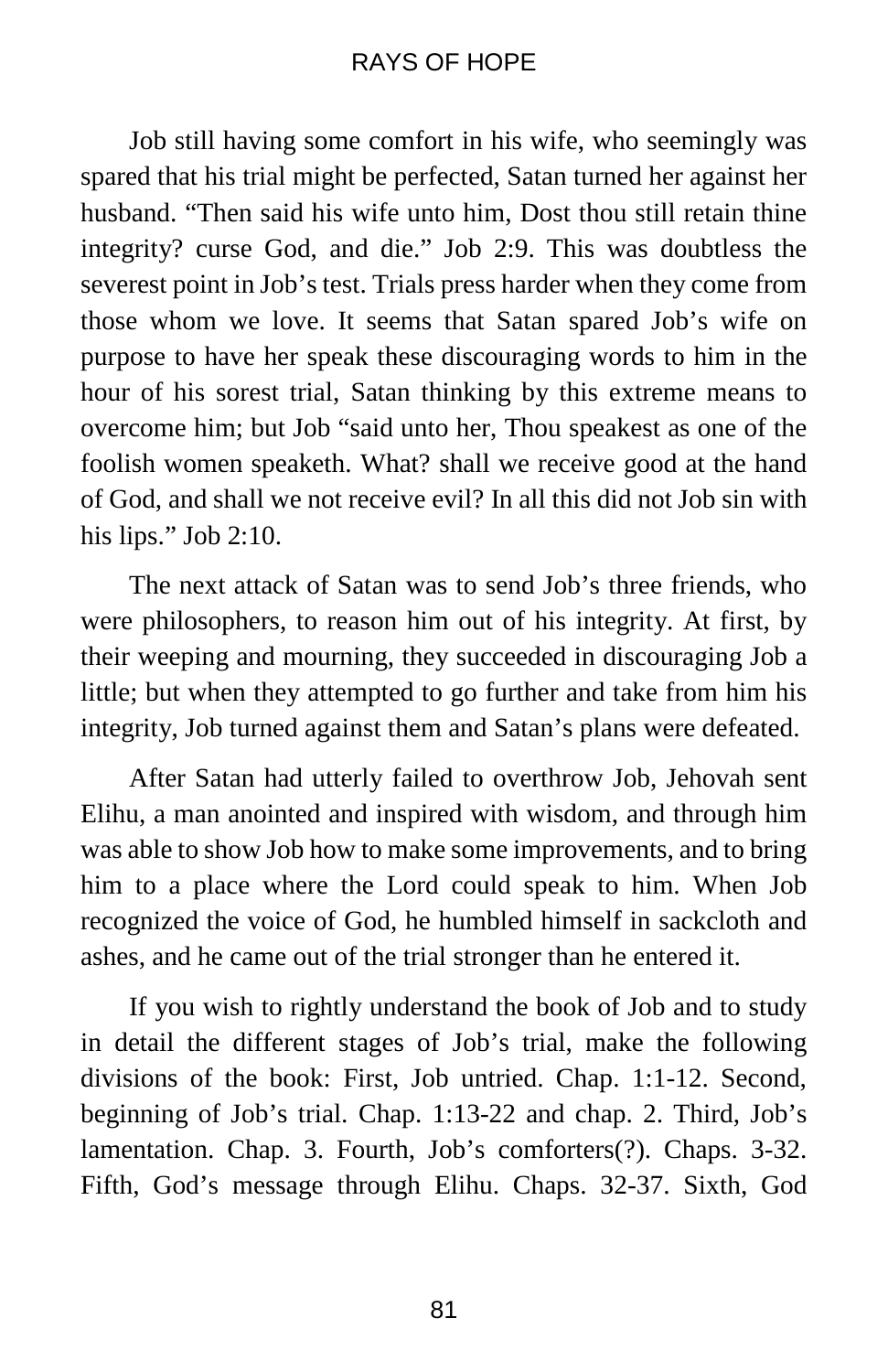speaks to Job. Chaps. 38-41. Seventh, Job's confession and God's blessing. Chap. 42.

Note these four ways in which Satan tried Job: First, through his temporal possessions; second, through the affliction of his body; third, through his affections; fourth, through the intellect, by false reasoning and philosophy.

Satan today is not altogether unlike he was in the days of Job; the human heart also is, to a great extent, the same as it was then; and God often permits us to be tried in the same manner that Job was tried. You have probably thought your trials very hard; but if you will compare them with the trials of Job, you will doubtless conclude that your trials are only "light afflictions" 'that will work out a far more exceeding and eternal weight of glory.' Imagine yourself in Job's place. Should all your earthly possessions be taken from you; should your body be afflicted with painful boils from the crown of your head to the soles of your feet; should all your loved ones, except the nearest one to your heart, be summoned to the land of death, and should that dearest one tempt you in the hour of your sorest trial and discouragement to curse God and die; should Satan, sectarian sophists, and philosophers point to your utter downfall and reason with you of your wrong in taking your stand as you have for the Lord alone—considering the standard of light that he was responsible to live up to and the light that you have, would you come out as well as Job did?

"And some of them of understanding shall fall, to try them, and to purge, and to make them white, even to the time of the end: because it is yet for a time appointed." Dan. 11:35. Though this text may have some specific application to a certain historical event, yet history often repeats itself, and we are sometimes compelled to face the trying scene of the fall of some of understanding. It is one of the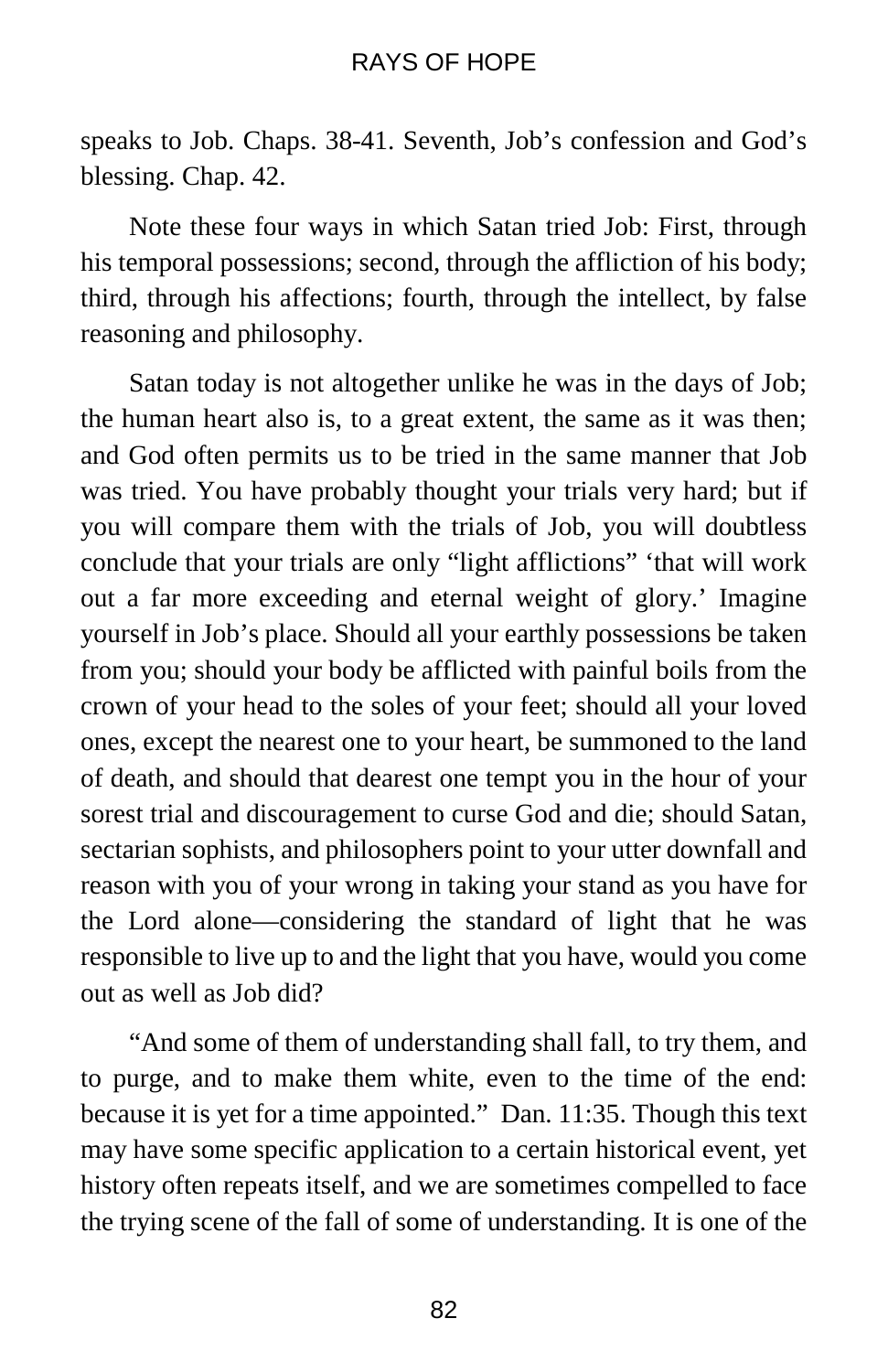#### RAYS OF HOPE

severest of trials to see those who have been far ahead of us in strength and usefulness, stumble and fall; yet if we understand the truth of the matter, the occurrence need not be in any wise discouraging. There cannot be an effect without a cause. We should remember that the Bible says, "Pride goeth before destruction, and an haughty spirit before a fall." Prov. 16:18. The strong, through pride of heart, may fall before the tempter's power; while the weak, in the simplicity of his mind and the humility of his heart, may stand the fiercest storms. The battle is not always to the strong, but the humble shall always prosper. Should the trial be yours to witness the fall of some of understanding, do not unwisely say, "If such a one has fallen, one who had knowledge and strength, how can I, in my weakness, stand the trials of life?" Remember that there was a cause for his fall. Keep clear of that cause—pride—and you need have no fear of falling. Let the sad fate of those who have made shipwreck be to you, not a discouragement, but a warning—a warning to steer far from the treacherous rocks of pride against which their bark has crashed.

"And I will bring the third part through the fire, and will refine them as silver is refined, and will try them as gold is tried: they shall call on my name and I will hear them: I will say, It is my people: and they shall say, The Lord is my God." Zech. 13:9. "That the trial of your faith, being much more precious than of gold that perisheth, though it be tried with fire, might be found unto praise and honor and glory at the appearing of Jesus Christ." 1 Pet. 1:7. God tries us as men try gold and silver and other precious metals—tries us with fire.

Our faith and loyalty to God are to be tested as silver and gold are tested. Why, then, should we think it strange and begin to murmur when the fires of adversity, disappointment, discouragement,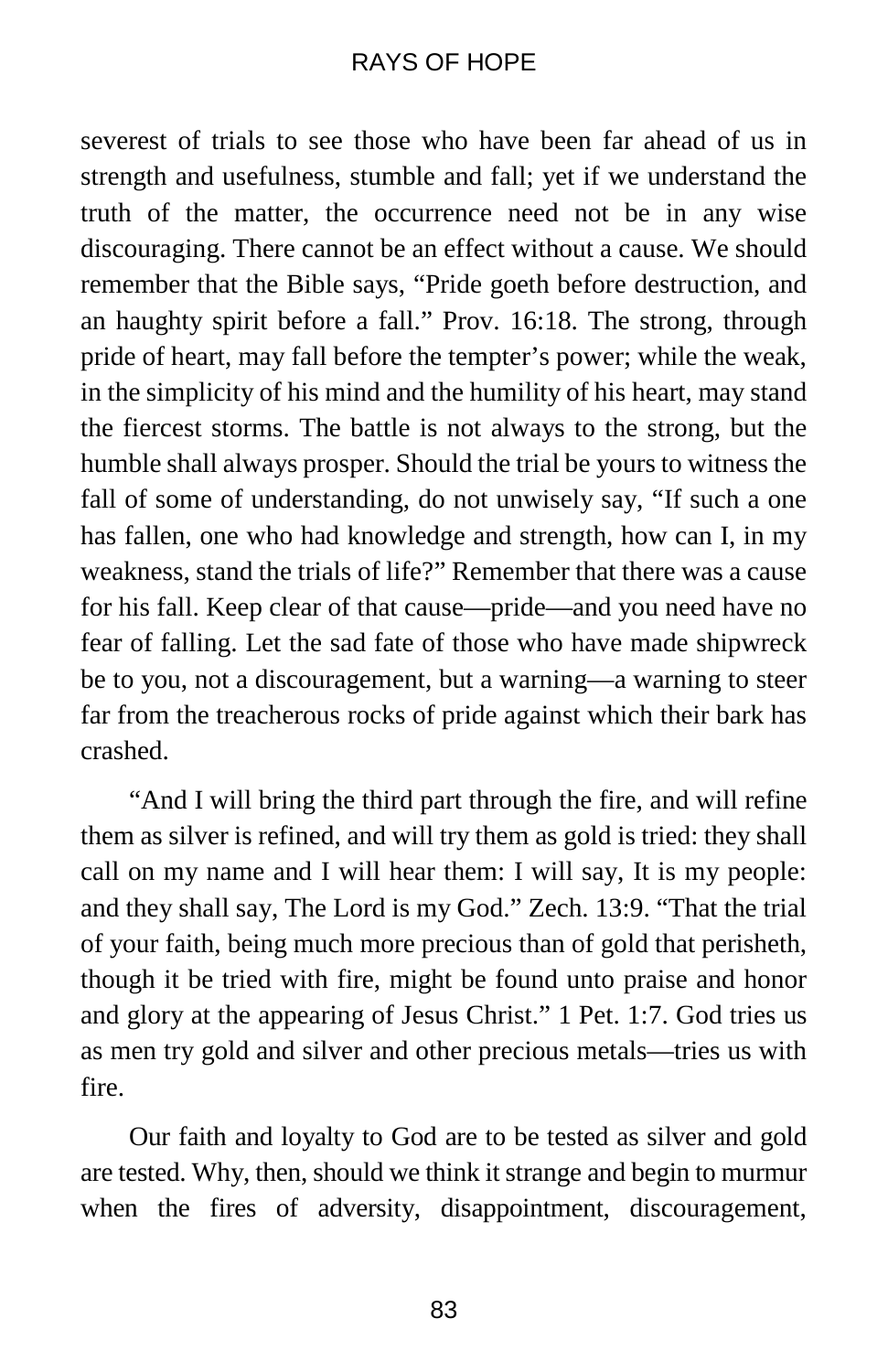temptation, and affliction are kindled? Let us not, my brother or sister, murmur at the trials; for they will only make us stronger and prove to God, to the world, and to Satan that our experience is genuine; that our loyalty to God is not a vain one; that our hearts are fixed, that our trueness is immovable. There is a day coming in which every man's work shall receive the final test and that by fire. "Every man's work shall be made manifest: for the day shall declare it, because it shall be revealed by fire; and the fire shall try every man's work of what sort it is." 1 Cor. 3:13.

### **Benefits of Trials**

To some it may seem impossible that any good should come from trials, but to those of more mature experience it is a wellknown fact that trials are the gateway to higher and brighter grounds in the Christian experience. Every person who has come to a strong and settled experience of salvation will acknowledge that trails have been one of the most effective means of exercising their strength and of settling their spiritual experience. As we have before observed, trials are the stepping-stones by which we ascend to higher usefulness. Untried soldiers are never put in responsible positions. In fact, in any vocation or business whatever, only those who have stood the trials and the tests that come to the ordinary man are placed in the more responsible positions. Trials are the hardships which, if patiently endured will make you a good soldier of Jesus Christ. If time, space, and knowledge would permit me to mention every man in every stage of life that has become useful, I could point out each one's trials as the most powerful agents in raising him to his place of usefulness. Those who refuse to be tried can never expect to be great either in the eyes of man or in the eyes of God. Never murmur at your trials, never shrink from a test; for they are angels in disguise. To enumerate every benefit that one can obtain, and every degree of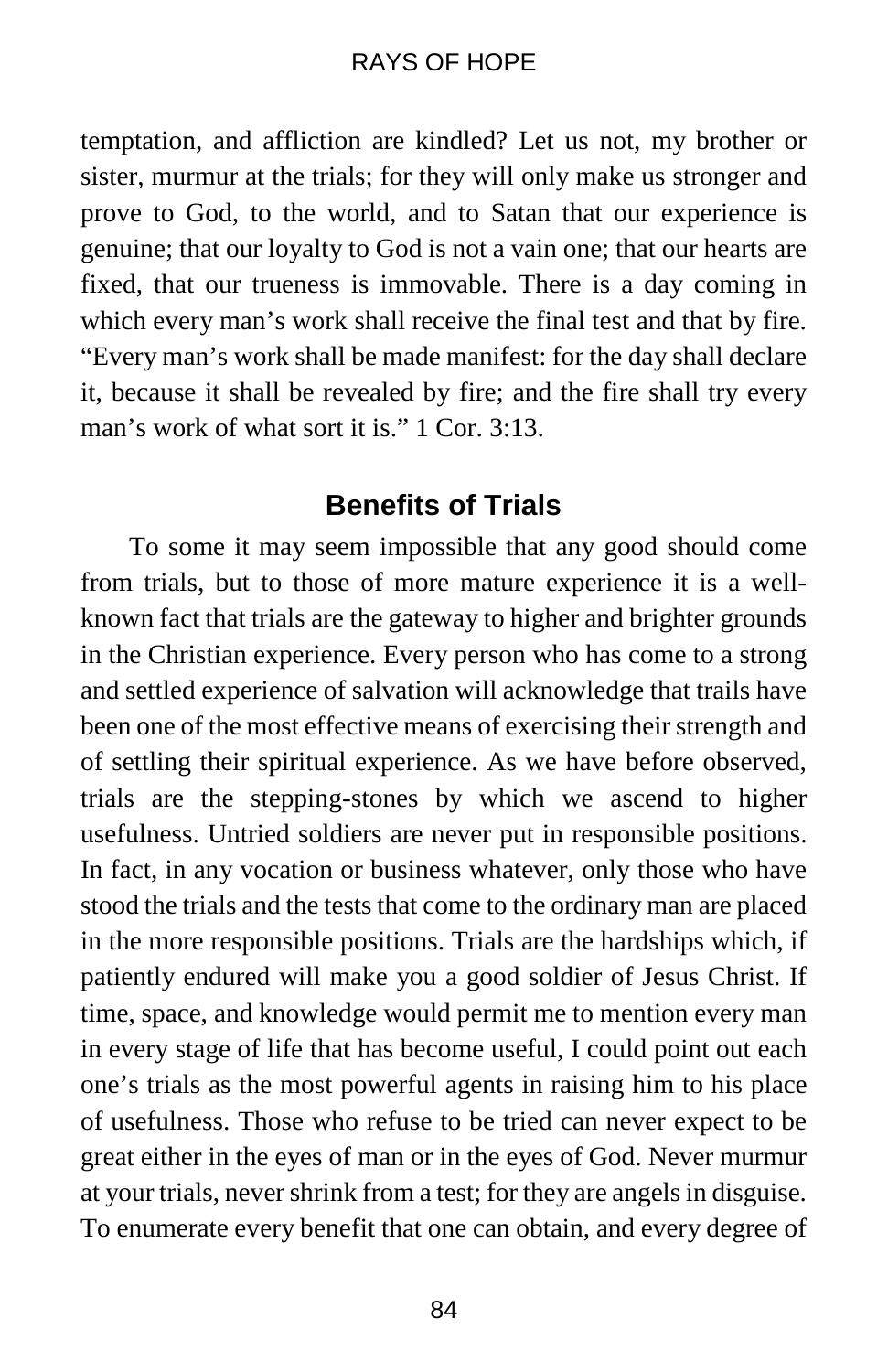usefulness that one is able to reach alone through tests and trials would occupy much time and space. Every Christian grace, every faculty of body, mind, or soul, is strengthened, fortified and increased by the patient endurance of hardship.

In the twenty-third Psalm David draws a striking and beautiful illustration of the benefits of trials. He says, "Yea, though I walk through the valley of the shadow of death, I will fear no evil: for thou art with me; thy rod and thy staff they comfort me." Psa. 23:4. This interesting Psalm is taken from David's experience as a shepherd. By not considering the natural circumstances from which he drew the thoughts contained in the verse just quoted, many have overlooked one phase of the lesson that it teaches. In the mountainous country where David kept his father's sheep there were probably open valleys of tender grass affording good pasture for the sheep. It is well known that a flock of sheep feeding long in the same pasture, unless the pasture be very large, will soon kill out the grass. It is necessary, therefore, after the sheep have remained a few days in one place that they be led to a green pasture, or as the margin of Psa. 23:2 reads, to "pastures of tender grass." In order to get to new pastures he was doubtless often obliged to lead his sheep through narrow valleys and over dangerous places. Probably it was in some of these dark and narrow valleys where David slew the lion and the bear. How natural in the figure to call such places the "valley of the shadow of death"—a valley where death overshadowed; a valley where both his own life and the life of his sheep were in danger.

In general, the application of these texts is confined to physical death alone. However, it is not the valley of death, but the valley of the shadow of death—the valley where death casts his darkest shadow across our pathway; a valley where our life, either spiritual or physical, is endangered. But even in the severest trials, in the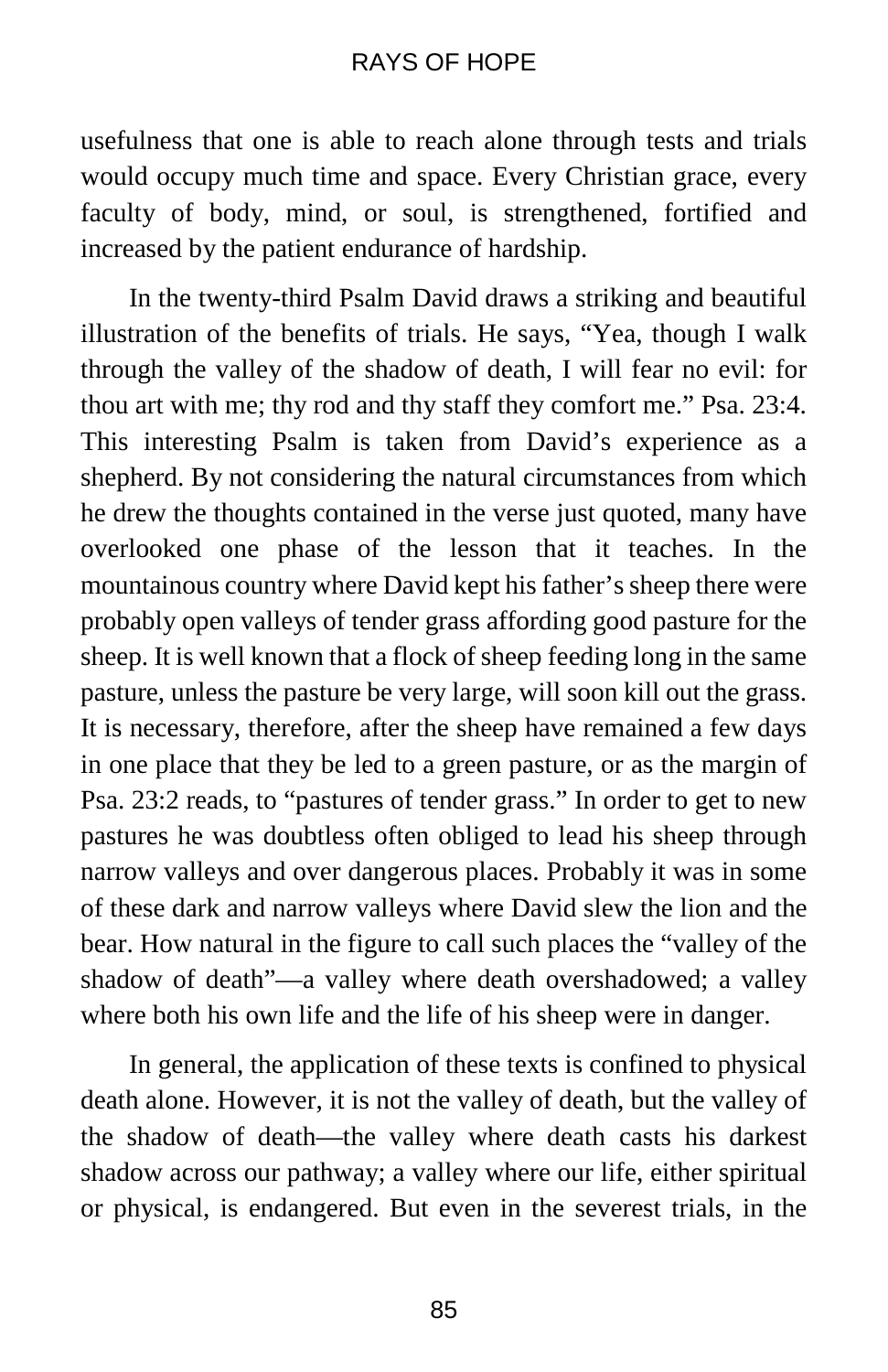darkest valleys, even when gloomy death himself casts his shadow on our pathway, we can say with David, "I will fear no evil: for thou art with me; thy rod and thy staff they comfort me."

But let us return again to the natural circumstances from which this striking lesson is drawn. Just beyond these dangerous valleys lay the open pastures of tender grass, and every sheep that would lie down in the green pastures or walk beside the still waters had to follow the shepherd from the old pastures through the valley of the shadow of death. The sheep that remained behind, refusing to pass through the valley, would soon famish on the stale food of the old pasture, or when from under the protecting care of the shepherd, be devoured by wild animals. Just so it is in our Christian experience. Jesus, like Oriental shepherds, goes before his flock (John 10:4), and all who would enjoy the rich pastures to which he leads his flock must follow through the valleys—trials. Those who linger behind and fear to follow the Shepherd in the valley of the shadow of death must soon starve or be devoured by evil spirits. But just beyond the severest trial, when the shadow of death has been dispelled by the sunlight of faith, we enter the fields of living green, the pastures of tender grass, and follow the Shepherd beside the still waters.

### **Examples of Trials**

"By faith Abraham when he was tried, offered up Isaac: and he that had received the promises offered up his only begotten son, of whom it was said, That in Isaac shall thy seed be called." Heb. 11:17, 18. In the case of Abraham's offering up Isaac there was everything possible to make the trial severe. You will remember that is was God that tried Abraham. Abraham had been true and faithful through everything that had come upon him, but it was God's will to make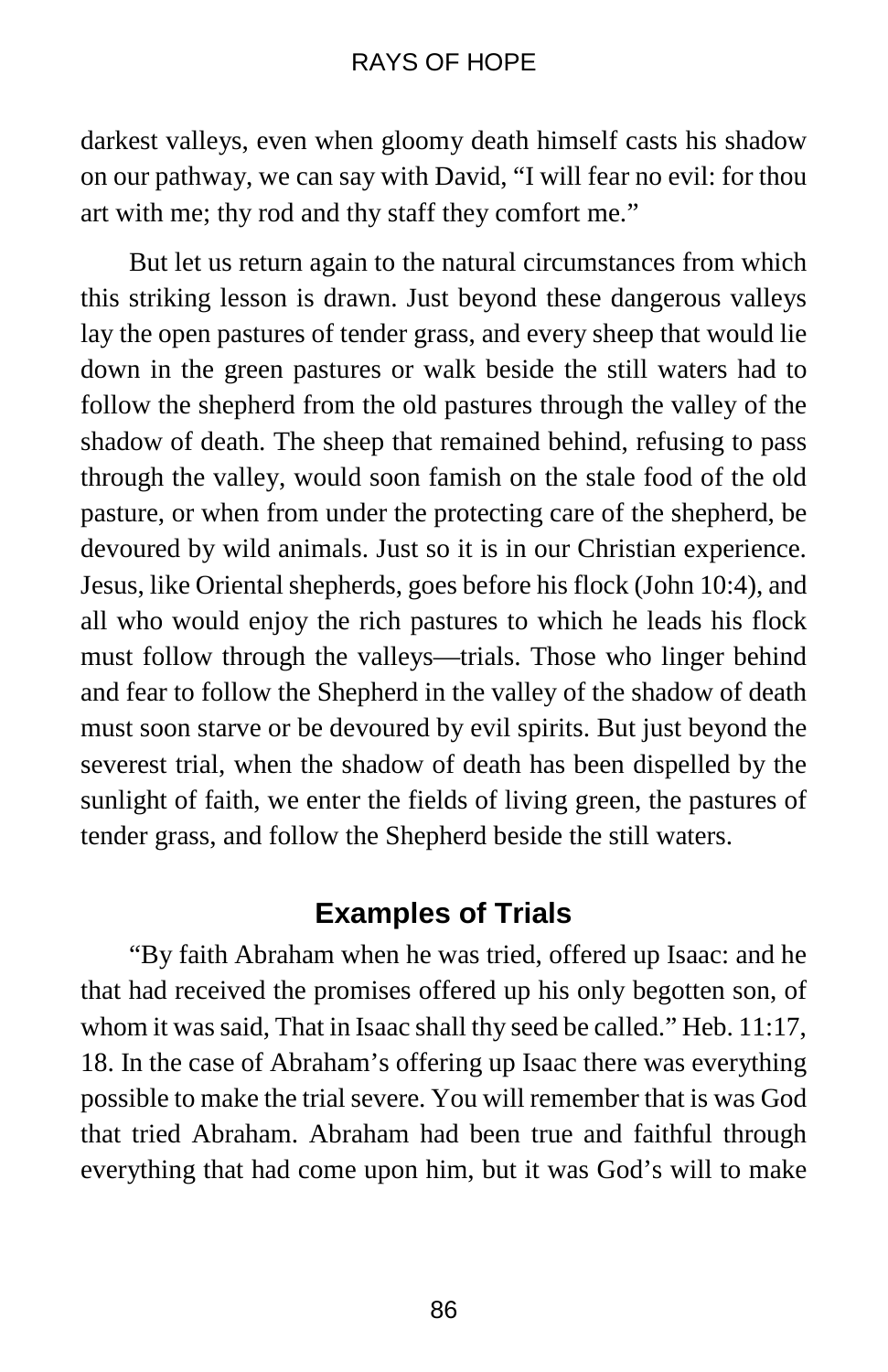of him, by testing him to the uttermost, an immortal example to all who should afterwards believe.

It was hard enough to be required to offer his loving and only child, to slay him with his own hand, and there alone on the mountain behold the death of his loved one and afterwards burn his remains with fire; but this was not all nor the severest aspect of the trial. God had made a solemn covenant with Abraham, in which he had promised that Abraham's seed should be "as the stars of the heavens for multitude, and as the sand which is by the seashore innumerable," and Isaac was his only son and the only hope for the fulfilment of that promise, for God had said, "In Isaac shall thy seed be called." Now see the bewilderment into which Abraham was cast. Looking at it from the viewpoint of natural circumstances, Abraham, it would seem, could have perceived no way for God to be true to his promise; therefore the temptation would naturally have risen to spare his son, because if God were untrue, he was unworthy of so dear a sacrifice. To refuse to obey the Lord meant to lose all that God had promised him, for the promise was on conditions, and to slay his son, viewing it naturally, meant no less, for both he and his wife were past the age of child-bearing and Isaac was the only son and the only source through which God could fulfill his promise. Under such circumstances, what do you think you should have done? Compare this with some of the trials you have and see how great your trials are. Abraham believed God, "accounting that God was able to raise him (Isaac) up even from the dead; from whence also he received him in a figure," and Abraham was called ''the friend of God."

By careful study of the experience of David we can learn more about the enduring of trials. Take first his experience in the slaying of Goliath. When Saul called David's attention to his tender years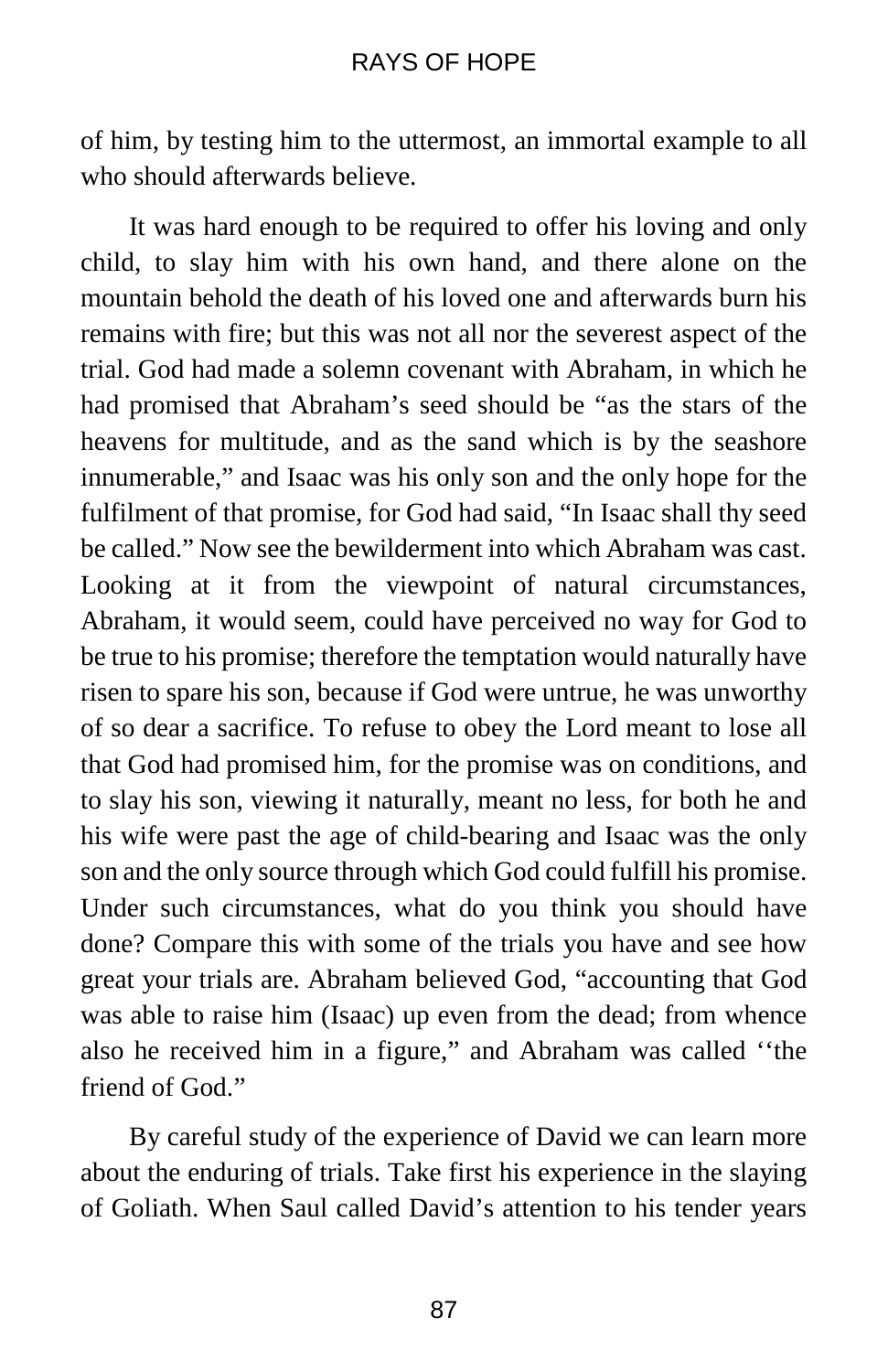and to the greatness of the Philistine giant, David told him of some experiences that he had had while herding his father's sheep experiences that gave him boldness to undertake to deliver the armies of Israel from the boasting and threatening alien giant. "Let no man's heart fail because of him," said David; "thy servant will go and fight with this Philistine. And Saul said to David, Thou art not able to go against this Philistine to fight with him: for thou art but a youth, and he a man of war from his youth. And David said unto Saul, Thy servant kept his father's sheep, and there came a lion, and a bear, and took a lamb out of the flock: and I went after him, and smote him, and delivered it out of his mouth: and when he arose against me, I caught him by his beard, and smote him, and slew him. Thy servant slew both the lion and the bear: and this uncircumcised Philistine shall be as one of them, seeing he hath defied the armies of the living God. David said moreover, The Lord that delivered me out of the paw of the lion and out of the paw of the bear, he will deliver me out of the hand of this Philistine. And Saul said unto David, Go, and the Lord be with thee." 1 Sam. 17:32-37.

This was only the beginning, as it were, of David's trials. Even after he had been anointed king over Israel, he was compelled to flee before the face of angry Saul, and to lodge many days in dens and caves and in the mountains, far remote from the comforts of life; but in these trials he learned to endure and also how to pity those in difficult circumstances. He also learned how to show kindness even to his enemies. This was especially necessary, for his enemies were many. The trials which he endured also helped to humble him in the sight of God and to teach him when human strength could not prevail to trust in the Lord Jehovah, in whom is everlasting strength.

To every one acquainted with the New Testament the example of the apostle Paul in suffering trials cannot fail to be a source of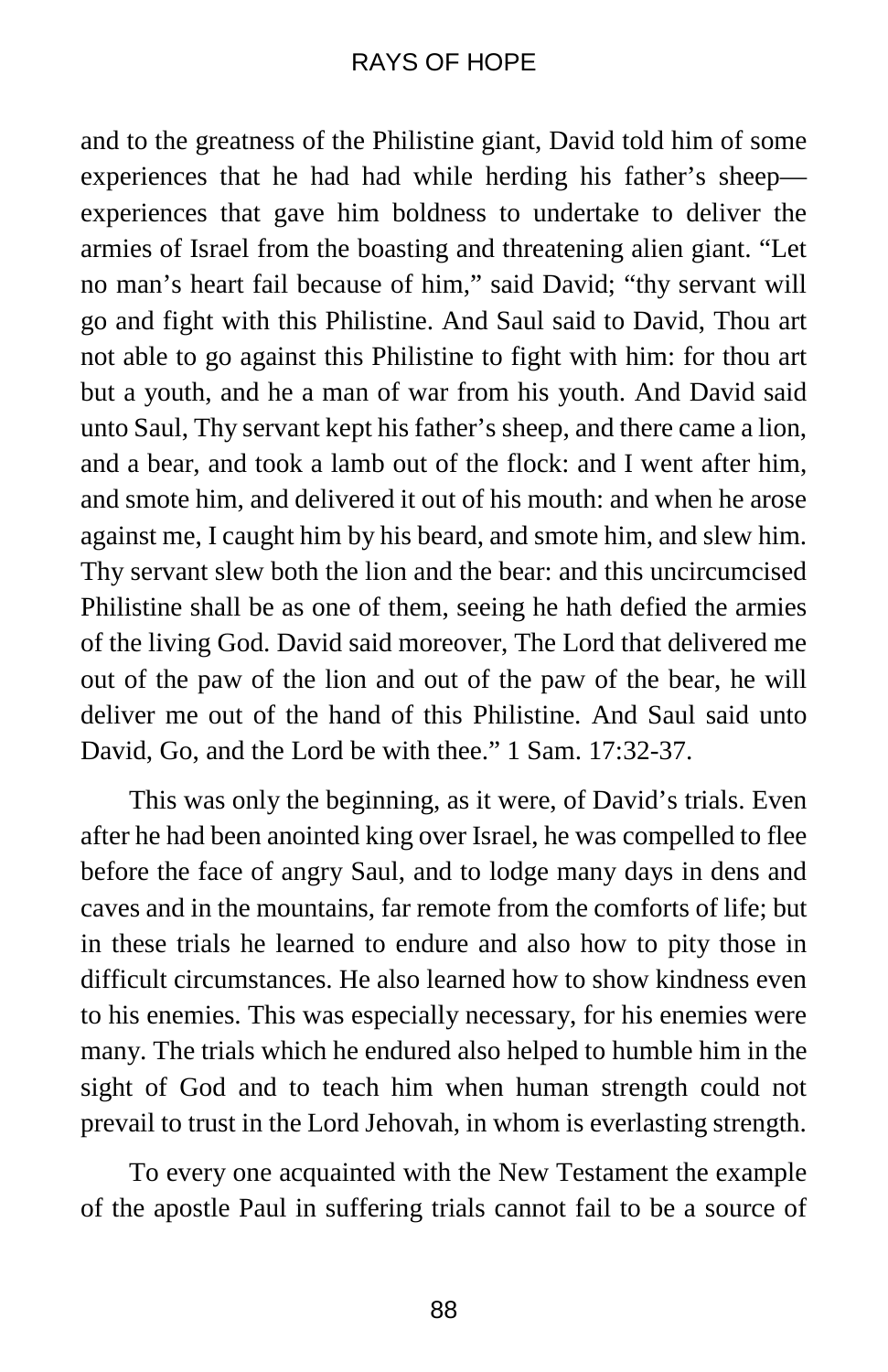continual encouragement. Hear his description of the trials he suffered and see with what contempt and utter disregard he looked upon them—"But in all things approving ourselves as the ministers of God, in much patience, in afflictions, in necessities, in distresses, in stripes, in imprisonments, in tumults, in labors, in watchings, in fastings: by pureness, by knowledge, by long-suffering, by kindness, by the Holy Ghost, by love unfeigned, by the word of truth, by the power of God by the armor of righteousness on the right hand and on the left, by honor and dishonor, by evil report and good report: as deceivers, and yet true; as unknown and yet well known; as dying, and, behold, we live; as chastened, and not killed; as sorrowful yet always rejoicing; as poor, yet making many rich; as having nothing, and yet possessing all things." 2 Cor. 6:4-10. "Who shall separate us from the love of Christ? Shall tribulation, or distress, or persecution, or famine, or nakedness or peril, or sword? As it is written, For thy sake we are killed all the day long; we are accounted as sheep for the slaughter. Nay, in all these things we are more than conquerors through him that loved us. For I am persuaded, that neither death nor life, nor angels, nor principalities, nor powers, nor things present, nor things to come, nor height, nor depth, nor any other creature, shall be able to separate us from the love of God, which is in Christ Jesus our Lord." Rom. 8:35-39. "For our light affliction, which is but for a moment, worketh for us a far more exceeding and eternal weight of glory." 2 Cor. 4:17.

After passing through distresses and trials, the apostle Paul, through the abundant grace given unto him, was able to regard them all as "light afflictions." If after considering all that Paul suffered the instances here mentioned being only a few of those recorded in the New Testament—you consider his trials light afflictions, are your trials enough greater than his to justify you in calling them hard, severe, unbearable? Most people think their trials harder than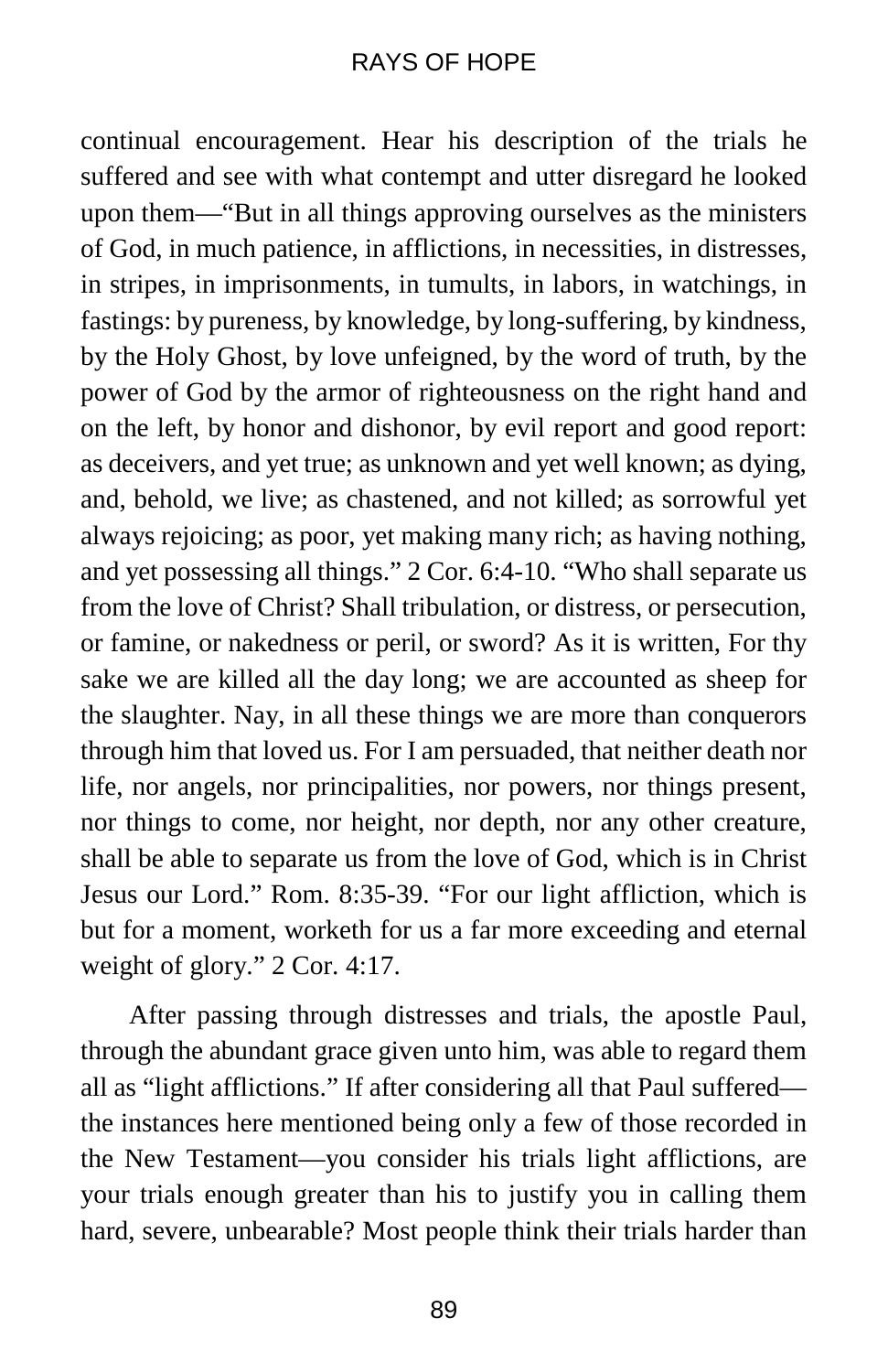other people's, and this in itself blinds their eyes to the very weapon by which Satan is quickly put to flight—endurance, and faith in the justice of God.

Often people are heard to say, "I have the hardest time of anyone on earth. If you had the trials that I have, you could not live right either. Trouble and disappointment have always been my portion." Reader, if these or like thoughts have been yours, let me call your attention to the testimony of David. You will probably acknowledge that his trials as a shepherd, as a soldier, and as a king are quite as great as yours; then hear his testimony—"Surely goodness and mercy have followed me all the days of my life: and I will dwell in the house of the Lord forever." Psa. 23:6.

Even Jesus, the perfect Author of salvation's plan, was not without trials and temptations. "For verily he took not on him the nature of angels, but he took on him the seed of Abraham. Wherefore in all things it behooved him to be made like unto his brethren, that he might be a merciful and faithful high priest in things pertaining to God, to make reconciliation for the sins of the people. For in that he himself hath suffered being tempted, he is able to succor them that are tempted." Heb. 2:16-18. "For we have not an high priest which can not be touched with the feeling of our infirmities; but was in all points tempted like as we are, yet without sin." Heb. 4:15. "Tempted in all points like as we are." Yes, reader, exactly as you are. Then, into whatsoever temptation or trial you may fall, stop for a moment and think; "Jesus was tempted just as I am. He was tried in the manner in which I am now tried. He knows how to succor me. He is touched with the feeling of my infirmities, and he is able to help me, for all power in heaven and in earth is given unto him." Jesus has gone the way before you, has taken every step from the cradle to the grave. Every thorn in the pathway of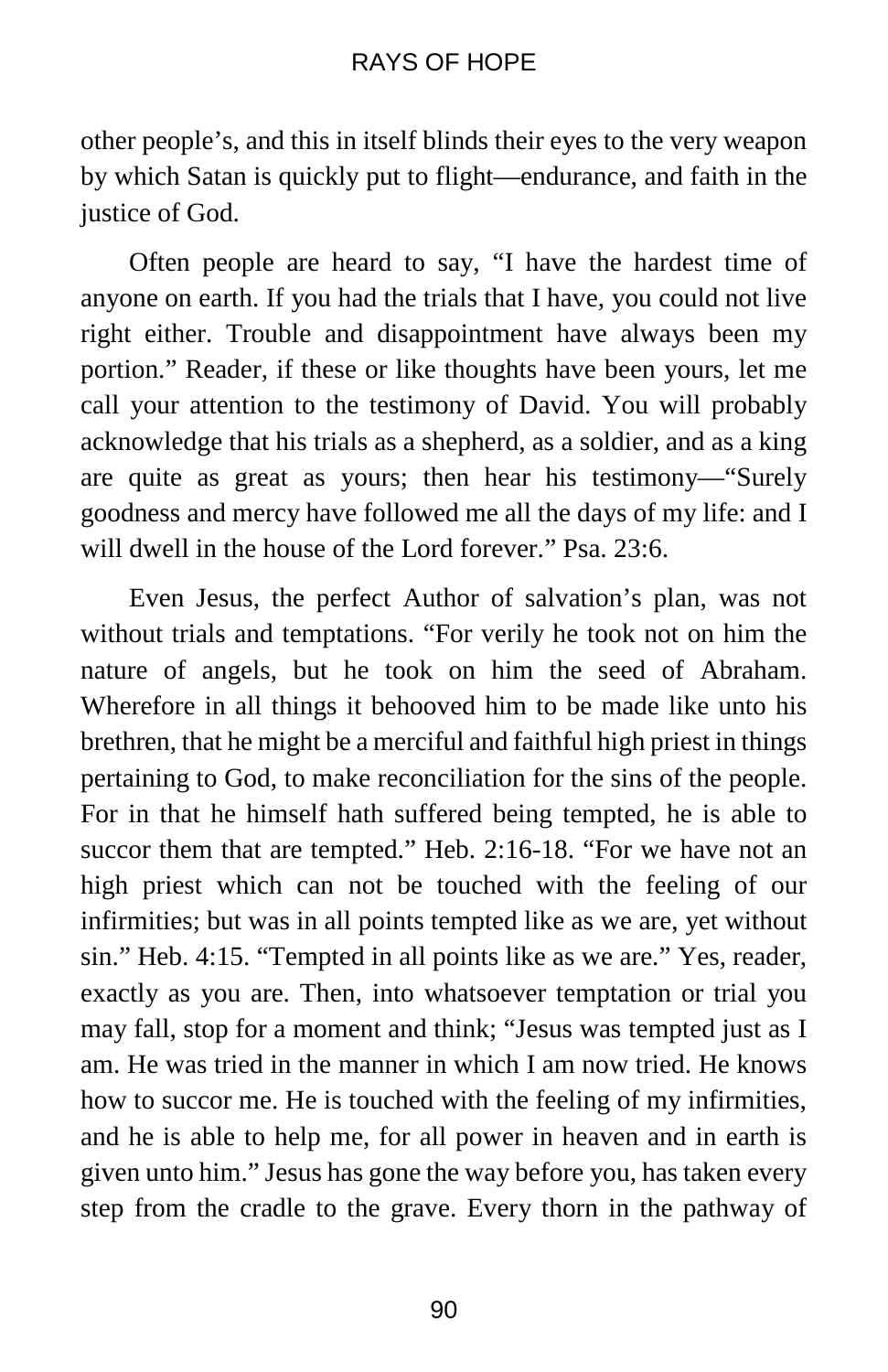human life has pierced his tender feet; every heartache that you have endured touched his heart before it did yours. When you have any pain, suffering, trial, or distress, or any hardship whatever, remember that Jesus had it first, and that he is touched with the feeling of your infirmity. "Let us therefore come boldly unto the throne of grace, that we may obtain mercy, and find grace to help in time of need." Heb. 4:16.

## **How to Overcome Trials**

Probably the first and most necessary thing in overcoming a trial is to be sure that it is a trial; to be sure that we are abiding in God's will and that we have done nothing to separate us from the love of God or to displease our heavenly Father; to recognize that the present trouble of whatever nature it may be, is just a trial and nothing but a trial. The trials that hurt, those which are most likely to deceive and overcome us, are those which come disguised in the beautiful robe of Reality and accompanied by a spirit of accusation. Trials of this kind invariably come from the devil—I mean the kind accompanied by accusation and temptation. A well-armed Christian, like a well-armed soldier, knows more than one means of defense. Some trials must be sternly resisted in the name of Jesus, must receive immediate attention. Some must be patiently endured in order that we may receive the benefit that is to be derived from them. Others, such as suggestions of the devil, should be ignored.

Often the quickest way to get rid of an accusation of the devil is utterly to discountenance it, to pay no attention to it whatever. Under all circumstances and in every trial there is no weapon more powerful than "the sword of the Spirit which is the word of God." Eph. 6:17.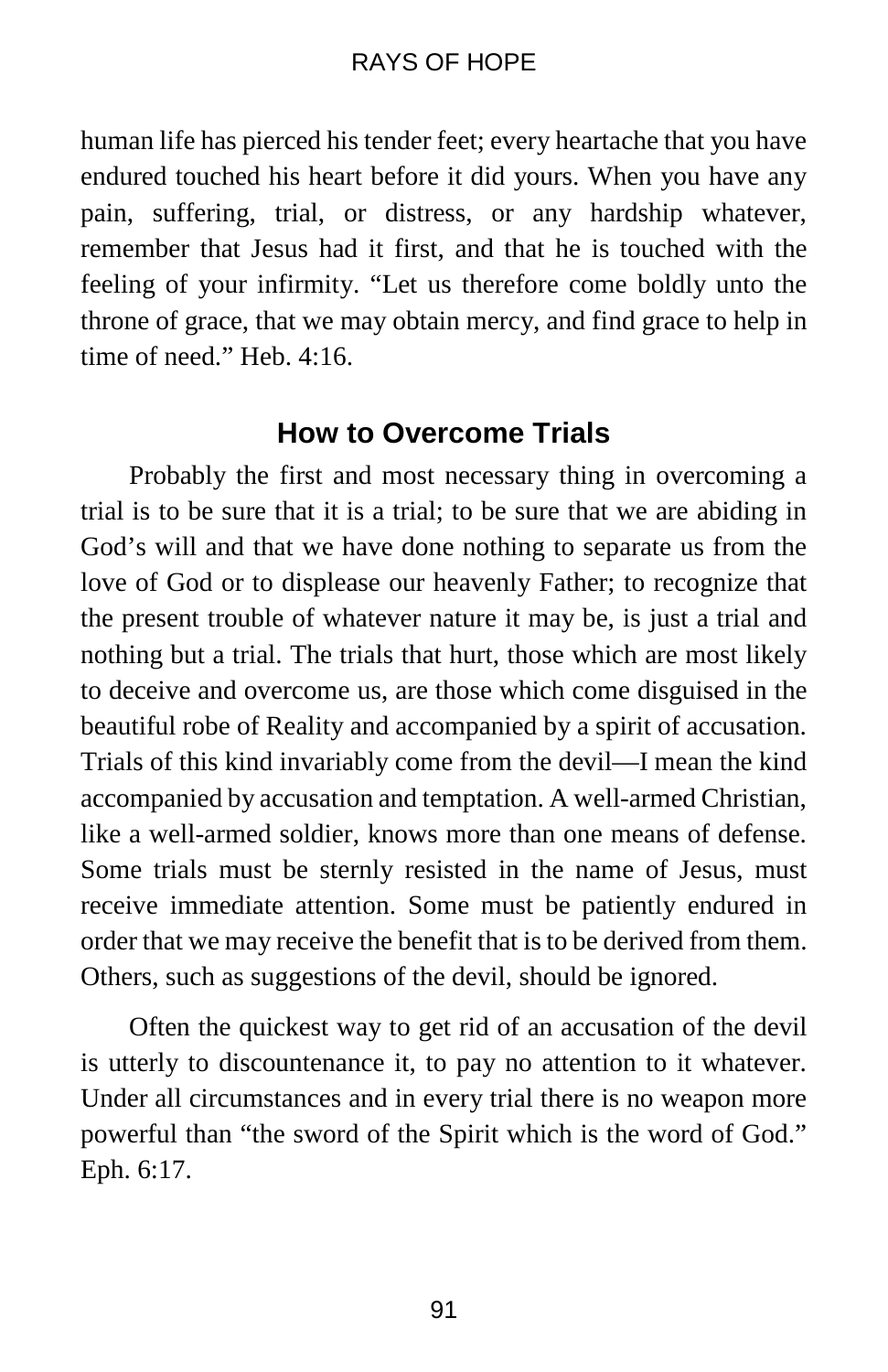#### RAYS OF HOPE

Another thing that will often help us to endure or overcome our trials is to recognize that trials are for our good, that sometimes they "need be." When we can realize that a trial is for our good, that there is in it some lesson we need to learn, the trial is much more easily borne and the victory more easily gained. A man does not mind his toil nearly so much if he knows that he is to receive good wages.

It is said of Jacob that the Lord made him to suck honey out of the rock and oil out of the flinty rock. Deut. 32:13. The primary application of this text, of course, refers to the temporal prosperity of the Israelites, but the thought of sucking honey out of the rock beautifully illustrates the benefits of trials. Honey from the rock is as sweet as honey from the hive; so if in your Christian experience the Lord should lead you to some rock like trial remember that in the rock there is sweet honey for you if you will only patiently endure. Knowing that there is good in a hardship is certainly a wonderful stimulus, a powerful impetus to its endurance.

Another help in overcoming a trial is to consider that it is nothing uncommon. Remember that all the holy prophets, the priests, the apostles, and even Christ himself, were tried. Are you better than they? Do you deserve more favors? When a trial overtakes you and Satan tries to make you think it something strange and peculiar and uncommon, sing a verse of the old familiar hymn:

> "Must I be carried to the skies On flowery beds of ease, While others fought to win the prize And sailed through bloody seas.

"No, I must fight if I would reign; Increase my courage, Lord; I'll bear the cross, endure the pain, Supported by thy Word."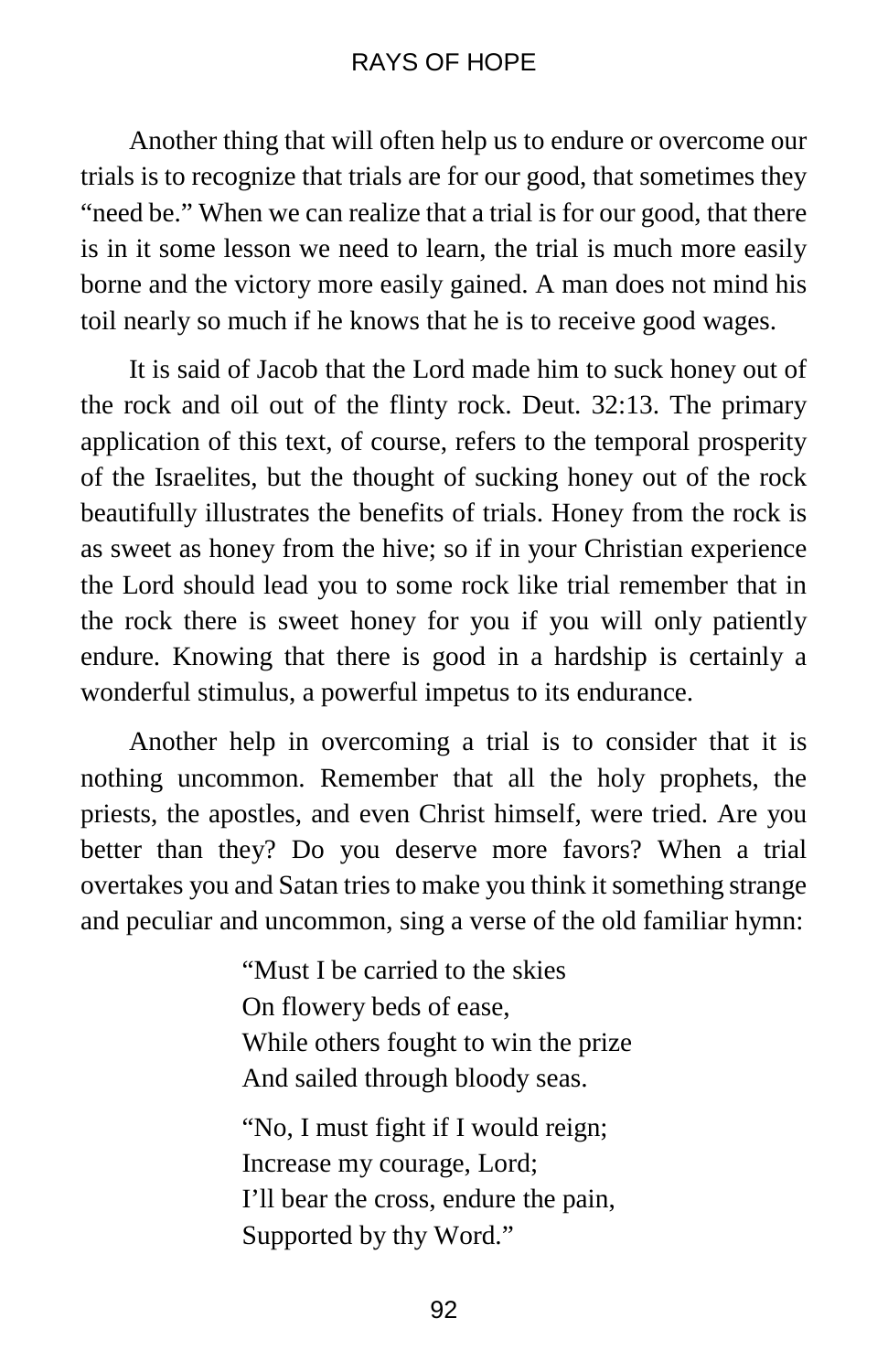"Beloved, think it not strange concerning the fiery trial which is to try you, as though some strange thing happened unto you:" 1 Pet. 4:12.

The experience of Samson with the young lion affords a beautiful illustration of how to overcome trials. "Then went Samson down, and his father and his mother, to Timnath, and came to the vineyard of Timnath: and, behold, a young lion roared against him. And the Spirit of the Lord came mightily upon him, and he rent him as he would have rent a kid, and he had nothing in his hand: but he told not his father or his mother what he had done. And he went down, and talked with the woman; and she pleased Samson well. And after a time he returned to take her, and he turned aside to see the carcase of the lion: and, behold, there was a swarm of bees and honey in the carcase of the lion. And he took thereof in his hands, and went on eating, and came to his father and mother, and he gave them, and they did eat: but he told not them that he had taken the honey out of the carcase of the lion." Judg. 14:5-9.

Should a lion-like trial roar against you, remember the experience of Samson, lay hold upon it in the name of the Lord and rend it as you would a kid; then in after-years when you pass the place of that particular trial, you may find in its carcass an abundance of honey, of which you may freely eat and also give to others. Had Samson allowed the roaring of the lion to intimidate him, he doubtless would have lost his life. At the time when the lion roared against him and he slew it in the name of the Lord, he probably had no thought that this experience would be of any benefit to him in the future. So it is with trials. We may be able to see no good in them at present but in after-years from the carcass of the severest trial we shall eat honey and give to others. The writer is eating honey today from one of the severest trials of his life; and if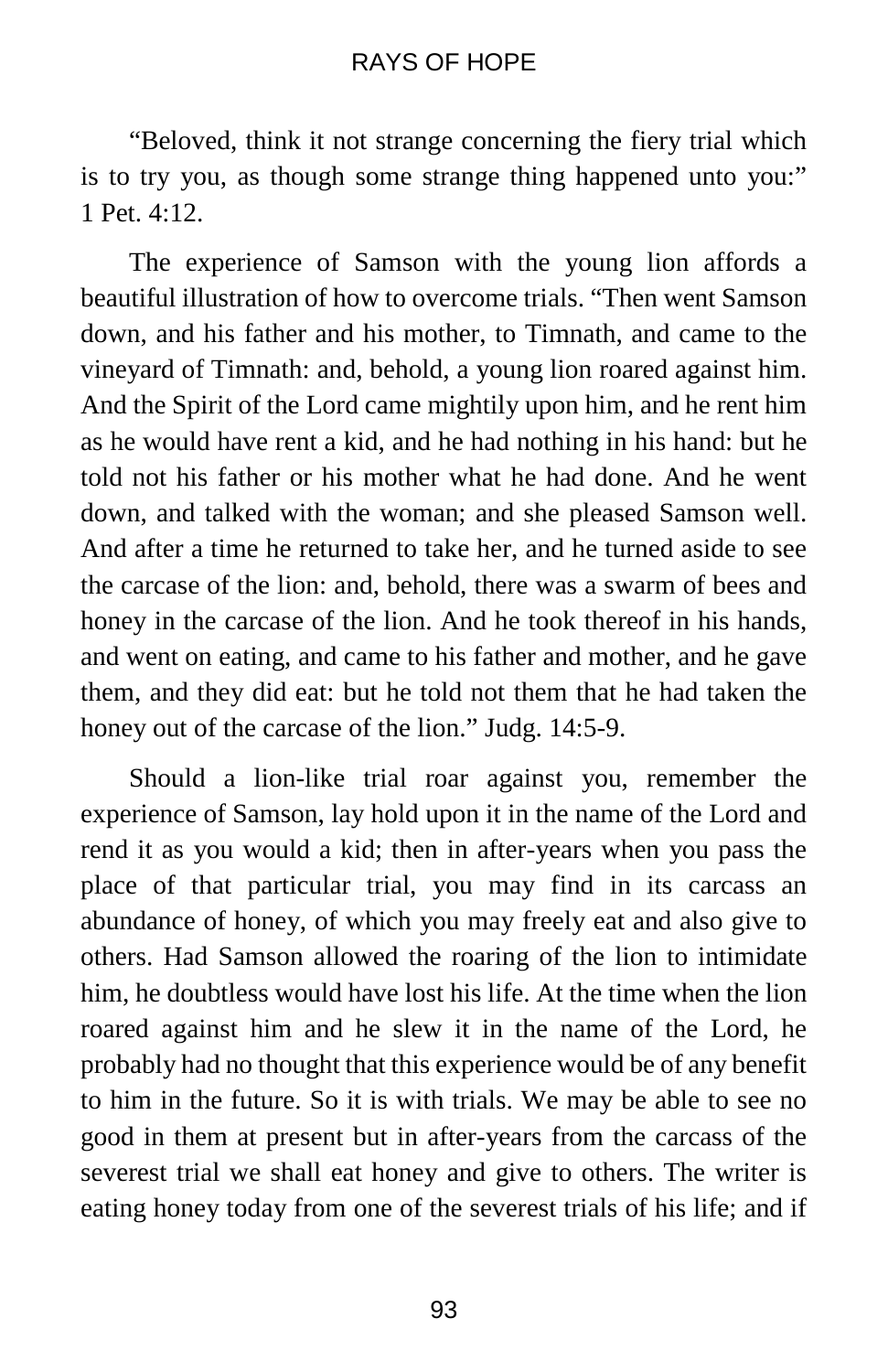the reader finds in these lines any sweetness to his spirit, let him remember that it is honey from the carcass of the lion that someone has slain.

To patiently endure trials is to prove to God that we thankfully receive what he has given us. Trials are part of the Christian's heritage. "For even hereunto were ye called: because Christ also suffered for us, leaving us an example, that ye should follow his steps." 1 Pet. 2:21. "Wherefore take unto you the whole armor of God, that ye may be able to withstand in the evil day, and having done all, to stand. Stand therefore, having your loins girt about with truth, and having on the breastplate of righteousness; and your feet shod with the preparation of the gospel of peace." Eph. 6:13-16.

> "Faith is mighty and will conquer, Bind it firmly on thy heart; On the hottest field of battle, Thou shalt quench the vilest dart.

"In the mighty name of Jesus Ever lift up the shield of faith; Wield the sword of truth, my brother, Heaven will crown thy fight of faith.

"And when trouble-specters round thee Come, thy spirit to depress,

Lift the shield of faith abounding, And thy soul shall calmly rest.

"Then put on the holy armor, And defy the tempting throng; Over all the foes that gather, Shout and sing the victor's song."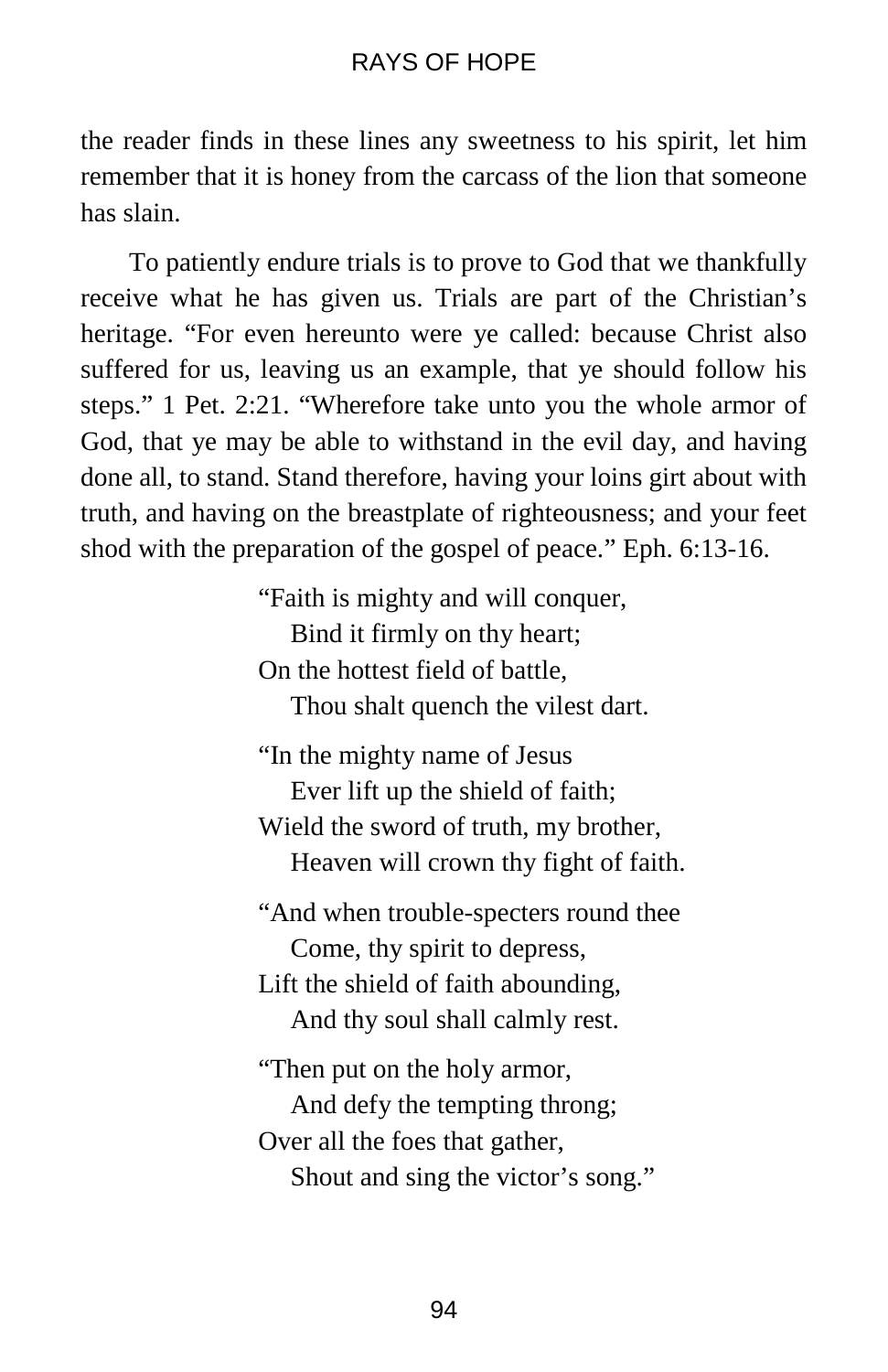#### RAYS OF HOPE

"Now no chastening for the present seemeth to be joyous, but grievous: nevertheless afterward it yieldeth the peaceful fruits of righteousness unto them that are exercised thereby. Wherefore lift up the hands which hang down, and the feeble knees." Heb. 12:11, 12. "Above all, taking the shield of faith," for by faith we are begotten unto a lively hope and preserved "to an inheritance incorruptible, and undefiled, and that fadeth not away, reserved in heaven for you, who are kept by the power of God through faith unto salvation ready to be revealed in the last time. Wherein we greatly rejoice, though now for a season if need be, ye are in heaviness through manifold temptations: that the trial of your faith, being much more precious than of gold that perisheth, though it be tried with fire, might be found unto praise and honor and glory at the appearing of Jesus Christ: whom having not seen, ye love; in whom, though now we see him not, yet believing, ye rejoice with joy unspeakable and full of glory: receiving the end of your faith even the salvation of your souls." 1 Pet. 1:4-9.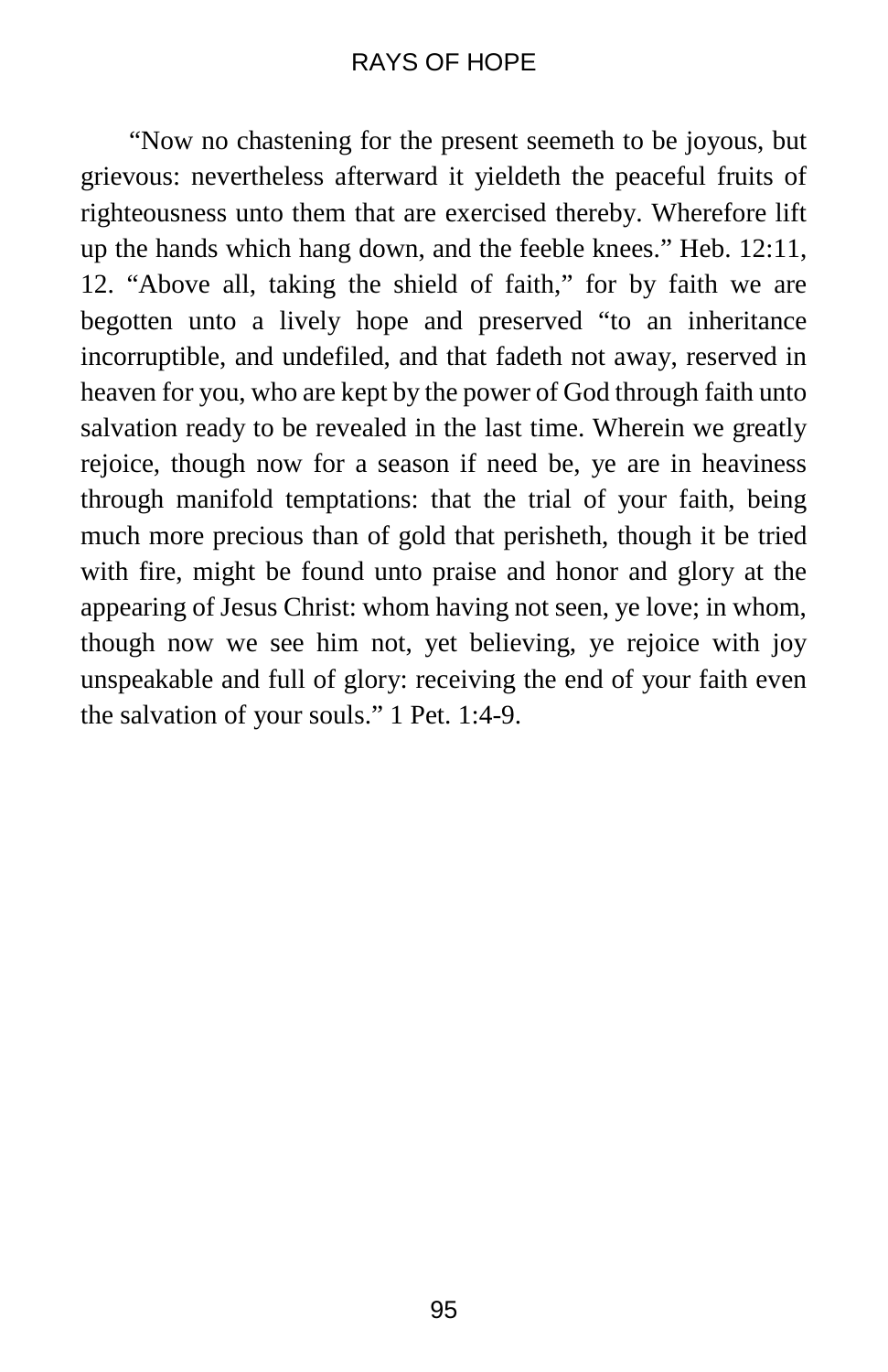## **Learning To Fly**

"As an eagle stirreth up her nest, fluttereth over her young, spreadeth abroad her wings, taketh them, beareth them on her wings: so the Lord alone did lead him, and there was no strange god with him." Deut. 32:11-12. The beautiful illustration here cited is taken from the habits of the eagle and the manner in which she teaches her young to fly. The eagle often builds her nest on the rocky edge of some precipice or canon. When her eaglets are of sufficient age to exercise their wings, she does not leave them to the ignoble ease that they would perhaps prefer. No; she would teach them self-reliance, so she "stirreth up her nest." She stirs it until an eaglet falls out and goes tumbling, dashing, flopping down toward the depths below. She does not leave him, however, to the fate that he might think would shortly be his, to dash his life out against the rocks below; for, though the young one does not perceive it, the old bird "fluttereth over her young," and before the little one has done himself any harm, she glides beneath him, and she 'taketh him and beareth him on her wings.' She bears him to a greater height than the nest from which he was stirred. When he feels himself quite at ease and at rest on his mother's wings, by a sudden turn he is again thrown on his own resources. This exercise is repeated until his muscles have been strengthened and he has learned to bear himself on his own wings.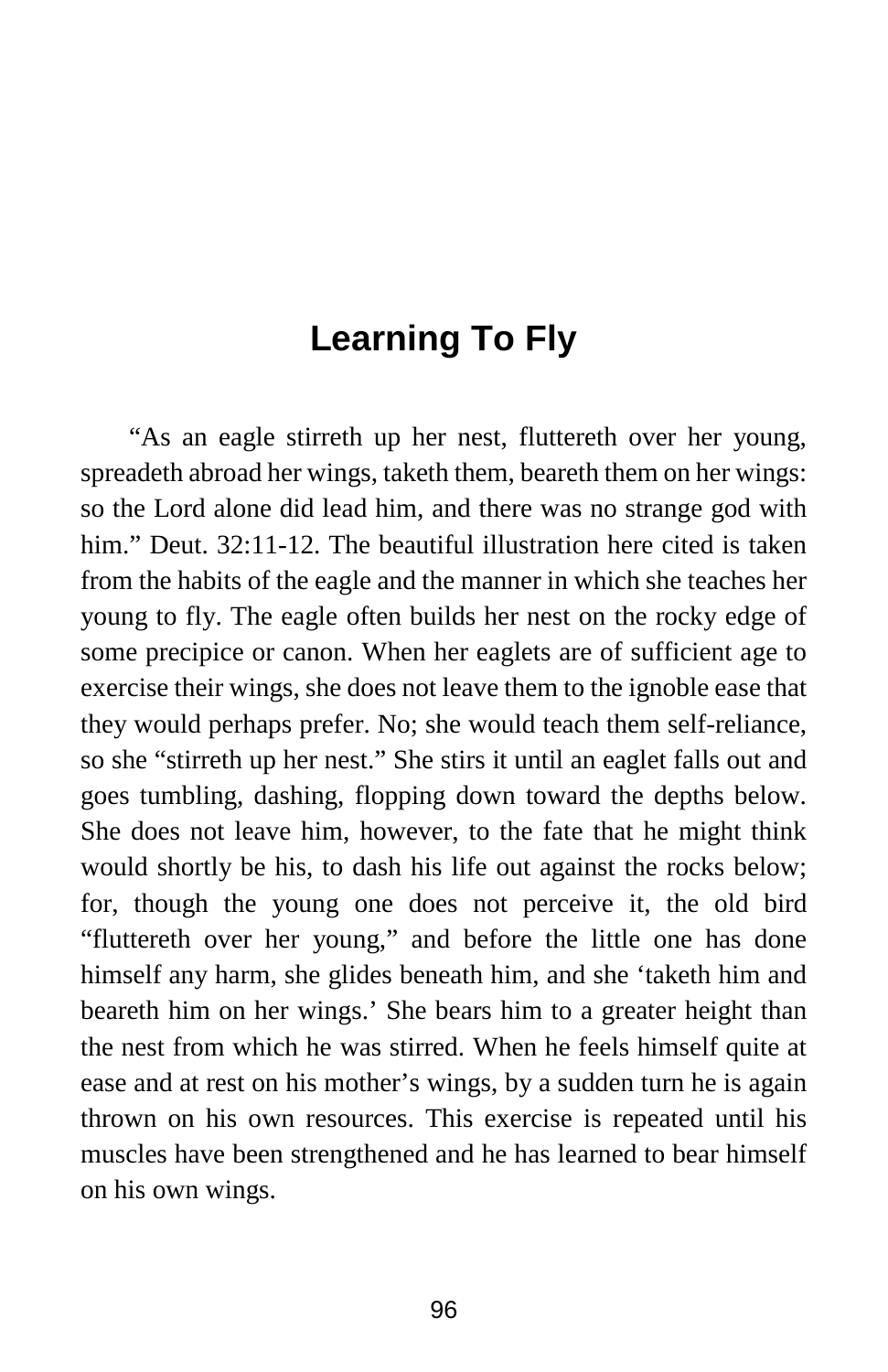#### RAYS OF HOPE

How beautifully this illustrates the experience of a Christian! How very many would sit in the easy nest of superficial joy and emotion, fearing to launch out on the wings of faith over the great chasm of trials and responsibilities, if the Lord did not occasionally stir his nest! When you feel yourself sinking, sinking, down through the chasm of trials, responsibilities, and new experiences, remember that God hovers over his young and that before your tender life has been dashed out against the rocks below, which now engage your fearful sight, he will bear you on his wings. Do your best to fly, exercise the wings (faith) you have, and thereby you will become strong. How encouraging it would be could you always realize that just above you were the strong paternal wings of your Father's protecting care! How much better would it be in the midst of your feeble efforts, to look above you than to look at the dizzy depths below. Remember "there hath no temptation taken you but such as is common to man: but God is faithful, who will not suffer you to be tempted above that ye are able; but will with the temptation also make a way to escape, that ye may be able to bear it." 1 Cor. 10:13. When your trial has accomplished God's design and your good, he will bear you on his wings. Thus, by proper exercise under the direction and the care of your loving heavenly Father, your faith will grow exceedingly.

It is said of the eagle that she is able to rise entirely above a storm and that while the storm is raging below, she soars in the sunlight above. So you, dear reader, if you will patiently endure the trials of learning to fly, may renew your strength and mount up with wings as eagles. Isa. 40: 31. While the storm beneath you is raging, you may, on wings of faith and in the strength of Jehovah soar in the sunlight of grace far above the storm and enjoy the atmosphere of heaven.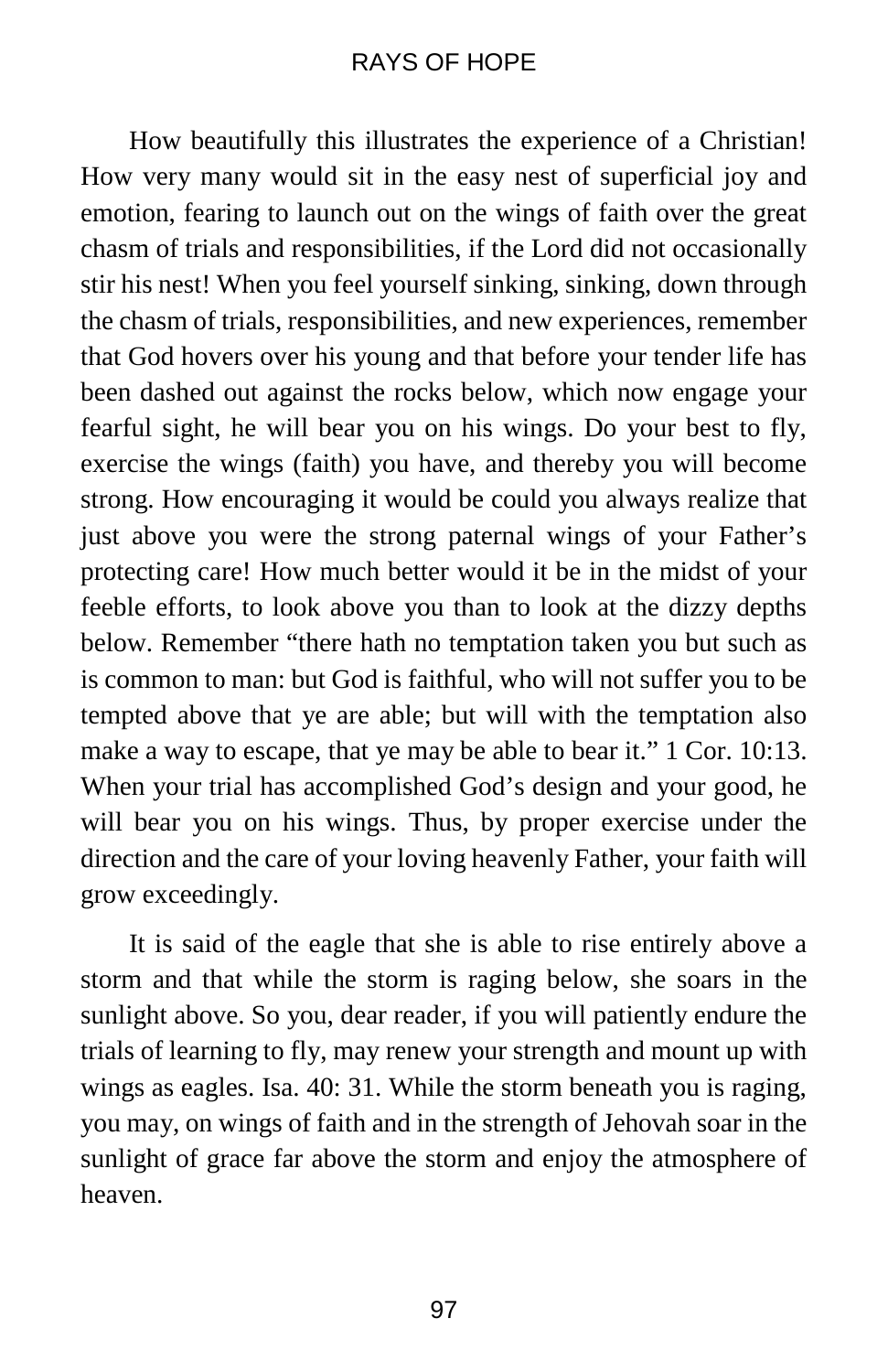## **Promises to Those Who Overcome Trials**

"Behold, happy is the man whom God correcteth: therefore despise not thou the chastening of the Almighty: for he maketh sore, and bindeth up: he woundeth, and his hands make whole. He shall deliver thee in six troubles: yea, in seven there shall no evil touch thee. In famine he shall redeem thee from death: and in war from the power of the sword. Thou shalt be hid from the scourge of the tongue: neither shalt thou be afraid of destruction when it cometh. At destruction and famine thou shalt laugh: neither shalt thou be afraid of the beasts of the earth. For thou shalt be in league with the stones of the field: and the beasts of the field shall be at peace with thee. And thou shalt know that thy tabernacle shall be in peace; and thou shalt visit thy habitation, and shalt not sin. Thou shalt know also that thy seed shall be great, and thine offspring as the grass of the earth. Thou shalt come to thy grave in a full age like as a shock of corn cometh in in his season. Lo this, we have searched it so it is; hear it, and know thou it for thy good." Job 5:17-27.

"But he knoweth the way that I take: when he hath tried me, I shall come forth as gold." Job 23:10.

"My son, despise not the chastening of the Lord; neither be weary of his correction: for whom the Lord loveth he correcteth; even as a father the son in whom he delighteth." Prov. 3:11, 12.

"Him that overcometh will I make a pillar in the temple of my God, and he shall go no more out: and I will write upon him the name of my God, and the name of the city of my God, which is New Jerusalem, which cometh down out of heaven from my God: and I will write upon him my new name." Rev. 3:12.

"Blessed is the man that endureth temptations: for when he is tried, he shall receive the crown of life, which the Lord hath promised to them that love him." Jas. 1:12.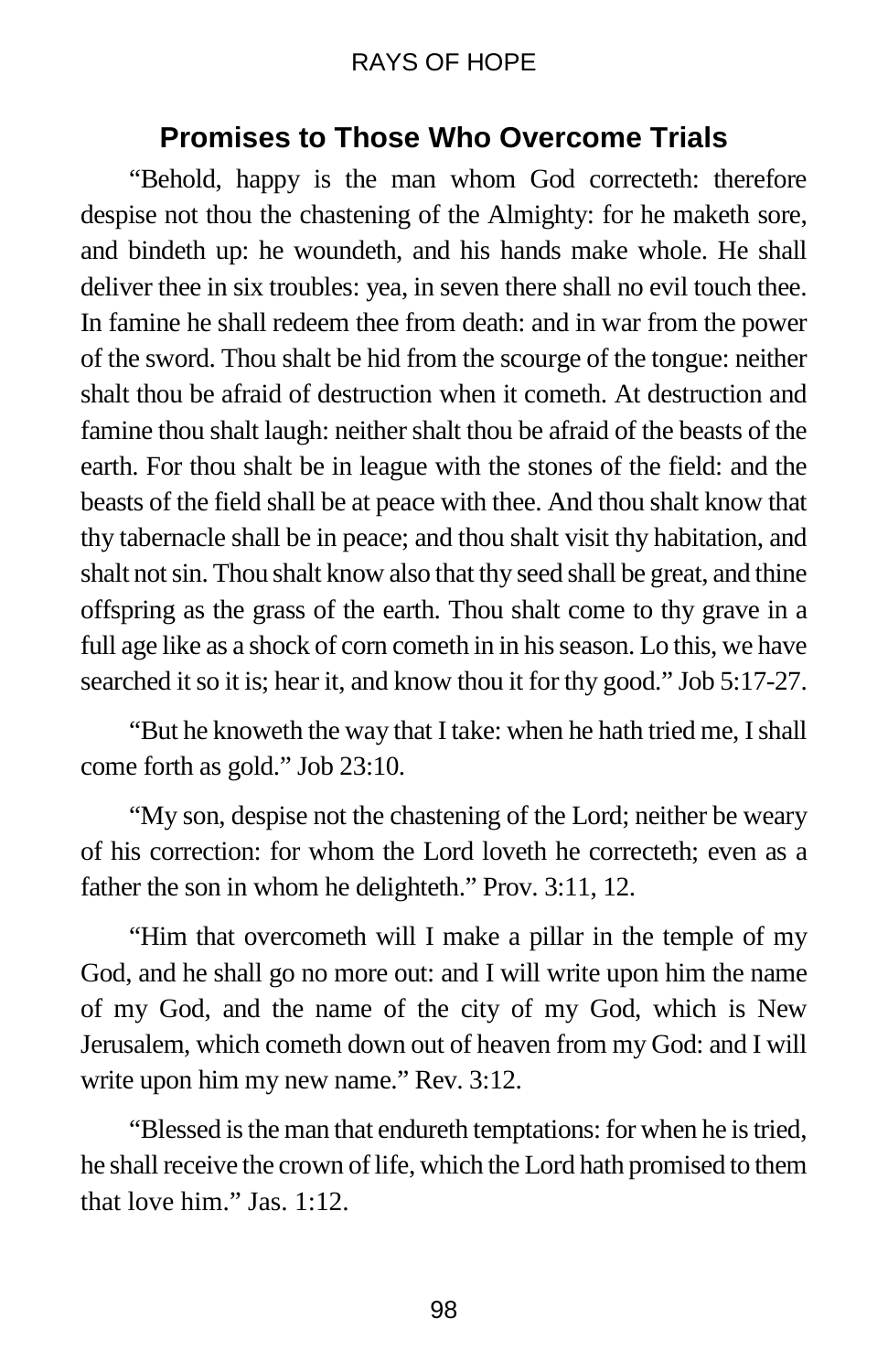# **Hope**

"Christian hope is the firm expectation of all promised good things, so far as they may be for God's glory and our good, but especially of eternal salvation and happiness in heaven, where we shall be conformed to the Son of God; which hope is founded on the grace, blood righteousness, and intercession of Christ, and the earnest of the Holy Spirit in our hearts and the unchangeable truth and almighty power of God, which always second his word. This hope is distinguished from worldly hopes, first, by the excellency of the object, which is an eternal state of glory and joy; whereas worldly hopes are terminated on empty, vanishing things gilded over with the thin appearance of good. Secondly, by the stability of its foundation namely, God's unchangeable truth and almighty power. God cannot lie, and consequently neither deceive our faith, nor disappoint our hopes; and he can do all things, which the apostle makes the ground of his confidence. 2 Tim. 1:12—'I know whom I have believed, and I am persuaded that he is able to keep that which I have committed to him against that day.' But worldly hopes are always uncertain. There is so much of impotence or deceit in all the means used to obtain human desires that the success is doubtful. Thirdly divine hope is distinguished from carnal presumption by its inseparable effect; it has a cleansing efficacy. 1 John 3:2—'Every man that hath this hope in him purifieth himself, even as he is pure.' He endeavors to shun all sin, and to be perfecting holiness. He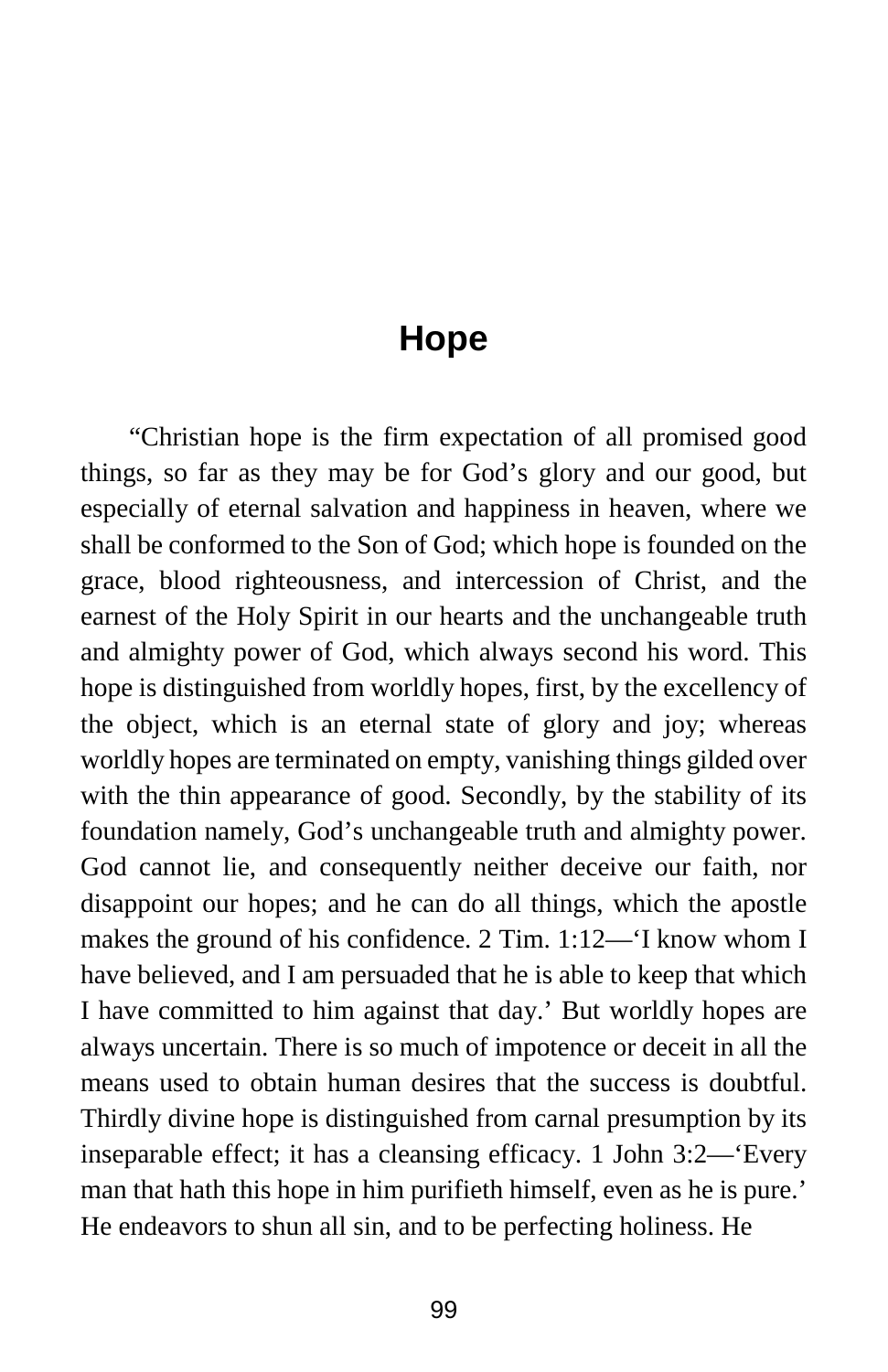purifies himself by the assistance of the Holy Spirit, from whom the spiritual life, and all the operations of it, do proceed. But vain and groundless hopes are inspirations of wind, loose and ineffective.

"The Hope of Israel is the Messiah, the Lord Jesus Christ. Acts 28:20—'For the Hope of Israel I am bound with this chain.' Christ is also called in respect of the fathers, who looked for his promised coming. Some by this understand the belief of the resurrection. Christ is called our hope, that is, the only foundation we have to build our hope of heaven or any good thing, upon. 1 Tim. 1:1. Hope is taken for that eternal salvation, which is the object or end of our hope. Tit. 2:13—'Looking for that blessed hope.' The Lord is called the hope of his people. Jer. 14:8. He is that God in whom alone they hope for help, and their hope shall not be confounded. On the contrary, the hope of the ungodly shall perish. Prov. 10:28; 11:7. Then hope shall be without effect: or they shall live and die without hope. Hope deferred maketh the heart sick: delays in obtaining that good which a man passionately desires and hopes for make the heart sad and sorrowful; but when anyone possesses what he desires, his soul is comforted and revived. Prov. 13:12. My flesh shall rest in hope. Psa. 16:9. My body shall quietly and sweetly rest in the grave in confident assurance of its resurrection to a blessed and immortal life. Abraham against hope believed in hope, when being advanced in years, God promised him a son. Rom. 4:18. He confidently believed God's promise that he should have a son, against all grounds of hope, when it was most unlikely in a way of nature and reason. The prisoners of hope (Zech. 9:12) are the Israelites, who were captives in Babylon, but were in hopes of deliverance. Or, ye prisoners of hope, ye who, though captives to sin and Satan, yet have good grounds to hope for deliverance, turn ye to the stronghold, repent, believe, and apply to the Lord Jesus Christ, your only help and refuge."*—Cruden*.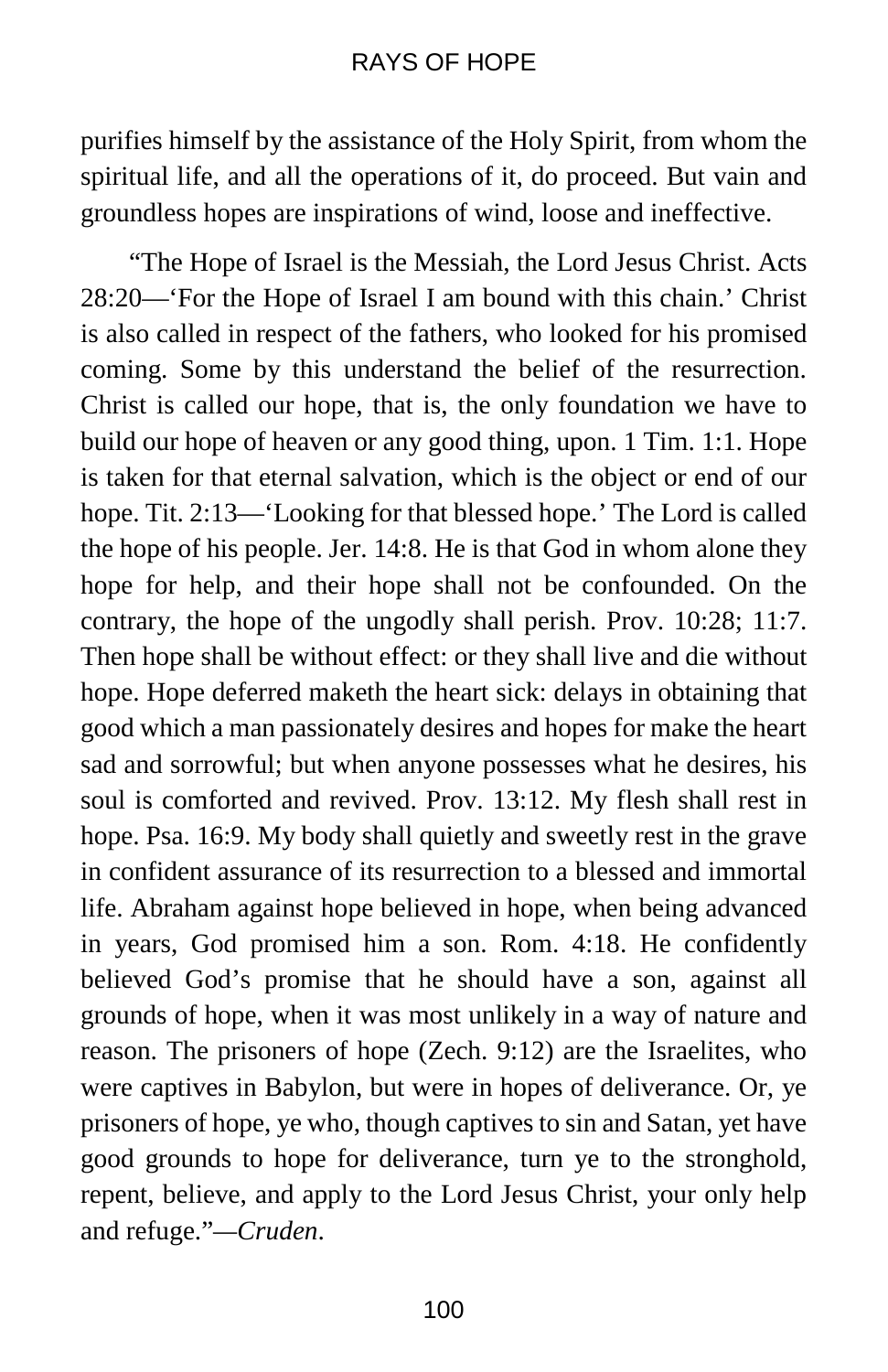## **Cultivation of Hope**

Some people are naturally hopeful, others naturally despondent. One man sees hope where there is no hope, and hopes on when he has no foundation whatever for his hope. Another man cannot see hope where there is hope. While it is true that an abnormal development of hope that is, unreasonable and unfounded hope, is undesirable and is likely to cause us a great many disappointments, it is no less true that a lack of hope robs many a dear soul of the joyful expectation of future good and of the happiness peculiar to the hopeful heart. Those who can see only the dark side of life are certainly to be pitied. In the most auspicious of all ages, the glorious day of grace when the bright hope gleams from Calvary's cross, the soul that is not hopeful certainly needs a word of encouragement to point it upward. No picture is so dark no experience so gloomy, that it has no bright side to the hopeful Christian. It is Satan's business to show you the dark side of everything; it is your business, if you will attend to it, to find the bright side.

The reason why most people are not hopeful is because they look too low. If within the compass of your present vision you can see no light, hope, nor cheer, lift up your head and look higher; continue to go forward and upward till the angel of hope shall greet your vision. If you cannot see her near, look above and beyond the stage of natural action and you will see her at the threshold of that eternal world, holding out a crown of rejoicing to all the faithful. Look forward and above the trials now surrounding you until you see the hope gleam from above; fix your eyes upon it and rejoice, even though now, if need be, you are in manifold temptations. Leap and shout for joy, because great is your reward in heaven. But, we need not look so far ahead; for the trials of life seldom gather so dark about the Christian pilgrim that he can see no sign of hope in this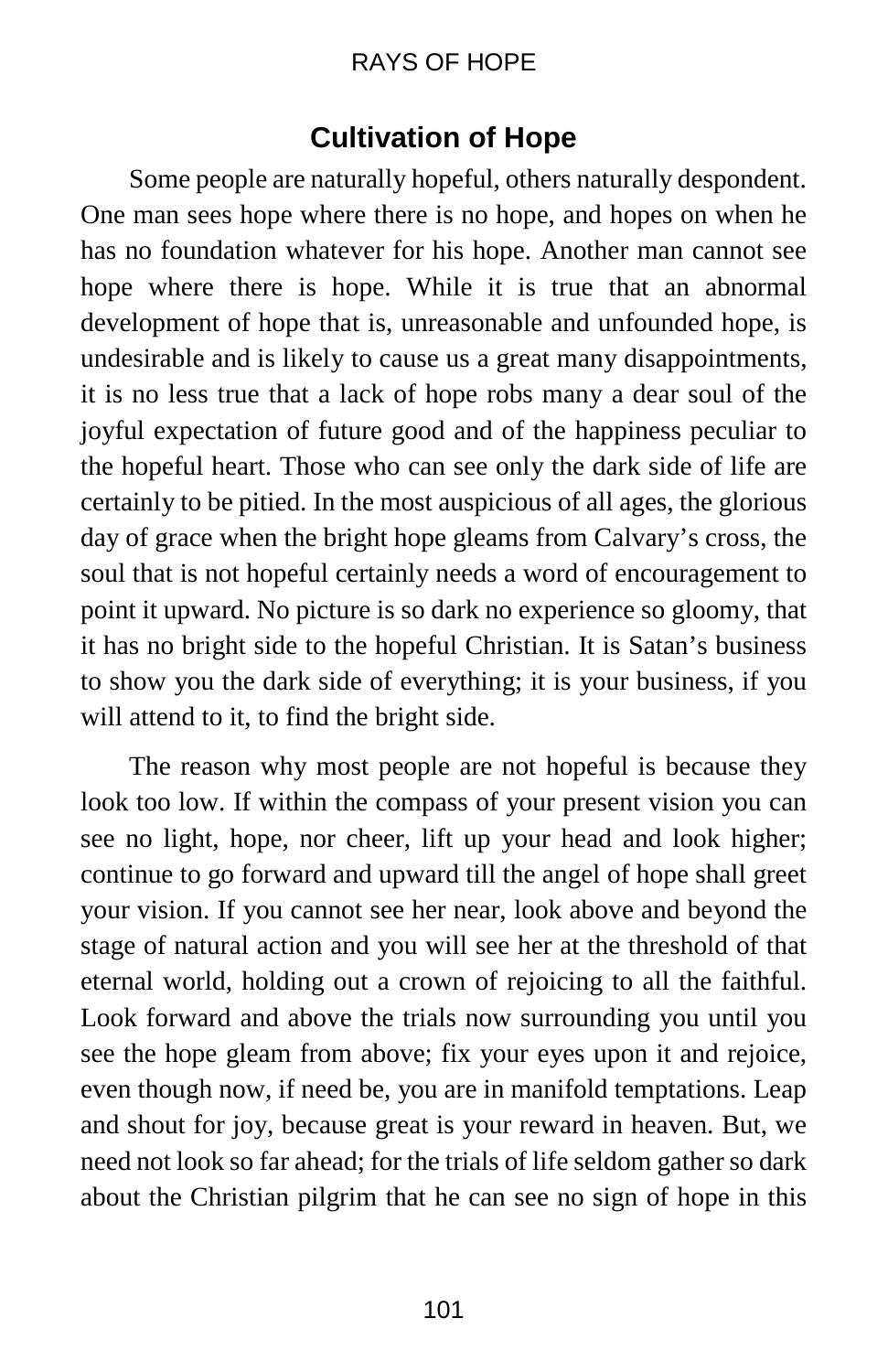life. There are too many rich promises, too many bright victories just ahead, to allow the light of hope to be entirely obscured.

If you would cultivate hope and thereby cultivate happiness give vent to the faculty of anticipation; pluck from the tree of life by faith some joy, some victory, some freedom, that you have unwisely supposed was not for you. Do not feel that you would rob heaven by enjoying all that you can today.

There is no better way to cultivate hope than to meditate on the goodness of God and the pleasures held out to us in his promises. "My soul, wait thou only upon God; for my expectation is from him. He only is my rock and my salvation: he is my defense; I shall not be moved. In God is my salvation and my glory: the rock of my strength, and my refuge is in God. Trust in him at all times; ye people, pour out your heart before him: God is a refuge for us." Psa. 62:5-8. Let your expectation be from the Lord, and found that expectation on the revealed promises of his word. By so doing you will drive trouble from your door and though you have long been despondent, God will come to your deliverance and though it seems to you as if you had been forgotten, as if the Lord had forsaken you, if you will obey the Word of God—hope in the strength of Jehovah—you will be comforted. "For the needy shall not always be forgotten: the expectation of the poor shall not perish for ever." Psa.  $9:18$ .

Hear the testimony of the blessed apostle Paul. Learn from him how in the midst of the sorest trials to cultivate hope. The testimony that I am about to quote was given by him when he lay bound in chains at Rome, surrounded by enemies of the cross and pressed by Satan on every hand, yet his hope was bright. "For I know." said he. "that this [trouble] shall turn to my salvation through your prayer, and the supply of the Spirit of Jesus Christ." "According to my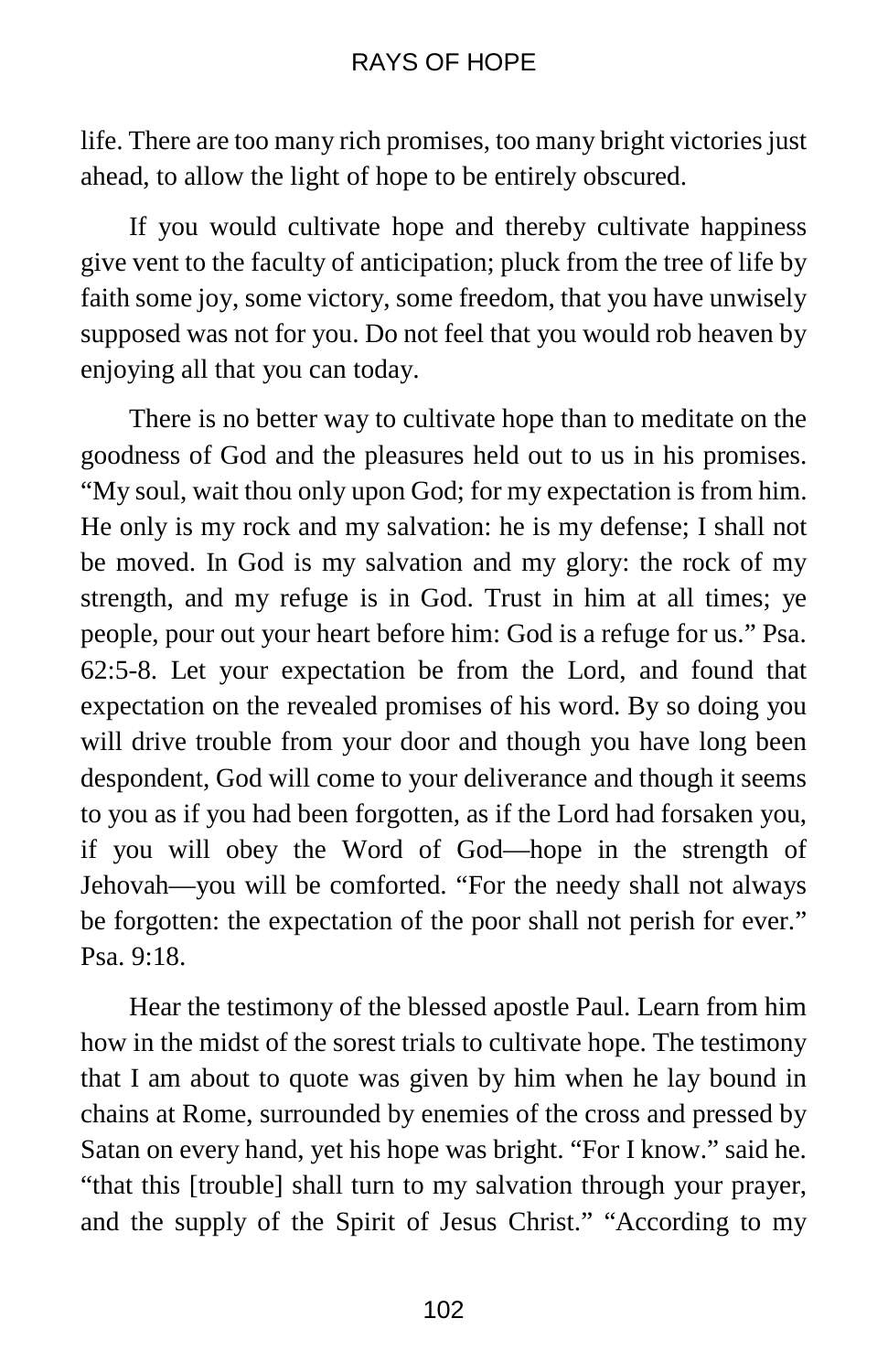earnest expectation and my hope, that in nothing I shall be ashamed, but that with all boldness, as always, so now also Christ shall be magnified in my body, whether it be by life, or by death. For to me to live is Christ, and to die is gain." Phil. 1:20, 21.

### **Borrowing Trouble**

Never worry over what might have been yesterday. "What might have been can be of no benefit to you today. What might have been has filled many an eye with tears and robbed many a soul of its joy but has never added one cubit to the spiritual stature of any man. Neither should you spoil your hope of today by taking anxious thought of what may be tomorrow. Yesterday and tomorrow are alike in eternity. Live for today and get from it all the good you can, for when today is gone you can never live it again.

"Therefore I say unto you, Be not anxious for your life, what ye shall eat, or what ye shall drink; nor yet for your body, what ye shall put on. Is not the life more than the food, and the body than the raiment? Behold the birds of the heaven, that they sow not, neither do they reap, nor gather into barns; and your heavenly Father feedeth them. Are not ye of much more value than they? And which of you by being anxious can add one cubit unto his stature? And why are ye anxious concerning raiment? Consider the lilies of the field, how they grow; they toil not, neither do they spin: yet I say unto you, that even Solomon in all his glory was not arrayed like one of these. But if God doth so clothe the grass of the field, which today is and tomorrow is cast into the oven, shall he not much more clothe you, O ye of little faith? Be not therefore anxious, saying What shall we eat? or, What shall we drink? or, Wherewithal shall we be clothed? For after all these things do the Gentiles seek; for your heavenly Father knoweth that ye have need of all these things. But seek ye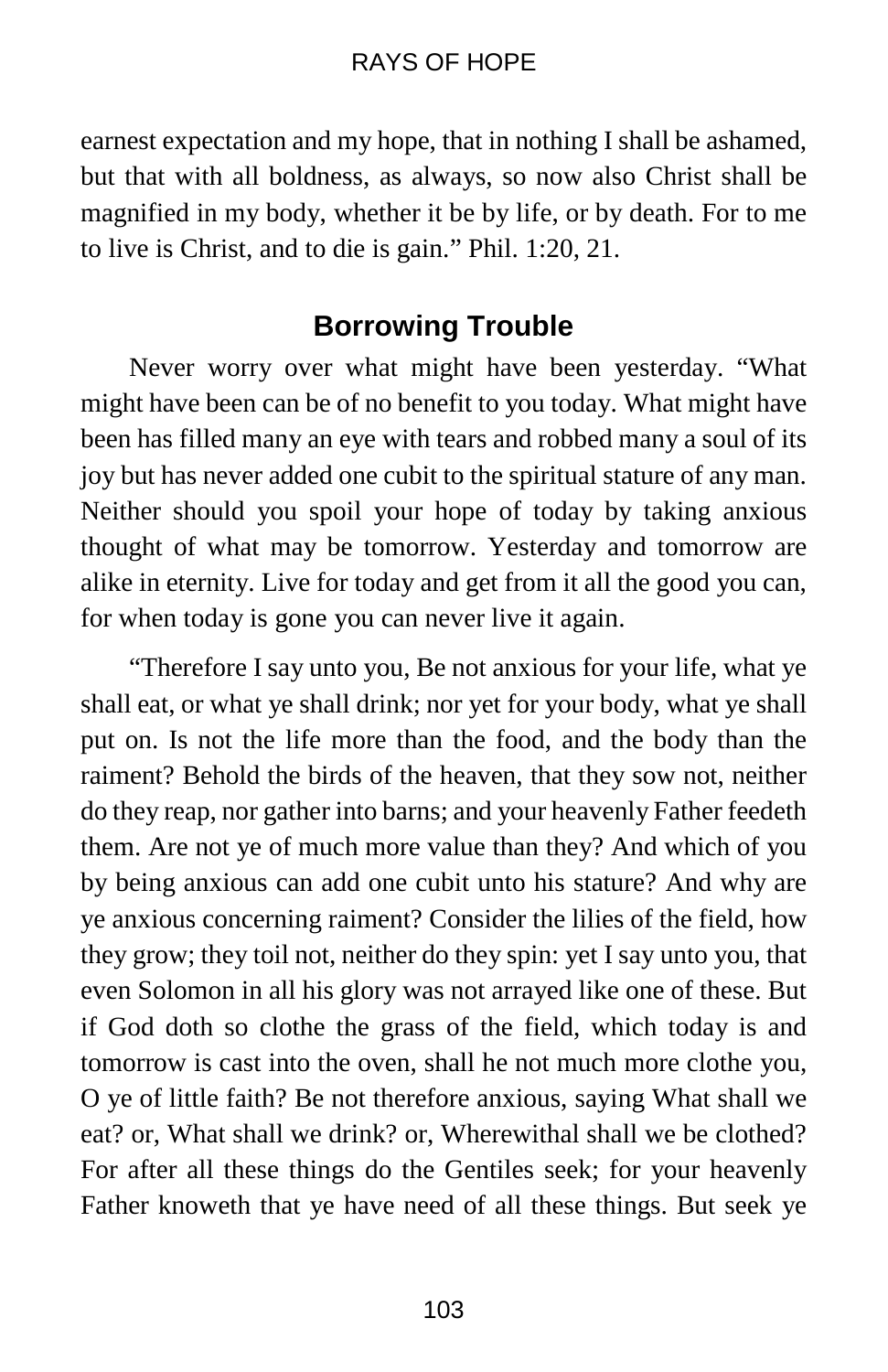first the kingdom and his righteousness; and all these things shall be added unto you. Be not therefore anxious for the morrow: for the morrow will be anxious for itself. Sufficient unto the day is the evil thereof." Matt. 6:25-34, *Revised Version*.

The "may bes" and the "might have beens"—those things which will never come to pass and those things that never were cause more trouble than realities. Retain no thought of trouble from yesterday that will dim your hope today. Borrow no gloomy vision for tomorrow, for the morrow will have trouble enough of its own. It is time enough to be troubled when trouble comes. If your power of anticipation is so great that you can taste the bitterness of trouble yet to come make that power of anticipation, instead of a curse, a blessing, by tasting of the sweets that are before.

> "Hark! I hear hope sweetly singing Softly in an undertone, Singing as if God had taught her, 'It is better farther on.' Night and day I hear her singing, Singing while I sit alone, Singing so my heart may hear it, 'It is better farther on.' "When my faith took hold on Jesus, Light divine within me shone, And I know since that glad moment, 'It is better farther on.' I have plunged into the fountain, Flowing free for every one; I am saved and Hope is singing, 'It is better farther on.'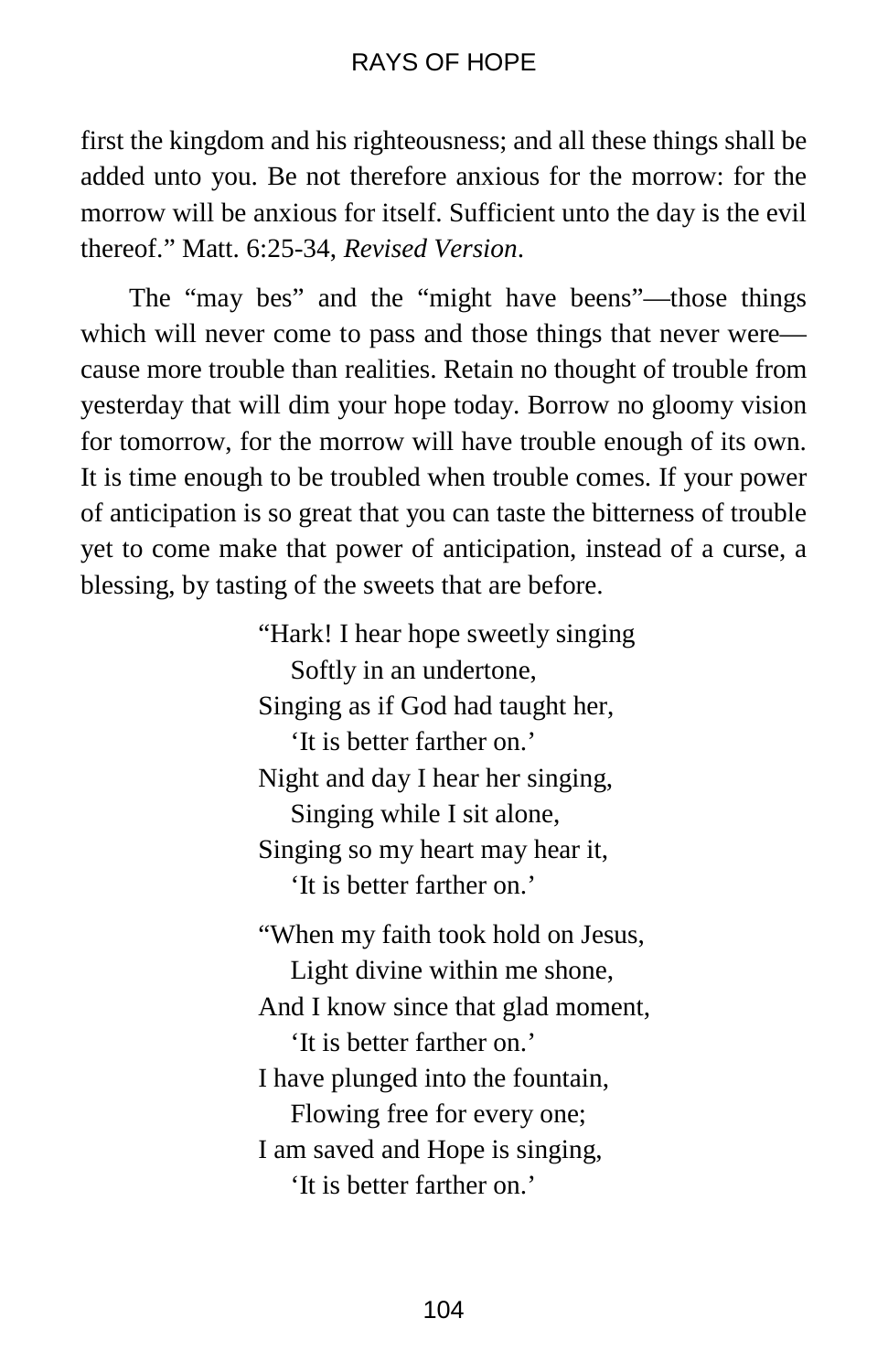"Farther on, but how much farther? Count the mile-stones one by one; No, no counting, only trusting— 'It is better farther on.' Rest, my soul, in hope forever, All my doubts and fears are gone; Jesus is my Savior, Keeper— 'It is better farther on.' "

"But the path of the just is as the shining light, that shineth more and more unto the perfect day. "Prov. 4:18. Therefore by looking ahead you can but see brighter things.

> "I no trouble and no sorrow Know today, nor will I borrow Gloomy visions for tomorrow; In my Jesus all is bright."

## **Hope an Anchor to the Soul**

"Which hope we have as an anchor of the soul, both sure and steadfast, and which entereth into that within the veil; whither the forerunner is for us entered, even Jesus, made an high priest forever after the order of Melchisedec." Heb. 6:19, 20. "The hope of eternal life is here represented as the soul's anchor: the world is the boisterous, dangerous sea; the Christian course, the voyage; the port, everlasting felicity; and the veil, or inner road, the royal dock in which that anchor was cast."

The natural scene from which this illustration is taken is that of a storm-tossed ship endeavoring to make its port. The dangerous rocks that lie between the ship and its docks, together with the violence of the storm, prevent it from entering at once into the haven. So the forerunner, the anchor-man, taking in a small boat the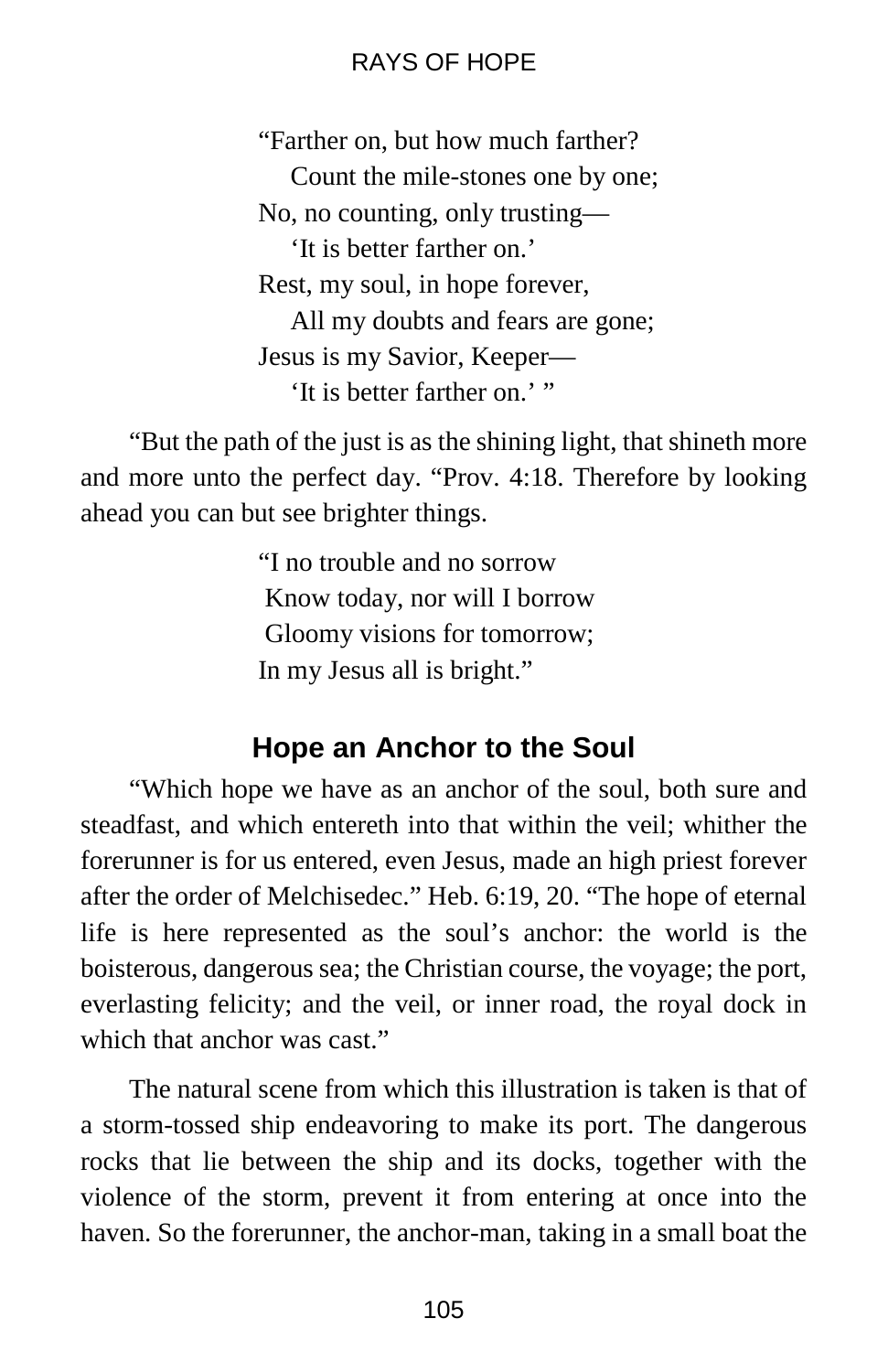anchor with its cable attached, rows into the docks and makes the anchor fast. "Then, swinging at the length of her cable, the ship rides out the storm in confidence, knowing that her anchor is sound, the ground good in which it is fastened, and the cable strong. Though agitated, she is safe; though buffeted by wind and tide, she does not drive. By and by the storm ceases, the tide flows in, her sailors take to the capstan, wear the ship against the anchor, which still keeps its bite, or hold, till she gets safely into port."

In the spiritual application, the soul has been sailing on the wide sea of life and at last is making an attempt to enter the eternal haven. Without the hope of salvation your bark would soon be driven far out on the sea of sin again; but Jesus, our forerunner, the anchorman, has for us entered within the vail, fastened our anchor, to which we are bound by the strong cable of faith firmly and surely to those immortal docks. How necessary, then, that "we should hold fast the confidence and the rejoicing of hope firm unto the end"! Though we be storm-tossed on the billows of trials and temptations, our anchor is sure. A few more days of trial and temptation, and the storms of life will be over; the tide of eternity will flow in and by the cable of faith we shall run in our tempest-tossed vessel and fasten her forever to those everlasting docks in the haven of eternal bliss.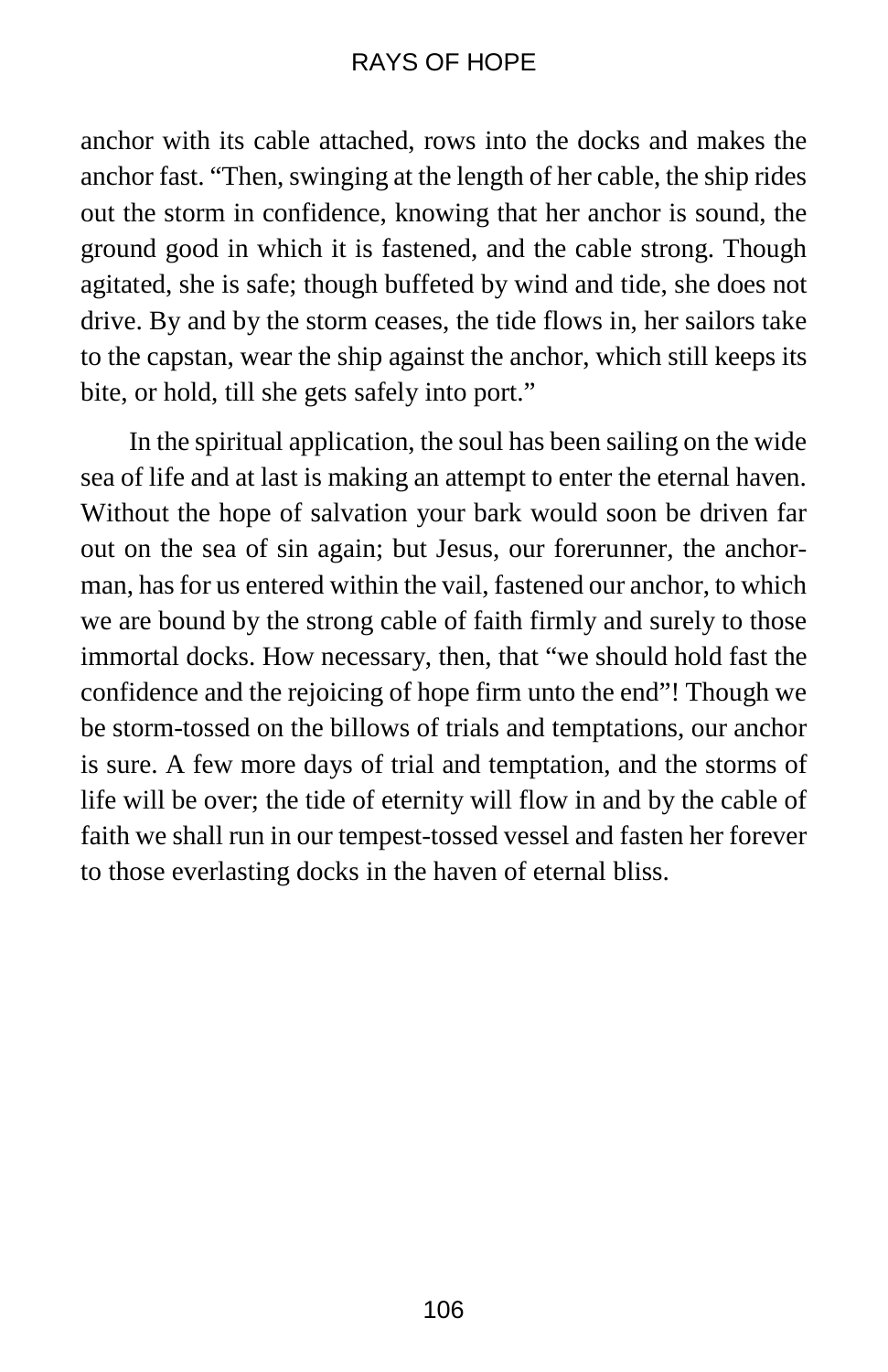# **Prayer**

"And he spake a parable unto them to this end, that men ought always to pray, and not to faint." Luke 18:1. "Pray without ceasing." 1 Thess. 5:17. To pray always does not mean that we should be constantly on our knees, but that we should not neglect to pray, should not forsake the habit of prayer, but should at all times have our hearts in a prayerful attitude. Every Christian can and must pray in secret, in family devotion, and in public. Closet communion fits us for public prayer. Probably you have said, "I can't pray in public." Such, however, is not the case. It is only the suggestion of Satan, only a barrier that he has raised to keep you from the blessings of activity. Many people give Satan an opportunity to accuse and discourage them, by their own timidity and by not moving out in prayer regardless of what men may think. If you would prosper, you must pray.

#### **Bewildered Prayer**

Some prayers are bewildered and consequently bewildering. The mind is worried and wondering about something else than what is spoken by the lips in prayer. An abundance of business is often bewildering to prayer. A good plan to clear away the bewilderment is to stop and carefully take your bearings, consider what you need, what God wishes you to have, and that for which you can believe;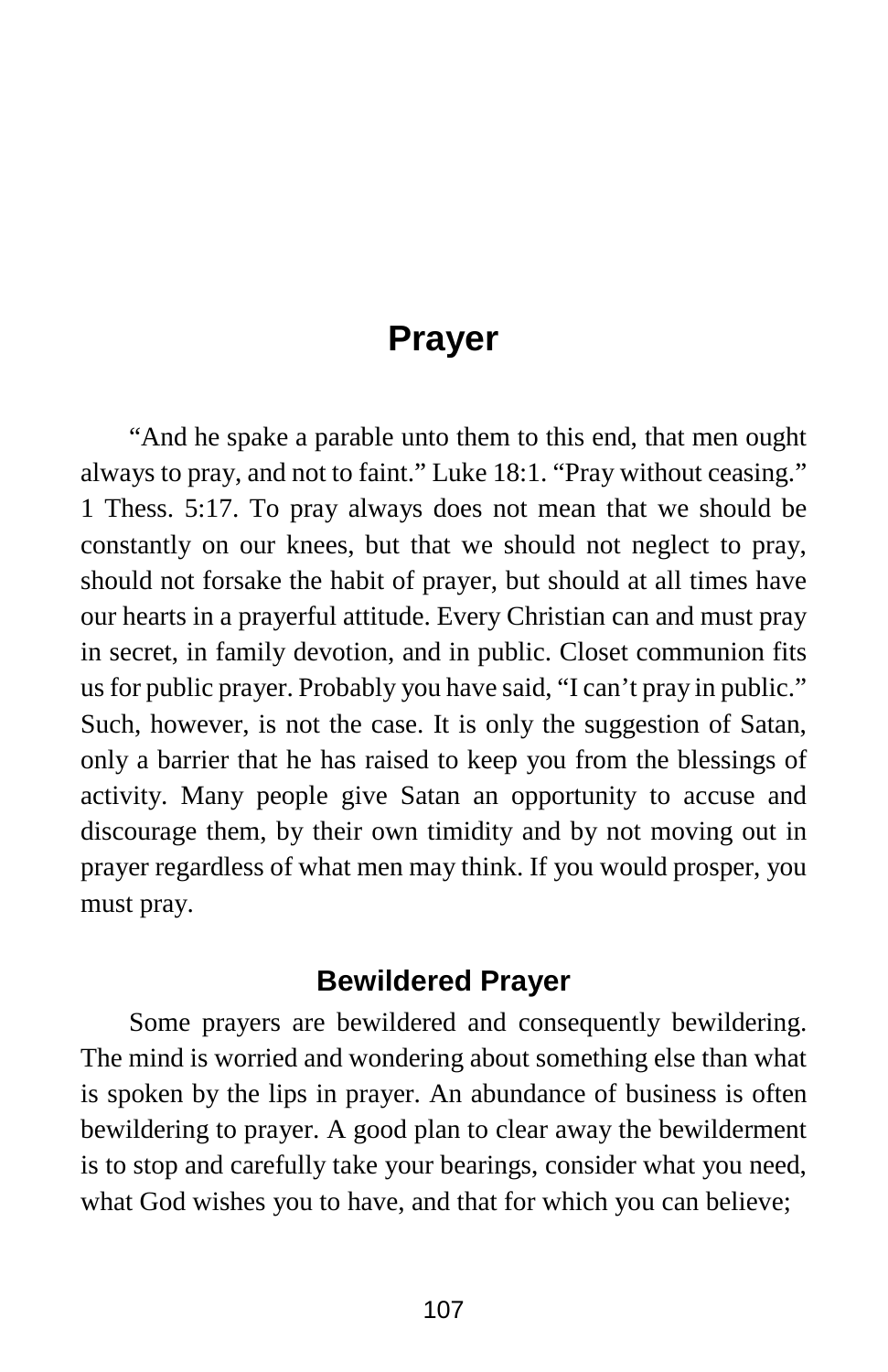then concentrate the heart and mind upon that one thing, send up a prayer of faith in Jesus' name, letting work and business wait till the hour of prayer is past. Someone has called this kind of prayer "smoky prayer." Not only does it hinder the spiritual vision and active faith of the one who is praying, but if the prayer is public it makes a cloud of smoke for others to pray through.

#### **Doubtful Prayer**

Some people are continually praying, are almost slaves to prayer, yet their doubts are as many as their prayers. They doubt even before they go to pray that the thing for which they are about to ask will be granted. It is true that God has said, "If any of you lack wisdom, let him ask of God, that giveth to all men liberally, and upbraideth not, and it shall be given him. But let him ask in faith, nothing wavering. For he that wavereth is like a wave of the sea driven with the wind and tossed. For let not that man think that he shall receive anything of the Lord." Jas. 1:5-7. Many prayers are lavishly punctuated with "if"—the devil's interrogation-point. If you wish your prayer to be beneficial to you and pleasing to God, pray not alone for those things which you would like to have, but also for those things which you believe God will give you. Rebuke the doubts of the devil, break the destructive habit of doubting, discard the devil's punctuation-marks, and "have faith in God."

### **Prevailing Prayer**

In order to derive the benefit from prayer that you should, you must know how to pray an effectual prevailing prayer. It matters little just how you express yourself, whether in a few words or many, whether in a whisper or a shout, whether in the closet or in public, so long as you pray according to the will of God, express the desires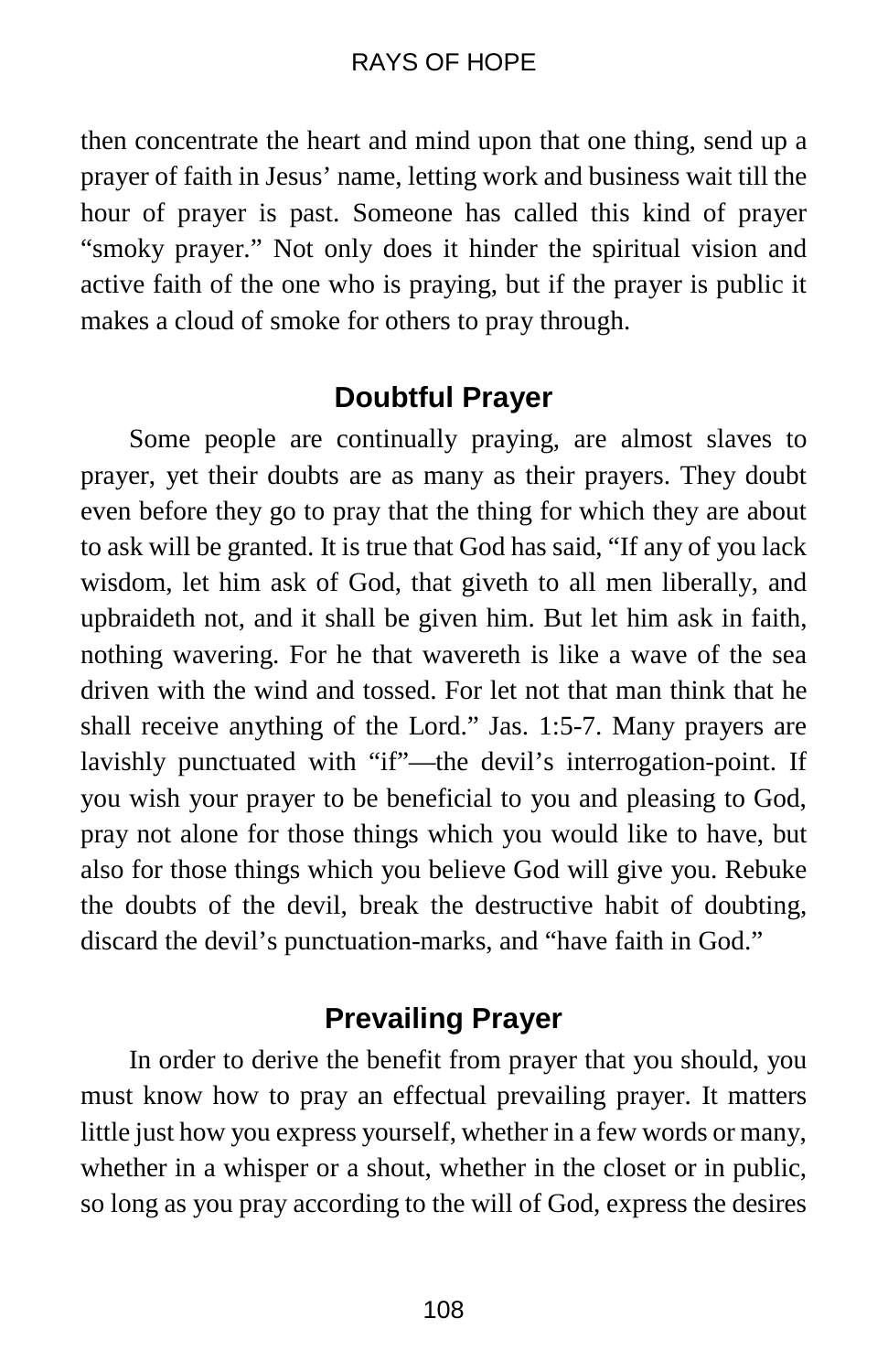of your heart, and prevail in prayer. How much you pray or how often you pray is not so important as how prevailingly you pray. A thousand long prayers unanswered are not as beneficial to the soul as one short, earnest, prevailing prayer. A prevailing prayer is a fervent prayer, a prayer that comes from the burning desire of the confiding and trustful heart. A prevailing prayer is a prayer of faith. It is not what you pray for that does you good, but what you believe for. Prayer without faith is like a man without a soul, or like faith without works: it is dead. If you cannot believe for the thing you most desire in prayer, pray for an increase of faith, use what faith you have, step out on the Word and accompany your prayer with all the faith God has given and you can exercise, then you can prevail in prayer. Nobody can pray too much if all his prayers are prayers of faith, but often those who pray the most believe the least. Remember that the important point in prevailing with God is not prayer alone, but believing prayer.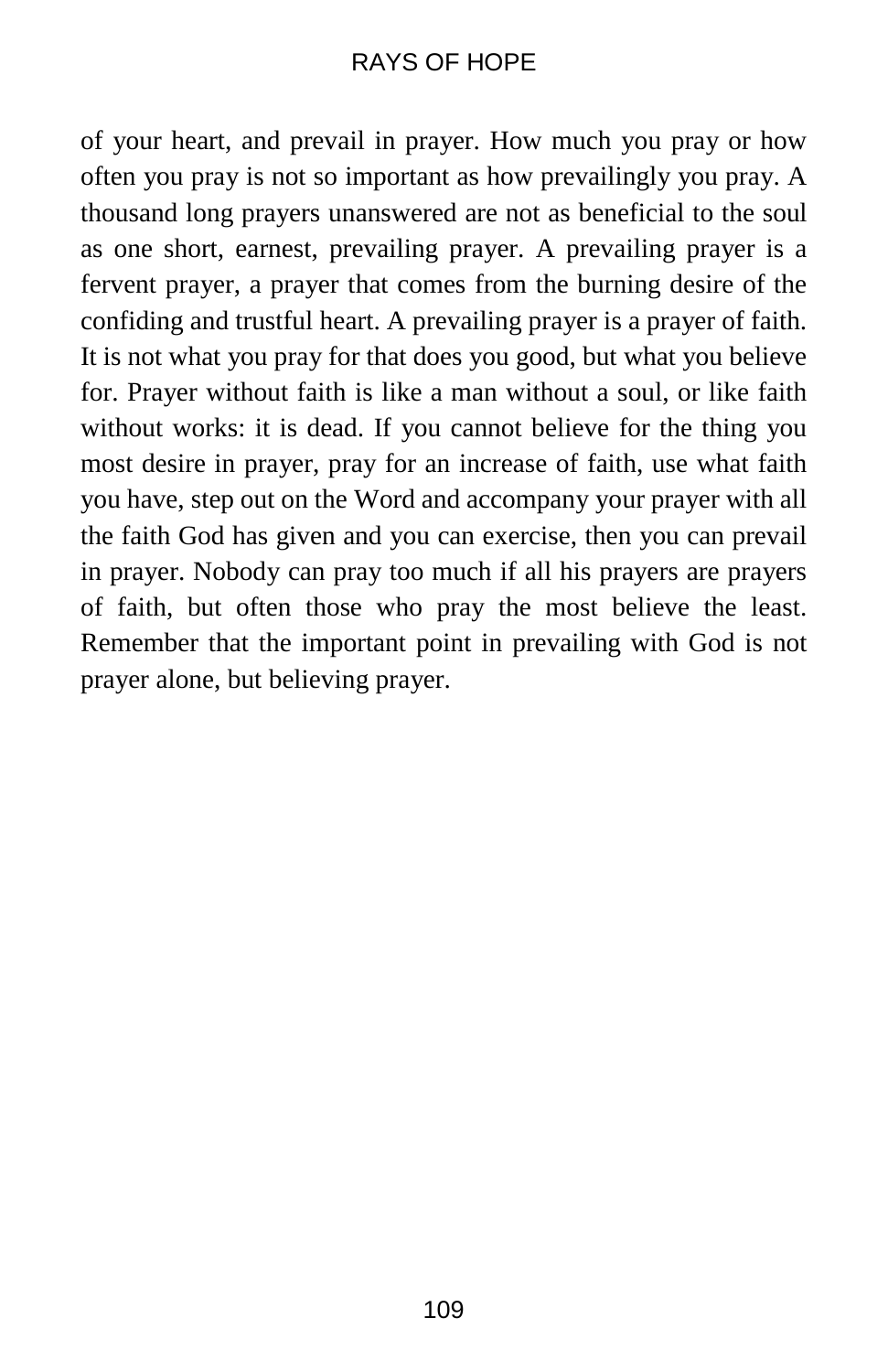# **Don'ts for Doubters**

Don't waste precious time arguing with Satan.

Don't make your emotions the standard by which to measure your experience.

Don't say, "I can't;" that belongs to those who have no Christ.

Don't measure your salvation by some wonderful experience someone else has had; measure by the New Testament.

Don't depend on your conscience; live by the Bible.

Don't get discouraged; it will be of no help to you.

Don't be a baby all your life; learn to be strong.

Don't make rash vows, "trust in the Lord, and he shall bring it to pass."

Don't shed tears to please the devil.

Don't believe that God does not hear you; if you are seeking him earnestly, his ears are open to your cry.

Don't let Satan make a speaking trumpet to your ears.

Don't testify for the devil; tell what God has done.

Don't try to feel as you think somebody else feels.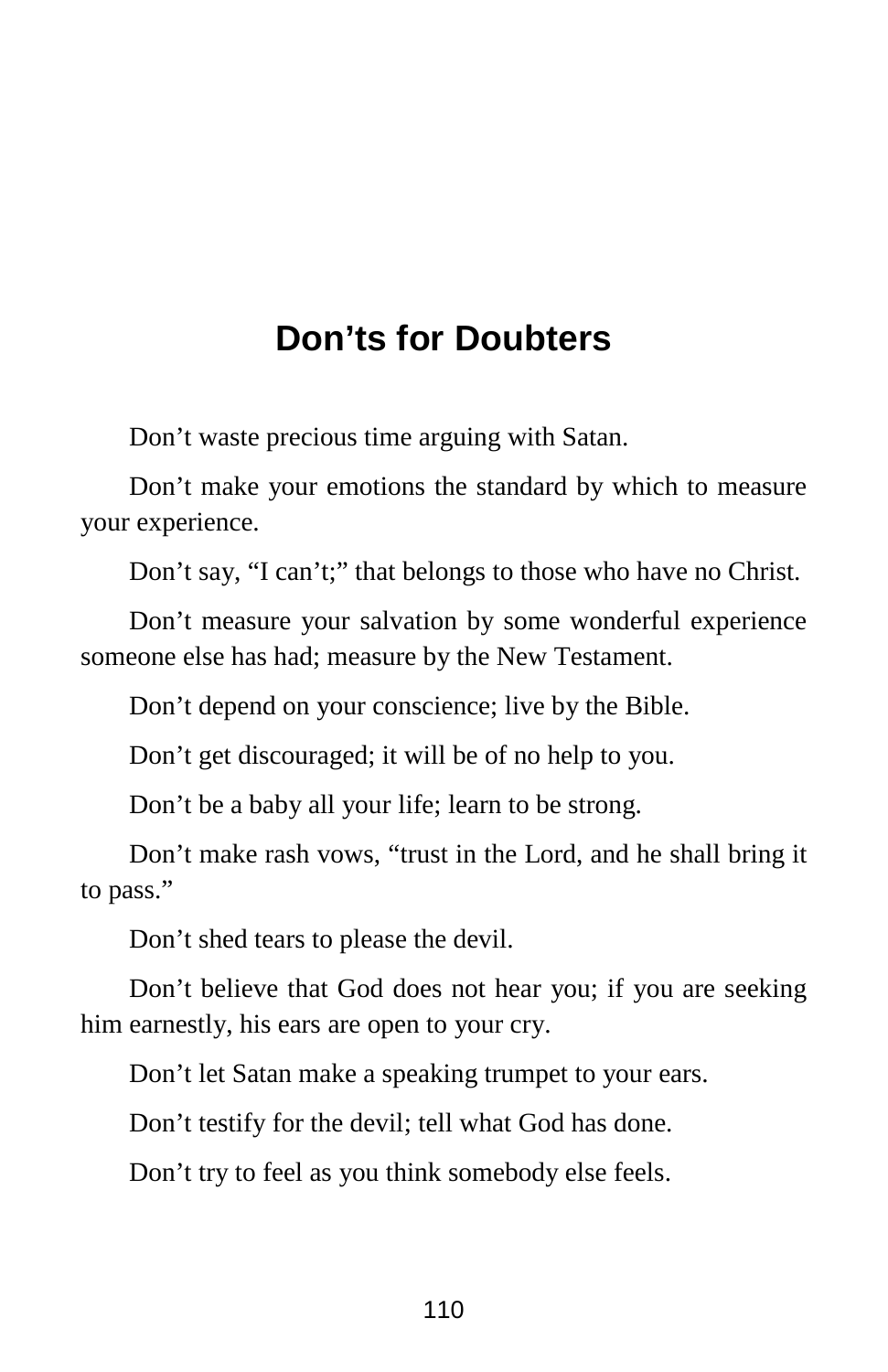Don't follow every impression; use your common sense and follow the Bible.

Don't let Satan make you believe that you have harder trials than anyone else on earth.

Don't look for trials and discouragements; let your expectation be from the Lord.

Don't help the devil to make you miserable by bringing up the past.

Don't pray for blessings and then refuse to endure temptations. Jas. 1:12.

Don't accuse yourself; be as good to yourself as you are to others.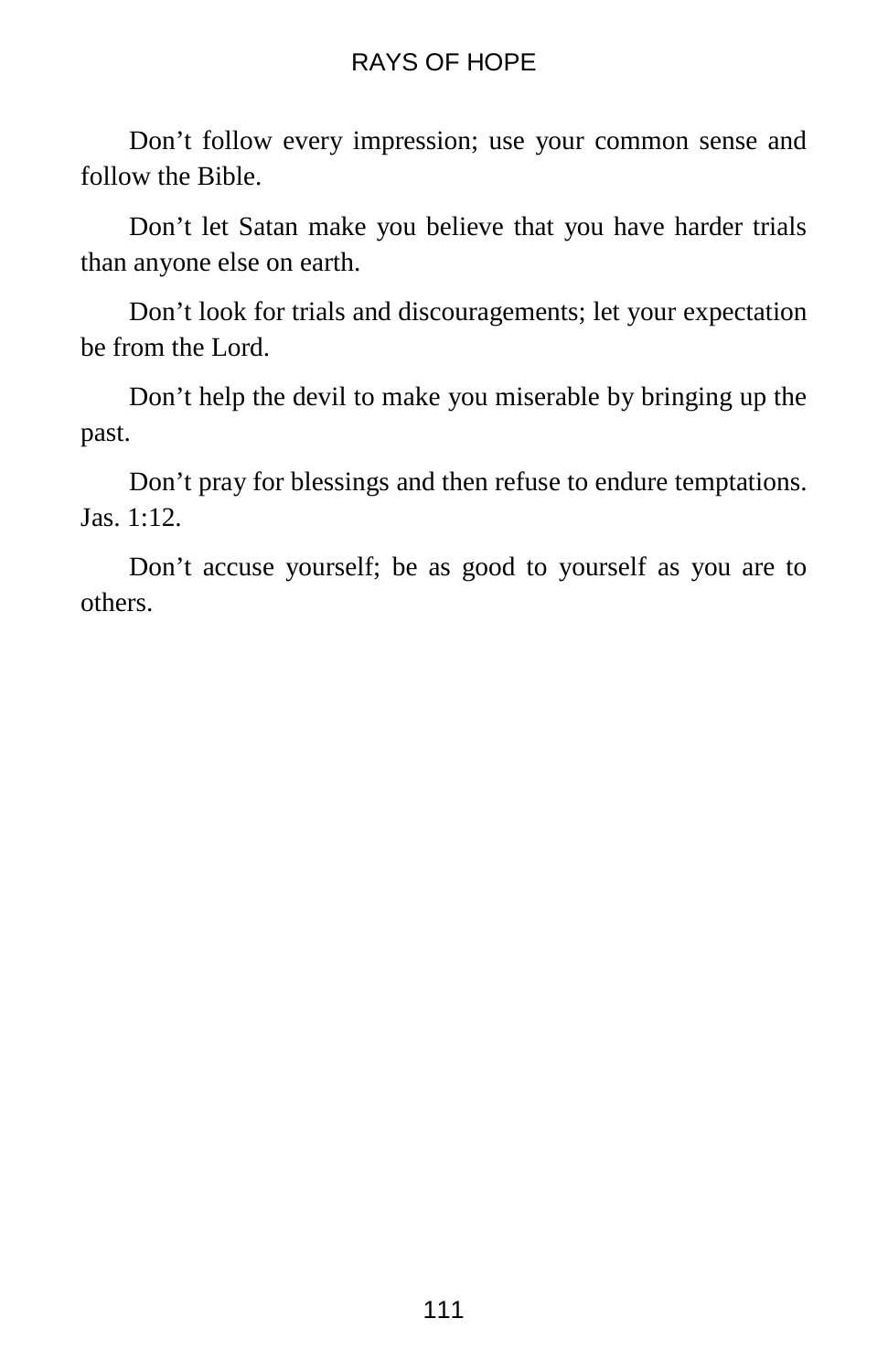# **Light Ahead**

I once heard a story of how Satan hunts for the souls of man. With the story was a picture of a man going down a long dismal street. On his right shoulder sat an imp, apparently speaking into his ear. The street represented life. Just where the man was seemed the darkest spot in all the street, but far ahead of him light seemed springing up, which, however, was not seen by him at the time, for he was looking down. Often if we would look up, we should discover that just where we are is the darkest spot and that ahead the light of hope beams brightly, inviting us on to triumph and victory. The story ran about as follows:

Satan has many imps with which he hunts the souls of man. The most successful one of them he calls Discouragement. Once upon a time Satan saw a man passing down the way of life and he said to his little imp Discouragement, "Catch him." Starting off with a bound, the imp soon overtook the man, and springing upon his shoulder, whispered in his ear, "You are discouraged." "No," replied the man; "I do not think so." "Yes," said the imp; "I tell you, you are discouraged." "Well," replied the man, "I am not very much discouraged." Again the imp repeated, "I tell you, you are discouraged." Finally the man said, "Yes I am discouraged." The imp then went flying back to his master and said triumphantly. "I caught him." Another man came along and Satan again said to the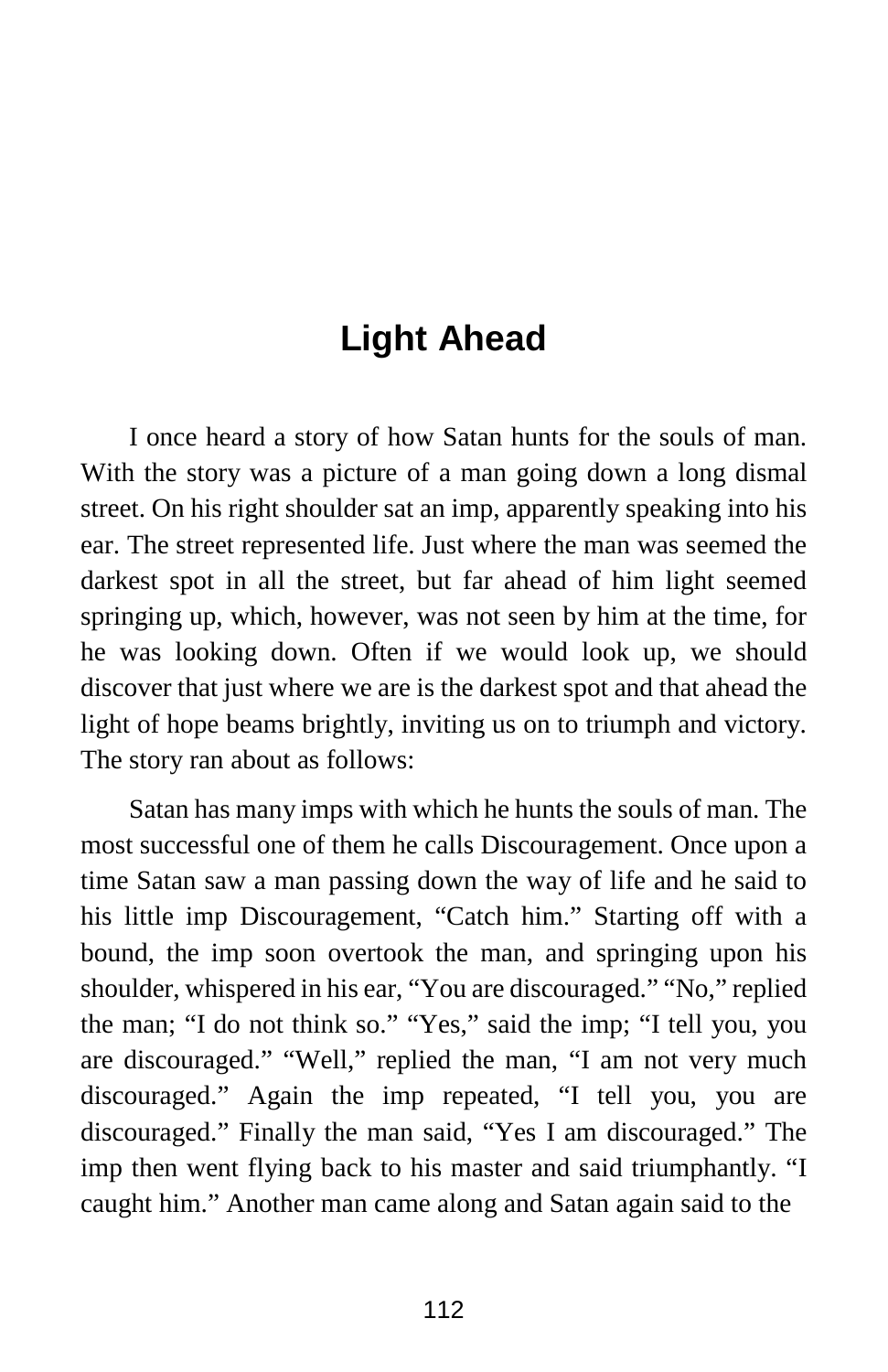imp. "Catch him." Leaping upon the second man's shoulder, he began as before by saying "You are discouraged." This man answered firmly "No: I am not discouraged." But the imp repeated, "Sir, you are discouraged." This time the man answered, "I tell you positively I am not discouraged." But again the imp said, "Surely you are discouraged." On this the man became vehement and said "You are a liar; I am not discouraged." At this the imp left him and slowly returned to his master and reluctantly said, "I couldn't get him. I told him twice that he was discouraged, and he answered me promptly. 'No.' I told him the third time he was surely discouraged. At this he called me a liar and that discouraged me."

Firm resistance to the accusations, discouragements, and attacks of Satan will put him to flight, and instead of being discouraged, downcast, and despondent, we can be victors in the name of Christ, and the instruments of Satan sent to cast down our souls will themselves give away under the pressure of firm resistance and faith in God. Finally, dear reader, let me say, or rather let me remind you, that Jesus said of Satan "He is a liar and the father of it." Though many traps be set along the way to ensnare the feet of men; and many imps be sent out to hunt the souls of those who would do right, no power or imp of Satan can stand before the soul of the least of God's redeemed who resists Satan steadfastly in the faith and trusts firmly in the written Word and the Almighty power of the true and living God. "Be of good courage, and he shall strengthen your heart, all ye that hope in the Lord."